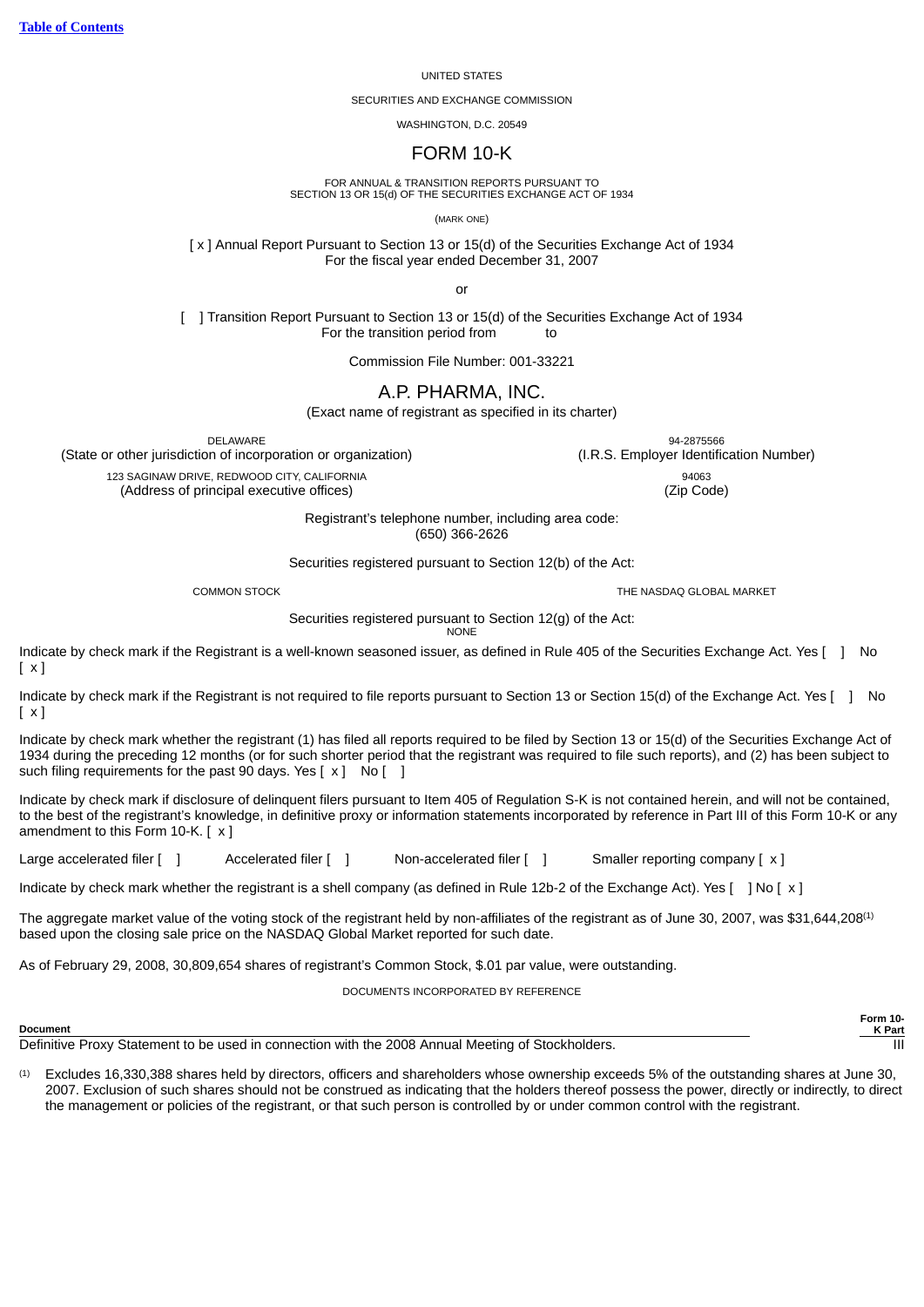<span id="page-1-0"></span>Table of Contents

| ITEM 1.         | <b>Business</b>                                                                                                 | 3  |
|-----------------|-----------------------------------------------------------------------------------------------------------------|----|
| ITEM 1A.        | <b>Risk Factors</b>                                                                                             | 20 |
| ITEM 1B.        | <b>Unresolved Staff Comments</b>                                                                                | 35 |
| ITEM 2.         | <b>Properties</b>                                                                                               | 36 |
| ITEM 3.         | <b>Legal Proceedings</b>                                                                                        | 36 |
| ITEM 4.         | <b>Submission of Matters to a Vote of Security Holders</b>                                                      | 36 |
|                 | <b>PART II</b>                                                                                                  |    |
| ITEM 5.         | Market for the Registrant's Common Stock, Related Stockholder Matters and Issuer Purchases of Equity Securities | 37 |
| ITEM 6.         | <b>Selected Financial Data</b>                                                                                  | 39 |
| ITEM 7.         | <b>Management's Discussion and Analysis of Financial Condition and Results of Operations</b>                    | 40 |
| ITEM 7A.        | <b>Quantitative and Qualitative Disclosure About Market Risk</b>                                                | 48 |
| ITEM 8.         | <b>Financial Statements and Supplementary Data</b>                                                              | 49 |
| ITEM 9.         | <b>Changes in and Disagreements with Accountants on Accounting and Financial Disclosure</b>                     | 75 |
| ITEM 9A.        | <b>Controls and Procedures</b>                                                                                  | 75 |
| ITEM 9B.        | <b>Other Information</b>                                                                                        | 76 |
|                 | <b>PART III</b>                                                                                                 |    |
| ITEM 10.        | Directors, Executive Officers, and Corporate Governance                                                         | 77 |
| <b>ITEM 11.</b> | <b>Executive Compensation</b>                                                                                   | 77 |
| <b>ITEM 12.</b> | Security Ownership of Certain Beneficial Owners and Management and Related Stockholder Matters                  | 77 |
| <b>ITEM 13.</b> | <b>Certain Relationships and Related Transactions, and Director Independence</b>                                | 77 |
| ITEM 14.        | <b>Principal Accountant Fees and Services</b>                                                                   | 77 |
|                 | <b>PART IV</b>                                                                                                  |    |
| <b>ITEM 15.</b> | <b>Exhibits and Financial Statement Schedules</b>                                                               | 78 |
|                 | <b>Signatures</b>                                                                                               | 79 |
|                 | <b>Exhibit Index</b>                                                                                            | 81 |
|                 |                                                                                                                 |    |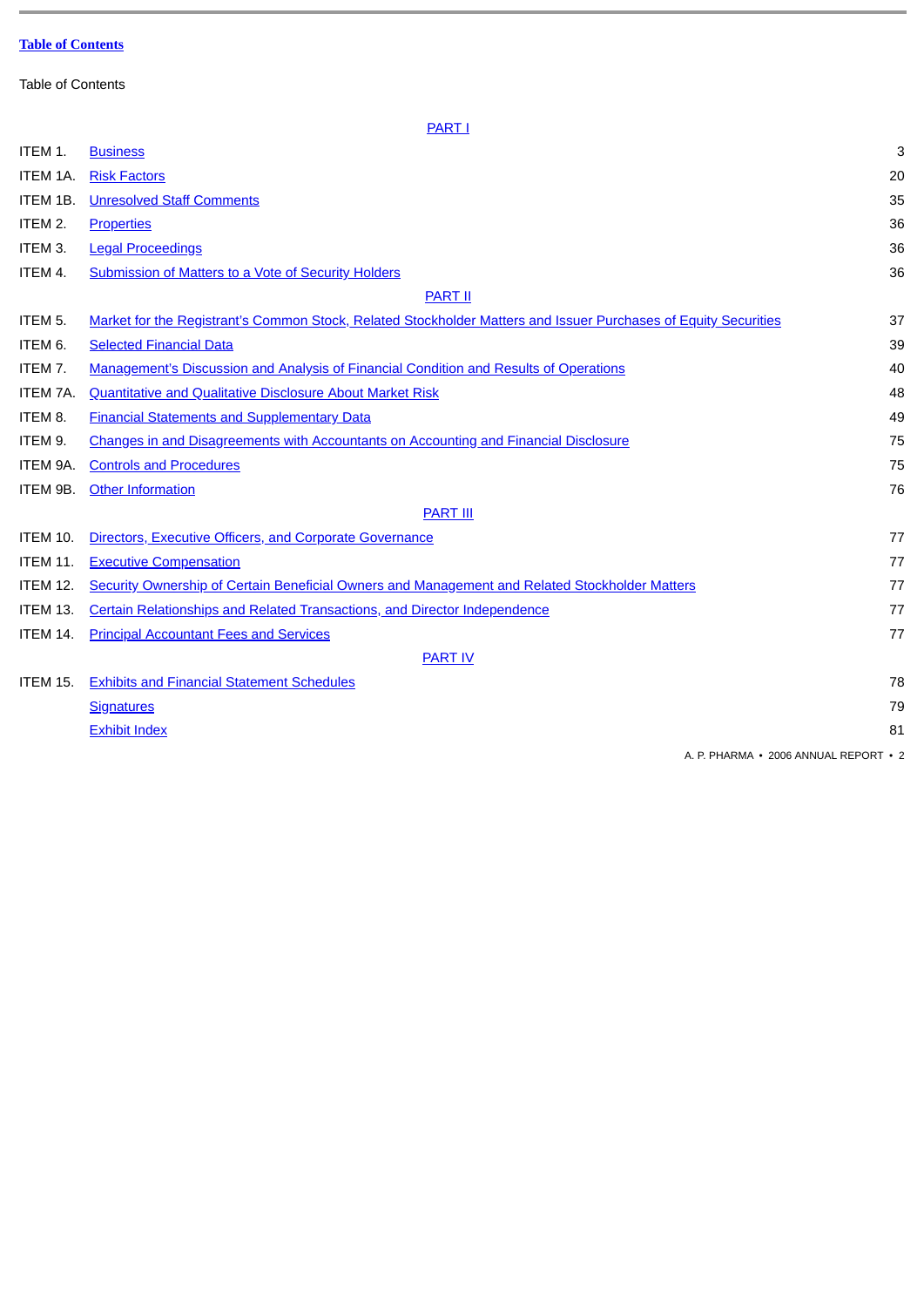### <span id="page-2-0"></span>PART I

## <span id="page-2-1"></span>**ITEM 1. BUSINESS**

#### **Introduction-Forward Looking Statements**

This Annual Report on Form 10-K contains "forward-looking statements" as defined by the Private Securities Litigation Reform Act of 1995. These forward-looking statements involve risks and uncertainties including uncertainties associated with timely development, approval, launch and acceptance of new products, satisfactory completion of clinical studies, establishment of new corporate alliances, progress in research and development programs and other risks and uncertainties described below under the headings "Our Lead Product Candidate APF530", "Development Pipeline", "Our Technology Platform", "Our Strategy", "Patents and Trade Secrets", and "Competition". Such risks and uncertainties also include the matters discussed under "Risk Factors" below, and under Management's Discussion and Analysis of Financial Condition and Results of Operations in Item 7 below.

#### **Company Overview**

In this Annual Report on Form 10-K, the "Company", "A.P. Pharma", "we", "us", and "our", refer to A.P. Pharma, Inc.

We are a specialty pharmaceutical company focused on developing pharmaceutical products using our proprietary Biochronomer polymer-based drug delivery technology. Our product development philosophy is based on incorporating approved therapeutics into our proprietary bioerodible drug delivery technology to create controlled release pharmaceuticals to improve treatments for diseases or conditions. Our lead product candidate, APF530, is currently in a pivotal Phase III clinical trial for the prevention of acute and delayed onset chemotherapy-induced nausea and vomiting, or CINV. We expect to complete enrollment of our pivotal Phase III clinical trial in the second quarter of 2008 and to announce results of that trial in the third quarter of 2008. We expect to file our new drug application, or NDA, for approval of APF530 in the fourth quarter of 2008.

Our primary focus is to advance our proprietary Biochronomer technology, consisting of bioerodible polymers designed to release drugs over a defined period. We have completed over 100 in vivo and in vitro studies demonstrating that our Biochronomer technology is potentially applicable to a range of therapeutic areas, including prevention of nausea and vomiting, pain management, control of inflammation and treatment of ophthalmic diseases. We have also completed comprehensive animal and human toxicology studies that have established that our Biochronomer polymers are safe and well tolerated. Furthermore, our Biochronomer technology can be designed to deliver drugs over periods varying from days to several months.

Our lead product candidate, which utilizes our proprietary Biochronomer technology, is APF530. APF530 is designed to prevent CINV for at least five days and contains granisetron, a drug approved for the prevention of CINV. In September 2005, we completed a Phase II clinical trial of APF530 that achieved all of its primary and secondary endpoints. In May 2006, we initiated our pivotal Phase III clinical trial of AFP530. We believe that this clinical trial will lead to regulatory approval of APF530 for the prevention of acute and delayed onset CINV for patients undergoing both moderately and highly emetogenic chemotherapy.

In addition to our lead drug candidate, we have a pipeline of other product candidates that use our Biochronomer technology. One of these, APF112, incorporates the well-known local anesthetic, mepivacaine. It is designed to provide up to 36 hours of post-surgical pain relief and to minimize the use of morphine-like drugs, or opiates, which are used extensively in post-surgical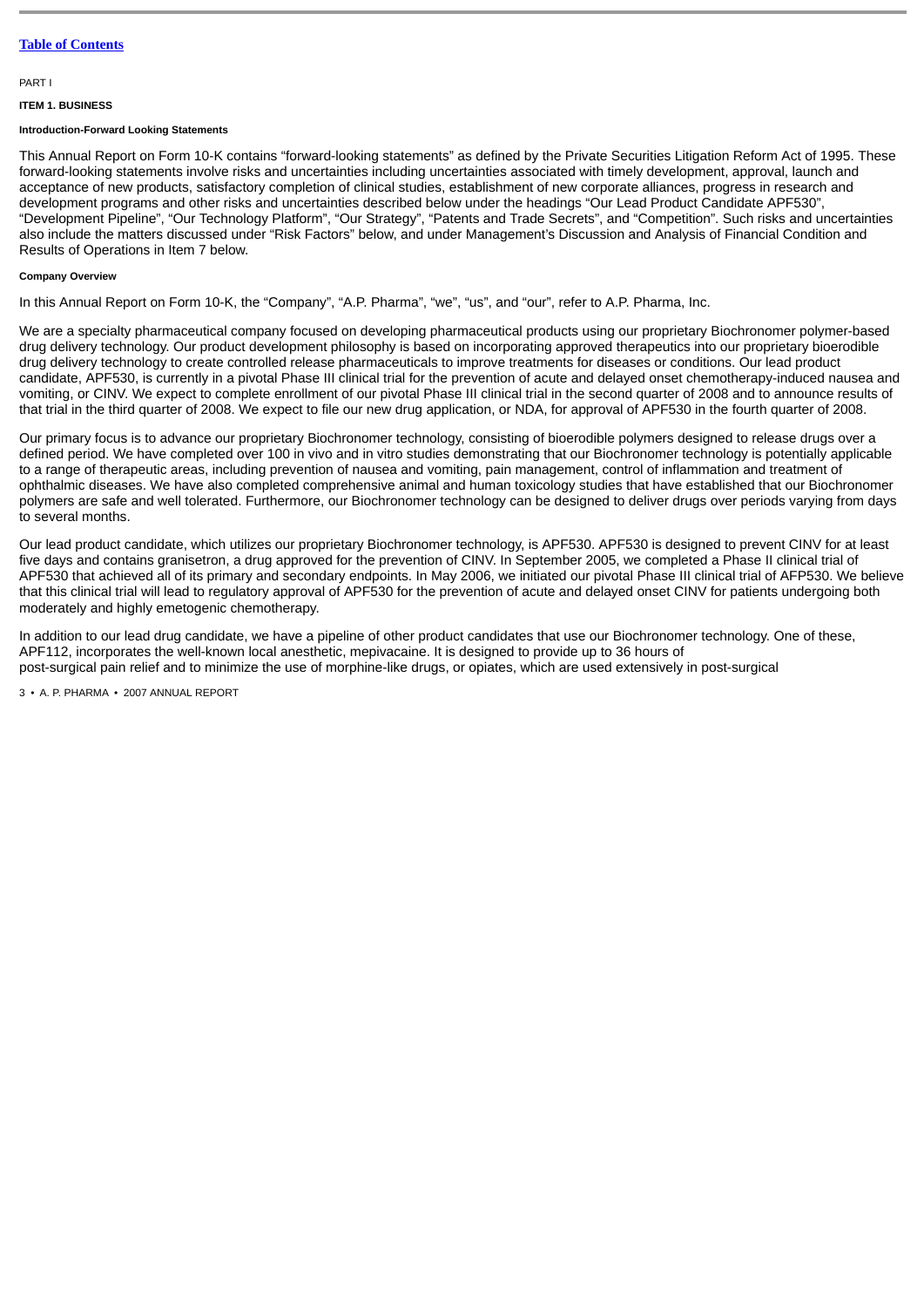pain management. Post-surgical pain can be treated with local anesthetics, but the usefulness of these is currently limited by the short duration of their effectiveness. We plan to initiate a Phase IIb clinical trial for APF112 in the second quarter of 2008.

We have several additional product candidates using our Biochronomer technology in early stages of development. For example, we plan to initiate a Phase I clinical trial of APF580 in the second quarter of 2008 for the controlled delivery of an opiate for pain relief.

We were founded in February 1983 as a California corporation under the name AMCO Polymerics, Inc. AMCO changed its name to Advanced Polymer Systems, Inc. in 1984 and was reincorporated in Delaware in 1987. We changed our name to A.P. Pharma, Inc. in May 2001 to reflect our new pharmaceutical focus. Our principal executive offices are located at 123 Saginaw Drive, Redwood City, California 94063. Our telephone number is (650) 366-2626. Our website is located at www.appharma.com. Information contained on, or that can be accessed through, our website is not part of this Annual Report on Form 10-K.

#### **Our Lead Product Candidate—APF530**

### *CINV Background*

Prevention and control of nausea and vomiting, or emesis, are paramount in the treatment of cancer patients. The majority of patients receiving chemotherapy will experience some degree of emesis if not prevented with an antiemetic. Chemotherapy treatments can be classified as moderately emetogenic, meaning that 30 – 90% of patients experience CINV, or highly emetogenic, meaning that over 90% of patients experience CINV, if not prevented with an antiemetic. Acute onset CINV occurs within the first 24 hours following chemotherapy treatment. Delayed onset CINV occurs more than 24 hours after treatment and may persist for several days. Prevention of CINV is significant because the distress caused by CINV can severely disrupt patient quality of life and can lead some patients to discontinue chemotherapy. The unmet need is greatest with patients receiving highly emetogenic chemotherapy, particularly delayed onset CINV.

## *Current Therapy and Market Opportunity*

Vomiting is a protective reflex against ingestion of potentially harmful substances, including some chemotherapeutic agents. These chemotherapeutic agents activate or destroy cells in the lining of the gut, releasing a neurotransmitter called serotonin. When serotonin binds to the 5-HT $_{\rm 3}$  (5-hydroxytryptamine type 3) receptors, the patient experiences nausea and vomiting. By blocking the 5-HT $_{\rm 3}$  receptors, granisetron and the other 5-HT $_{\rm 3}$  antagonists prevent serotonin from binding to the 5-HT $_{\rm 3}$  receptors, thereby inhibiting the vomiting reflex. Physicians may combine these 5-HT $_{\scriptscriptstyle 3}$  antagonists with other agents, such as corticosteroids, to better prevent CINV.

Despite evidence that delayed onset CINV affects as many as 50 – 70% of patients, and that more patients experience delayed onset CINV than acute onset CINV, oncology nurses and physicians are likely to underestimate the magnitude of these problems in the patients for whom they care. According to the results of a multi-national study published in Cancer (April 2004), the discrepancy between the perceived incidence and the actual incidence may, in part, be due to the fact that patients often do not report the side effects they experience at home. In this prospective study, 60% of patients receiving highly emetogenic chemotherapy, who also received antiemetics, still had delayed onset CINV.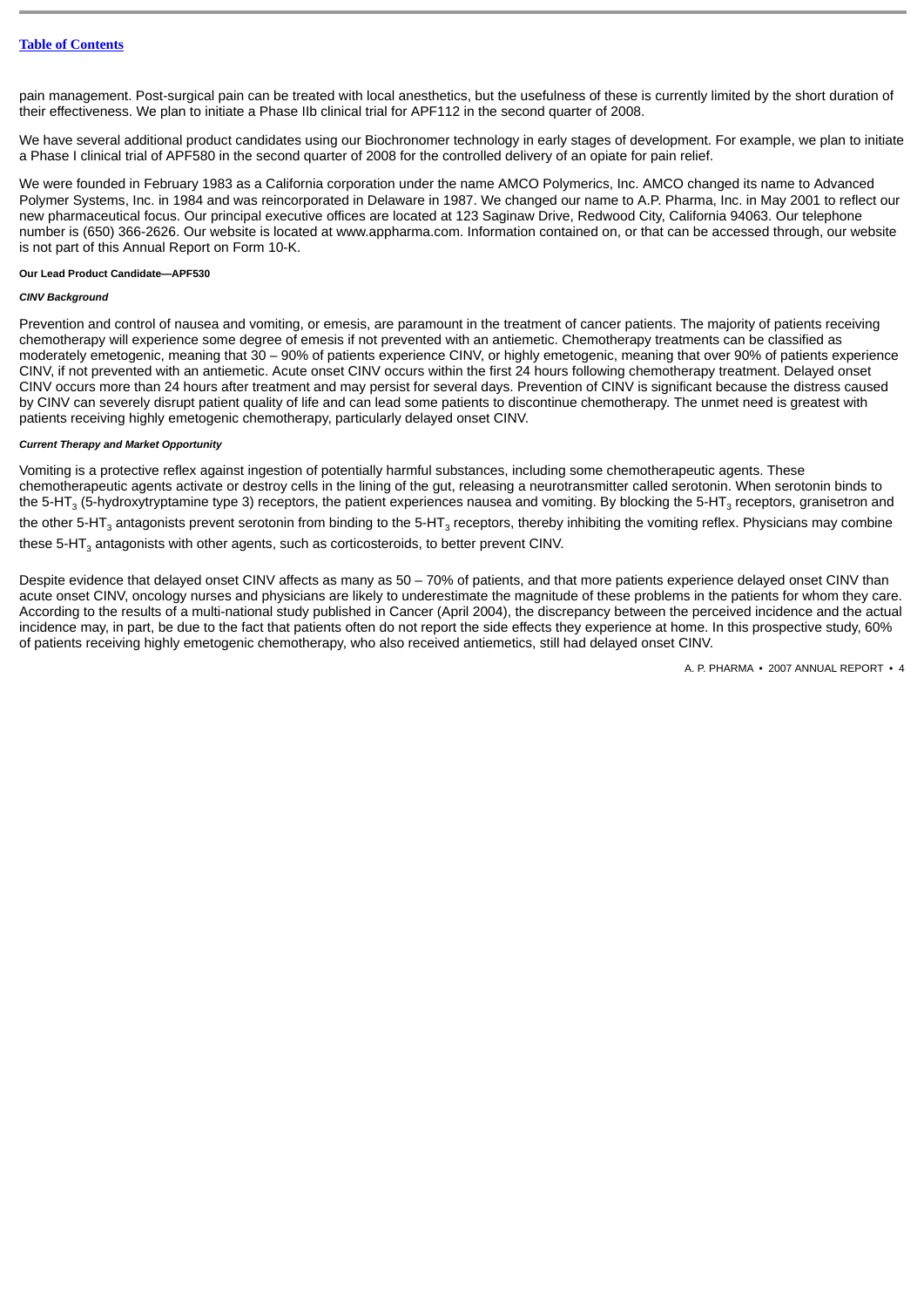Current treatment options for CINV include 5-HT<sub>3</sub> antagonists such as palonosetron (Aloxi), ondansetron (Zofran), dolasetron (Anzemet), and granisetron (Kytril), as well as aprepitant (Emend), an NK1 (neurokinin-1) antagonist, which is always used in combination with a 5-HT $_{\rm 3}$  antagonist. As shown in the table below, all of the 5-HT $_{\rm 3}$  antagonists are approved for the prevention of acute onset CINV in patients receiving either moderately or highly emetogenic chemotherapy. Only Aloxi is approved for the prevention of delayed onset CINV in patients receiving moderately emetogenic chemotherapy. No 5-HT $_{\rm 3}$  antagonist is approved for the prevention of delayed onset CINV in patients receiving highly emetogenic chemotherapy. Aloxi sales were approximately \$251 million in 2006 and \$162 million for the first nine months of 2007. We believe the total addressable U. S. market approaches \$1 billion for use of 5-HT $_{\rm 3}$  antagonists in the prevention of CINV.

|                              |                                                                                              | Approved 5-HT <sub>3</sub> |
|------------------------------|----------------------------------------------------------------------------------------------|----------------------------|
|                              | Approved 5-HT <sub>3</sub>                                                                   | Antagonists for Delayed    |
| Chemotherapy Regimen         | Antagonists for Acute Onset CINV                                                             | Onset CINV                 |
| <b>Moderately Emetogenic</b> | Granisetron (Kytril)<br>Ondansetron (Zofran)<br>Dolasetron (Anzemet) Palonosetron<br>(Aloxi) | Palonosetron (Aloxi)       |
| <b>Highly Emetogenic</b>     | Granisetron (Kytril)<br>Ondansetron (Zofran)<br>Dolasetron (Anzemet) Palonosetron<br>(Aloxi) | <b>NONE</b>                |

### *Our Solution—APF530*

Our lead product, APF530, is being developed for the prevention of both acute and delayed onset CINV in patients receiving either moderately or highly emetogenic chemotherapy. APF530 is delivered by a single subcutaneous injection and contains the 5-HT $_{\rm 3}$  antagonist, granisetron.

Granisetron injections and oral tablets are approved for the prevention of acute onset CINV, but not delayed onset CINV. We selected granisetron because it is a potent drug and the applicable granisetron patent expired in the United States on December 29, 2007.

Granisetron and other 5-HT $_3$  antagonists, as a class, have become the most common antiemetic agents in chemotherapy. However, no 5-HT $_3$ 

antagonist formulation is currently approved for the prevention of both acute and delayed onset CINV for both moderately and highly emetogenic chemotherapy. We believe that if APF530 demonstrates that we can deliver therapeutic levels of granisetron over an extended period of time to prevent both acute and delayed onset CINV for both moderately and highly emetogenic chemotherapy, we will have a unique product with significant commercial potential. Physicians will have the opportunity to provide patients with the broadest efficacious treatment for CINV with a single injection.

## *Phase II Clinical Trial Results*

In September 2005, we completed a Phase II clinical trial for APF530. We evaluated the safety, tolerability and pharmacokinetics of APF530 in cancer patients. In addition, efficacy endpoints were evaluated relating to emetic events and the use of additional medication for CINV. The clinical trial demonstrated that APF530 was well tolerated: there were no serious adverse events attributed to APF530; less than 10% of participating patients had injection site reactions, all of which were mild. As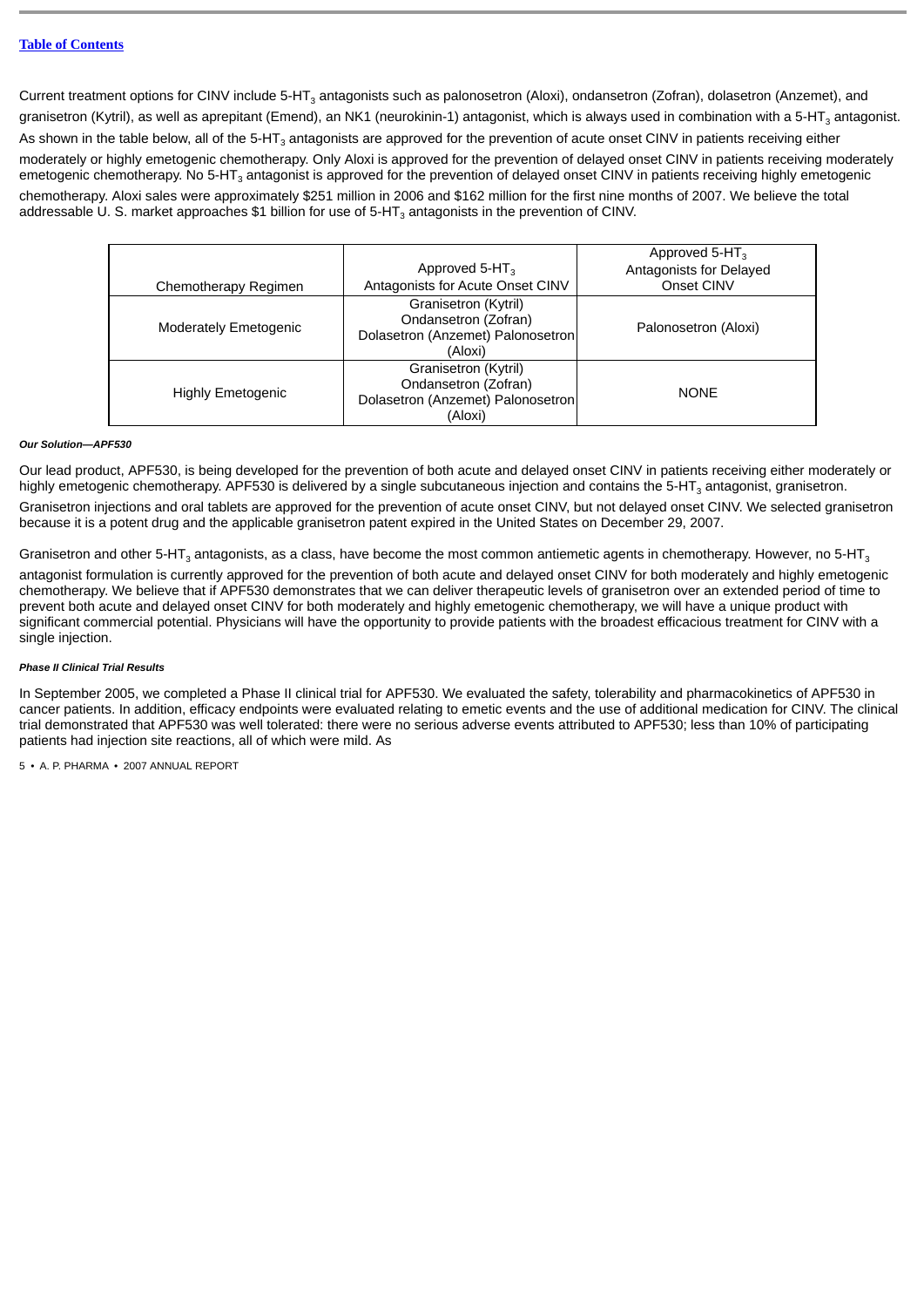shown in the graph below, the pharmacokinetic evaluation in all three dose groups (250, 500 and 750 mg injection doses corresponding to 5, 10 and 15 mg of granisetron, respectively) demonstrated that the target plasma levels of granisetron were substantially achieved. The target plasma levels were based on oral doses of granisetron shown to have exhibited efficacy for acute onset CINV.



Granisetron Levels in Patients from Phase II Clinical Trial of APF530

Analysis of the efficacy data from our open-label Phase II trial in which patient groups received either moderately or highly emetogenic chemotherapy was based on complete responders. "Complete response" is defined as an absence of vomiting and no use of additional medication for CINV during the observation period.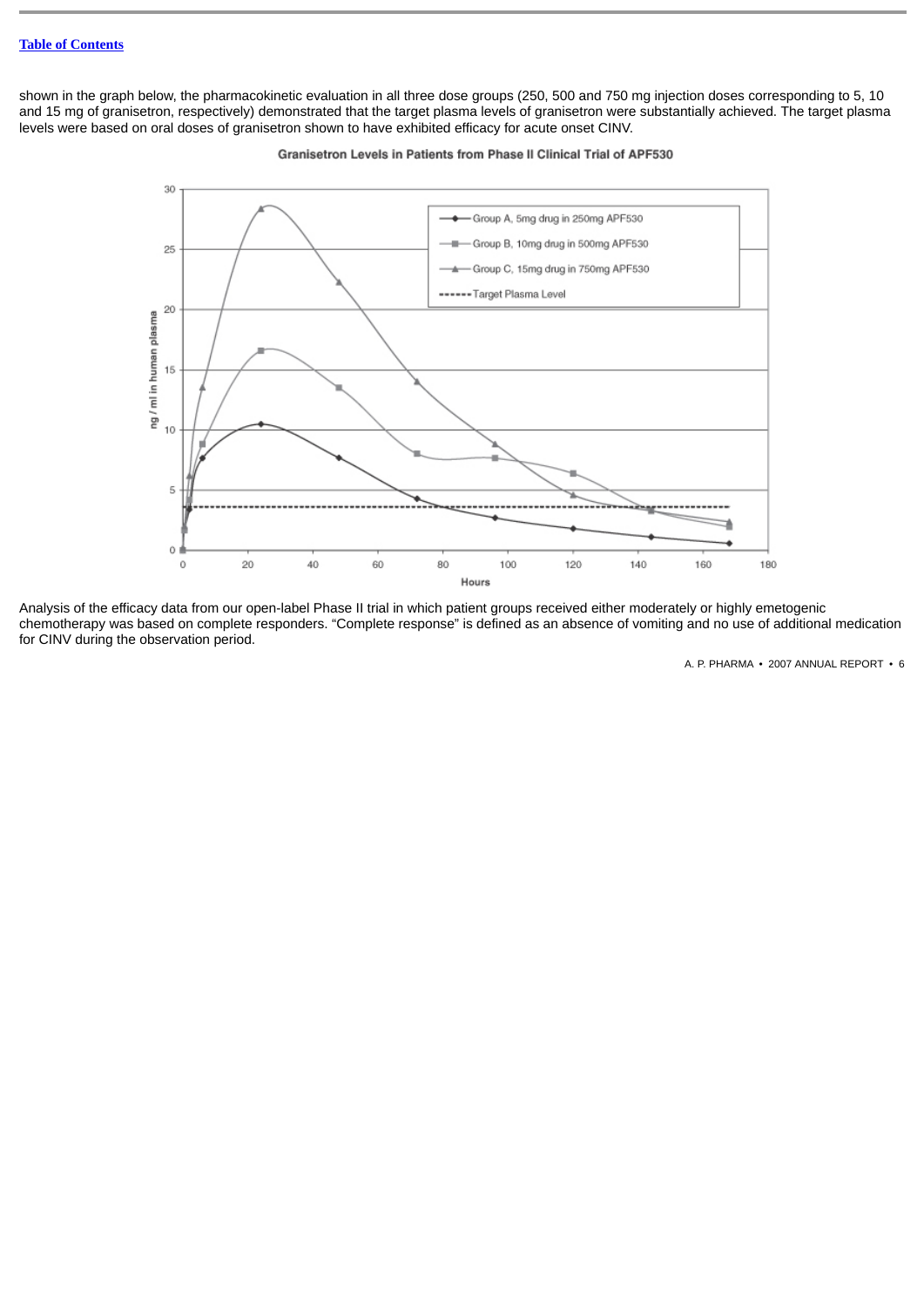Results of APF530's Phase II trial and Aloxi's Phase III trial are presented in the table below. Aloxi's Phase III trials included two trials of 189 patients each for moderately emetogenic chemotherapy and one trial involving 223 patients for highly emetogenic chemotherapy. The two trials evaluating moderately emetogenic chemotherapy indicated that the percentage of complete responders was 81% and 63% in the acute phase and 74% and 54% in the delayed phase, respectively. The study evaluating highly emetogenic chemotherapy indicated that the percentage of complete responders was 59% in the acute phase and 45% in the delayed phase. In comparison, in our APF530 Phase II trial, 20 patients were treated and evaluated for moderately emetogenic chemotherapy; the percentage of complete responders among them was 90% in the acute phase and 78% in the delayed phase. 21 patients were treated and evaluated for highly emetogenic chemotherapy; the percentage of complete responders among them was 81% in the acute phase and 80% in the delayed phase. While these trials measure complete responders, there are inherent differences between the studies for the two products including, for example: phase of study, use of adjunct medications, presence of a control group, number of patients, blinded versus unblinded and study objectives.



Based on the data from the Aloxi Phase III trials and our own Phase II results, we designed our Phase III clinical program to conclusively compare APF530 to Aloxi in a prospective randomized design.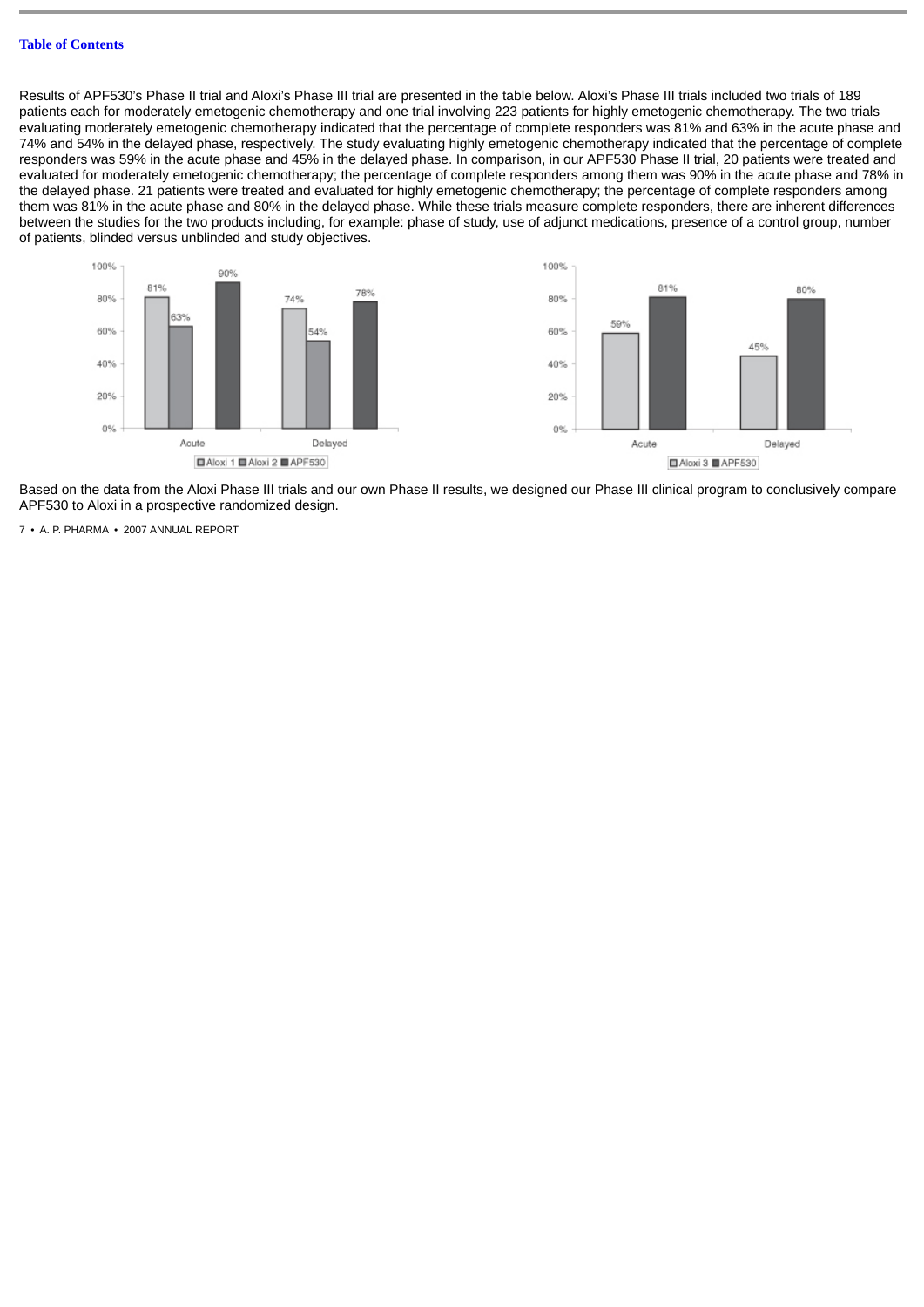#### *Pivotal Phase III Clinical Trial Design*

In December 2005, we held our end-of-Phase-II meeting with the FDA, at which we discussed our regulatory approval strategy and our proposed design for the pivotal Phase III trial. Following this meeting, we designed our pivotal Phase III trial in accordance with FDA input. The trial's primary objectives are to demonstrate:

• non-inferiority of APF530 in comparison to Aloxi for the prevention of acute onset CINV following the administration of either moderately emetogenic or highly emetogenic chemotherapy;

• non-inferiority of APF530 in comparison to Aloxi for the prevention of delayed onset CINV following administration of moderately emetogenic chemotherapy; and

• superiority of APF530 in comparison to Aloxi for the prevention of delayed onset CINV following administration of highly emetogenic chemotherapy.

Based on our discussions with the FDA, we are planning to file our NDA under Section 505(b)(2) of the FDCA. Section 505(b)(2) of the FDCA permits the FDA, in its review of an NDA, to rely on previous FDA findings of safety and efficacy of the active ingredient in APF530, granisetron. The 505(b)(2) approval pathway is distinguished from the Abbreviated New Drug Application or generics route by the requirement that drug products approved under this section must have significant difference relative to the reference approved product. The additional information in the 505(b)(2) applications can be provided by literature or reference to past FDA findings of safety and efficacy for approved drugs, or it can be based upon studies conducted by or for the applicant to which it has obtained a right of reference. The majority of 505(b)(2) applications are filed for new formulations of currently approved drugs, so there is an existing understanding—on the part of the FDA, as well as the medical community—of their safety and efficacy.

Our pivotal Phase III clinical trial, initiated in May 2006, is a multicenter, randomized, observer-blind, actively-controlled, double-dummy, parallel group study that will compare the efficacy of APF530 with Aloxi. During 2006 and the first half of 2007, all patient enrollments were within the U.S.; beginning in the second half of 2007, enrollments were broadened to include sites in India and Poland. The trial will include approximately 1,350 patients, stratified in two groups, one receiving moderately and the other receiving highly emetogenic chemotherapeutic agents. In each group, the patients are randomized to receive in the first chemotherapy treatment cycle either APF530 high dose (10 mg), APF530 low dose (5 mg) or the currently approved dose of Aloxi. In subsequent treatment cycles (up to three additional cycles), the patients are re-randomized to either of the two APF530 doses. The diagram below provides further graphical representation of how patients are randomized in our clinical trial.

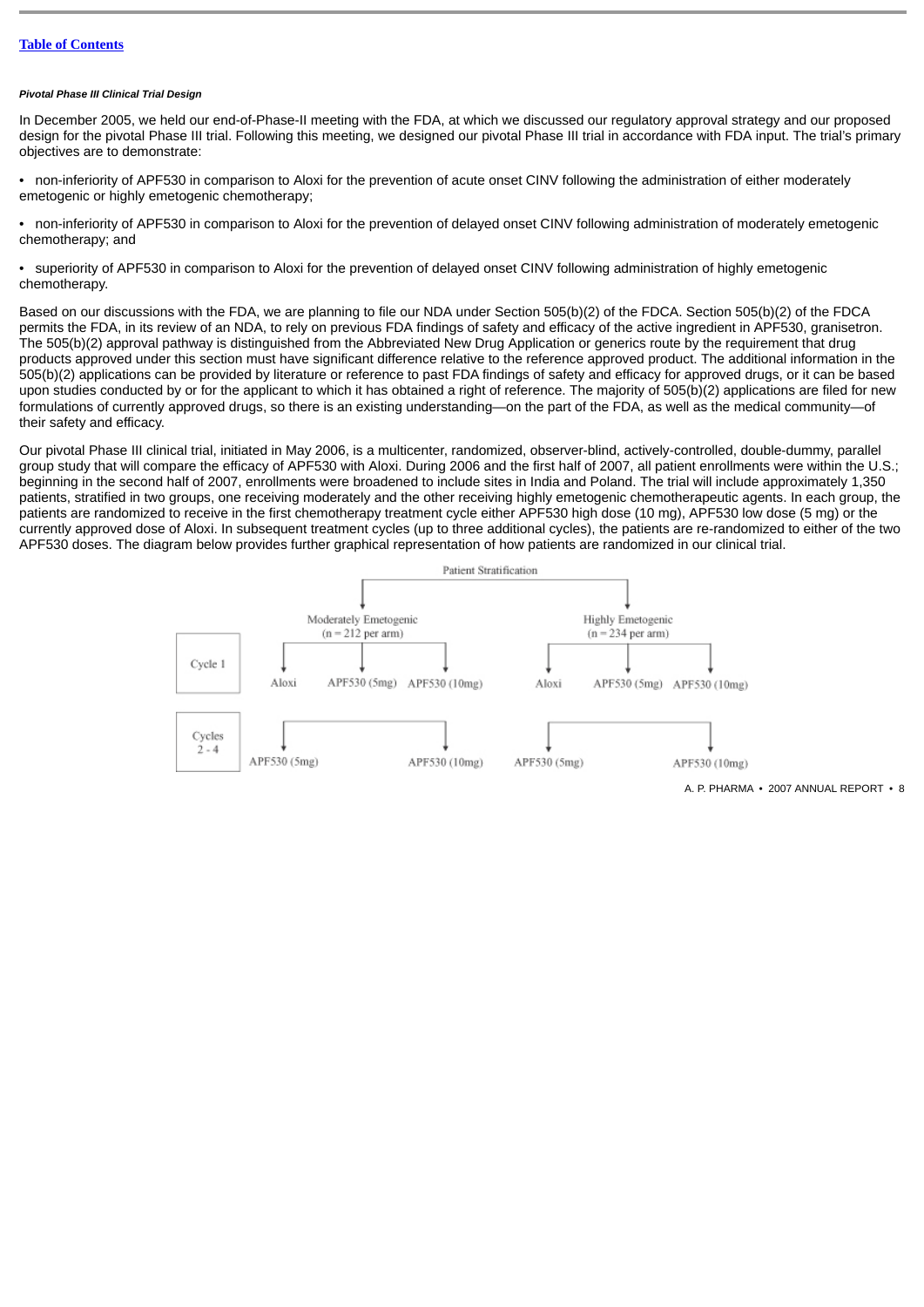We expect to complete enrollment of our pivotal Phase III clinical trial in the second quarter of 2008 and to announce results of that trial in the third quarter of 2008. We expect to submit our NDA for approval of APF530 in the fourth quarter of 2008.

## *Market Survey*

We commissioned Timely Data Resources, Inc., or TDR, to conduct market research to determine oncologists' and oncology nurses' perceptions of current antiemetics for CINV. This survey, completed in August 2006, was intended to assess the market opportunity for APF530 for the prevention of CINV. TDR interviewed 75 randomly selected medical oncologists and 25 oncology nurses from across the United States. The survey concluded that there is significant unmet need in the treatment of CINV, especially delayed onset CINV. 84% of the surveyed oncologists and oncology nurses currently use Aloxi and continue to have patients who experience CINV, particularly delayed onset CINV.

### *Development Pipeline*

In addition to our lead program, we have a pipeline of other product candidates using our Biochronomer technology:

| <b>Product Candidate</b> | <b>Potential Application</b>                    | Drug                      | <b>Targeted Duration</b> | <b>Status</b> |
|--------------------------|-------------------------------------------------|---------------------------|--------------------------|---------------|
| APF112                   | Post-surgical pain relief                       | Mepivacaine               | Up to 36 hours           | Phase II      |
| APF580                   | Pain relief                                     | <b>Undisclosed Opiate</b> | At least seven days      | Preclinical   |
| <b>APF328</b>            | Local anti-inflammatory<br>(orthopedic surgery) | Meloxicam                 | Up to two weeks          | Preclinical   |
| APF505                   | Anti-inflammatory<br>(osteoarthritis)           | Meloxicam                 | Up to six weeks          | Preclinical   |

### *APF112*

APF112 utilizes our Biochronomer delivery technology to target post-surgical pain relief. The product is designed to provide up to 36 hours of localized pain relief by delivering mepivacaine directly to the surgical site. Mepivacaine is a well-known, short- acting local anesthetic with an excellent safety profile. APF112 is designed to prolong the anesthetic effect of mepivacaine and thus to minimize or eliminate the use of opiates. Opiates are currently used in the majority of surgical procedures as a means of managing post-operative pain, and while they are powerful and useful drugs, they may have side effects such as addiction, nausea, disorientation, sedation, constipation, vomiting, urinary retention and, in some situations, life-threatening respiratory depression. If efficacy in treating post-surgical pain can be demonstrated, we believe that there will be substantial potential for this product, as there are approximately 20 million surgical procedures performed annually in the United States for which the product could potentially be utilized.

During 2004, our Phase II clinical trial was conducted in surgeries for inguinal hernia repair, which is considered a moderately to severely painful procedure. The results indicated excellent safety and tolerability. The pharmacokinetics of APF112 showed sustained release of mepivacaine systemically over a period of three days (72 hours). No significant difference was shown between the two doses of APF112 and the standard of care (bupivacaine) in terms of pain scores and the amount of additional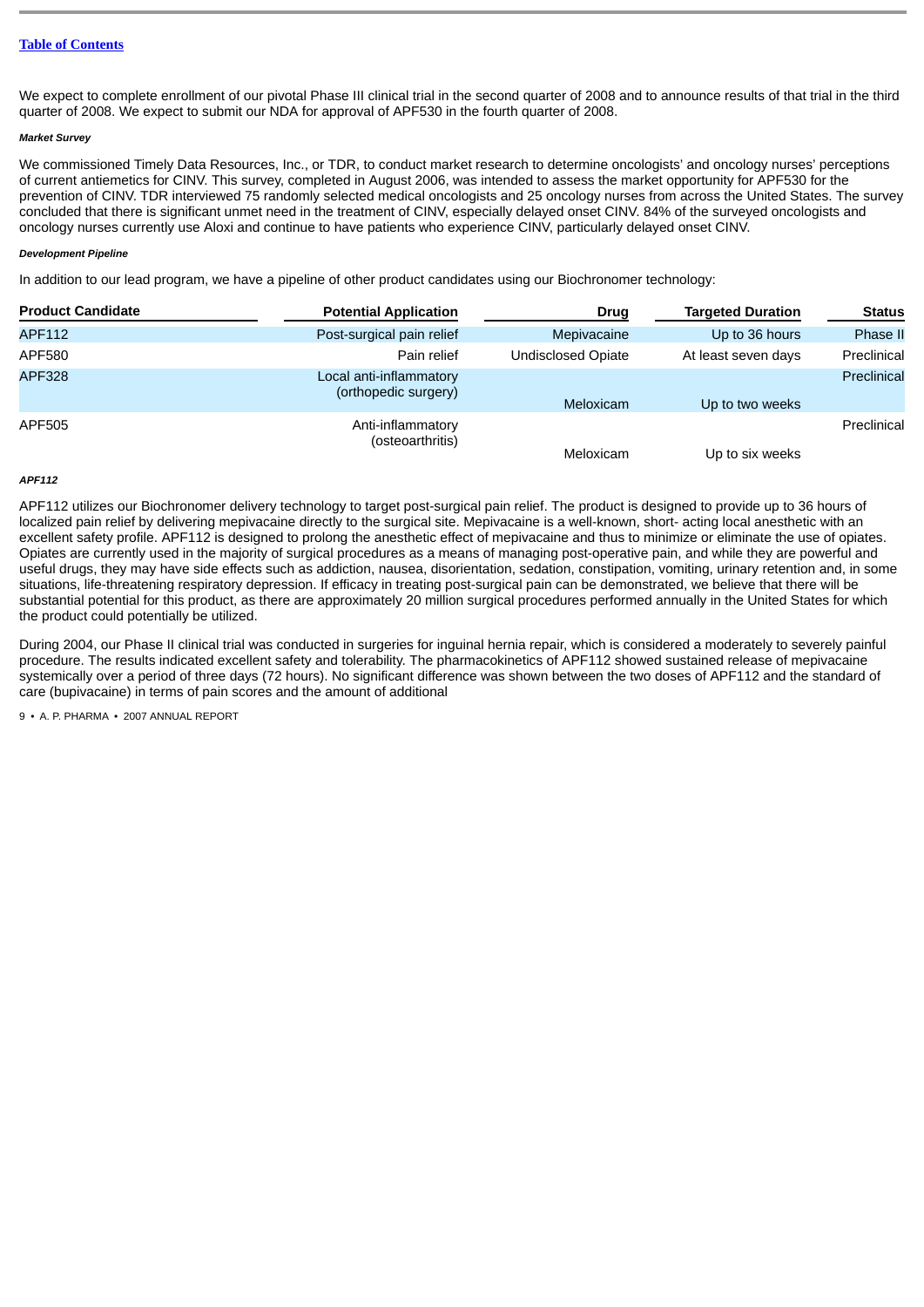pain medication used. Mean Visual Analog Scale, pain scores, or VAS scores, in the standard of care group (bupivacaine) were significantly lower in this study when compared with other previously published studies in similar hernia trials. Based on published data, VAS scores for the standard of care in similar inguinal hernia studies ranged from 4.5 to 6.7, whereas in this study the mean score for the bupivacaine arm was 2.9 within the first 24 hours post surgery. We believe that we can demonstrate that APF112 is effective in controlling post surgical pain, however, we were unable to demonstrate this due to the unexpectedly low levels of pain displayed by the control group in this trial. We intend to complete additional preclinical work in 2008 with a revised protocol, followed by initiation of a Phase IIb clinical trial in the second quarter of 2008. Assuming successful completion of our Phase IIb clinical trial, we plan to explore corporate partnering opportunities to continue the development of APF112.

#### *APF580*

APF580 will incorporate an opiate into our Biochronomer technology and is designed to provide analgesia lasting at least seven days by a single injection. It is targeted for situations where the intensity and duration of pain require use of an opiate rather than a local anesthetic. APF580 may find use in acute and chronic pain settings, improve patient compliance and reduce the risk of drug abuse. Our initial animal pharmacokinetic studies completed in 2006 present a promising profile, supporting future product development for post-surgical (inpatient) and chronic pain applications (cancer pain). We plan to supplement our animal studies with additional preclinical data from an ongoing research and development agreement with a major animal health company, which is evaluating the same product for use in cats and dogs. We plan to initiate a Phase I clinical trial of APF580 in the second quarter of 2008.

#### *APF328*

APF328 represents a novel formulation in preclinical development for the potential treatment of pain following orthopedic surgery. Our Biochronomer polymer has been designed in this instance to control the local delivery of meloxicam for up to two weeks. Meloxicam is a nonsteroidal anti-inflammatory drug that was developed as an oral tablet for the treatment of osteoarthritis of the knee and hip.

#### *APF505*

APF505 is an extension of the concept outlined in APF328. This Biochronomer formulation has the potential to deliver meloxicam within the knee joint for up to six weeks and may be appropriate to treat the inflammation and pain associated with osteoarthritis, a common form of arthritis that occurs in nearly 70% of the U.S. population over the age of 65. For both APF328 and APF505, our objective is to deliver the drug to the site of action, thereby avoiding the side effects associated with oral treatment, namely gastrointestinal disturbances.

## **Our Technology Platform**

We have made significant investments in the development of our bioerodible drug delivery technologies, which have created tangible results. Specifically, we have developed a broad family of polymers with unique attributes, known collectively as poly(ortho esters), under the trade name Biochronomer. This technology has been specifically designed for use in drug delivery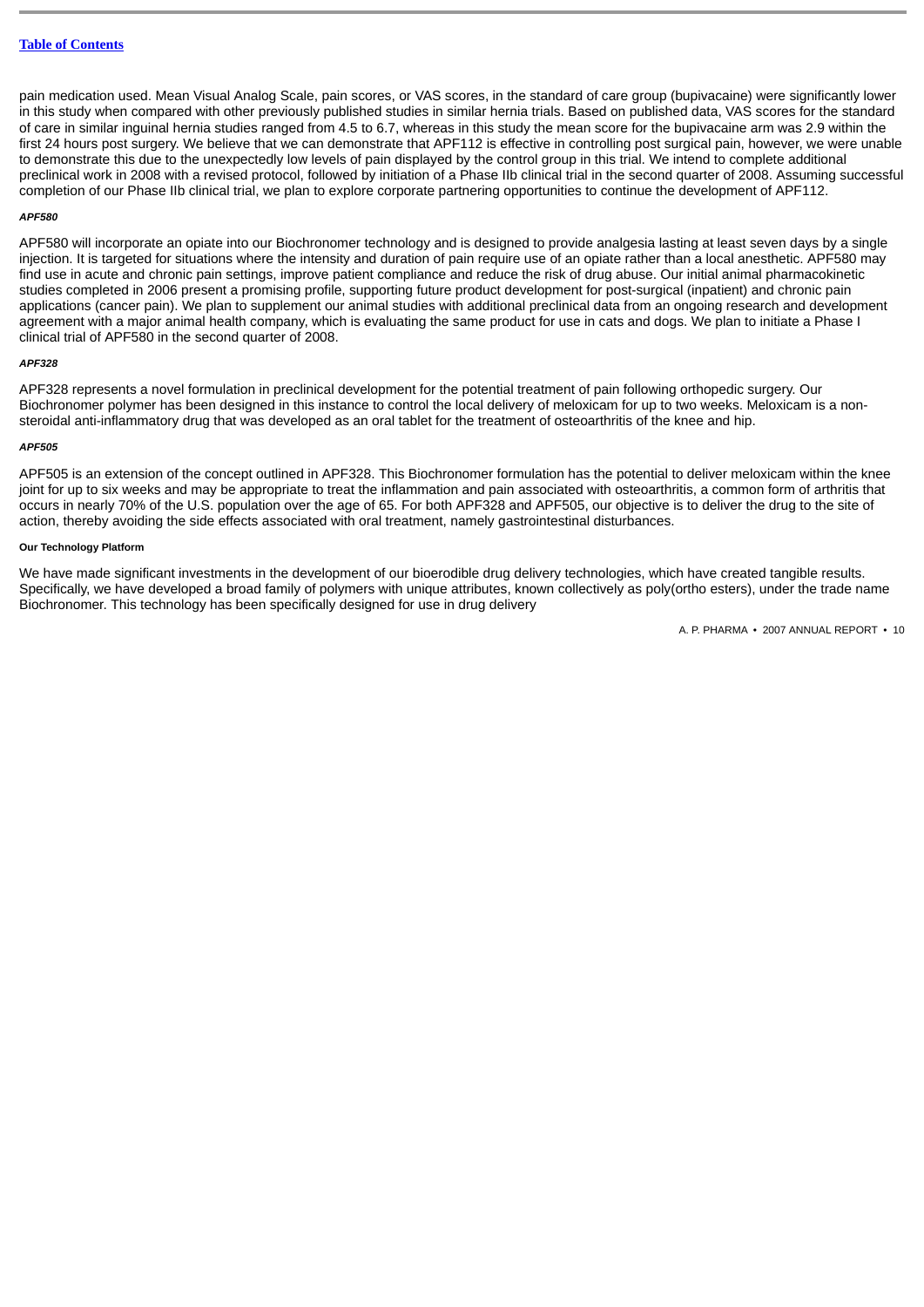applications with a number of technical advantages, such as: ease of manufacturing, flexible delivery times, various physical forms and multiple potential applications due to a neutral pH environment for acid sensitive actives (nucleic acids, proteins, etc.).

Due to the inherent versatility of our Biochronomer technology, products can be designed to deliver drugs at a variety of implantation sites including, under the skin, at the site of a surgical procedure, in joints, in the eye, or in muscle tissue. Our Biochronomer technology can provide sustained levels of drugs in systemic circulation for prolonged efficacy.

*Ease of Manufacturing*. Our Biochronomer technology is formed by the coupling of various monomers into a polymer chain. Our process knowledge underlying the commercial manufacture of our Biochronomers is based on extensive, well-documented, development studies. Commercial manufacturing campaigns to date have demonstrated that our Biochronomers may be produced in a highly reproducible manner. By selecting suitable monomers the resulting polymers will melt at differing temperatures which will allow for different manufacturing techniques, e.g. injection molding, extrusion, compression molding, etc.

*Flexible Delivery Times*. The Biochronomer "links" or bonds are stable at neutral pH conditions. Upon coming into contact with water-containing media, such as internal body fluids, the water reacts with these bonds. This reaction is known as hydrolysis. During the hydrolysis of the Biochronomer links, acidic elements are produced in a local micro-environment, in a controlled manner, without impacting the overall neutrality of the drug delivery technology. These elements assist in the continued, controlled erosion of the polymer with a simultaneous, controlled release of the active drug contained within the Biochronomer. By varying the amount of the acidic elements in the Biochronomer, different rates of hydrolysis may be effectively realized. In this manner, delivery times ranging from days to weeks to several months can be achieved.

*Various Physical Forms*. Our Biochronomers can be prepared in a variety of physical forms, ranging from hard, glassy materials to semi-solids that are injectable at room temperature, by proper selection of monomers. A significant advantage of our Biochronomer technology is that drugs can be incorporated by simple mixing procedures allowing the production of formulations in the form of injectable gels, microspheres, coatings, and strands. All of these physical forms can be used in the controlled delivery of drugs without the undesirable incorporation of organic solvents in the final product.

*Multiple Potential Applications*. We have completed over 100 in vivo and in vitro studies demonstrating that our Biochronomer technology is potentially applicable to a range of therapeutic areas, including pain management, prevention of nausea, control of inflammation and treatment of ophthalmic diseases. We have also completed comprehensive animal and human toxicology studies that have established that our Biochronomer polymers are safe and well tolerated.

All of our current development programs utilize the same semi-solid poly(ortho ester) delivery vehicle. Additional applications for the treatment of a number of indications are under development using the same vehicle. The present forms of these products are stored under refrigeration. We are actively developing products that can be stored at room temperature.

Through our experience and continued insight obtained during our research and development, Biochronomer polymers can be extended into novel technologies via the design of additional architectures containing poly(ortho esters). One example of such a technology is our family of polymers called Bioerodimers. These polymers are poly(ethylene glycol) products that have the ability to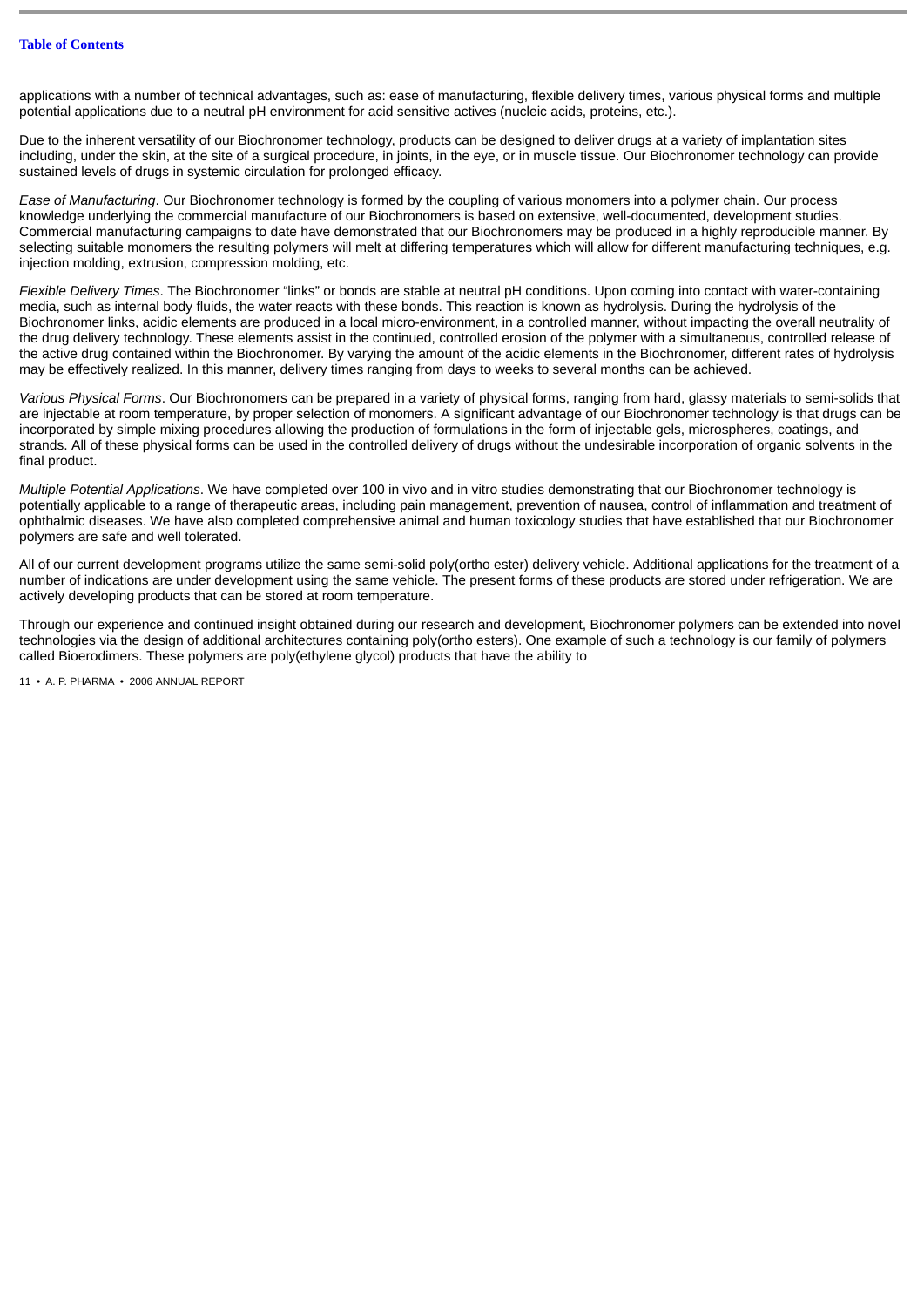form micelles in water and can be delivered intravenously. We believe this family of polymers may be safer and better tolerated than more conventional intravenous formulations which employ solvents and surfactants. At least eight patents and patent applications cover this and other aspects of our Bioerodimer technologies. The materials resulting from these inventions have the potential to be exploited in the creation of new drug delivery technologies that can be used to treat more indications via additional delivery routes.

### **Our Strategy**

Our primary objective is to be a leading specialty pharmaceutical company focused on improving the effectiveness of existing pharmaceuticals using our proprietary drug delivery technologies. Key elements include:

*Expand product pipeline*. We plan to expand our product pipeline by leveraging our existing technology. We intend to develop new products based on our Biochronomer polymer-based drug delivery technology. Our research has indicated that our Biochronomer technology has potential applications across a range of therapeutic areas including prevention of nausea, pain management, control of inflammation and treatment of ophthalmic diseases. With further work on our technology platforms, we may be able to develop products that deliver proteins, peptides, sRNA (soluble RNA) and RNAi (RNA interference).

*Minimize product development risk and time-to-market*. We are applying our proprietary drug delivery technologies to improve the effectiveness of approved pharmaceutical products. By using our technologies to administer drugs for which clinical efficacy and safety data are available, we will reduce the cost and development risk inherent in traditional pharmaceutical product development.

*Maximize the value of our lead product, APF530*. We believe that establishing a partnership with an established pharmaceutical company for the commercialization of APF530 will maximize the value of APF530 for our shareholders. We expect to secure significant upfront license fees, followed by milestone payments and royalties. We also plan to evaluate separate commercial partnerships for the United States and the rest of world.

*Enter into strategic partnerships*. We believe that selective partnering of our future product development programs can enhance the success of our product development and commercialization efforts, and enable diversification of our product portfolio by having partners fund the major portion of our late stage clinical trials. Additionally, such partnering will enable us to leverage the sales capabilities of our partners to commercialize our products.

## **Manufacturing and Supply**

We do not currently own or operate manufacturing facilities for the production of clinical or commercial quantities of any of our product candidates. We currently rely on a small number of third-party manufacturers to produce our compounds and expect to continue to do so to meet the preclinical and clinical requirements of our potential products and for all of our commercial needs. We do not have long-term agreements with any of these third-parties.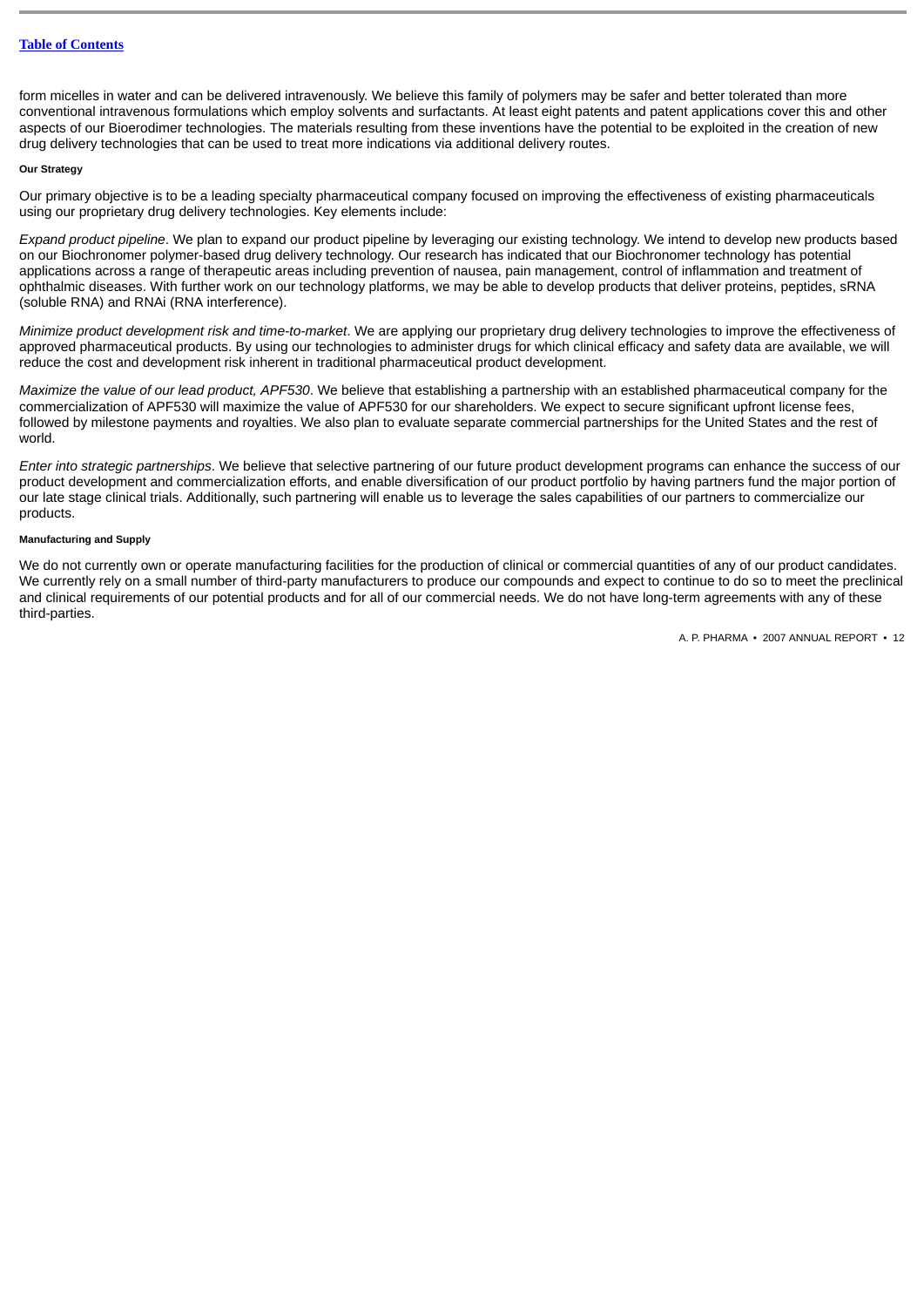We require in our manufacturing and processing agreements that all third-party contract manufacturers and processors produce active pharmaceutical ingredients, or APIs, and finished products in accordance with current good manufacturing practice, or cGMP, and all other applicable laws and regulations. We maintain confidentiality agreements with potential and existing manufacturers in order to protect our proprietary rights related to our drug candidates.

With regard to our lead product candidate, APF530, we currently use Sigma Aldrich Corporation as our primary raw materials and polymer supplier. We currently source granisetron from one supplier and know of at least three other capable suppliers. We currently ship all of our formulation components directly to our contract manufacturer, Hyaluron, Inc. We continue to evaluate potential suppliers and manufacturers.

## **Marketing and Sales**

A key part of our business strategy is to form collaborations with pharmaceutical partners. In the past, we have successfully partnered our development stage programs with leading pharmaceutical companies. In general, we grant limited marketing exclusivity in defined markets for defined periods to our partners. However, after development is completed and a partner commercializes a formulated product utilizing our delivery technologies, we can exert only limited influence over the manner and extent of our partner's marketing efforts.

The status of our initial marketing relationships for APF530 are as follows:

• In October 2006, we announced that we had granted an exclusive license to RHEI Pharmaceuticals, Inc. to seek regulatory approval and sell APF530 in China, Taiwan, Hong Kong and Macau. The agreement included an upfront payment to us and includes provisions for milestone payments and royalties on future net sales.

• During the Phase III trial and the period preceding filing an NDA we will continue to seek additional domestic and international partners.

### **Patents and Trade Secrets**

As part of our strategy to protect our current products and to provide a foundation for future products, we have filed a number of United States patent applications on inventions relating to the composition of a variety of polymers, specific products, product groups and processing technology. In addition to obtaining patents in a number of foreign countries, we have also filed the United States and foreign patent applications on our polymer technology with the Patent Cooperation Treaty (PCT), the European Patent Office, Australia, Canada, China, Hong Kong, Japan, South Korea, Singapore and Taiwan. We have a total of 21 issued United States patents and an additional 64 issued (or registered) foreign patents. The patents on the bioerodible technologies expire between January 2016 and November 2022.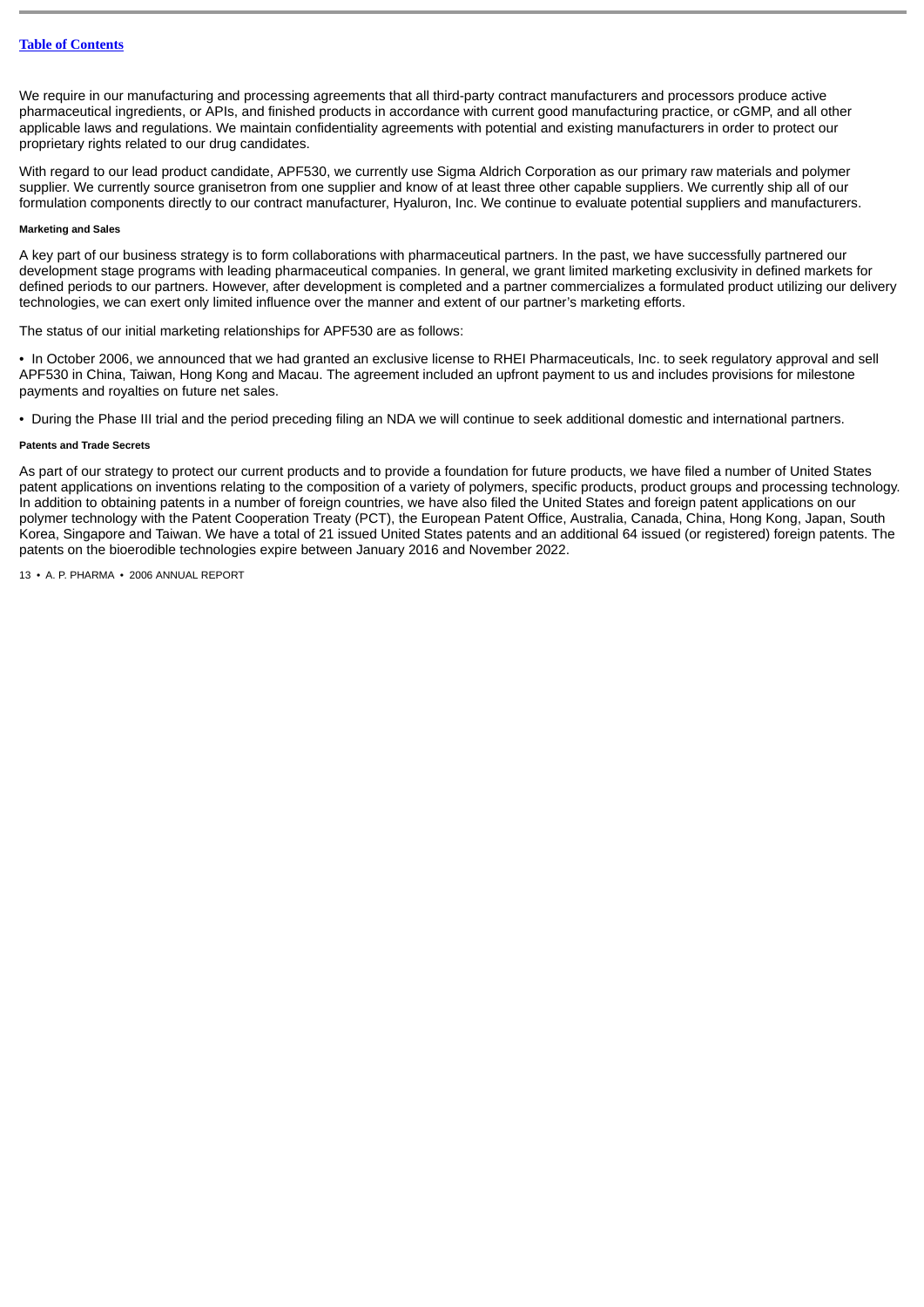Although we believe the bases for these patents and patent applications are sound, they are untested, and there is no assurance that they will not be successfully challenged. There can be no assurance that any patent previously issued will be of commercial value, that any patent applications will result in issued patents of commercial value, or that our technology will not be held to infringe patents held by others.

We also rely on unpatented trade secrets and know-how to protect certain aspects of our production technologies. Our employees, consultants, advisors and corporate partners have entered into confidentiality agreements with us. These agreements, however, may not necessarily provide meaningful protection for our trade secrets or proprietary know-how in the event of unauthorized use or disclosure. In addition, others may obtain access to, or independently develop, these trade secrets or know-how.

## **Competition**

There are several companies that are developing new formulations of existing drugs using novel drug delivery technologies. Many of these companies have substantially greater financial, research and development, manufacturing, sales and marketing and distribution resources and experience than we do. The following are our major competitors:

- Alkermes, Inc.
- Depomed, Inc.
- Durect Corporation
- ProStrakan Group PLC
- SkyePharma PLC

Additionally, APF530 is expected to face competition from Eisai/MGI Pharma's Aloxi (palonosetron), Roche's Kytril (granisetron), GlaxoSmithKline's Zofran (ondansetron), and Aventis' Anzemet (dolasetron), as well as Hana Biosciences' Zensana (oral ondansetron), including generic versions of certain of these products. We are also aware of several companies which have developed or are developing both generic and new formulations of granisetron, including transdermal formulations. APF112 is expected to face competition from Durect Corporation's Posidur (injectable controlled release bupivacaine) and SkyePharma PLC's recently divested DepoBupivacaine (injectable controlled release bupivacaine).

## **Government Regulation and Product Approvals**

The manufacturing and marketing of our potential products and our ongoing research and development activities are subject to extensive regulation by the FDA and comparable regulatory agencies in state and local jurisdictions and in foreign countries.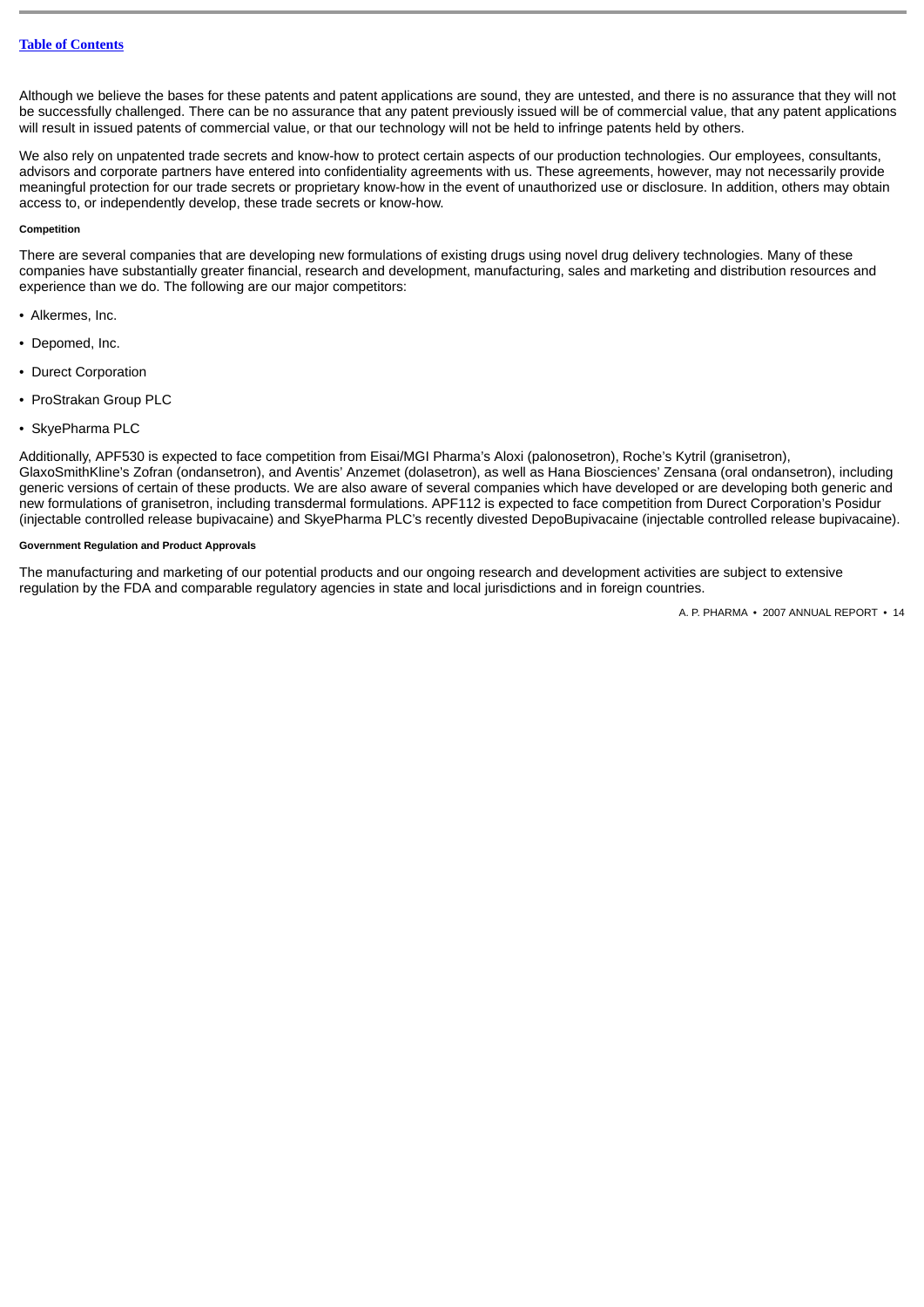#### *United States Regulation*

Before any of our products can be marketed in the United States, they must secure approval by the FDA. To secure approval, any drug we develop must undergo rigorous preclinical testing and clinical trials that demonstrate the product candidate's safety and effectiveness for each chosen indication for use. This extensive regulatory process controls, among other things, the development, testing, manufacture, safety, efficacy, record keeping, labeling, storage, approval, advertising, promotion, sale, and distribution of biopharmaceutical products.

In general, the process required by the FDA before investigational drugs may be marketed in the United States involves the following steps:

- preclinical laboratory and animal tests;
- submission of an investigational new drug application, or IND, which must become effective before human clinical trials may begin;
- adequate and well-controlled human clinical trials to establish the safety and efficacy of the proposed drug for its intended use;
- pre-approval inspection of manufacturing facilities and selected clinical investigators; and
- FDA approval of a new drug application, or NDA, or of a NDA supplement (for subsequent indications).

#### *Preclinical Testing*

In the United States, drug candidates are tested in animals until adequate proof of safety is established. These preclinical studies generally evaluate the mechanism of action of the product and assess the potential safety and efficacy of the product. Tested compounds must be produced according to applicable current good manufacturing practice (cGMP) requirements and preclinical safety tests must be conducted in compliance with FDA and international regulations regarding good laboratory practices (GLP). The results of the preclinical tests, together with manufacturing information and analytical data, are generally submitted to the FDA as part of an investigational new drug application, or IND, which must become effective before human clinical trials may commence. The IND will automatically become effective 30 days after receipt by the FDA, unless before that time the FDA requests an extension or raises concerns about the conduct of the clinical trials as outlined in the application. If the FDA has any concerns, the sponsor of the application and the FDA must resolve the concerns before clinical trials can begin. Submission of an IND may not result in FDA authorization to commence a clinical trial. A separate submission to the existing IND must be made for each successive clinical trial conducted during product development, and the FDA must grant permission for each clinical trial to start and continue. Regulatory authorities may require additional data before allowing the clinical studies to commence or proceed from one Phase to another, and could demand that the studies be discontinued or suspended at any time if there are significant safety issues. Furthermore, an independent institutional review board, or IRB, for each medical center proposing to participate in the conduct of the clinical trial must review and approve the clinical protocol and patient informed consent before the center commences the study.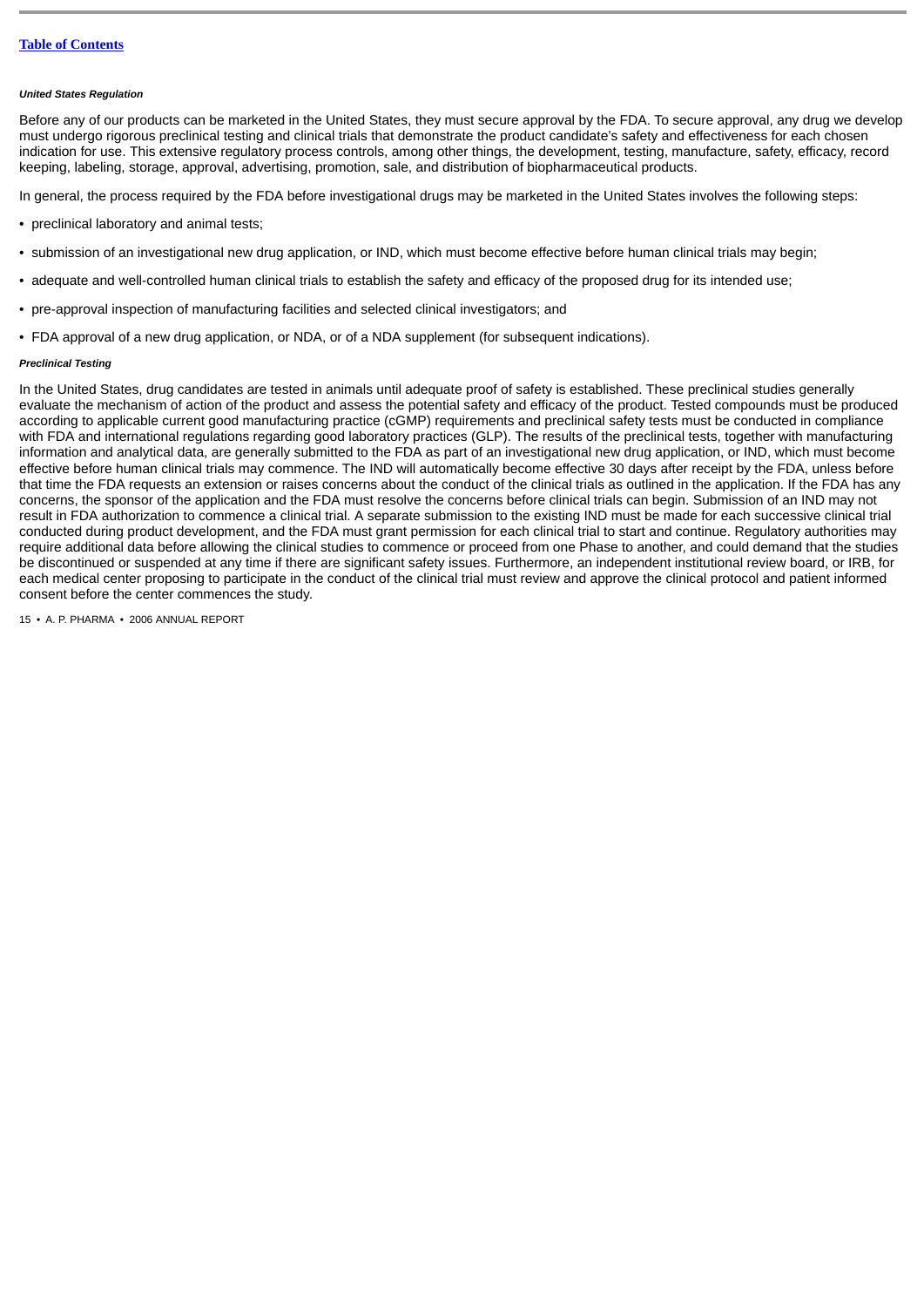#### *Clinical Trials*

Clinical trials for new drug candidates are typically conducted in three sequential phases that may overlap. In Phase I, the initial introduction of the drug candidate into human volunteers, the emphasis is on testing for safety or adverse effects, dosage, tolerance, metabolism, distribution, excretion, and clinical pharmacology. Phase II involves studies in a limited patient population to determine the initial efficacy of the drug candidate for specific targeted indications, to determine dosage tolerance and optimal dosage and to identify possible adverse side effects and safety risks. Once a compound shows evidence of effectiveness and is found to have an acceptable safety profile in Phase II evaluations, pivotal Phase III trials are undertaken to more fully evaluate clinical outcomes and to establish the overall risk/benefit profile of the drug, and to provide, if appropriate, an adequate basis for product labeling. During all clinical trials, physicians will monitor patients to determine effectiveness of the drug candidate and to observe and report any reactions or safety risks that may result from use of the drug candidate. The FDA, the IRB (or their foreign equivalents) or the sponsor may suspend a clinical trial at any time on various grounds, including a finding that the subjects are being exposed to an unacceptable health risk.

The data from the clinical trials, together with preclinical data and other supporting information that establishes a drug candidate's safety, are submitted to the FDA in the form of a new drug application, or NDA, or NDA supplement (for approval of a new indication if the product candidate is already approved for another indication). Under applicable laws and FDA regulations, each NDA submitted for FDA approval is usually given an internal administrative review within 45 to 60 days following submission of the NDA. If deemed complete, the FDA will "file" the NDA, thereby triggering substantive review of the application.

The FDA can refuse to file any NDA that it deems incomplete or not properly reviewable. The FDA has established internal substantive review goals of six months for priority NDAs (for drugs addressing serious or life threatening conditions for which there is an unmet medical need) and ten months for regular NDAs. The FDA, however, is not legally required to complete its review within these periods, and these performance goals may change over time. Moreover, the outcome of the review, even if generally favorable, is not typically an actual approval, but an "action letter" that describes additional work that must be done before the NDA can be approved. The FDA's review of a NDA may involve review and recommendations by an independent FDA advisory committee. The FDA may deny approval of a NDA or NDA supplement if the applicable regulatory criteria are not satisfied, or it may require additional clinical data and/or an additional pivotal Phase III clinical trial. Even if such data are submitted, the FDA may ultimately decide that the NDA or NDA supplement does not satisfy the criteria for approval.

### *Data Review and Approval*

Satisfaction of FDA requirements or similar requirements of state, local, and foreign regulatory agencies typically takes several years and requires the expenditure of substantial financial resources. Information generated in this process is susceptible to varying interpretations that could delay, limit, or prevent regulatory approval at any stage of the process. Accordingly, the actual time and expense required to bring a product to market may vary substantially. We cannot assure you that we will submit applications for required authorizations to manufacture and/or market potential products or that any such application will be reviewed and approved by the appropriate regulatory authorities in a timely manner, if at all. Data obtained from clinical activities is not always conclusive and may be susceptible to varying interpretations, which could delay, limit, or prevent regulatory approval. Success in early stage clinical trials does not ensure success in later stage clinical trials. Even if a product candidate receives regulatory approval, the approval may be significantly limited to specific disease states, patient populations, and dosages, or have conditions placed on them that restrict the commercial applications, advertising, promotion, or distribution of these products.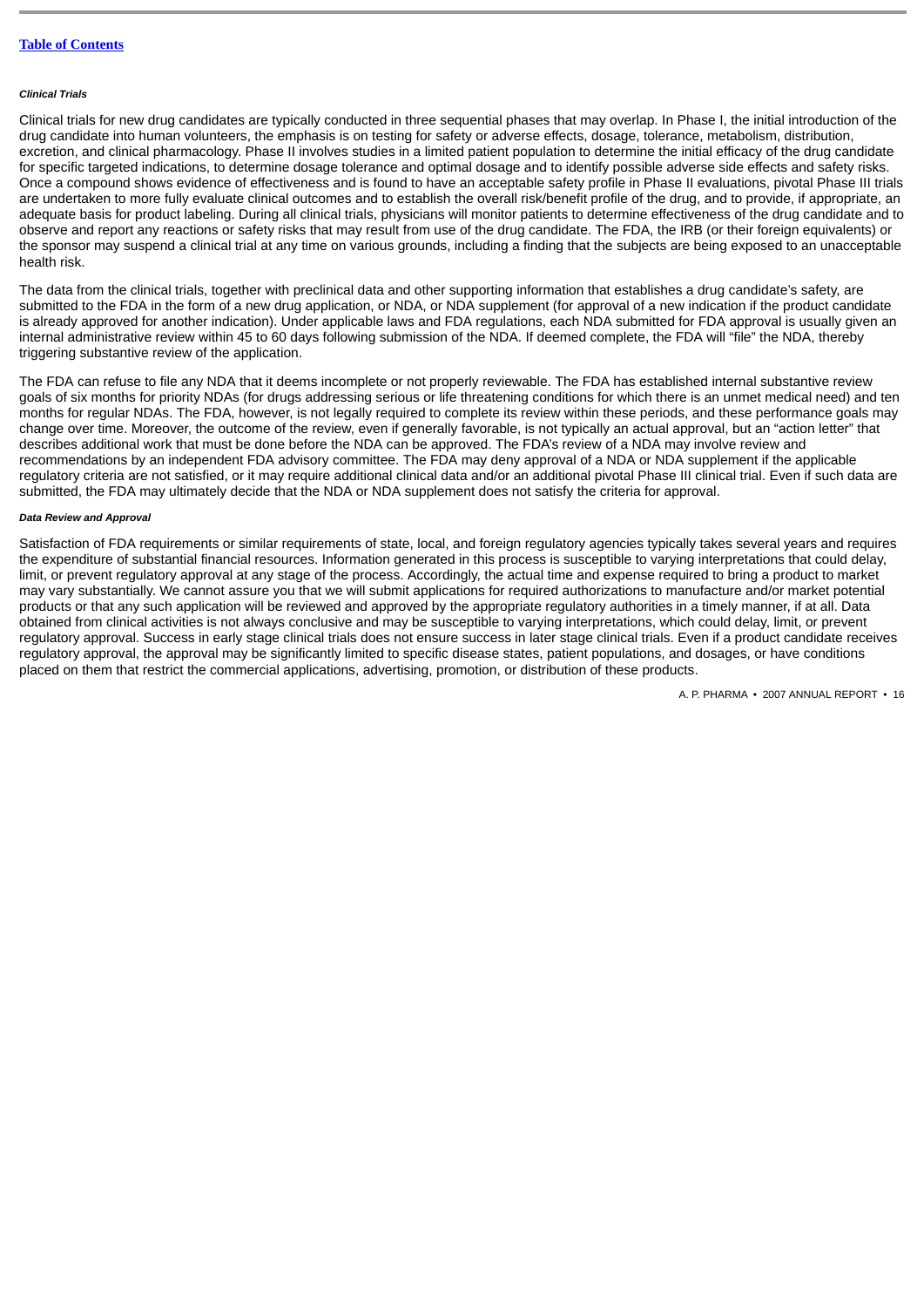Once issued, the FDA may withdraw product approval if ongoing regulatory standards are not met or if safety problems occur after the product reaches the market. In addition, the FDA may require testing and surveillance programs to monitor the effect of approved products which have been commercialized, and the FDA has the power to prevent or limit further marketing of a product based on the results of these post-marketing programs. The FDA may also request additional clinical trials after a product is approved. These so-called Phase 4 studies may be made a condition to be satisfied after a drug receives approval. The results of Phase IV studies can confirm the effectiveness of a product candidate and can provide important safety information to augment the FDA's voluntary adverse drug reaction reporting system. Any products manufactured or distributed by us pursuant to FDA approvals would be subject to continuing regulation by the FDA, including record-keeping requirements and reporting of adverse experiences with the drug. Drug manufacturers and their subcontractors are required to register their establishments with the FDA and certain state agencies, and are subject to periodic unannounced inspections by the FDA and certain state agencies for compliance with good manufacturing practices, which impose certain procedural and documentation requirements upon us and our third-party manufacturers. We cannot be certain that we or our present or future suppliers will be able to comply with the good manufacturing practices regulations and other FDA regulatory requirements. If our present or future suppliers are not able to comply with these requirements, the FDA may halt our clinical trials, require us to recall a drug from distribution, or withdraw approval of the NDA for that drug. Furthermore, even after regulatory approval is obtained, later discovery of previously unknown problems with a product may result in restrictions on the product or even complete withdrawal of the product from the market.

The FDA closely regulates the marketing and promotion of drugs. Approval may be subject to post-marketing surveillance and other record keeping and reporting obligations, and involve ongoing requirements. Product approvals may be withdrawn if compliance with regulatory standards is not maintained or if problems occur following initial marketing. A company can make only those claims relating to safety and efficacy that are approved by the FDA. Failure to comply with these requirements can result in adverse publicity, warning letters, corrective advertising, and potential civil and criminal penalties. Physicians may prescribe legally available drugs for uses that are not described in the product's labeling and that differ from those tested by us and approved by the FDA. Such off-label uses are common across medical specialties. Physicians may believe that such off-label uses are the best treatment for many patients in varied circumstances. The FDA does not regulate the behavior of physicians in their choice of treatments. The FDA does, however, restrict manufacturers' communications on the subject of off-label use.

#### *Section 505(b)(2) Applications*

Some of our product candidates may be eligible for submission of applications for approval under the FDA's Section 505(b)(2) approval process, which requires less information than the NDAs described above. Section 505(b)(2) applications may be submitted for drug products that represent a modification (e.g., a new indication or new dosage form) of an eligible approved drug and for which investigations other than bioavailability or bioequivalence studies are essential to the drug's approval. Section 505(b)(2) applications may rely on the FDA's previous findings for the safety and effectiveness of the listed drug, scientific literature, and information obtained by the 505(b)(2) applicant needed to support the modification of the listed drug. For this reason, preparing Section 505(b)(2) applications is generally less costly and time-consuming than preparing an NDA based entirely on new data and information from a full set of clinical trials. The law governing Section 505(b)(2) or FDA's current policies may change in such a way as to adversely affect our applications for approval that seek to utilize the Section 505(b)(2) approach. Such changes could result in additional costs associated with additional studies or clinical trials and delays.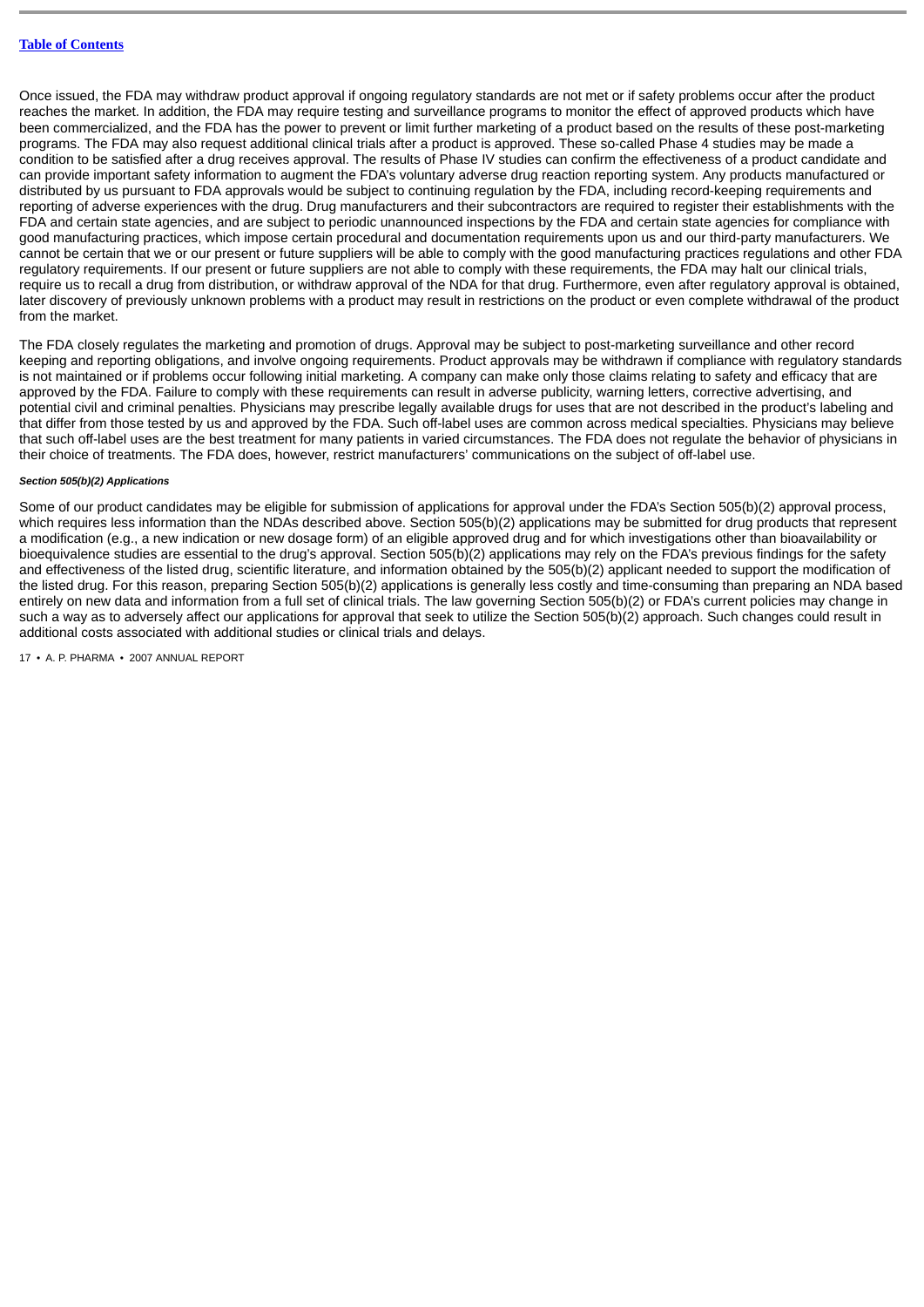The FDA provides that reviews and/or approvals of applications submitted under Section 505(b)(2) will be delayed in various circumstances. For example, the holder of the NDA for the listed drug may be entitled to a period of market exclusivity, during which the FDA will not approve, and may not even review a Section 505(b)(2) application from other sponsors. If the listed drug is claimed by patent that the NDA holder has listed with the FDA, the Section 505(b)(2) applicant must submit a patent certification. If the 505(b)(2) applicant certifies that the patent is invalid, unenforceable, or not infringed by the product that is the subject of the Section 505(b)(2), and the 505(b)(2) applicant is sued within 45 days of its notice to the entity that holds the approval for the listed drug and the patent holder, the FDA will not approve the Section 505(b)(2) application until the earlier of a court decision favorable to the Section 505(b)(2) applicant or the expiration of 30 months. The regulations governing marketing exclusivity and patent protection are complex, and it is often unclear how they will be applied in particular circumstances.

In addition, both before and after approval is sought, we and our collaborators are required to comply with a number of FDA requirements. For example, we are required to report certain adverse reactions and production problems, if any, to the FDA, and to comply with certain limitations and other requirements concerning advertising and promotion for our products. Also, quality control and manufacturing procedures must continue to conform to continuing GMP after approval, and the FDA periodically inspects manufacturing facilities to assess compliance with continuing GMP. In addition, discovery of problems such as safety problems may result in changes in labeling or restrictions on a product manufacturer or NDA holder, including removal of the product from the market.

### *Foreign Approvals*

In addition to regulations in the United States, we will be subject to a variety of foreign regulations governing clinical trials and commercial sales and distribution of our products. Whether or not we obtain FDA approval for a product, we must obtain approval of a product by the comparable regulatory authorities of foreign countries before we can commence clinical trials or marketing of the product in those countries. The approval process varies from country to country, and the time may be longer or shorter than that required for FDA approval. The requirements governing the conduct of clinical trials, product licensing, pricing and reimbursement vary greatly from country to country.

Under European Union regulatory systems, we may submit marketing authorizations either under a centralized or decentralized procedure. The centralized procedure provides for the grant of a single marketing authorization that is valid for all European Union member states. The decentralized procedure provides for mutual recognition of national approval decisions. Under this procedure, the holder of a national marketing authorization may submit an application to the remaining member states. Within 90 days of receiving the applications and assessment report, each member state must decide whether to recognize approval.

The policies of the FDA and foreign regulatory authorities may change and additional government regulations may be enacted which could prevent or delay regulatory approval of our investigational drugs or approval of new diseases for our existing products. We cannot predict the likelihood, nature or extent of adverse governmental regulation that might arise from future legislative or administrative action, either in the United States or abroad.

```
A. P. PHARMA • 2007 ANNUAL REPORT • 18
```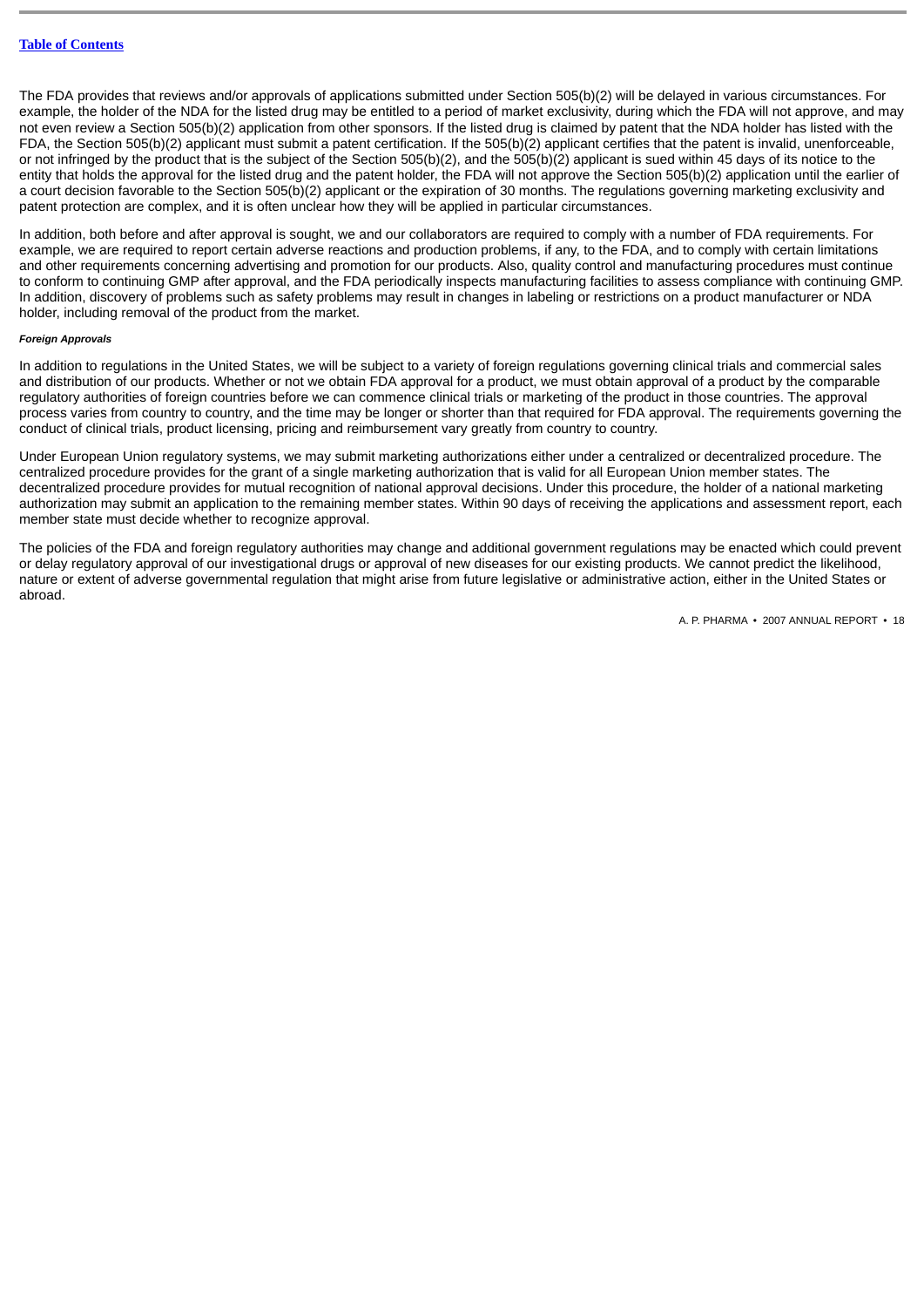## **Employees**

As of February 29, 2008, we had 44 full-time employees, six of whom hold Ph.D. degrees. There were 37 employees engaged in research and development and quality control, and seven working in finance, business development, human resources and administration.

We consider our relations with employees to be good. None of our employees is covered by a collective bargaining agreement.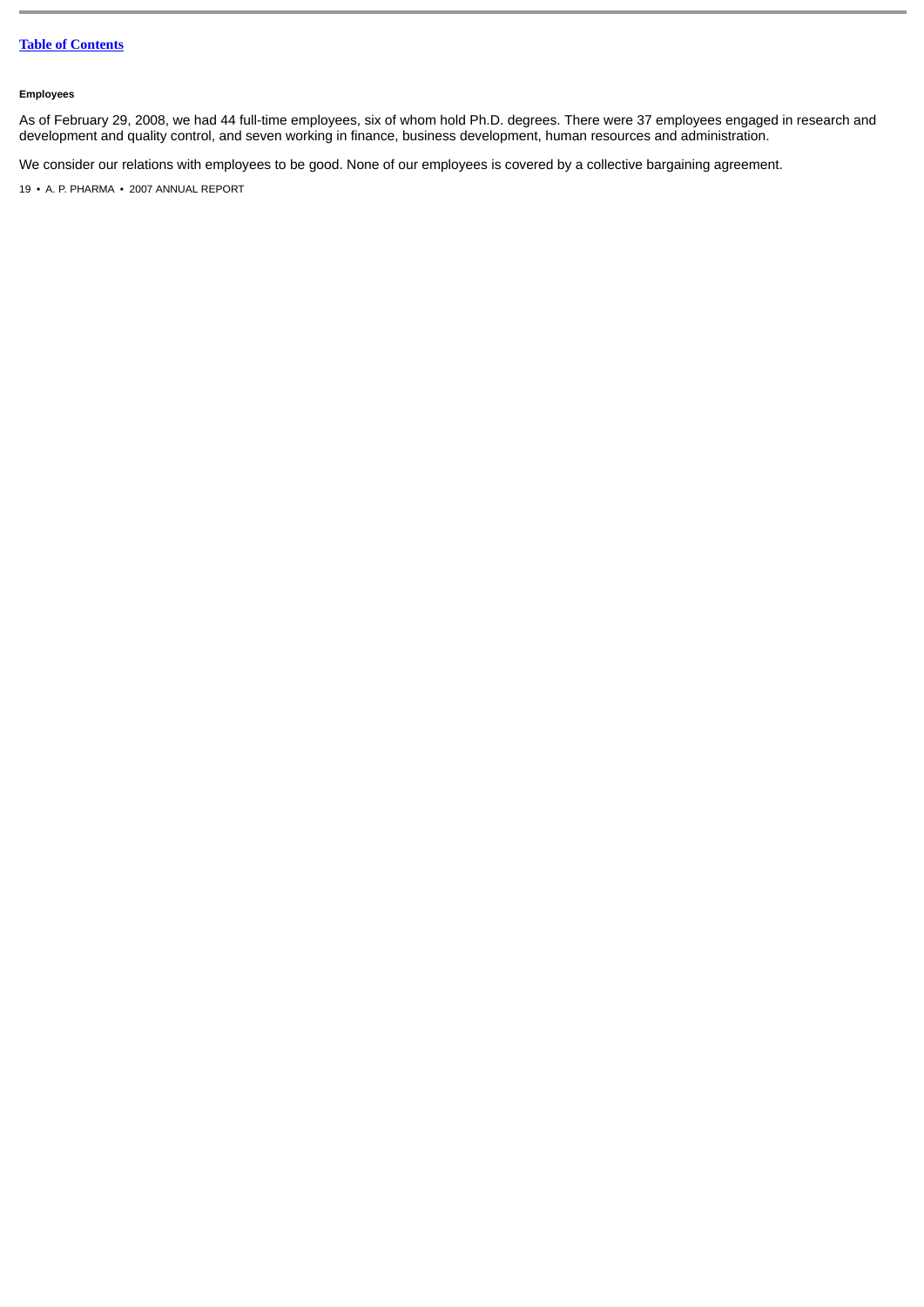#### <span id="page-19-0"></span>**ITEM 1A. RISK FACTORS**

Our business is subject to various risks, including those described below. You should consider carefully these risk factors and all of the other information included in this Form 10-K. Any of these risk factors could materially adversely affect our business, operating results and financial condition.

### **Risks Related To Our Business**

### **We have a history of losses, we expect to generate losses in the near future, and we may never achieve or maintain profitability.**

We have incurred recurring losses and had an accumulated deficit of \$107.9 million as of December 31, 2007. We expect to continue to generate substantial losses over at least the next several years as we:

- expand drug product development efforts;
- conduct preclinical testing and clinical trials; and
- pursue additional applications for our existing delivery technologies.

To achieve and sustain profitability, we must, alone or with others, successfully develop, obtain regulatory approval for, manufacture, market and sell our products. We will incur substantial expenses in our efforts to develop and commercialize products and we may never generate sufficient revenue to become profitable or to sustain profitability.

## **Additional capital will be needed to enable us to implement our business plan. Raising such capital may have to be accomplished on unfavorable terms, possibly causing dilution to our existing stockholders**

We will require additional capital resources in order to conduct our operations and develop our products. We may not be able to obtain required funding on favorable terms and required funding may cause dilution to our existing stockholders. The timing and degree of any future capital requirements will depend on many factors, including:

- the number of product development programs we pursue and the pace of each program;
- the scope, rate of progress, results and costs of preclinical testing and clinical trials;
- the time and costs involved in seeking regulatory approvals;
- scientific progress in our research and development programs;
- the magnitude and scope of our research and development programs;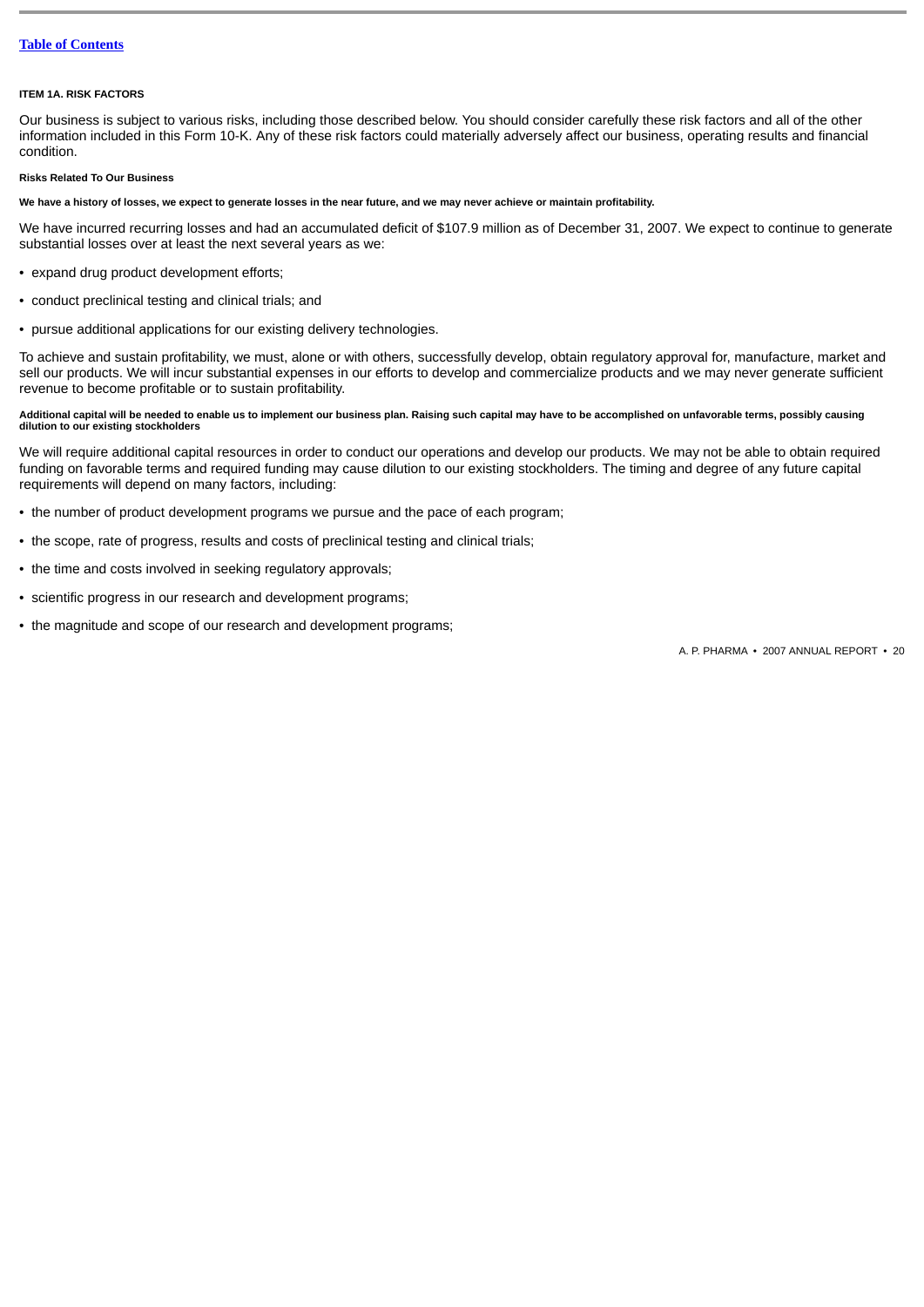• our ability to establish and maintain strategic collaborations or partnerships for research, development, clinical testing, manufacturing and marketing; and

• market conditions and other factors.

We intend to acquire additional funding through strategic collaborations, in the form of license fees, research and development fees and milestone payments, and/or possibly through sales of our common stock or other company securities. In the event that additional funds are obtained through arrangements with collaborative partners, these arrangements may require us to relinquish rights to some of our technologies, product candidates or products that we would otherwise seek to develop and commercialize ourselves. If we issue additional equity securities or securities convertible into equity securities to raise funds, our stockholders will suffer dilution of their investment and it may adversely affect the market price of our common stock. If adequate funds are not available, we will be required to delay, reduce the scope of, or eliminate one or more of our product development programs and reduce personnel-related and other costs, which will have a material adverse effect on our business.

### We are substantially dependent upon the success of our APF530 product candidate. Clinical trials for this product may not demonstrate efficacy or lead to regulatory approval.

We will not be able to commercialize our lead product candidate, APF530, until we obtain regulatory approval in the United States or foreign countries. To satisfy FDA or foreign regulatory approval standards for the commercial sale of our product candidates, we must demonstrate in adequate and controlled clinical trials that our product candidates are safe and effective. Success in preclinical testing and early clinical trials does not ensure that later clinical trials will be successful. A number of companies in the pharmaceutical industry, including us, have suffered significant setbacks in advanced clinical trials, even after obtaining promising results in earlier clinical trials.

Our lead product candidate, APF530, is designed to provide at least five days prevention of CINV. In September 2005, we completed a Phase II human clinical trial of APF530 that achieved all of its primary and secondary endpoints. In May 2006, we initiated our pivotal Phase III clinical trial of AFP530.

Although we believe that this clinical trial will lead to regulatory approval of APF530 for the prevention of acute and delayed onset CINV for patients undergoing both moderately and highly emetogenic, or vomit-inducing, chemotherapy, the results of initial preclinical testing and clinical trials to date do not necessarily predict the results that we will get from subsequent or more extensive preclinical testing and clinical trials. Clinical trials of APF530 and our other product candidates may not demonstrate that they are safe and effective to the extent necessary to obtain regulatory approvals. If we cannot adequately demonstrate through the clinical trial process that the product we are developing is safe and effective, regulatory approval of that product would be delayed or prevented, which would impair our reputation, increase our costs and prevent us from earning revenue.

## **We may not obtain regulatory approval for our products. Regulatory approval may also be delayed or cancelled or may entail limitations on the indicated uses of a proposed product.**

The regulatory process, particularly for biopharmaceutical products like ours, is uncertain, can take many years and requires the expenditure of substantial resources. Any product that we or our collaborative partners develop must receive all relevant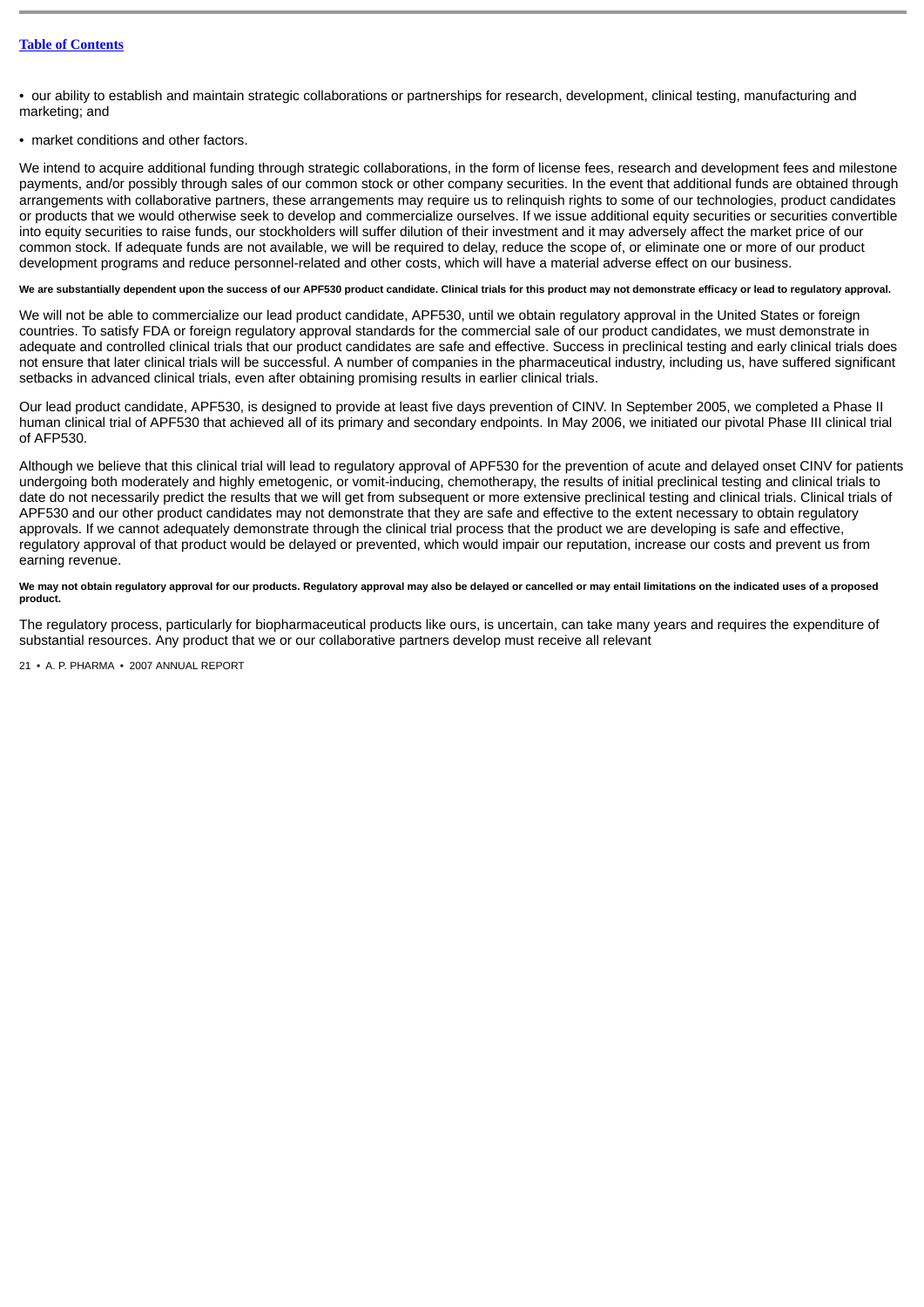regulatory agency approvals or clearances, if any, before it may be marketed in the United States or other countries. In particular, human pharmaceutical therapeutic products are subject to rigorous preclinical and clinical testing and other requirements by the Food and Drug Administration, or FDA, in the United States and similar health authorities in foreign countries. We may not receive necessary regulatory approvals or clearances to market APF530 or any other product candidate.

Data obtained from preclinical and clinical activities is susceptible to varying interpretations that could delay, limit or prevent regulatory agency approvals or clearances. For example, the FDA may require additional clinical data to support approval, such as confirmatory studies, carcinogenicity studies and other data or studies to address questions or concerns that may arise during the FDA review process. Delays or rejections also may be encountered as a result of changes in regulatory agency policy during the period of product development and/or the period of review of any application for regulatory agency approval or clearance for a product. Delays in obtaining regulatory agency approvals or clearances could:

- significantly harm the marketing of any products that we or our collaborators develop;
- impose costly procedures upon our activities or the activities of our collaborators;
- diminish any competitive advantages that we or our collaborative partners may attain; or
- adversely affect our ability to receive rovalties and generate revenue and profits.

Even though we intend to apply for approval of most of our products in the United States under Section 505(b)(2) of the United States Food, Drug and Cosmetic Act, or FDCA, which applies to reformulations of approved drugs and that may require smaller and shorter safety and efficacy testing than that for entirely new drugs, the approval process will still be costly, time-consuming and uncertain. We plan to file the NDA for APF530 under Section 505(b)(2) of the FDCA, to rely on previous FDA findings of safety and efficacy of the active ingredient in APF530, granisetron. While we believe that Section 505(b)(2) is applicable to APF530, it is possible that the FDA may disagree and require us to submit a "stand-alone" or "full" Section 505(b)(1) NDA, which would require significantly more clinical studies and or other data collection or analysis.

We or our collaborators may not be able to obtain necessary regulatory approvals on a timely basis, if at all, for any of our potential products. Even if granted, regulatory approvals may include significant limitations on the uses for which products may be marketed. Failure to comply with applicable regulatory requirements can, among other things, result in warning letters, imposition of civil penalties or other monetary payments, delay in approving or refusal to approve a product candidate, suspension or withdrawal of regulatory approval, product recall or seizure, operating restrictions, interruption of clinical trials or manufacturing, injunctions and criminal prosecution.

In addition, the marketing and manufacturing of drugs and biological products are subject to continuing FDA review, and later discovery of previously unknown problems with a product, its manufacture or its marketing may result in the FDA requiring further clinical research or restrictions on the product or the manufacturer, including withdrawal of the product from the market.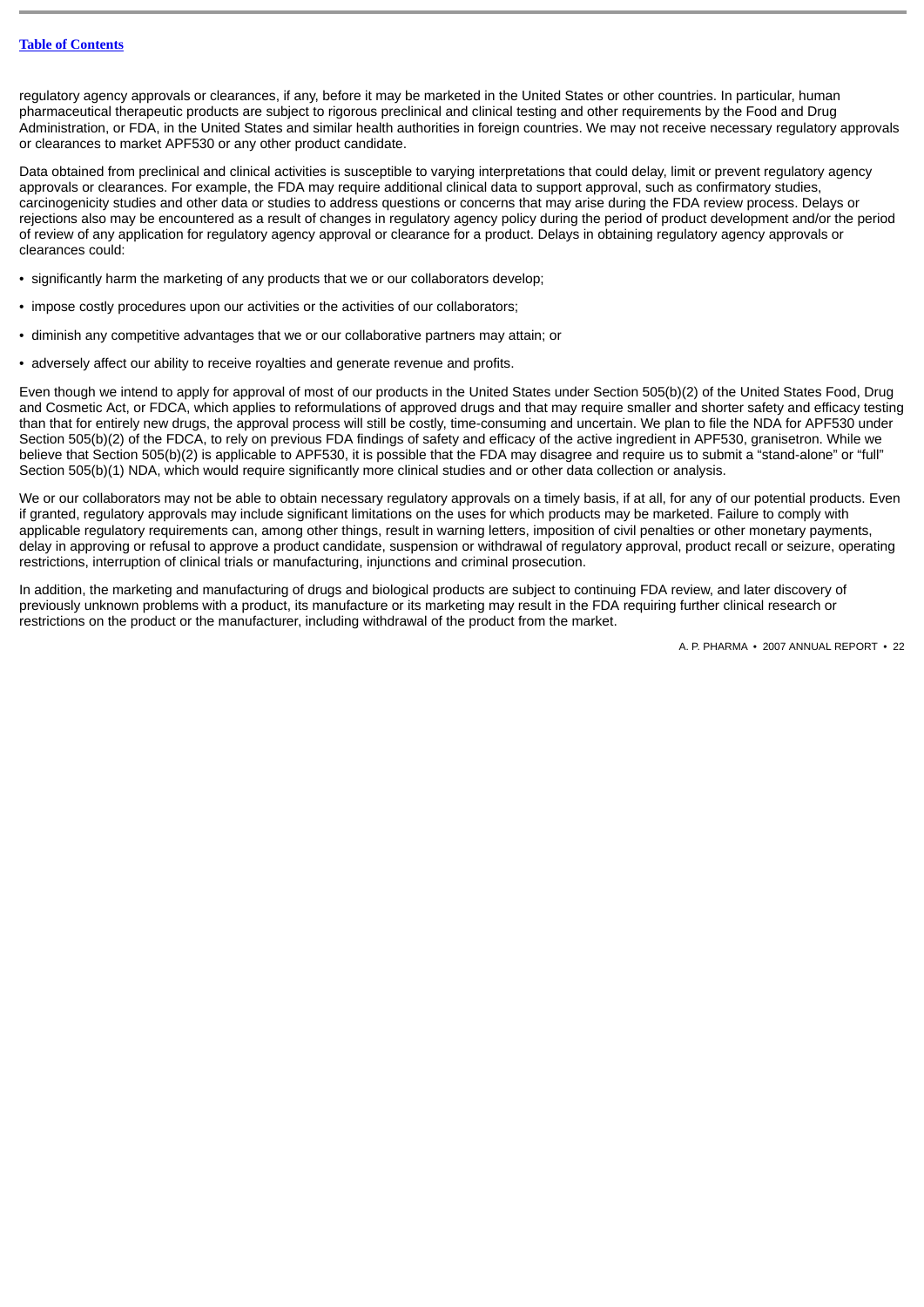## **Clinical trials are expensive and may not result in commercially viable products.**

Conducting clinical trials is a lengthy, time-consuming and expensive process. For example, we are incurring significant expenses in developing APF530, and even if approved, it may not result in a commercially viable product. Before obtaining regulatory approvals for the commercial sale of any products, we or our partners must demonstrate through preclinical testing and clinical trials that our product candidates are safe and effective for use in humans. We have incurred, and we will continue to incur, substantial expense for, and devote a significant amount of time to, preclinical testing and clinical trials.

Our business, results of operations and financial condition may be materially adversely affected by any delays in, or termination of, our clinical trials. Factors impacting our ability to generate commercially viable products through the conduct of clinical trials include:

- insufficient funds to continue necessary clinical trials;
- inability to find partners:
- failure of clinical trials to demonstrate the safety and efficacy of our products to the extent necessary to obtain regulatory approvals;
- failure of preclinical testing and early clinical trials to predict results of later clinical trials;
- delay in completion of clinical trials, resulting in increased costs; and
- inability to obtain regulatory approval of our products following completion of clinical trials, or delays in obtaining such approvals.

## **Delays in clinical testing could increase our costs and delay our ability to obtain regulatory approval and commercialize our product candidates.**

Before we or our collaborators can file for regulatory approval for the commercial sale of our potential products, the FDA will require extensive preclinical safety testing and clinical trials to demonstrate their safety and efficacy. Significant delays in preclinical and clinical testing could materially impact our product development costs and delay regulatory approval of our product candidates. For example, enrollment in the Phase III trial for APF530 has been slower than we expected, resulting in delays in our development timeline and increased costs. Completing clinical trials in a timely manner depends on, among other factors:

- obtaining regulatory approval to commence a trial;
- obtaining clinical materials;

• reaching agreement on acceptable clinical study terms with prospective sites and clinical research organizations;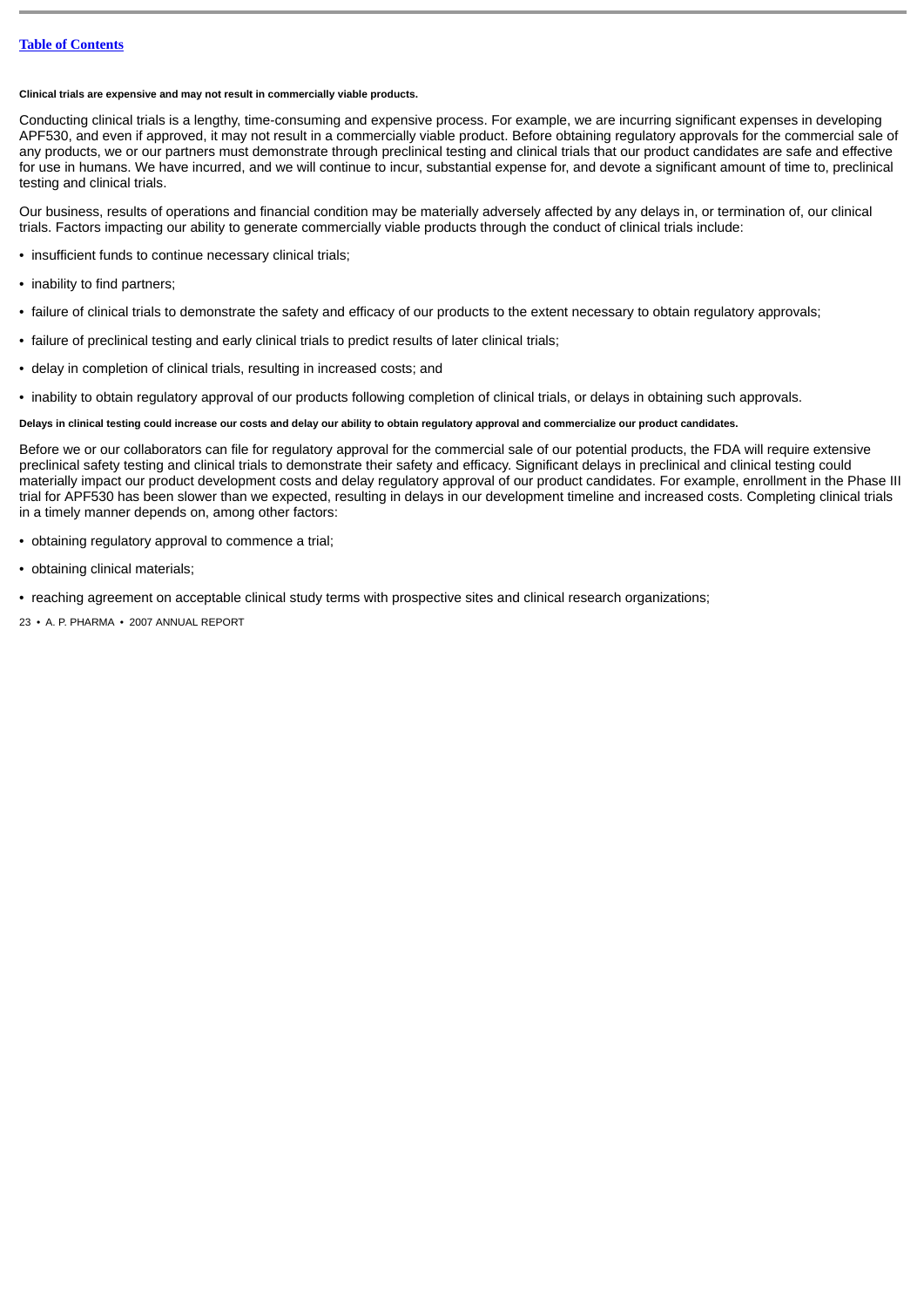- obtaining institutional review board approval to conduct a study at a prospective site; and
- recruiting patients to participate in a study.

### **We rely on third parties to conduct our clinical trials, and their failure to perform their obligations in a timely and competent manner may delay development and commercialization of our product candidates.**

We are using clinical research organizations in the U.S., India and Poland to oversee our ongoing clinical trial of APF530 and we expect to use the same or similar organizations for our future clinical trials. There are numerous alternative sources to provide these services; however, we may face delays outside of our control if these parties do not perform their obligations in a timely or competent fashion, or if we are forced to change service providers. Different cultural and operational issues in India or Poland could cause delays or unexpected problems with the patient enrollments or with the data obtained from those locations. If we experience significant delays in the progress of our clinical trials and in our plans to file NDAs or problems with the quality of data derived from various clinical sites, the prospects for approval of APF530 in general and on a timely basis could decrease.

## **We have yet to demonstrate the full commercial viability of our technology, and we cannot be certain that attainment of such a goal can be accomplished.**

Our bioerodible drug delivery technology is at an early stage of development. We may not be able to substantiate the capability of our drug delivery technology for a variety of reasons:

- selection of inappropriate therapeutic compound for delivery;
- selection of inappropriate application for the particular product candidate;
- failure to receive regulatory approval on a timely basis or at all; or
- difficulties with manufacturing in commercial quantities at an acceptable cost.

Successful development of delivery technologies will require significant preclinical and clinical testing prior to regulatory approval, if any. Because of these scientific, regulatory and commercial hurdles, any program could be abandoned or otherwise fail, even after significant resources have been expended.

## **Recent changes in management may be disruptive.**

We had significant changes in management in the past two years. On October 9, 2006. Michael O'Connell, our President and Chief Executive Officer (CEO) began a temporary leave of absence for medical reasons. Effective that same date, Gregory Turnbull, formerly an independent director of the Company, began to serve as President and Chief Executive Officer. Effective September 27, 2006, Stephen Whiteford was appointed the Company's Vice President, Finance and Chief Financial Officer to replace our former Chief Financial Officer who left the Company on September 12, 2006 to pursue another opportunity. In May 2007, Mr. Whiteford left the Company when Mr. O'Connell returned to active employment as our Chief Operating Officer and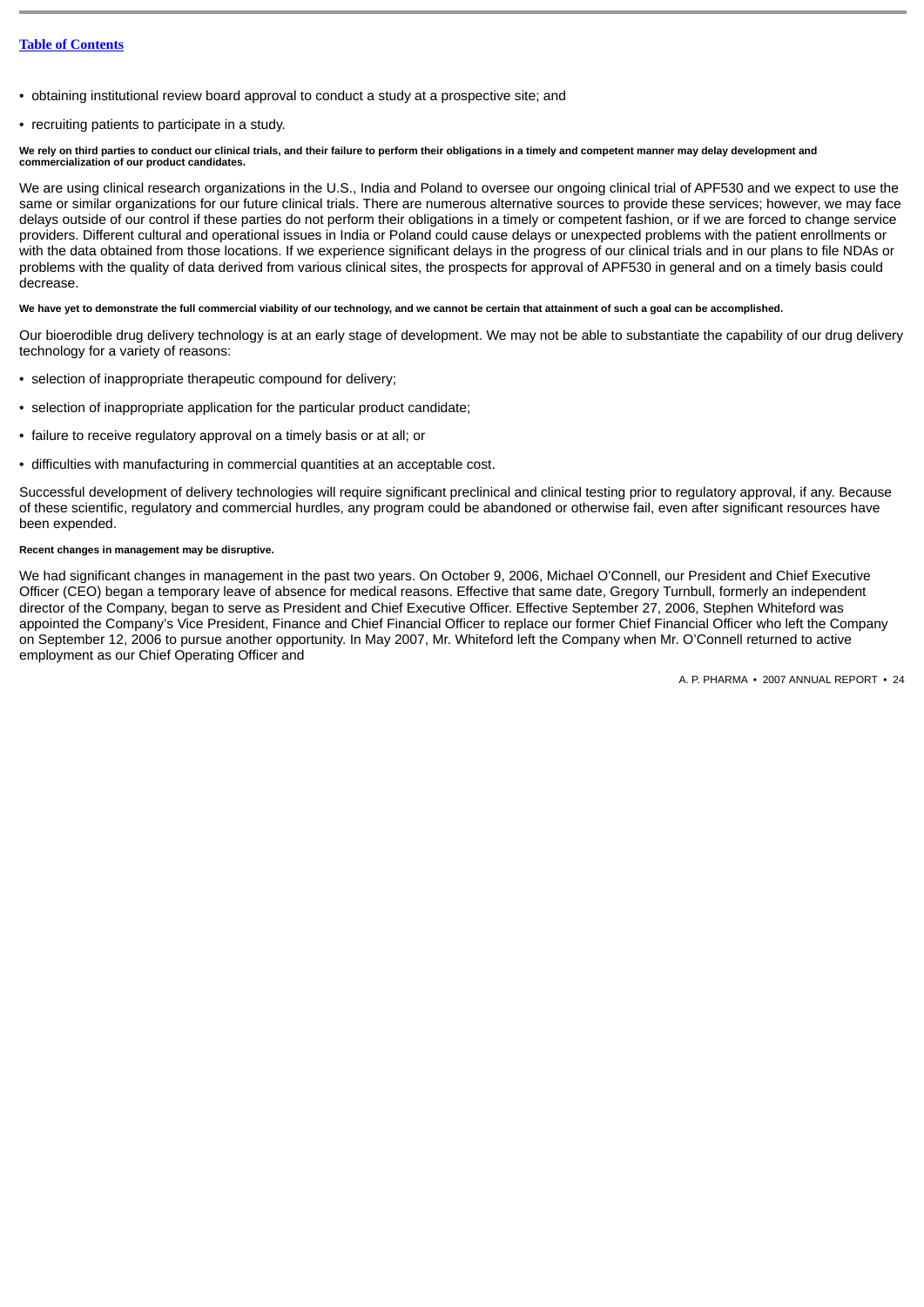Chief Financial Officer. In December 2007, we announced a CEO succession plan, wherein we were initiating recruitment via an executive recruitment firm of a permanent CEO to take over that position from Mr. Turnbull, who will continue in that role until such a successor is successfully engaged. Then in January 2008, Mr. O'Connell resigned, and Mr. Turnbull assumed the added responsibilities of Chief Financial Officer in addition to his roles as President and Chief Executive Officer. In March 2008, our Controller left her position for another opportunity and we engaged the services of an experienced financial consultant. Additions of new personnel and departures of existing personnel, particularly in key positions, can be disruptive, might lead to additional departures of existing personnel and could have a material adverse effect on our business, operating results, financial condition and internal controls over financial reporting.

**If any products that we or our collaborators may develop do not attain adequate market acceptance by healthcare professionals and patients, our business prospects and results of operations will suffer.**

Even if a product candidate receives regulatory approval for commercial sale, the revenue received or to be received from the sale of the product may not be significant and will depend on many factors that are outside of our control. Factors that may affect revenue from our product candidates, if and when approved, include:

- perception of physicians and other members of the health care community of their safety and efficacy relative to that of competing products;
- cost-effectiveness;
- patient and physician satisfaction with these products;
- ability to manufacture commercial products successfully and on a timely basis;
- cost and availability of raw materials;
- market size for these products;
- reimbursement policies of government and third-party payors;
- unfavorable publicity concerning these products or similar drugs;
- the introduction, availability and acceptance of competing treatments, including those of our collaborators;
- adverse event information relating to these products;
- product labeling or product insert required by the FDA or regulatory authorities in other countries;
- regulatory developments related to the manufacture or continued use of these products;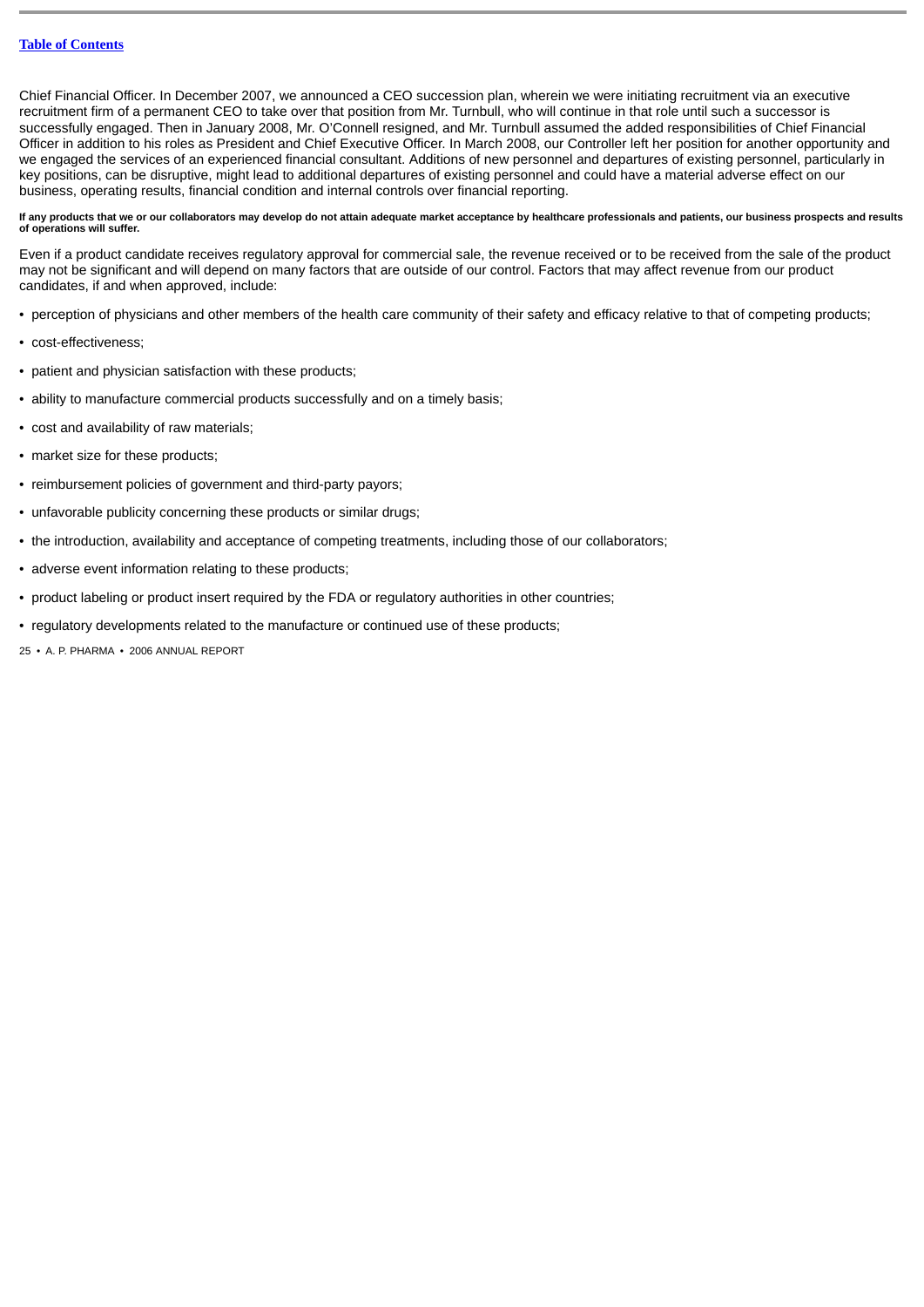- extent and effectiveness of sales and marketing and distribution support for the products; and
- our collaborators' decisions as to the timing of product launches, pricing and discounting.

Our product revenue will be adversely affected if, due to these or other factors, the products we or our collaborators are able to commercialize do not gain significant market acceptance.

## **We depend on contract manufacturers and collaborators for manufacturing our products; if they do not perform as expected, our revenue and customer relations will suffer.**

We do not own or operate manufacturing facilities for the production of clinical or commercial quantities of any product. We rely on a small number of third-party manufacturers to produce our compounds and expect to continue to do so to meet the preclinical and clinical requirements of our potential products and for all of our commercial needs. We have no long-term agreements with any of these third parties. We may not be able to extend these agreements at satisfactory terms, or at all, and we may not be able to find a replacement contract manufacturer at satisfactory terms or on a timely basis.

Further, our contract manufacturers and our collaborators are required to comply with FDA requirements related to product testing, quality assurance, manufacturing and records and documentation. Our contract manufacturers or our collaborators may not be able to comply with the applicable FDA regulatory requirements, which could result in an enforcement or other action, prevent commercialization of our product candidates and impair our reputation and results of operations.

## **If we fail to comply with continuing federal, state and foreign regulations, we could lose our approvals to market drugs and our business would be seriously harmed.**

Following initial regulatory approval of any drugs we may develop, we will be subject to continuing regulatory review, including review of adverse drug experiences and clinical results that are reported after our drug products become commercially available. This would include results from any post-marketing tests or continued actions required as a condition of approval. The manufacturer and manufacturing facilities we use to make any of our drug candidates will be subject to periodic review and inspection by the FDA. If a previously unknown problem or problems with a product or a manufacturing and laboratory facility used by us is discovered, the FDA or foreign regulatory agency may impose restrictions on that product or on the manufacturing facility, including requiring us to withdraw the product from the market. Any changes to an approved product, including the way it is manufactured or promoted, often require FDA approval before the product, as modified, can be marketed. We and our contract manufacturers will be subject to ongoing FDA requirements for submission of safety and other post-market information. If we and our contract manufacturers fail to comply with applicable regulatory requirements, a regulatory agency may:

- issue warning letters;
- impose civil or criminal penalties;
- suspend or withdraw our regulatory approval;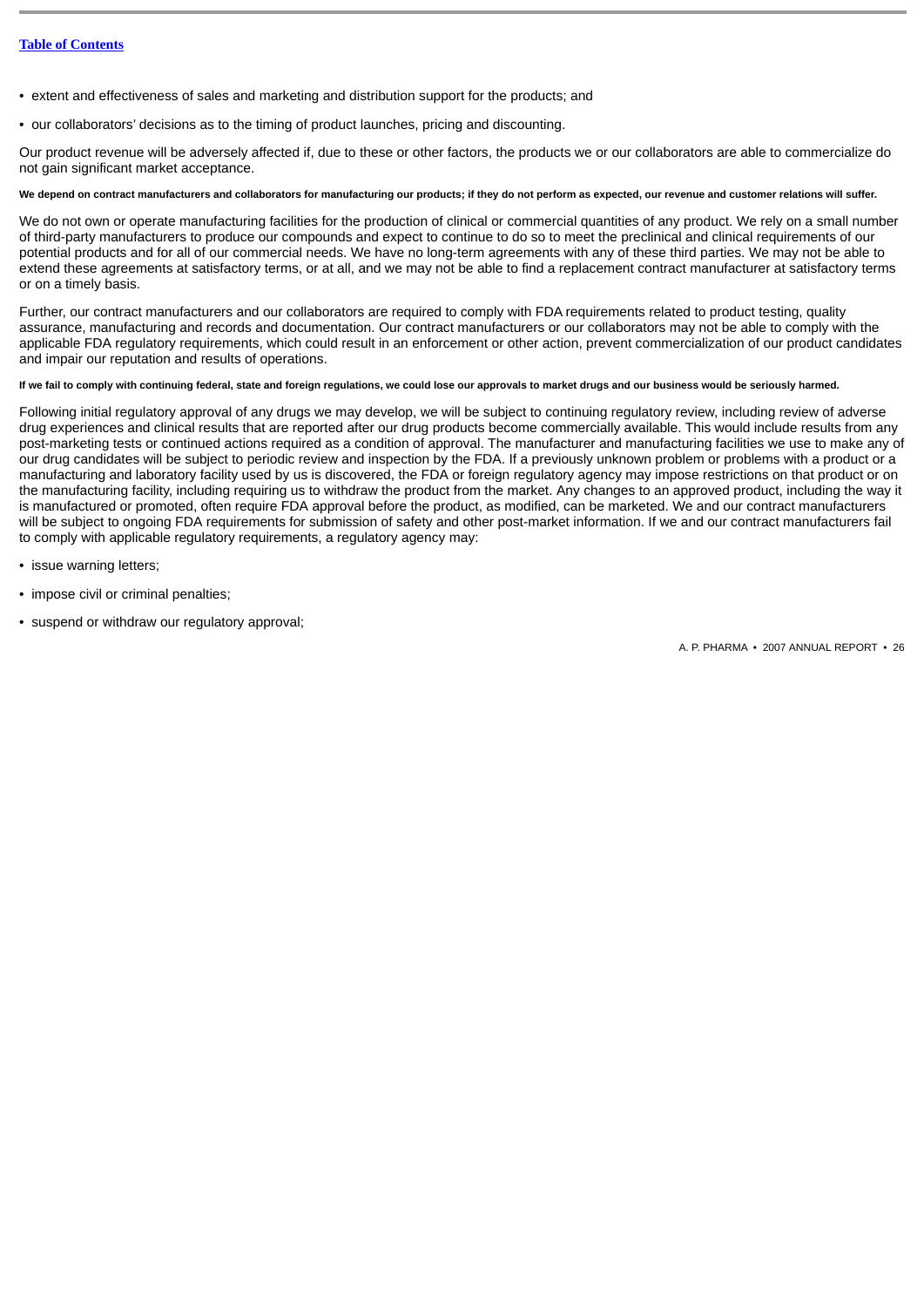- suspend or terminate any of our ongoing clinical trials;
- refuse to approve pending applications or supplements to approved applications filed by us;
- impose restrictions on our operations;
- close the facilities of our contract manufacturers; or
- seize or detain products or require a product recall.

Additionally, such regulatory review covers a company's activities in the promotion of its drugs, with significant potential penalties and restrictions for promotion of drugs for an unapproved use. Sales and marketing programs are under scrutiny for compliance with various mandated requirements, such as illegal promotions to healthcare professionals. We are also required to submit information on our open and completed clinical trials to public registries and databases; failure to comply with these requirements could expose us to negative publicity, fines and penalties that could harm our business.

### **If we are unable to recruit and retain skilled employees, we may not be able to achieve our objectives.**

We depend on a small number of key management and technical personnel. Retaining our current employees and recruiting qualified scientific personnel to perform future research and development work will be critical to our success. There is a shortage of skilled personnel in our industry, competition is intense for experienced scientists, and an inability to recruit or retain sufficient skilled personnel could result in delays to product development or approval, loss of sales and diversion of management resources.

## **We face intense competition from other companies.**

We face intense competition from companies that are developing new formulations of existing drugs using novel drug delivery technologies. Many of our competitors have much greater financial, research and development, manufacturing, marketing, sales, distribution and managerial resources and experience than we do. Many of them also have much more experience than we do in preclinical testing and clinical trials of new drugs and in obtaining FDA and foreign regulatory approvals.

The following are our major competitors:

- Alkermes, Inc.
- Depomed, Inc.
- Durect Corporation
- 27 A. P. PHARMA 2007 ANNUAL REPORT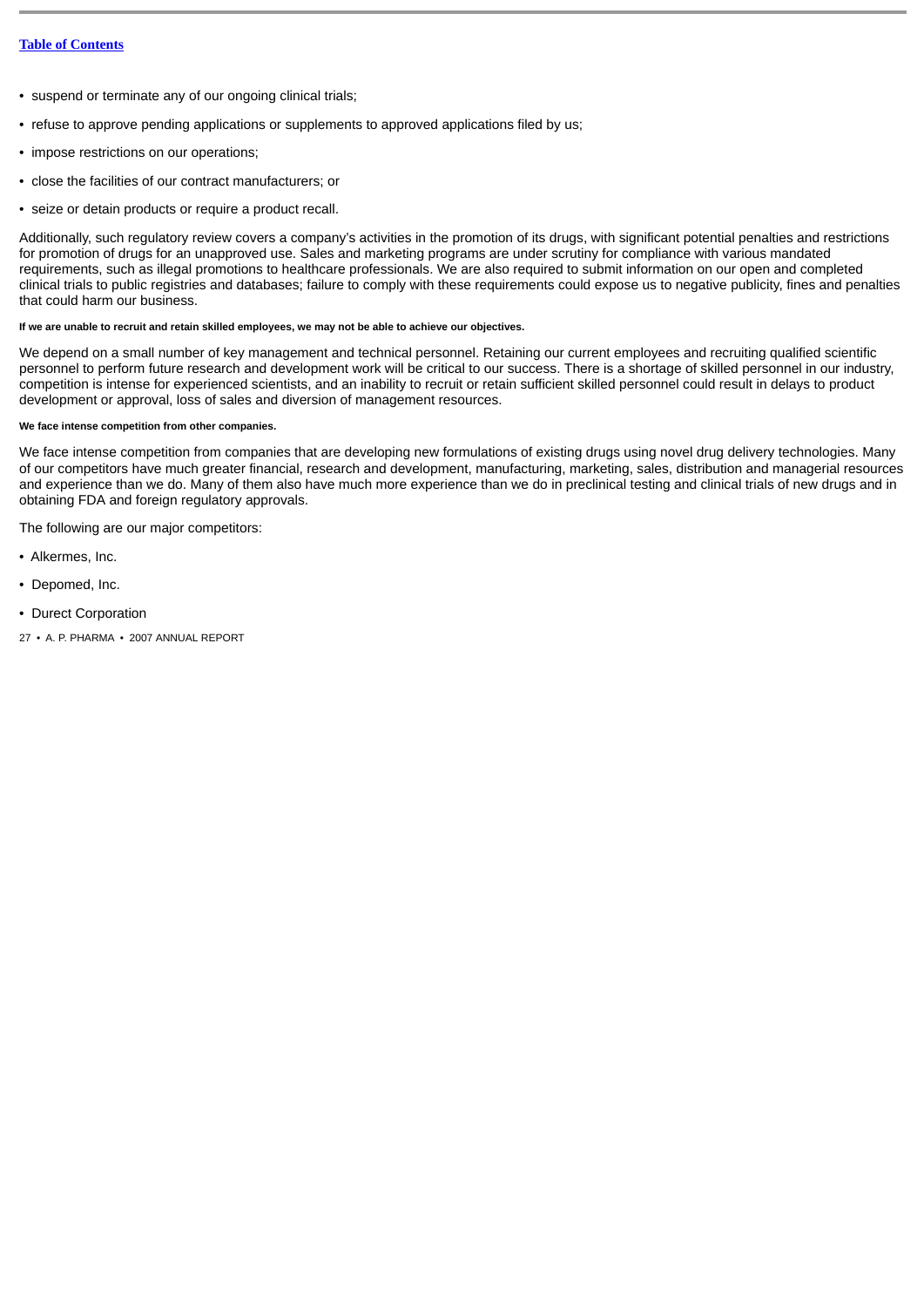- ProStrakan Group PLC
- SkyePharma PLC

Additionally, APF530 is expected to face competition from Eisai/MGI Pharma's Aloxi, Roche's Kytril, GlaxoSmithKline's Zofran, and Aventis' Anzemet, each of which is currently on the market, as well as Hana Biosciences' Zensana, or generic versions of certain of these products. We are also aware of several companies which have developed or are developing both generic and new formulations of granisetron, including transdermal formulations. APF112 is expected to face competition from Durect's Posidur and SkyePharma's recently divested DepoBupivacaine. Most or all of the products we could develop or commercialize will face competition from different therapeutic agents intended for treatment of the same indications or from other products incorporating drug delivery technologies. The competition potentially includes all of the pharmaceutical and drug delivery companies in the world. To the extent that we develop or market products incorporating drugs that are off-patent, or are being developed by multiple companies, we will face competition from other companies developing and marketing similar products.

Major technological changes can happen quickly in the biotechnology and pharmaceutical industries, and the development of technologically improved or different products or drug delivery technologies may make our product candidates or platform technologies obsolete or noncompetitive.

### **Because we or our collaborators must obtain regulatory approval to market our products in the United States and foreign jurisdictions, we cannot predict whether or when we will be permitted to commercialize our products.**

Federal, state and local governments in the United States and governments in other countries have significant regulations in place that govern many of our activities. The preclinical testing and clinical trials of the products that we develop ourselves or that our collaborators develop are subject to government regulation and may prevent us from creating commercially viable products from our discoveries. These regulations and their application may change making it more difficult or prohibitive to develop our products. In addition, the sale by us or our collaborators of any commercially viable product will be subject to government regulation from several standpoints, including the processes of:

- manufacturing;
- labeling;
- distributing;
- advertising and promoting; and
- selling and marketing.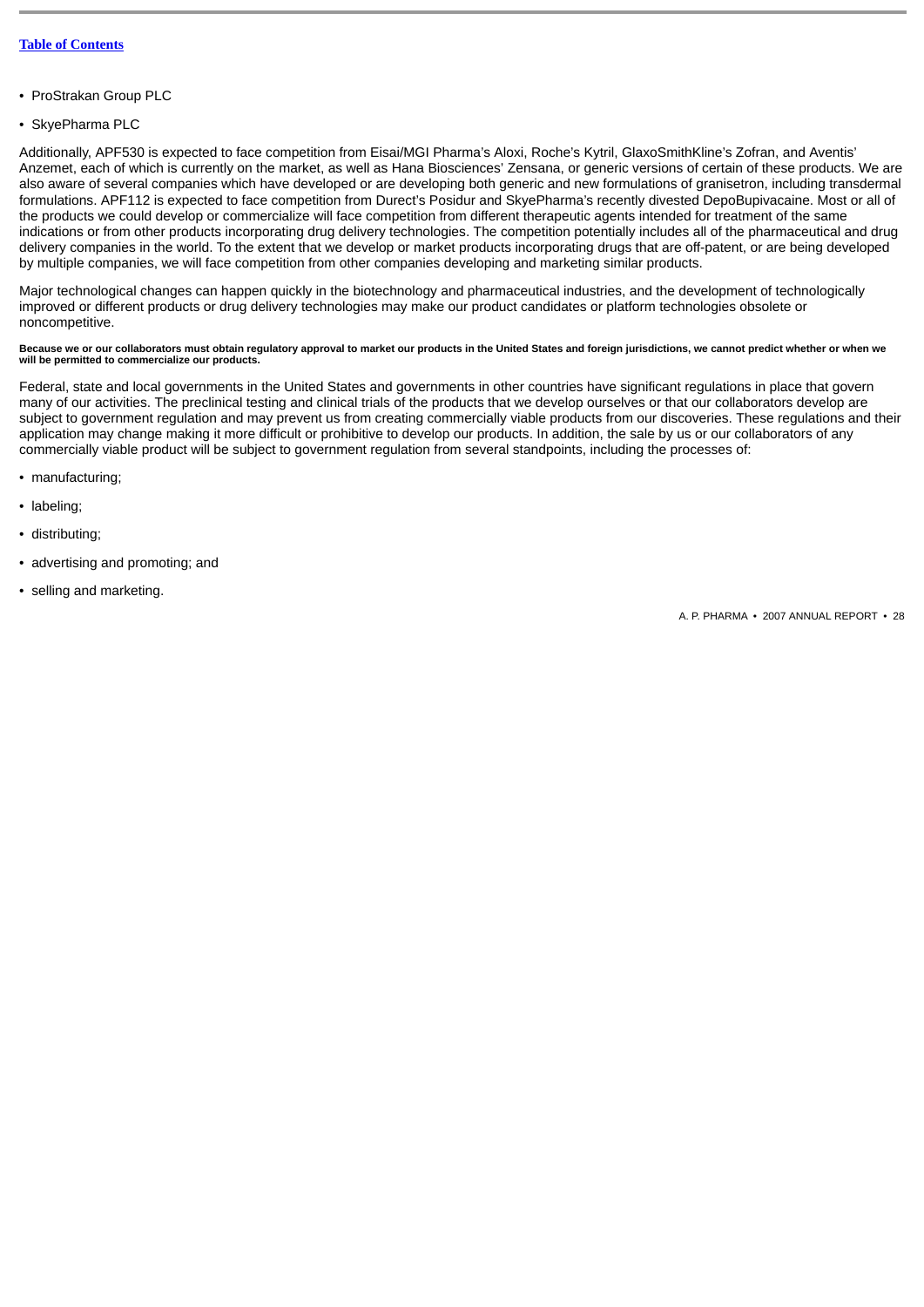**We depend on our collaborators to help us complete the process of developing and testing our products.**

Our strategy for the development, clinical testing and commercialization of our products requires entering into collaborations with corporate partners, licensors, licensees and others. These collaborations are critical to our success in bringing our products and product candidates to the market and promoting such marketed products profitably. We are dependent upon the subsequent success of these other parties in performing their respective responsibilities and the cooperation of our partners. Our collaborators may not cooperate with us or perform their obligations under our agreements with them. We cannot control the amount and timing of our collaborators' resources that will be devoted to our research activities related to our collaborative agreements with them. Our collaborators may choose to pursue existing or alternative technologies in preference to those being developed in collaboration with us. Failure to make or maintain these arrangements or a delay in a collaborative partner's performance or factors that may affect our partner's sales may materially adversely affect our business, results of operations and financial condition.

Under agreements with collaborators, we may rely significantly on them, among other activities, to:

- fund research and development activities with us;
- pay us fees upon the achievement of milestones; and
- market with us any commercial products that result from our collaborations.

#### **Our business strategy includes the entry into additional collaborative agreements. We may not be able to enter into additional collaborative agreements or may not be able to negotiate commercially acceptable terms for these agreements.**

Our current business strategy includes the entry into additional collaborative agreements for the development and commercialization of our delivery technologies. The negotiation and consummation of these types of agreements typically involve simultaneous discussions with multiple potential collaborators and require significant time and resources from our officers, business development, legal and research and development staff. In addition, in attracting the attention of pharmaceutical and biotechnology company collaborators, we compete with numerous other third parties with product opportunities as well the collaborators' own internal product opportunities. We may not be able to consummate additional collaborative agreements, or we may not be able to negotiate commercially acceptable terms for these agreements. If we do not consummate additional collaborative agreements, we may have to consume money more rapidly on our product development efforts, defer development activities or forego the exploitation of certain geographic territories, any of which could have a material adverse effect on our business.

**If we or our collaborators cannot arrange for adequate third-party reimbursement for our products, our future revenue will suffer.**

In both domestic and foreign markets, sales of our potential products will depend in substantial part on the availability of adequate reimbursement from third-party payors such as government health administration authorities, private health insurers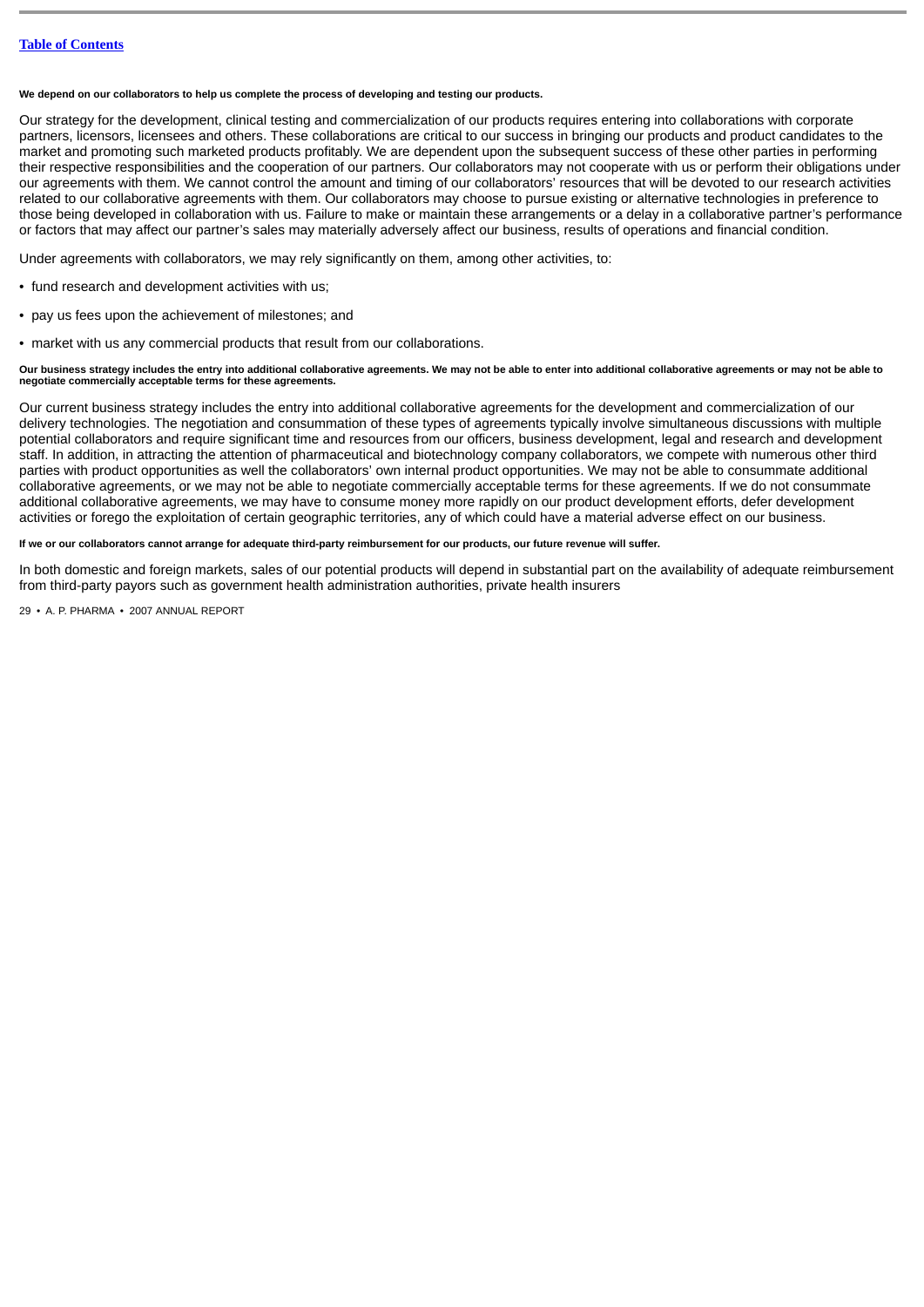and other organizations. Third-party payors often challenge the price and cost-effectiveness of medical products and services and such pressure may increase in the future. Significant uncertainty exists as to the adequate reimbursement status of newly approved health care products. Any products we are able to successfully develop may not be reimbursable by third-party payors. In addition, our products may not be considered costeffective and adequate third-party reimbursement may not be available to enable us to maintain price levels sufficient to realize a profit. Legislation and regulations affecting the pricing of pharmaceuticals may change before our products are approved for marketing and any such changes could further limit reimbursement. If any products we develop do not receive adequate reimbursement, our revenue will be severely limited.

#### **Our inability to obtain specialized materials could slow down our research and development process.**

Some of the critical materials and components used in our products in development are sourced from a single supplier. An interruption in supply of a key material could significantly delay our research and development process or increase our expenses.

Specialized materials must often be manufactured for the first time for use in drug delivery technologies, or materials may be used in the technologies in a manner different from their customary commercial uses. The quality of materials can be critical to the performance of a drug delivery technology, so a reliable source of a consistent supply of materials is important. Materials or components needed for our drug delivery technologies may be difficult to obtain on commercially reasonable terms, particularly when relatively small quantities are required, or if the materials traditionally have not been used in pharmaceutical products.

If we are unable to adequately protect or enforce our intellectual property rights or secure rights to third-party patents, we may lose valuable assets, experience reduced market<br>share or incur costly litigation to protect

Our success will depend in part on our ability to obtain patents, maintain trade secret protection and operate without infringing the proprietary rights of others. We have filed a number of U. S. patent applications on inventions relating to the composition of a variety of polymers, specific products, product groups and processing technology. In addition to obtaining patents in a number of foreign countries, we have also filed U.S. and foreign patent applications on our polymer technology with the Patent Cooperation Treaty (PCT), the European Patent Office, Australia, Canada, China, Hong Kong, Japan, South Korea, Singapore and Taiwan. We have a total of 21 issued United States patents and an additional 64 issued (or registered) foreign patents. The patents on the bioerodible technologies expire between January 2016 and November 2022. Our existing patents may not cover future products, additional patents may not be issued, and current patents or patents issued in the future may not provide meaningful protection or prove to be of commercial benefit.

The patent positions of pharmaceutical companies, including ours, are uncertain and involve complex legal and factual questions. In addition, the coverage claimed in a patent application can be significantly reduced before the patent is issued. Consequently, our patent applications or those that are licensed to us may not issue into patents, and any issued patents may not provide protection against competitive technologies or may be held invalid if challenged or circumvented. Our competitors may also independently develop products similar to ours or design around or otherwise circumvent patents issued to us or licensed by us. In addition, the laws of some foreign countries may not protect our proprietary rights to the same extent as the U.S. law.

We are party to collaborative agreements. These agreements subject us to obligations which must be fulfilled and require us to manage complex relationships with third parties. If we are unable to meet our obligations or manage our relationships with our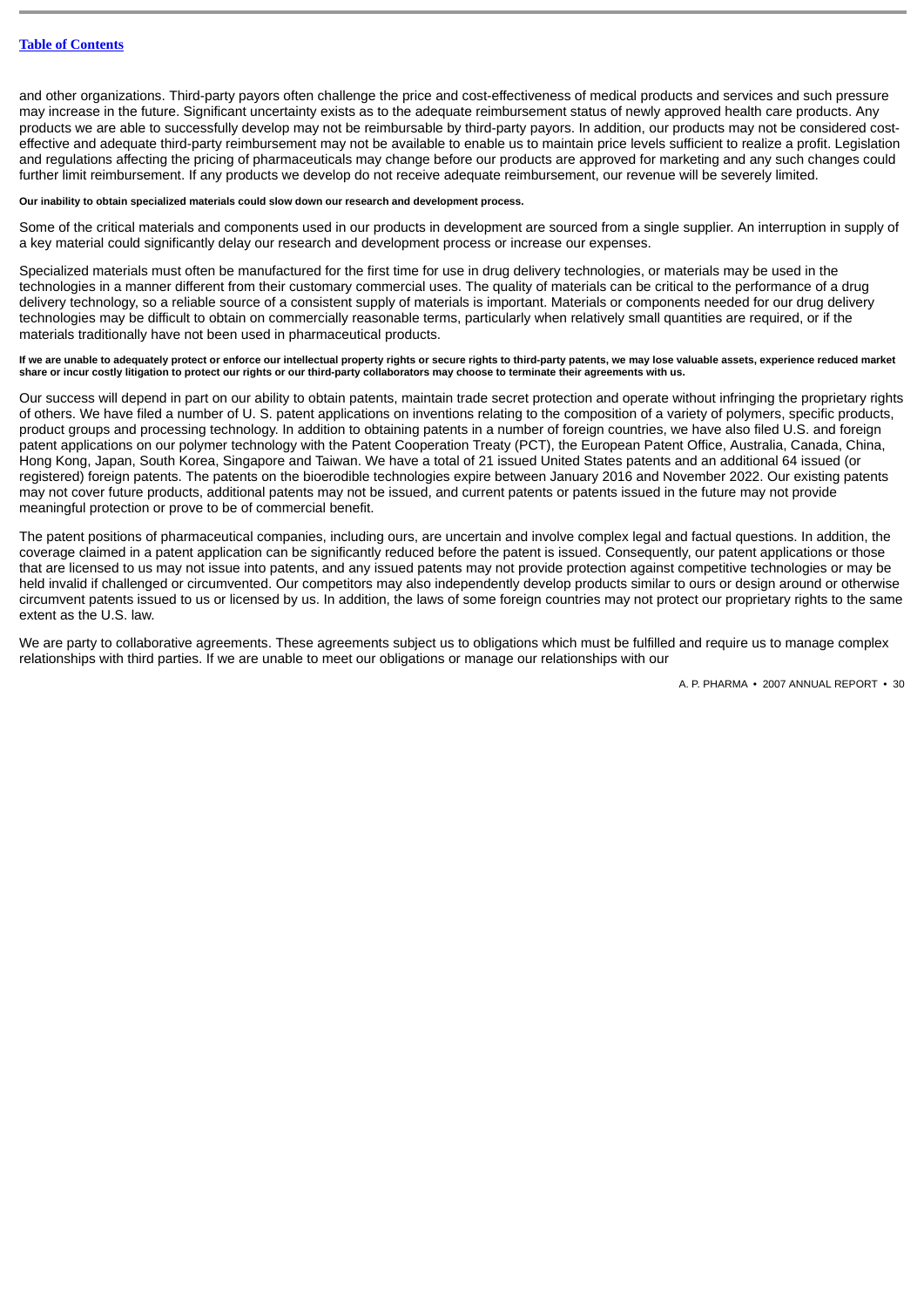collaborators under these agreements or enter into additional collaboration agreements or if our existing collaborations are terminated, our revenue may decrease. Our third-party collaborators have entered into these agreements based on the exclusivity that our intellectual property rights confer on the products being developed. The loss or diminution of our intellectual property rights could result in a decision by our third-party collaborators to terminate their agreements with us. In addition, these agreements are generally complex and contain provisions that could give rise to legal disputes, including potential disputes concerning ownership of intellectual property and data under collaborations. Such disputes can lead to lengthy, expensive litigation or arbitration requiring us to devote management time and resources to such dispute which we would otherwise spend on our business.

We also rely upon trade secrets, technical know-how and continuing technological innovation to develop and maintain our competitive position. We require our employees, consultants, advisors and collaborators to execute appropriate confidentiality and assignment-of-inventions agreements with us. These agreements typically provide that all materials and confidential information developed or made known to the individual during the course of the individual's relationship with us is to be kept confidential and not disclosed to third parties except in specific circumstances, and that all inventions arising out of the individual's relationship with us shall be our exclusive property. These agreements may be breached, and in some instances, we may not have an appropriate remedy available for breach of the agreements. Furthermore, our competitors may independently develop substantially equivalent proprietary information and techniques, reverse engineer our information and techniques, or otherwise gain access to our proprietary technology. We may be unable to meaningfully protect our rights in trade secrets, technical know-how and other nonpatented technology. We may have to resort to litigation to protect our intellectual property rights, or to determine their scope, validity or enforceability. In addition, interference proceedings declared by the United States Patent and Trademark Office may be necessary to determine the priority of inventions with respect to our patent applications. Enforcing or defending our proprietary rights is expensive, could cause diversion of our resources and may not prove successful. Any failure to enforce or protect our rights could cause us to lose the ability to exclude others from using our technology to develop or sell competing products.

#### We may infringe on the intellectual property rights of others, and any litigation could force us to stop developing or selling potential products and could be costly, divert **management attention and harm our business.**

We must be able to develop products without infringing the proprietary rights of other parties. Because the markets in which we operate involve established competitors with significant patent portfolios, including patents relating to the composition of a variety of polymers, specific products, product groups and processing technology, it could be difficult for us to use our technologies or develop products without infringing the proprietary rights of others. We may not be able to design around the patented technologies or inventions of others and we may not be able to obtain licenses to use patented technologies on acceptable terms, or at all. If we cannot operate without infringing the proprietary rights of others, we will not earn product revenue.

If we are required to defend ourselves in a lawsuit, we could incur substantial costs and the lawsuit could divert management attention, regardless of the lawsuit's merit or outcome. These legal actions could seek damages and seek to enjoin testing, manufacturing and marketing of the accused product or process. In addition to potential liability for significant damages, we could be required to obtain a license to continue to manufacture or market the accused product or process and any license required under any such patent may not be made available to us on acceptable terms, if at all.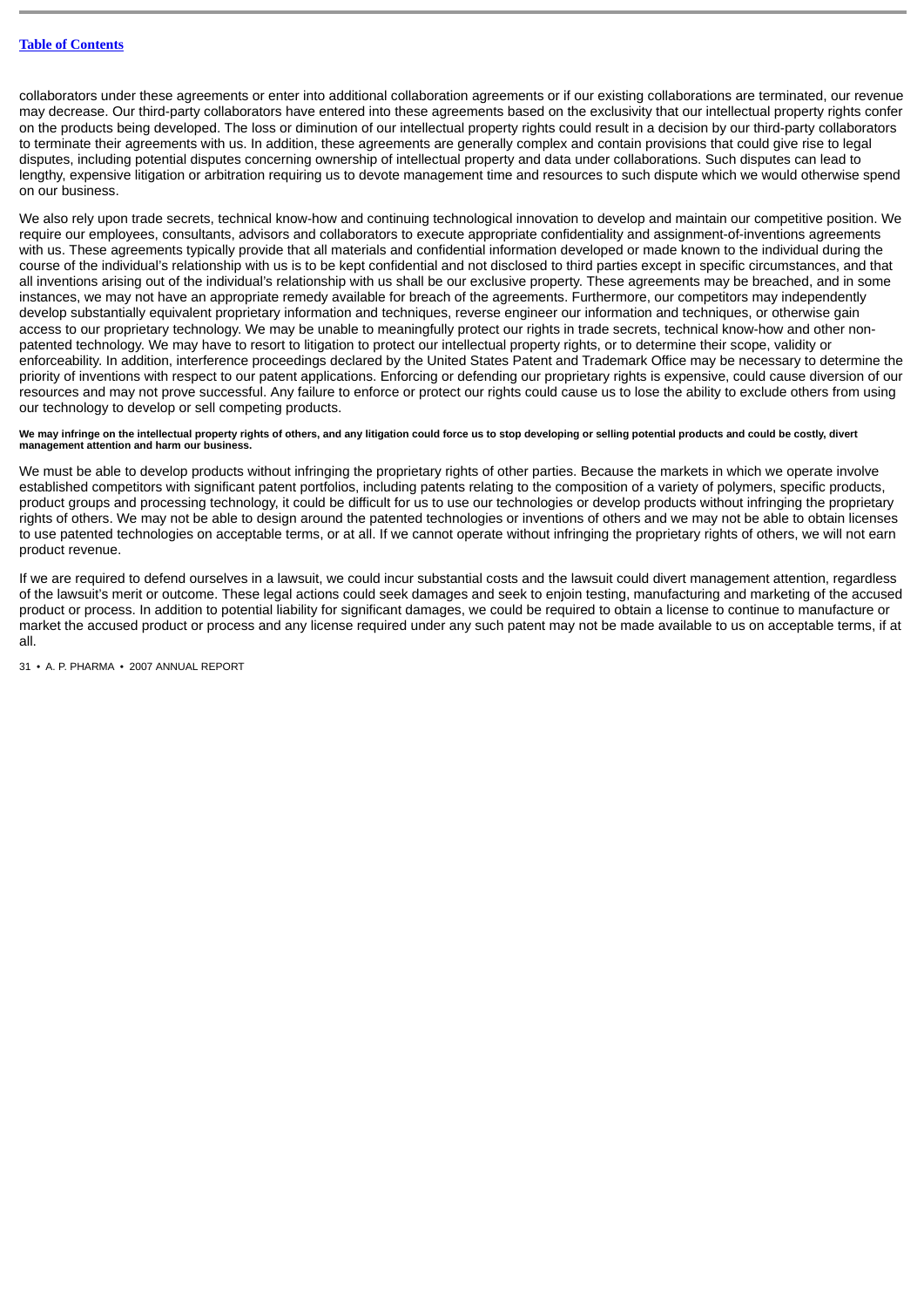Periodically, we review publicly available information regarding the development efforts of others in order to determine whether these efforts may violate our proprietary rights. We may determine that litigation is necessary to enforce our proprietary rights against others. Such litigation could result in substantial expense, regardless of its outcome, and may not be resolved in our favor.

Furthermore, patents already issued to us or our pending patent applications may become subject to dispute, and any disputes could be resolved against us. In addition, because patent applications in the United States are currently maintained in secrecy for a period of time prior to issuance, and patent applications in certain other countries generally are not published until more than 18 months after they are first filed, and because publication of discoveries in scientific or patent literature often lags behind actual discoveries, we cannot be certain that we were the first creator of inventions covered by our pending patent applications or that we were the first to file patent applications on such inventions.

## **We are exposed to risks and increased expenses as a result of laws requiring small business filers to evaluate internal controls over financial reporting.**

Section 404 of the Sarbanes-Oxley Act of 2002 requires our management to evaluate the effectiveness of our internal controls over financial reporting as of the end of each fiscal year, and to include a management report assessing the effectiveness of our internal control over financing reporting in our annual report on Form 10-K for each fiscal year. Section 404 also requires our independent auditors to attest to, and report on, our internal control over financial reporting beginning with the year ending December 31, 2008. We have implemented an ongoing program to perform the system and process evaluation and testing we believe to be necessary to comply with these requirements. However, we cannot assure you that we will be successful in our efforts. We expect to incur increased expense and to devote additional management resources to Section 404 compliance. Any failure to implement required new or improved controls, or difficulties encountered in the implementation or operation of these controls, could harm our operating results and cause us to fail to meet our financial reporting obligations, which could adversely affect our business and reduce our stock price.

## **Legislative actions, potential new accounting pronouncements and higher insurance costs are likely to impact our future financial position or results of operations.**

Future changes in financial accounting standards may cause adverse, unexpected fluctuations in the timing of the recognition of revenue or expenses and may affect our financial position or results of operations. New pronouncements and varying interpretations of pronouncements have occurred with frequency and may occur in the future and we may make changes in our accounting policies in the future. Compliance with changing regulation of corporate governance and public disclosure may result in additional expenses. Changing laws, regulations and standards relating to corporate governance and public disclosure, including the Sarbanes-Oxley Act of 2002, new SEC regulations, the Public Company Accounting Oversight Board, pronouncements and The NASDAO Global Market rules, are creating uncertainty for companies such as ours and insurance, accounting and auditing costs are increasing as a result of this uncertainty and other factors. We are committed to maintaining high standards of corporate governance and public disclosure. As a result, we intend to invest all reasonably necessary resources to comply with evolving standards, and this investment may result in increased general and administrative expenses and a diversion of management time and attention from revenuegenerating activities to compliance activities.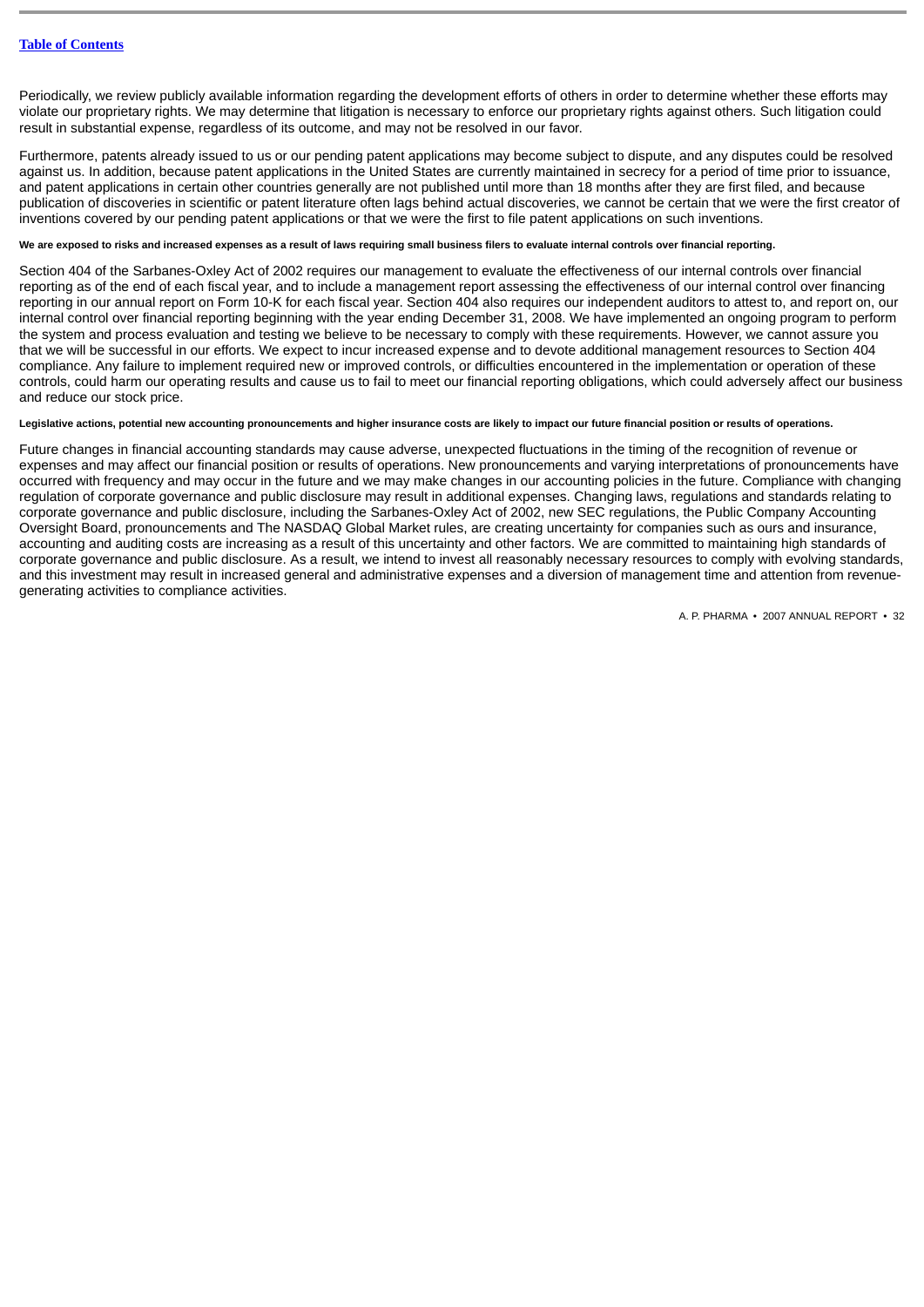**We could be exposed to significant product liability claims that could be time consuming and costly to defend, divert management attention and adversely impact our ability to obtain and maintain insurance coverage**

The testing, manufacture, marketing and sale of our products involve an inherent risk that product liability claims will be asserted against us. Although we are insured against such risks up to an annual aggregate limit in connection with clinical trials and commercial sales of our products, our present product liability insurance may be inadequate and may not fully cover the costs of any claim or any ultimate damages we might be required to pay. Product liability claims or other claims related to our products, regardless of their outcome, could require us to spend significant time and money in litigation or to pay significant damages. Any successful product liability claim may prevent us from obtaining adequate product liability insurance in the future on commercially desirable or reasonable terms. In addition, product liability coverage may cease to be available in sufficient amounts or at an acceptable cost. An inability to obtain sufficient insurance coverage at an acceptable cost or otherwise to protect against potential product liability claims could prevent or inhibit the commercialization of our products. A product liability claim could also significantly harm our reputation and delay market acceptance of our products.

## **Our use of hazardous materials could subject us to liabilities, fines and sanctions.**

Our laboratory and clinical testing sometimes involve use of hazardous and toxic materials. We are subject to federal, state and local laws and regulations governing how we use, manufacture, handle, store and dispose of these materials. Although we believe that our safety procedures for handling and disposing of such materials comply in all material respects with all federal, state and local regulations and standards, there is always the risk of accidental contamination or injury from these materials. In the event of an accident, we could be held liable for any damages that result and such liability could exceed our financial resources. Compliance with environmental and other laws may be expensive and current or future regulations may impair our development or commercialization efforts.

#### **Risks Related To Our Common Stock**

### **The price of our common stock has been and may continue to be volatile.**

Our common stock has historically been volatile, with a trading price ranging from \$1.32 to \$17.80 over the past five years. The stock markets in general, and the markets for drug delivery and pharmaceutical stocks in particular, have experienced extreme volatility that has often been unrelated to the operating performance of particular companies. These broad market fluctuations may adversely affect the trading price of our common stock. In addition, the limited trading volume of our stock may contribute to its volatility.

Price declines in our common stock could result from general market and economic conditions and a variety of other factors, including:

- continuing losses and failure to achieve or maintain profitability;
- our ability to raise capital;
- 33 A. P. PHARMA 2007 ANNUAL REPORT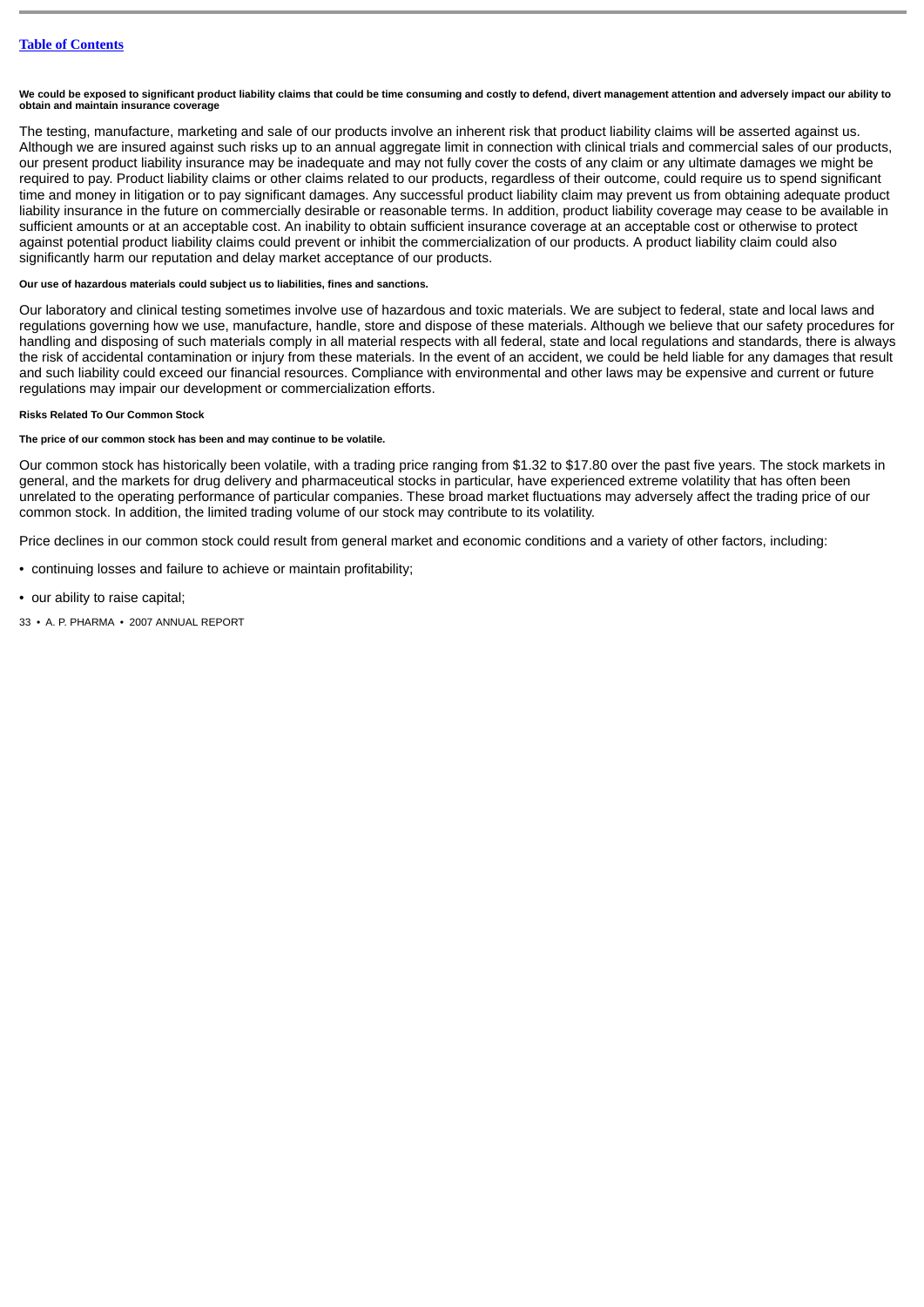- adverse results, lack of success or delays in our clinical trials of our product candidates, including APF530;
- non-approval of our product candidates, or delays in the FDA review process;

• adverse actions taken by regulatory agencies with respect to our product candidates, clinical trials, manufacturing processes or sales and marketing activities;

- delays in preclinical and clinical testing;
- failure to substantiate the capability of our drug delivery technology;
- failure to attain adequate market acceptance by healthcare professionals and patients;
- failure of our contract manufacturers and collaborators to perform as expected;
- failure to comply with continuing federal, state and foreign regulations;
- market conditions relating to our segment of the industry or the securities markets in general;
- any lawsuit involving us or our product candidates;
- announcements concerning our competitors, or the biotechnology or pharmaceutical industries in general;
- changes in accounting principles; and
- loss of any of our key scientific or management personnel.

In the past, following periods of volatility in the market price of a particular company's securities, litigation has often been brought against that company. If litigation of this type is brought against us, it could be extremely expensive and divert management's attention and our company's resources.

## **Our common stock may be delisted from The NASDAQ Global Market, which could negatively impact the price of our common stock and our ability to access the capital markets.**

Our common stock is listed on The NASDAQ Global Market. The listing standards of The NASDAQ Global Market provide that a company may be delisted if the closing bid price of its stock drops below \$1.00 for a period of 30 consecutive business days. There is a 6 month period to cure, if the closing bid price is over \$1.00 for 10 consecutive days within 6 months of the initial 30 day period below \$1.00. Additionally, issuers must maintain either (i) stockholders' equity of at least \$10 million or (ii) total assets and total revenue of at least \$50 million, or total market value of listed securities of at least \$50 million. As of the end of the third fiscal quarter of 2005, we failed to meet the \$10 million stockholders' equity requirement, although we regained compliance with that requirement in January 2006. In early 2007 we again failed to meet the \$10 million stockholders' equity requirement, and were so notified by NASDAQ in May, 2007. Following our public offering of common stock in June, 2007, we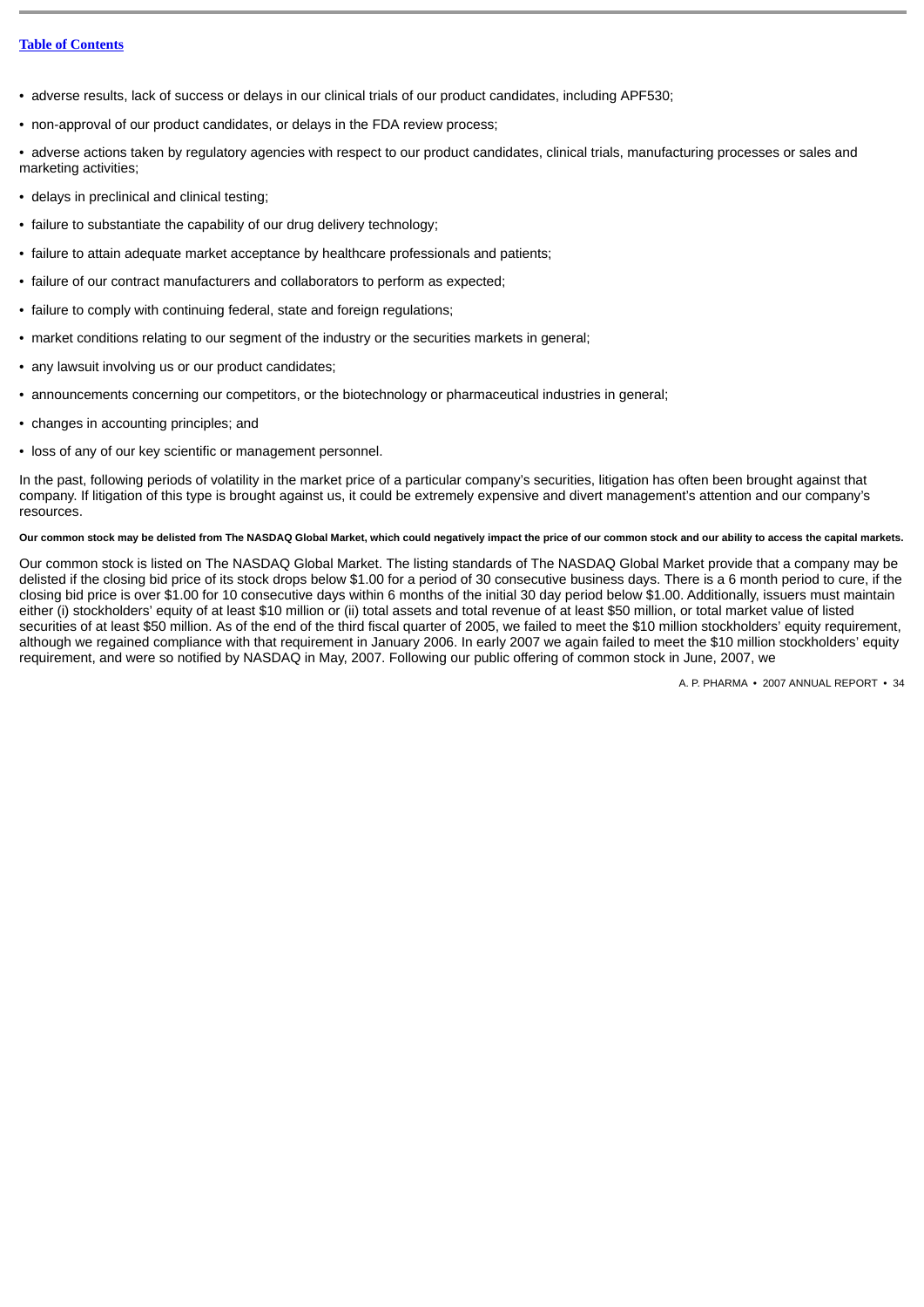regained compliance, which was subsequently confirmed by NASDAQ. Going forward should we again fail to comply with all listing standards applicable to issuers listed on The NASDAQ Global Market, our common stock may be delisted from The NASDAQ Global Market. If our common stock is delisted, it could reduce the price of our common stock and the levels of liquidity available to our stockholders. In addition, the delisting of our common stock could materially adversely affect our access to the capital markets, and any limitation on liquidity or reduction in the price of our common stock could materially adversely affect our ability to raise capital on terms acceptable to us or at all. Delisting from The NASDAQ Global Market could also result in other negative implications, including the potential loss of confidence by suppliers, customers and employees, the loss of institutional investor interest and fewer business development opportunities.

**Our certificate of incorporation, our bylaws, Delaware law and our stockholder rights plan contain provisions that could discourage another company from acquiring us and may prevent attempts by our stockholders to replace or remove our current management.**

Provisions of Delaware law, our certificate of incorporation, bylaws and stockholder rights plan may discourage, delay or prevent a merger or acquisition that stockholders may consider favorable, including transactions in which you might otherwise receive a premium for your shares. In addition, these provisions may frustrate or prevent any attempts by our stockholders to replace or remove our current management by making it more difficult for stockholders to replace or remove our board of directors. These provisions include:

- authorizing the issuance of "blank check" preferred stock without any need for action by stockholders; and
- providing for dilutive issuance of preferred stock, commonly referred to as a "poison pill", which can be triggered after a person or a group acquires 20% or more of our common stock.

In addition, Section 203 of Delaware General Corporation Law may discourage, delay or prevent a change in control of our company by prohibiting stockholders owning in excess of 15% of our outstanding voting stock from merging or combining with us, unless certain approvals are obtained.

#### <span id="page-34-0"></span>**ITEM 1B. UNRESOLVED STAFF COMMENTS**

None.

#### **Available Information**

We make available free of charge on or through our Internet website our annual reports on Form 10-K, quarterly reports on Form 10-O, current reports on Form 8-K and all amendments to those reports as soon as reasonably practicable after they are electronically filed with, or furnished to, the Securities and Exchange Commission. Our Internet website address is "www.appharma.com." The reference to our Internet website does not constitute incorporation by reference of the information contained on or hyperlinked from our Internet website. We file electronically with the Securities and Exchange commission, or SEC, our annual reports on Form 10-K, quarterly reports on Form 10-Q and current reports on Form 8-K pursuant to Section 13(a) or 15(d) of the Securities and Exchange Act of 1934. The SEC maintains an Internet site that contains reports, proxy information and information statements, and other information regarding issuers that file electronically with the SEC. The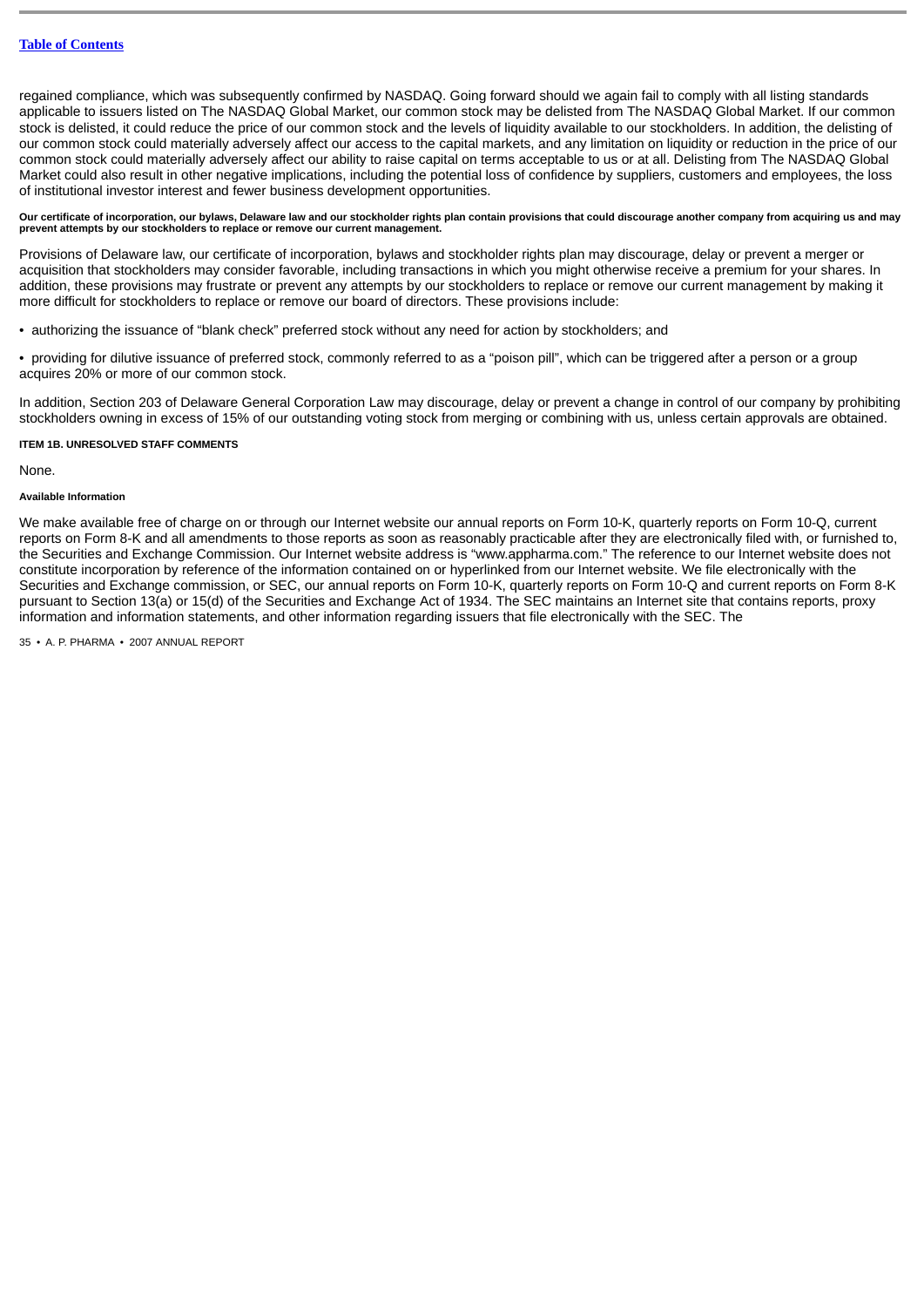address of that website is http://www.sec.gov. The materials are also available at the SEC's Public Reference Room, located at 100 F Street, Washington, D.C. 20549. The public may obtain information through the public reference room by calling the SEC at 1-800-SEC-0330.

### <span id="page-35-0"></span>**ITEM 2. PROPERTIES**

We lease 26,067 square feet of laboratory, office and warehouse space in Redwood City, California under a lease expiring in 2011. The annual rent expense for the Redwood City facility is approximately \$463,000.

We believe our facilities are adequate and suitable for current and anticipated needs.

### <span id="page-35-1"></span>**ITEM 3. LEGAL PROCEEDINGS**

While the Company is not currently a party to any material pending legal proceedings, from time to time the Company is named as a party to lawsuits in the normal course of its business. Litigation, in general, and intellectual property litigation in particular, can be expensive and disruptive to normal business operations. Moreover, the results of legal proceedings are difficult to predict.

## <span id="page-35-2"></span>**ITEM 4. SUBMISSION OF MATTERS TO A VOTE OF SECURITY HOLDERS**

None.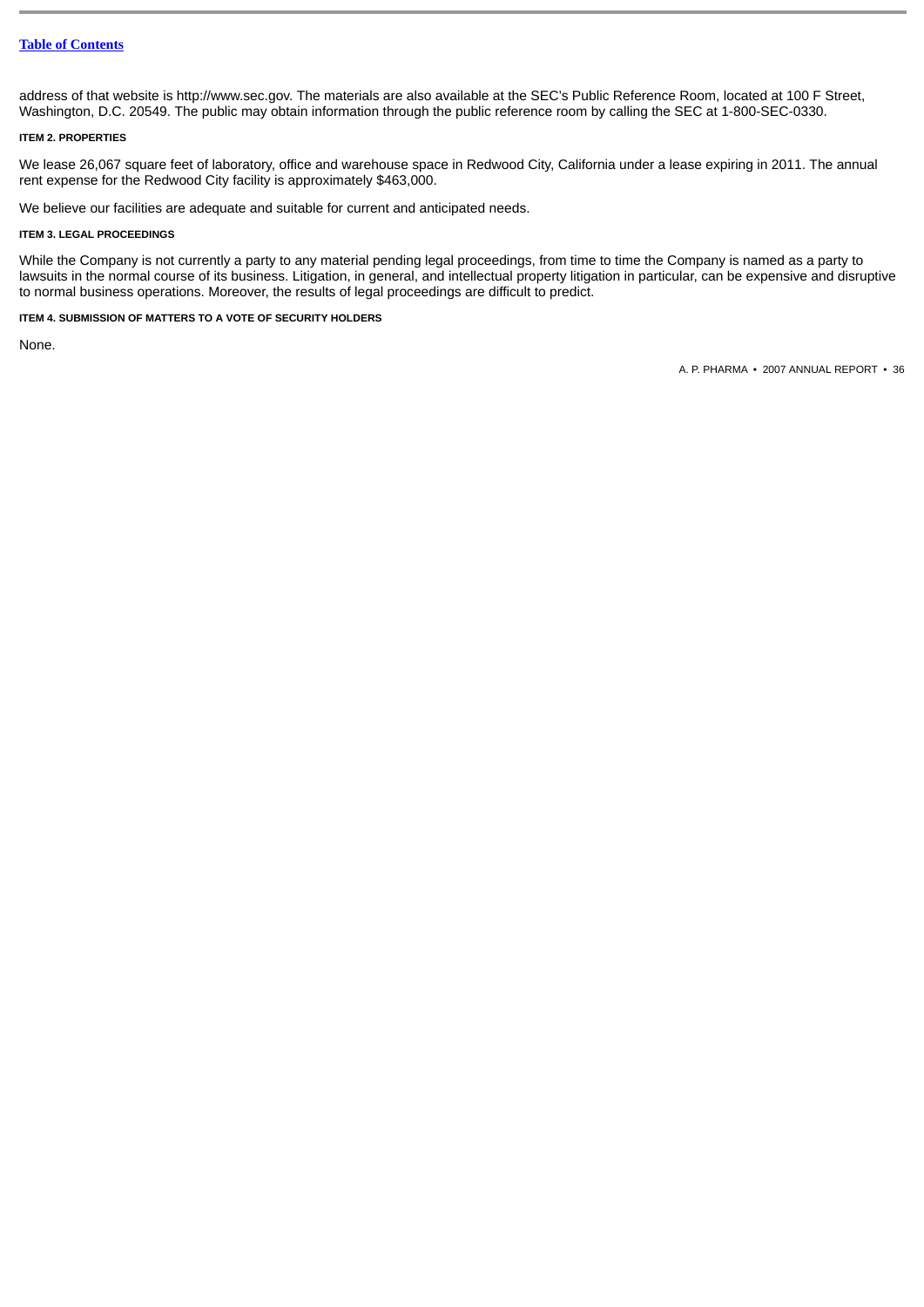# PART II

# **ITEM 5. MARKET FOR REGISTRANT'S COMMON STOCK RELATED STOCKHOLDER MATTERS AND ISSUER PURCHASES OF EQUITY SECURITIES**

Shares of our common stock trade on the NASDAQ Global Market, under the symbol APPA. As of February 29, 2007, there were 310 holders of record of our common stock.

We have never paid cash dividends and do not anticipate paying cash dividends in the foreseeable future. The following table sets forth for the fiscal periods indicated, the range of high and low sales prices for our common stock on the NASDAQ Global Market (formerly the NASDAQ National Market).

| 2007                  | High   | Low    | 2006                  | High   | LOW    |
|-----------------------|--------|--------|-----------------------|--------|--------|
| <b>First Ouarter</b>  | \$5.88 | \$3.84 | <b>First Ouarter</b>  | \$9.28 | \$5.76 |
| Second Quarter        | 4.80   | 1.74   | Second Quarter        | 8.76   | 5.32   |
| <b>Third Ouarter</b>  | 2.78   | 1.95   | <b>Third Quarter</b>  | 6.48   | 3.36   |
| <b>Fourth Quarter</b> | 2.35   | 1.35   | <b>Fourth Quarter</b> | 6.24   | 4.00   |

On March 25, 2008, the closing sale price of our common stock was \$1.39 per share.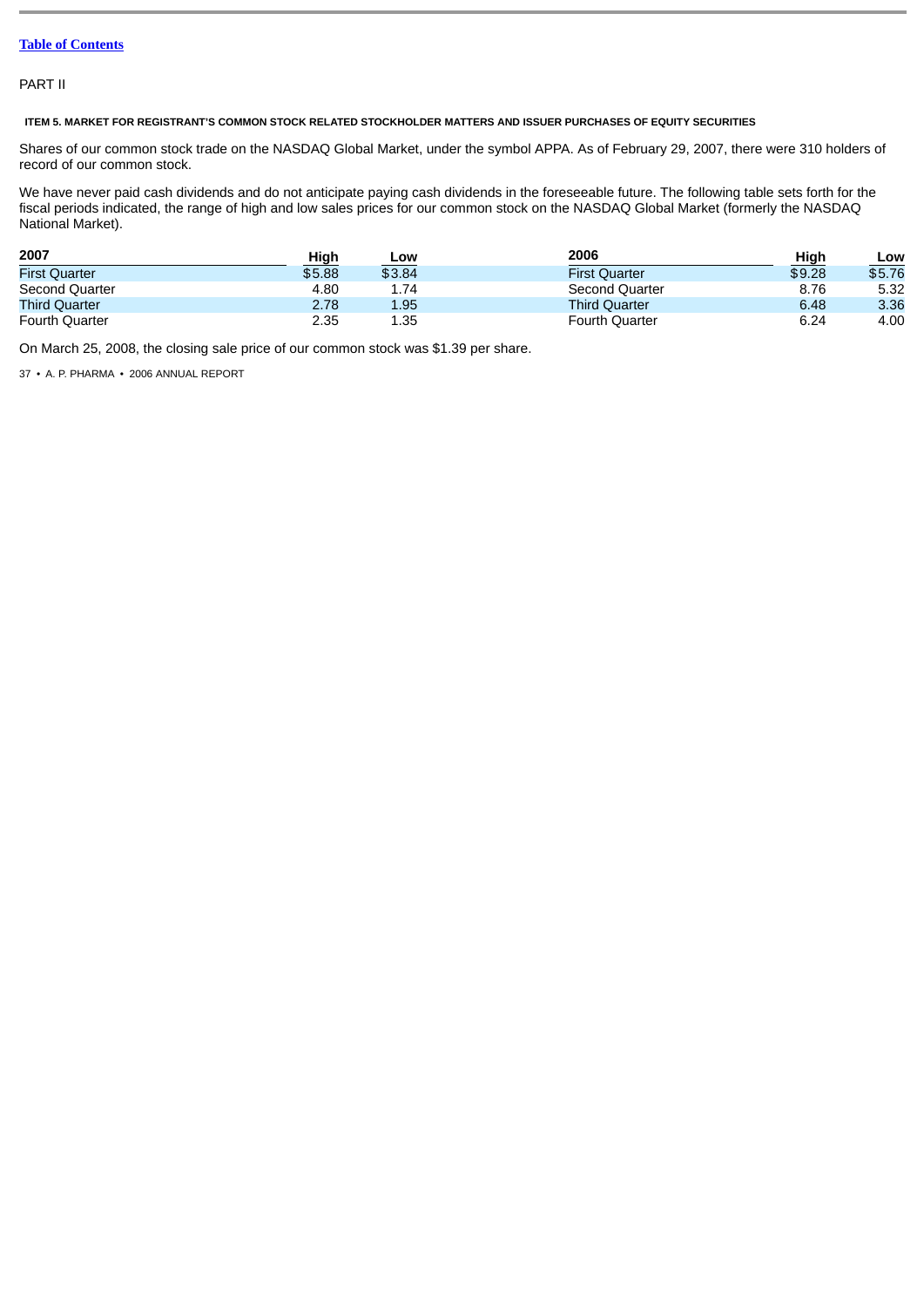#### **Performance Graph**

The rules of the SEC require A.P. Pharma to include in this annual report on form 10K a line graph presentation comparing cumulative five year stockholder returns, on a dividend reinvested basis, with a broad based equity index and a published industry index. The Company selected the S&P 500 Stock Index and Russell 2000 for purposes of the comparison which appears below. The graph assumes that \$100 was invested in A.P. Pharma stock and each index on December 31, 2002, with all dividends reinvested. Past stock performance is not necessarily indicative of future results.



COMPARISON OF 5 YEAR CUMULATIVE TOTAL RETURN\* Among AP Pharma Inc., The S&P 500 Index

And The Russell 2000 Index

 $-\Delta -$  S&P 500  $\cdot$  - O  $\cdot$  - Russell 2000

\* \$100 invested on 12/31/02 in stock or index-including reinvestment of dividends. Fiscal year ending December 31. Copyright © 2008, Standard & Poor's, a division of The McGraw-Hill Companies, Inc. All rights reserved. www.researchdatagroup.com/S&P.htm

|                     | 12/02 | 12/03 | 12/04 | 12/05 | 12/06 | 12/07 |
|---------------------|-------|-------|-------|-------|-------|-------|
| A.P. PHARMA, INC.   | 100   | 245   | 165   | 153   | 137   | 39    |
| S&P 500             | 100   | 129   | 143   | 150   | 173   | 183   |
| <b>RUSSELL 2000</b> | 100   | 147   | 174   | 182   | 216   | 212   |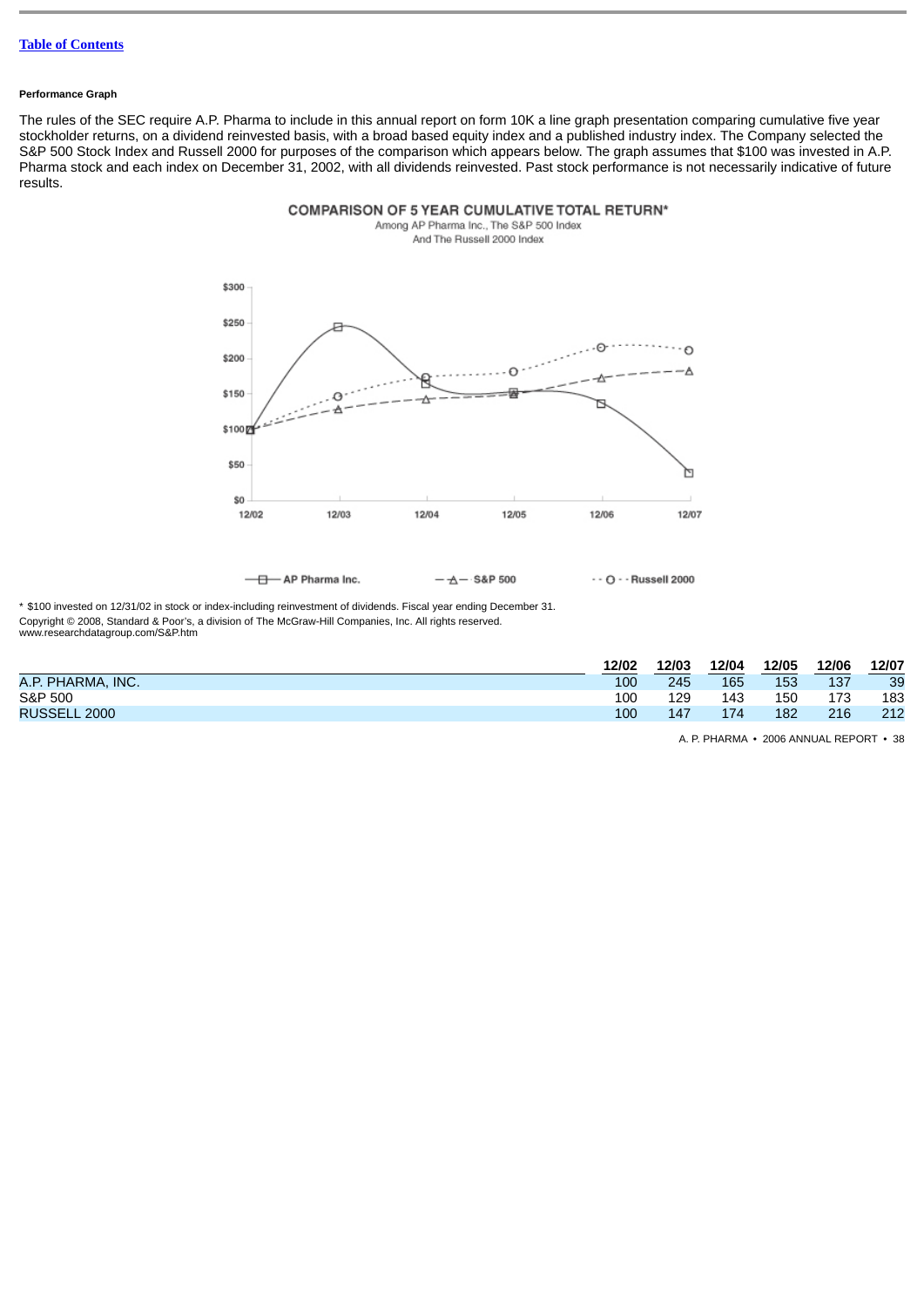# **ITEM 6. SELECTED FINANCIAL DATA (IN THOUSANDS, EXCEPT PER SHARE DATA)**

The following selected financial data should be read in conjunction with the "Management's Discussion and Analysis of Financial Condition and Results of Operations" and the financial statements and notes thereto, included in Item 8 of this Annual Report on Form 10-K.

| For the Years Ended December 31.                                            | 2007         | 2006        | 2005         | 2004         | 2003      |
|-----------------------------------------------------------------------------|--------------|-------------|--------------|--------------|-----------|
| <b>STATEMENTS OF OPERATIONS DATA</b>                                        |              |             |              |              |           |
| Revenue:                                                                    |              |             |              |              |           |
| <b>Royalties</b>                                                            | \$           | \$          | 5,247<br>\$  | \$4,972      | \$4,502   |
| Contract revenue                                                            | 412          |             | 144          | 432          | 346       |
| <b>Total revenue</b>                                                        | 412          |             | 5,391        | 5,404        | 4,848     |
| <b>Operating Expenses:</b>                                                  |              |             |              |              |           |
| Research and development                                                    | 19,364       | 15,236      | 10,299       | 11,495       | 8,421     |
| General and administrative                                                  | 4,681        | 3,628       | 3,565        | 3,225        | 3,039     |
| <b>Operating loss</b>                                                       | (23, 633)    | (18, 864)   | (8, 473)     | (9,316)      | (6,612)   |
| Gain on sale of interest in royalties                                       | 2,500        | 23,429      |              |              |           |
| Interest and other income, net                                              | 1,333        | 952         | 290          | 224          | 404       |
| Income (loss) from continuing operations                                    | (19,800)     | 5,517       | (8, 183)     | (9,092)      | (6, 208)  |
| Loss from discontinued operations $^{\scriptscriptstyle{(1)}}$              | (342)        | (188)       | (89)         | (133)        | (57)      |
| Gain on disposition of discontinued operations, net of taxes <sup>(2)</sup> | 20           | 56          | 62           | 4            | 1,902     |
| Income (loss) before income taxes                                           | (20, 122)    | 5,385       | (8,210)      | (9,221)      | (4, 363)  |
| Provision for income taxes                                                  | (41)         | (119)       |              |              |           |
| Net income (loss)                                                           | \$(20,163)   | \$<br>5,266 | \$ (8,210)   | \$ (9,221)   | \$(4,363) |
| Diluted income (loss) per common share:                                     |              |             |              |              |           |
| Income (loss) from continuing operations                                    | (1.02)<br>\$ | \$<br>0.87  | (1.30)<br>\$ | (1.59)<br>\$ | \$ (1.21) |
| Net income (loss)                                                           | \$<br>(1.04) | \$<br>0.83  | \$<br>(1.31) | \$<br>(1.61) | \$ (0.85) |
| Weighted average common shares outstanding used to calculate diluted        |              |             |              |              |           |
| earnings (loss) per common share                                            | 19,358       | 6,359       | 6,280        | 5,727        | 5,138     |

(1) Loss from discontinued operations represents the loss attributable to our Analytical Standards division that was sold to GFS Chemicals on February 13, 2003, and the loss attributable to our cosmeceutical and toiletries business that was sold to RP Scherer on July 25, 2000. See Note 9 "Discontinued Operations" in the Notes to Financial Statements of Part II, Item 8 of this Form 10-K.

(2) The gain on disposition of discontinued operations in 2003 represents the gain on sale of our Analytical Standards division to GFS Chemicals on February 13, 2003. See Note 9 "Discontinued Operations" in the Notes to Financial Statements of Part II, Item 8 of this Form 10-K.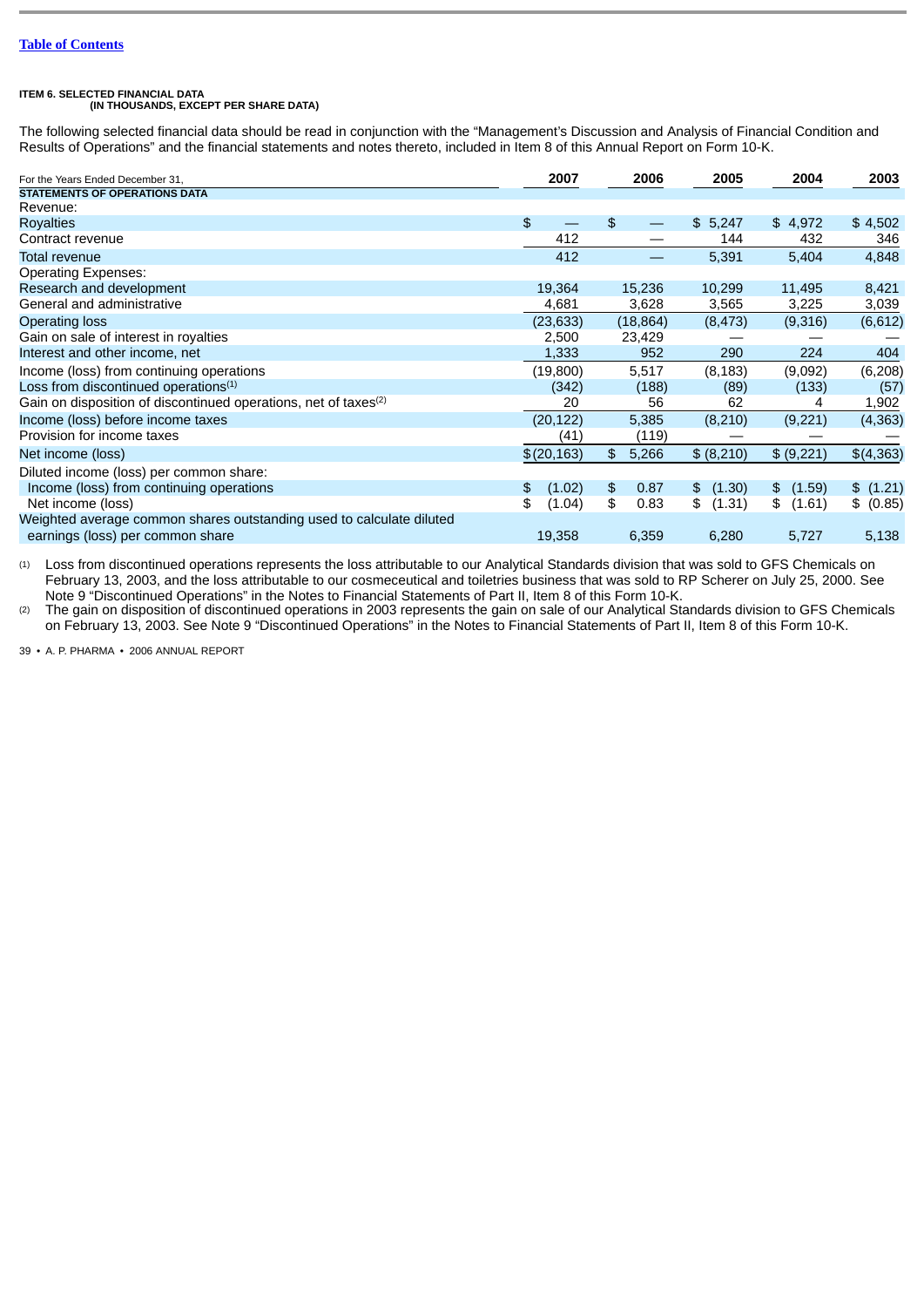| 2007       | 2006      | 2005     | 2004      | 2003      |
|------------|-----------|----------|-----------|-----------|
|            |           |          |           |           |
| \$35.062   | \$15.522  | 5.809    | \$13.596  | \$9.484   |
| 29.589     | 12.014    | 4.882    | 12,636    | 9.366     |
| 36.950     | 17.251    | 8.969    | 17.014    | 13,155    |
| 1.269      | 1.000     |          |           |           |
| (107, 926) | (87, 763) | (93,029) | (84, 819) | (75, 598) |
| 29.474     | 12.059    | 6.203    | 14.154    | 11,263    |
|            |           |          |           |           |

**ITEM 7. MANAGEMENT'S DISCUSSION AND ANALYSIS OF FINANCIAL CONDITION AND RESULTS OF OPERATIONS**

This Annual Report on Form 10-K contains "forward-looking statements" as defined by the Private Securities Litigation Reform Act of 1995. These forward-looking statements involve risks and uncertainties including uncertainties associated with timely development, approval, launch and acceptance of new products, satisfactory completion of clinical studies, establishment of new corporate alliances, progress in research and development programs and other risks and uncertainties identified below and in Item 1A "Risk Factors," herein. We caution investors that forwardlooking statements reflect our analysis only on their stated date. We do not intend to update them except as required by law.

# **Overview**

We are a specialty pharmaceutical company focused on developing pharmaceutical products using our proprietary Biochronomer polymer-based drug delivery technology. Our product development philosophy is based on incorporating approved therapeutics into our proprietary bioerodible drug delivery technology to create controlled release pharmaceuticals to improve treatments for diseases or conditions. Our lead product candidate, APF530, is currently in a pivotal Phase III clinical trial for the prevention of acute and delayed onset chemotherapy-induced nausea and vomiting, or CINV. We expect to complete enrollment of our pivotal Phase III clinical trial in the second quarter of 2008 and to announce results of that trial in the third quarter of 2008. We expect to submit our new drug application, or NDA, for approval of APF530 in the fourth quarter of 2008.

Our primary focus is to advance our proprietary Biochronomer technology, consisting of bioerodible polymers designed to release drugs over a defined period. We have completed over 100 in vivo and in vitro studies demonstrating that our Biochronomer technology is potentially applicable to a range of therapeutic areas, including prevention of nausea and vomiting, pain management, control of inflammation and treatment of ophthalmic diseases. We have also completed comprehensive animal and human toxicology studies that have established that our Biochronomer polymers are safe and well tolerated. Furthermore, our Biochronomer technology can be designed to deliver drugs over periods varying from days to several months.

Our lead product candidate, which utilizes our proprietary Biochronomer technology, is APF530. APF530 is designed to prevent CINV for at least five days and contains granisetron, a drug approved for the prevention of CINV. In September 2005, we completed a Phase II clinical trial of APF530 that achieved all of its primary and secondary endpoints. In May 2006, we initiated our pivotal Phase III clinical trial of AFP530. We believe that this clinical trial will lead to regulatory approval of APF530 for the prevention of acute and delayed onset CINV for patients undergoing both moderately and highly emetogenic, or vomit-inducing, chemotherapy.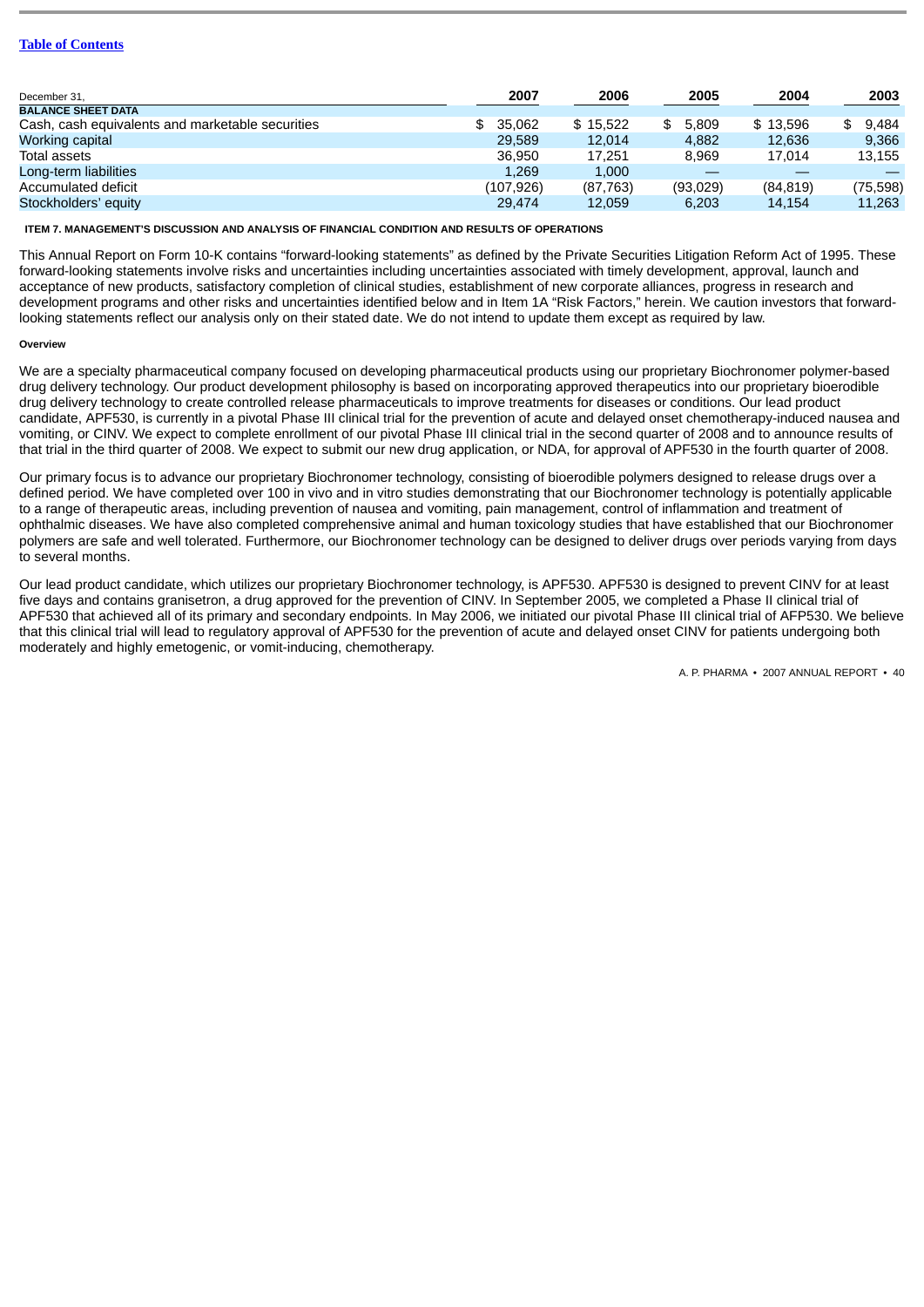In addition to our lead drug candidate, we have a pipeline of other product candidates that use our Biochronomer technology. One of these, APF112, incorporates the well-known local anesthetic, mepivacaine. It is designed to provide up to 36 hours of post-surgical pain relief and to minimize the use of morphine-like drugs, or opiates, which are used extensively in post-surgical pain management. Post-surgical pain can be treated with local anesthetics, but the usefulness of these is currently limited by the short duration of their effectiveness. We plan to initiate a Phase IIb clinical trial for APF112 in the second quarter of 2008.

We have several additional product candidates using our Biochronomer technology in early stages of development. For example, we plan to initiate a Phase I clinical trial of APF580 in the second quarter of 2008 for the controlled delivery of an opiate for pain relief.

#### **Critical Accounting Policies and Estimates**

Our accounting policies are more fully described in Note 2 of the Financial Statements. The preparation of financial statements in conformity with U.S. generally accepted accounting principles requires our management to make estimates and assumptions about future events that affect the amounts reported in the financial statements and accompanying notes. Actual results could differ significantly from those estimates. We believe the following policies to be critical to understanding our financial condition, results of operations, and expectations for 2008, because these policies require management to make significant estimates, assumptions and judgments about matters that are inherently uncertain.

# *• Revenue Recognition*

Our revenue arrangements with multiple deliverables are divided into separate units of accounting if certain criteria are met, including whether the delivered item has stand-alone value to the customer and whether there is objective and reliable evidence of the fair value of the undelivered items. The consideration we receive is allocated among the separate units based on their respective fair values, and the applicable revenue recognition criteria are considered separately for each of the separate units. Advance payments received in excess of amounts earned are classified as deferred revenue until earned.

# *• Royalties*

Contractually required minimum royalties are recorded ratably throughout the contractual period. Royalties in excess of minimum royalties are recognized as earned when the related product is shipped to the end customer by our licensees based on information provided to us by our licensees.

# *• Contract Revenue*

Contract revenue relates to research and development arrangements that generally provide for us to invoice research and development fees based on full-time equivalent hours for each project. Revenue from these arrangements are recognized as the related development services are rendered. This revenue approximates the costs incurred.

```
41 • A. P. PHARMA • 2007 ANNUAL REPORT
```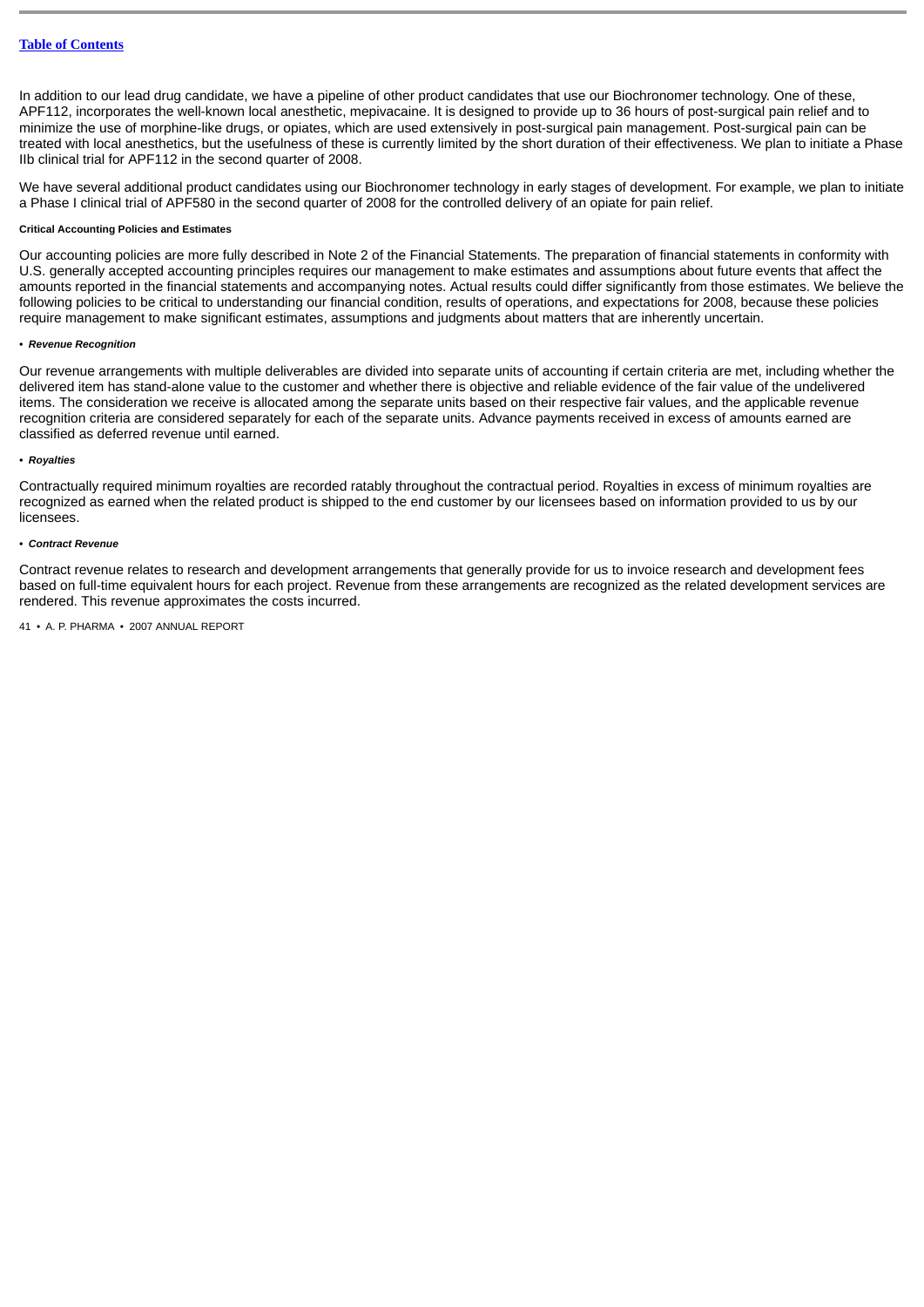#### **• Clinical Trial Accruals**

Our expenses related to clinical trials are based on estimates of the services received and efforts expended pursuant to contracts with multiple research institutions and clinical research organizations that conduct and manage clinical trials on our behalf. Since the invoicing related to these services does not always coincide with our financial statement close process, we must estimate the level of services performed and fees incurred in determining the accrued clinical trial costs. The financial terms of these agreements are subject to negotiation and variation from contract to contract and may result in uneven payment flows. Payments under the contracts depend on factors such as the successful enrollment of patients or achievement of certain events or the completion of portions of the clinical trial or similar conditions. The Phase III clinical trials of APF530 have a significant effect on the Company's research and development expenses. Expenses related to clinical trials generally are accrued based on the level of patient enrollment and services performed by the clinical research organization or related service provider according to the protocol. We monitor patient enrollment levels and related activity to the extent possible and adjust our estimates accordingly. Historically these estimates have been accurate and no material adjustments have had to be made.

# **• Income Taxes**

We make certain estimates and judgments in determining income tax expense for financial statement purposes. These estimates and judgments occur in the calculation of certain tax assets and liabilities, which arise from differences in the timing of recognition of revenue and expense for tax and financial statement purposes. As part of the process of preparing our financial statements, we are required to estimate our income taxes in each of the jurisdictions in which we operate. This process involves us estimating our current tax exposure under the most recent tax laws and assessing temporary differences resulting from differing treatment of items for tax and accounting purposes.

We assess the likelihood that we will be able to recover our deferred tax assets. We consider all available evidence, both positive and negative, including our historical levels of income and losses, expectations and risks associated with estimates of future taxable income and ongoing prudent and feasible tax planning strategies in assessing the need for a valuation allowance. If we do not consider it more likely than not that we will recover our deferred tax assets, we will record a valuation allowance against the deferred tax assets that we estimate will not ultimately be recoverable. At December 31, 2007, we believed that the amount of our deferred income taxes would not be ultimately recovered. Accordingly, we recorded a full valuation allowance for deferred tax assets. However, should there be a change in our ability to recover our deferred tax assets, we would recognize a benefit to our tax provision in the period in which we determine that it is more likely than not that we will recover our deferred tax assets.

# **• Stock-Based Compensation**

On January 1, 2006, we adopted the provisions of Statement of Financial Accounting Standards No. 123R, "Share-Based Payment" (SFAS 123R). SFAS 123R revised SFAS 123, "Accounting for Stock-Based Compensation" and supersedes APB Opinion No. 25, "Accounting for Stock Issued to Employees." SFAS 123R requires companies to measure and recognize compensation expense for all employee share-based payments at fair value over the service period underlying the arrangement. Accordingly, we are required to record the grant-date fair value of stock options issued to employees and purchase-date fair value of employee stock purchases. We adopted SFAS 123R using the "modified prospective" method, whereby fair value of all previously-granted employee share-based arrangements remaining unvested at January 1, 2006, based on the grant-date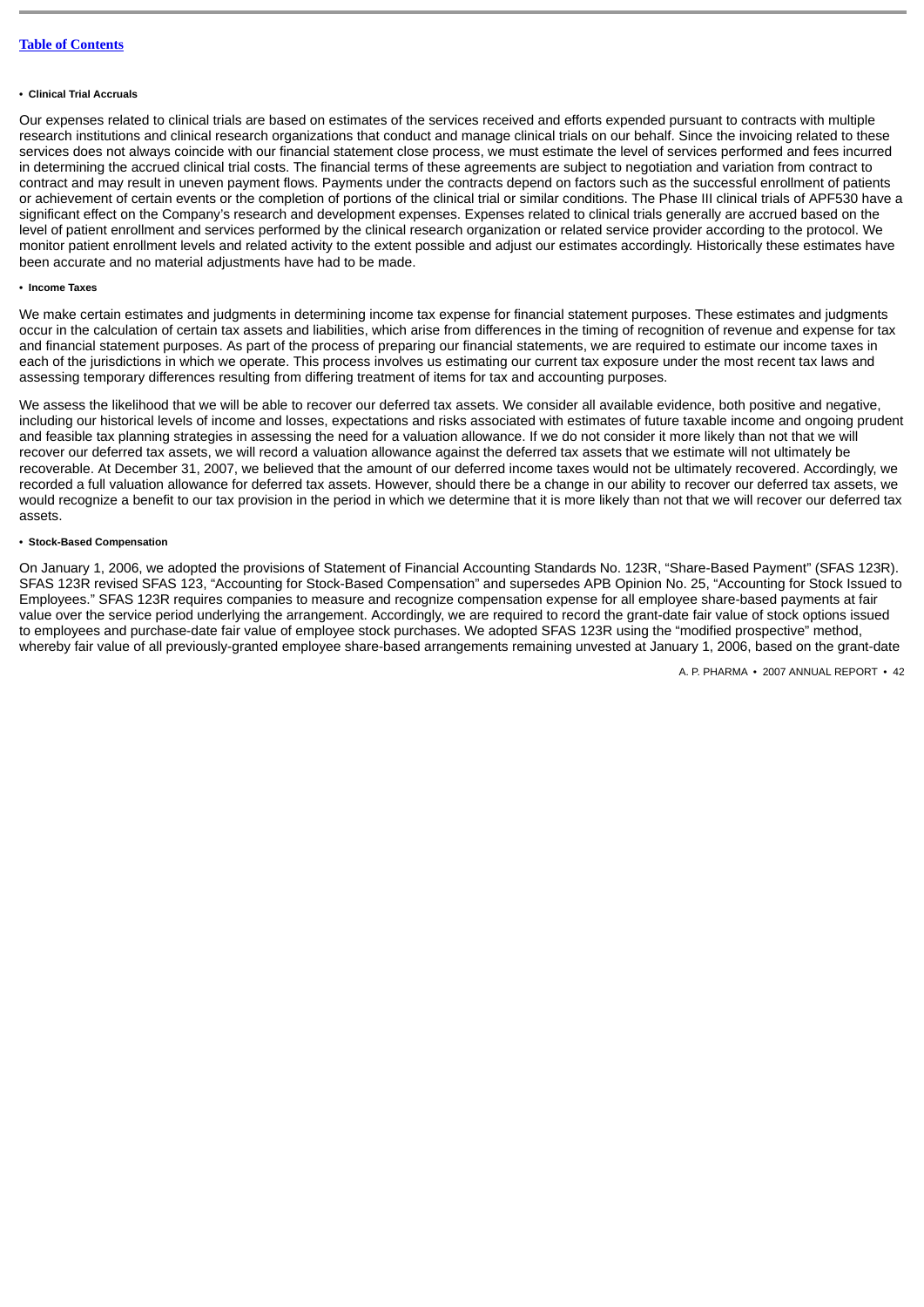value estimated in accordance with the pro forma provisions of SFAS 123, and all grants made on or after January 1, 2006, based on fair value estimated in accordance with SFAS 123(R), have been included in our determination of share-based compensation expense in 2007 and 2006. We have not restated our operating results in prior periods to reflect charges for the fair value of share-based arrangements.

Prior to January 1, 2006 we elected to account for stock-based compensation related to employees using the intrinsic value method. Accordingly, except for stock options issued to non-employees and restricted stock awards to employees and directors, no compensation cost was recognized for our stock option plans and stock purchase plan because stock option exercise prices historically equaled the per share fair values of the underlying common stock. Compensation related to options granted to non-employees was periodically re-measured as earned.

# **Results of Operations for the years ended December 31, 2007, 2006 and 2005 (References to Notes herein refer to Notes to Financial Statements, in Item 8, herein)**

The following sets forth the statement of operations data and percentage changes as compared to the prior year (dollar amounts are presented in thousands):

|                                                              |        | <b>For the Years Ended</b><br>December 31, |         | <b>Annual % Change</b> |           |
|--------------------------------------------------------------|--------|--------------------------------------------|---------|------------------------|-----------|
|                                                              | 2007   | 2006                                       | 2005    | 2007/2006              | 2006/2005 |
| <b>Rovalties</b>                                             |        |                                            | \$5,247 | $(0)\%$                | (100)%    |
| Contract revenue                                             | 412    |                                            | 144     |                        | $(100)\%$ |
| Total revenue                                                | 412    |                                            | 5,391   | $\star$                | (100)%    |
| Research and development                                     | 19.364 | 15.236                                     | 10.299  | 27 %                   | 48 %      |
| General and administrative                                   | 4,681  | 3,628                                      | 3.565   | 29 %                   | 2 %       |
| Interest income                                              | 1.326  | 1.006                                      | 287     | 32 %                   | $\star$   |
| Gain on sale of royalty interests                            | 2.500  | 23.429                                     |         | (89)%                  | $\star$   |
| Loss from discontinued operations                            | (342)  | (188)                                      | (89)    | 82 %                   | $\star$   |
| Gain on disposition of discontinued operations, net of taxes | 20     | 56                                         | 62      | (64)%                  | (10)%     |

# \* Calculation not meaningful.

# *Revenue*

We had no royalty revenue in 2007 and 2006, reflecting the sale of our rights to royalties on sales of Retin-A Micro and Carac on January 18, 2006, on which we recorded a gain of \$23,429,000 (see Note 12). Royalties were \$5,247,000 in 2005, mainly from royalties on sales of Carac, a topical prescription treatment for actinic keratoses which is sold by our marketing partner, Dermik Laboratories, a Sanofi-Aventis company and royalties on sales of Retin-A Micro, a topical prescription treatment for acne which is marketed by Ortho Neutrogena, a Johnson & Johnson company.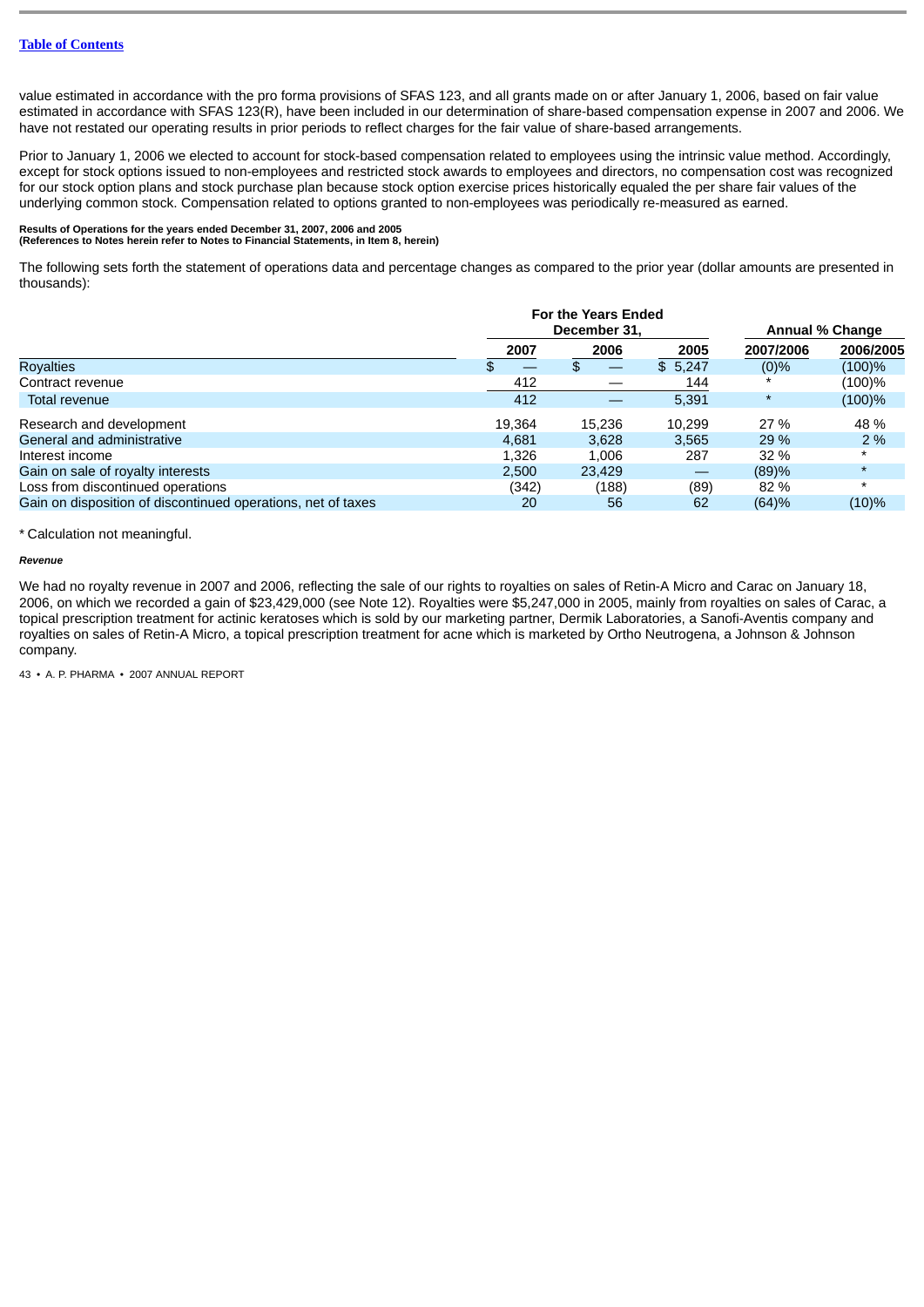Contract revenue increased in 2007 by \$412,000 or 100% from \$0 in 2006 a result of a collaborative research and development program with a major animal health company (See Note 12). Contract revenue decreased in 2006 by \$144,000 or 100% from \$144,000 in 2005 as a result of no collaborative research and development programs as we focused our efforts on the development of APF530 for the prevention of both acute and delayed chemotherapy-induced nausea and vomiting.

# *Research and Development*

Research and development expense in 2007 increased by \$4,128,000 or 27% to \$19,364,000 from \$15,236,000 in 2006 due mainly to our Phase III clinical trial for APF530. Research and development expense in 2006 increased by \$4,937,000 or 48% to \$15,236,000 from \$10,299,000 in 2005 due mainly to our Phase III clinical trial for APF530. Research and development expenses in 2008 are expected to increase over those incurred in 2007, reflecting costs to be incurred for clinical trials of APF112 and APF580, added research and development personnel to support the expanded clinical trial activities, with some offset from reduced APF530 trial expenses.

The scope and magnitude of future research and development expenses are difficult to predict given the number of studies that will need to be conducted for any of our potential products. In general, biopharmaceutical development involves a series of steps, beginning with identification of a potential target, and includes proof of concept in animals and Phase I, II and III clinical studies in humans. Each step of this process is typically more expensive than the previous one, so success in development results in increasing expenditures.

We have a number of product candidates in various stages of development. The following table sets forth the current opportunities for our own portfolio of product candidates, the compound selected, the delivery duration and the status.

|                                                |                    | <b>Targeted</b>     |               |
|------------------------------------------------|--------------------|---------------------|---------------|
| <b>Product Portfolio</b>                       | Drug               | <b>Duration</b>     | <b>Status</b> |
| APF530-Anti-nausea (chemotherapy)              | Granisetron        | At least five days  | Phase III     |
| APF112—Acute pain relief (surgical/orthopedic) | Mepivacaine        | Up to 36 hours      | Phase II      |
| APF580-Pain relief                             | Undisclosed opiate | At least seven days | Preclinical   |
| APF328-Anti-inflammatory (surgical/orthopedic) | Meloxicam          | Up to two weeks     | Preclinical   |
| APF505-Anti-inflammatory (osteoarthritis)      | Meloxicam          | Up to six weeks     | Preclinical   |

The major components of research and development expenses for 2007, 2006 and 2005 were as follows (in thousands):

| For the year December 31,                     | 2007                     | 2006                       | 2005  |
|-----------------------------------------------|--------------------------|----------------------------|-------|
| Internal research and development costs       | $$6,264$ \$6,455 \$5,197 |                            |       |
| External development costs:                   |                          |                            |       |
| APF530                                        | 12.137                   | 7.305                      | 3,551 |
| APF112                                        |                          |                            |       |
| External general technology development costs | 963                      | 1.476                      | 1,551 |
|                                               |                          | \$19,364 \$15,236 \$10,299 |       |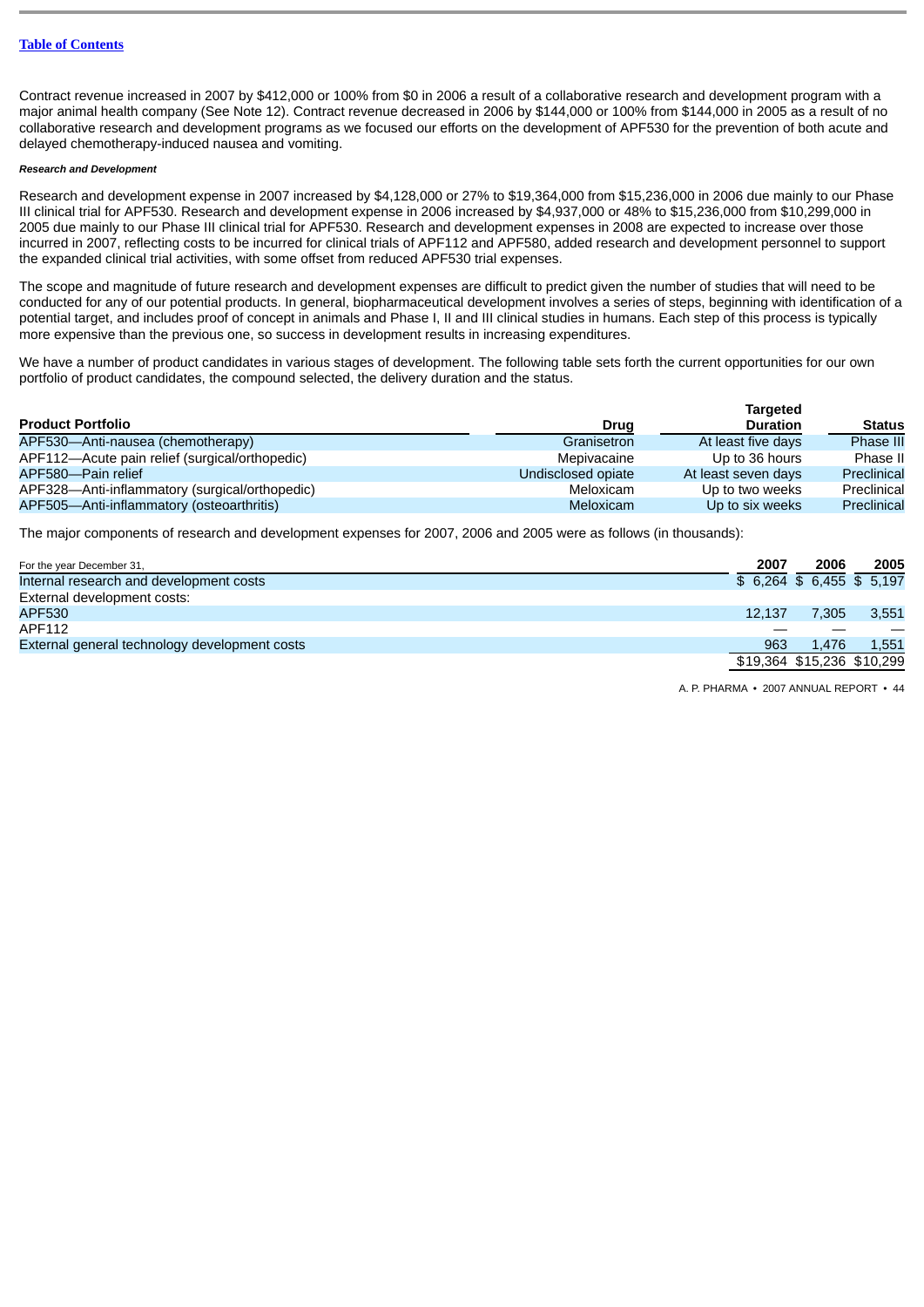Internal research and development costs consist of employee salaries and benefits, laboratory supplies, depreciation, and allocation of overhead. External general technology development costs include expenditures on polymer development and manufacturing, which are performed on our behalf by third parties.

# *General and Administrative*

General and administrative expense increased by \$1,053,000 or 29% in 2007 to \$4,681,000 from \$3,628,000 in 2006 due primarily to severance costs recorded in 2007 related to the departure of Michael O'Connell, our former Chief Financial Officer and Chief Operating Officer. General and administrative expense increased by \$63,000 or 2% in 2006 to \$3,628,000 from \$3,565,000 in 2005. General and administrative expense consists of salaries and related expenses, professional fees, directors' fees, investor relations costs, insurance expense and the related overhead cost allocation. General and administrative expense for 2008 is expected to decline from the 2007 level due to the absence of the severance costs, with such expense reductions offset somewhat by costs associated with executive recruitment activities.

#### *Interest Income*

Interest income consists primarily of income earned on our invested cash, cash equivalents and marketable securities. Interest income increased by \$320,000 in 2007 to \$1,326,000 compared to \$1,006,000 in 2006 due to a higher level of invested assets, as a result of our June 2007 financing. Interest income increased by \$719,000 in 2006 to \$1,006,000 compared to \$287,000 in 2005 due to a higher level of invested assets and higher interest rates.

# *Discontinued Operations*

On February 13, 2003, we completed the sale of certain assets of our Analytical Standards division to GFS Chemicals, Inc. ("GFS"), a privately held company based in Columbus, Ohio. In this transaction, we received \$2.1 million on closing, and are entitled to receive royalties on sales of Analytical Standards products for a period of five years following the sale at rates ranging from 15% to 5%. The net present value of the guaranteed minimum royalties is included in the gain on disposition of these assets.

On July 25, 2000, we completed the sale of certain technology rights for our topical pharmaceutical and cosmeceutical product lines and associated assets, referred to as our cosmeceutical and toiletry business, to RP Scherer Corporation, a subsidiary of Cardinal Health, Inc. We received \$25 million at closing and were entitled to receive further earnout amounts for the subsequent three years, the amounts of which were dependent on the performance of the business sold.

Under the terms of the agreement with RP Scherer, we guaranteed a minimum gross profit percentage on RP Scherer's combined sales of products to Ortho Neutrogena and Dermik ("Gross Profit Guaranty"). The guaranty period commenced on July 1, 2000 and ends on the earlier of July 1, 2010 or the end of two consecutive guaranty periods where the combined gross profit on sales to Ortho and Dermik equals or exceeds the guaranteed gross profit (the "two period test"). The Gross Profit Guaranty expense totaled \$944,000 for the first seven guaranty years and in those years profits did not meet the two period test. Effective March 2007, in conjunction with a sale of assets by RP Scherer's successor company to an Amcol International subsidiary ("Amcol"), a new agreement was signed between us and Amcol to provide continuity of product supply to Ortho and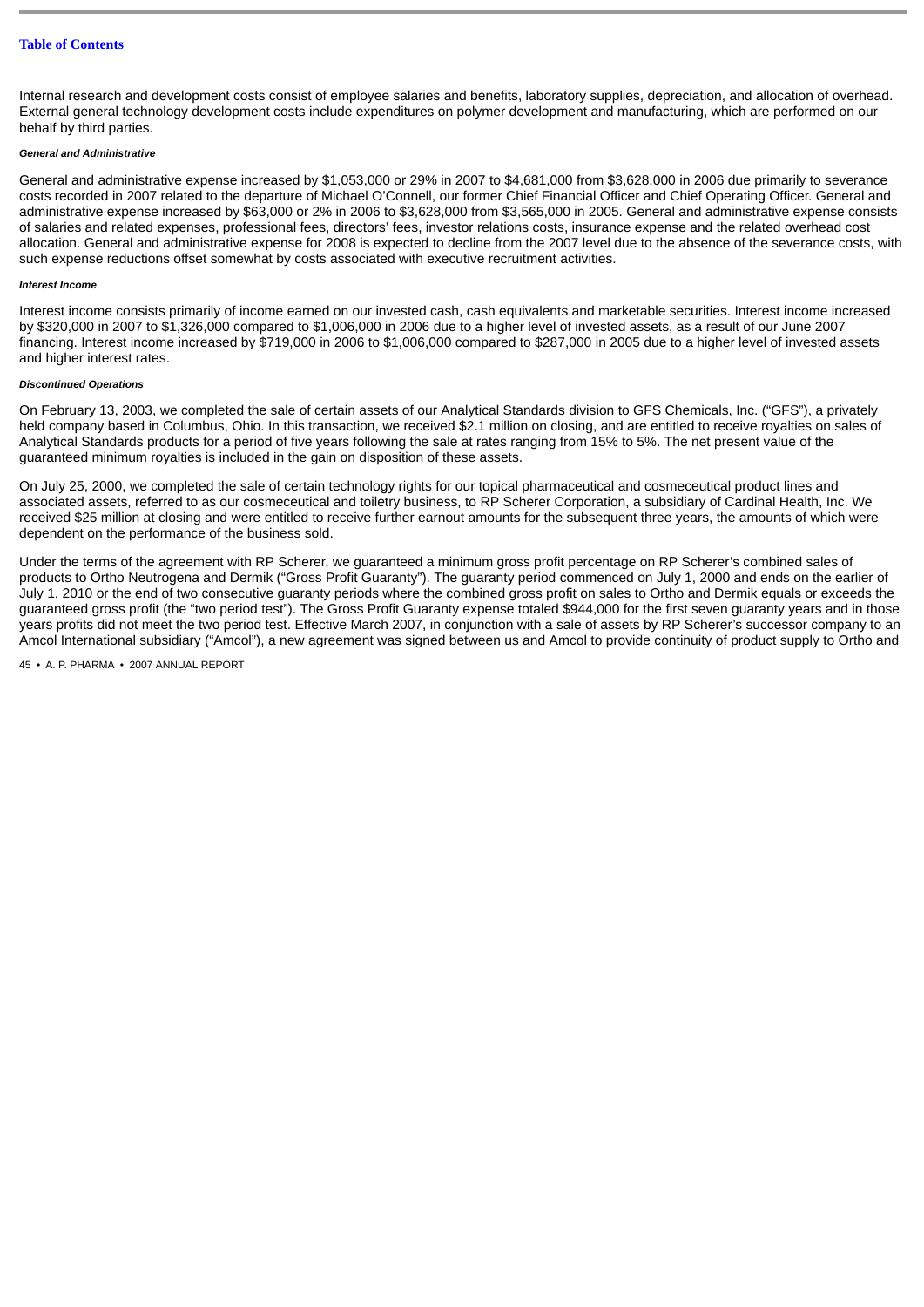Dermik. This new agreement potentially extends the gross profit guaranty period an additional three years to July 1, 2013 unless it is terminated earlier with the two period test. Therefore, we expect the annual Gross Profit Guaranty payment to range from \$100,000 to \$200,000 for the remainder of the guaranty period.

Loss from discontinued operations represents primarily the loss attributable to the Gross Profit Guaranty associated with the sale of our cosmeceutical and toiletry business. For the year 2007, the increased level of loss from prior years represents the amount of the guaranty as asserted by Amcol, which remains subject to challenge by us.

The gain on disposition of discontinued operations recorded in 2007 of \$20,000 compared to \$56,000 in 2006 and \$62,000 in 2005 and relates to the gain on the sale of our Analytical Standards division as measured by royalty receipts in excess of guaranteed minimums.

# **Liquidity and Capital Resources**

Cash, cash equivalents and marketable securities increased by \$19,540,000 to \$35,062,000 at December 31, 2007 from \$15,522,000 at December 31, 2006, primarily as a result of our June 2007 financing offset by cash used to fund our operations.

Net cash used in continuing operating activities for the year ended December 31, 2007 was \$17,112,000 and related primarily to funding operations offset by changes in accrued expenses and accounts payable, as well as depreciation, amortization and stock-based compensation. The increase in net cash used in continuing operating activities in 2007, as compared to 2006, was primarily due to the gain of \$ 2.5 million in 2007 as compared to \$23.4 million in 2006 from the sale of our rights to royalties on sales of Retin-A Micro and Carac, and additional research and development expenses in 2007 associated with the Phase III study of APF530.

Net cash provided by continuing operating activities for the year ended December 31, 2006 was \$9,157,000 and related primarily to income from operations, including the \$23.4 million gain on sale of Retin-A Micro and Carac royalty interest, changes in operating assets and liabilities, as well as stock based compensation and depreciation and amortization.

Net cash used in continuing operating activities was \$7,652,000 for the year ended December 31, 2005 and primarily related to funding operations, offset by depreciation and amortization and stock based compensation.

The cash used in discontinued operations of \$169,000 in 2007 related to Gross Profit Guaranty payments to RP Scherer, partially offset by the royalties received from GFS for sales of Analytical Standards products. The cash provided by discontinued operations of \$24,000 and \$125,000 in 2006 and 2005, respectively, related to the royalties received from GFS for sales of Analytical Standards products, partially offset by severance payments and payments of the Gross Profit Guaranty to RP Scherer.

Net cash provided by investing activities for the year ended December 31, 2007 was \$11,202,000 compared with net cash used in investing activities for the year ended December 31, 2006 of \$7,717,000 and net cash provided by investing activities of \$5,088,000 in the year ended December 31, 2005. The increase in net cash provided by investing activities in 2007 compared with net cash used in investing activities in 2006 was primarily due to our leaving cash and cash proceeds from maturities and sales of marketable securities in cash and cash equivalents rather than investing in marketable securities. The increase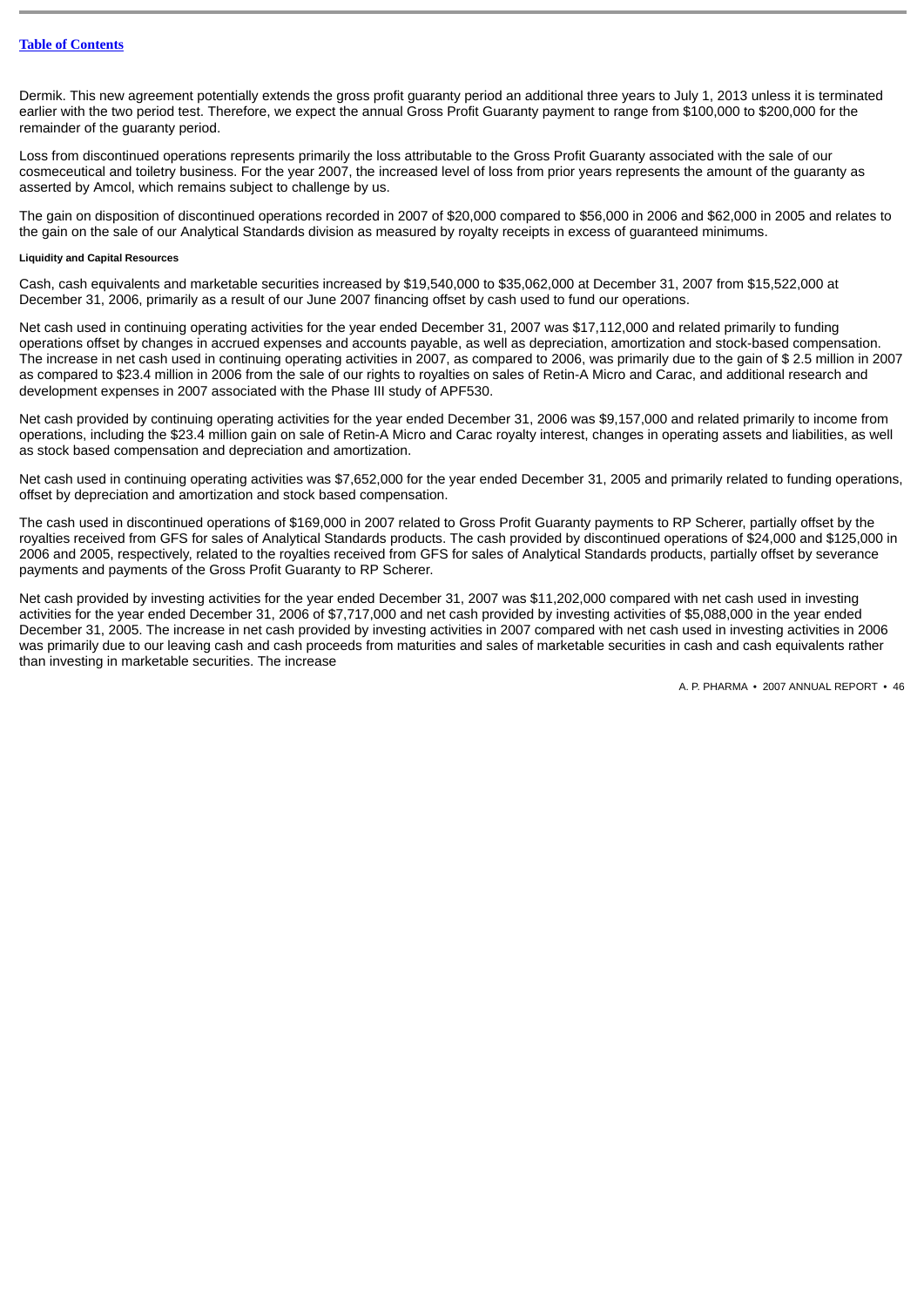in net cash used in investing activities in 2006 compared with net cash provided by investing activities in 2005 was primarily due to increased purchases of marketable securities and decreased maturities of marketable securities.

Our financing activities provided us with \$37,256,000, \$79,000 and \$119,000 for the years ended December 31, 2007, 2006 and 2005, respectively. The net cash provided by financing activities in 2007 primarily related to the issuance of 24,393,939 shares of common stock at \$1.65 per share for net proceeds of \$37.2 million in June 2007. The net cash provided by financing activities in 2006 and 2005 primarily related to proceeds from issuances of shares under the Employee Stock Purchase Plan and stock option plans.

We have financed our operations including technology and product research and development, primarily through royalties received on sales of Retin-A Micro and Carac, the sale of our rights to royalties on sales of Retin-A Micro and Carac, income from collaborative research and development fees, proceeds received from the sales of our Analytical Standards division and our cosmeceutical and toiletry business, sales of common stock, and interest earned on short-term investments. Our cash, cash equivalents and marketable securities at December 31, 2007 are expected to be sufficient to meet our cash needs at least through 2008. It is probable that we will seek additional financing within this timeline through convertible debt or equity financing, collaborative agreements or other arrangements.

Our capital requirements going forward from 2008 will depend on numerous factors including, among others, our ability to enter into collaborative research and development and licensing agreements; progress of product candidates in preclinical and clinical trials; investment in new research and development programs; time required to gain regulatory approvals; resources that we devote to self-funded products; potential acquisitions of technology, product candidates or businesses; and the costs of defending or prosecuting any patent opposition or litigation necessary to protect our proprietary technology.

There can be no assurance that we will be able to raise sufficient additional capital when we need it or to raise capital on favorable terms. The sale of additional equity or convertible debt securities in the future may be dilutive to our stockholders, and debt financing arrangements may require us to pledge certain assets and enter into covenants that could restrict certain business activities or our ability to incur further indebtedness and may contain other terms that are not favorable to us or our stockholders. If we are unable to obtain adequate funds on reasonable terms, we may be required to curtail operations significantly or to obtain funds by entering into financing, supply or collaboration agreements on unattractive terms.

# **Contractual Obligations**

Below is a summary of fixed payments related to certain contractual obligations (in thousands).

|                                 |              | Less      |         |       | <b>More</b> |
|---------------------------------|--------------|-----------|---------|-------|-------------|
|                                 |              | Than      | 1-3     | 3-5   | Than        |
|                                 | <b>Total</b> | 1 year    | years   | years | 5 years     |
| Operating Leases <sup>(1)</sup> | \$1,776      | 545<br>\$ | \$1.105 | \$126 | _           |
| Total                           | \$1,7<br>776 | 545<br>\$ | \$1,105 | \$126 | ┅           |

See Note 6 "Commitments and Contingencies."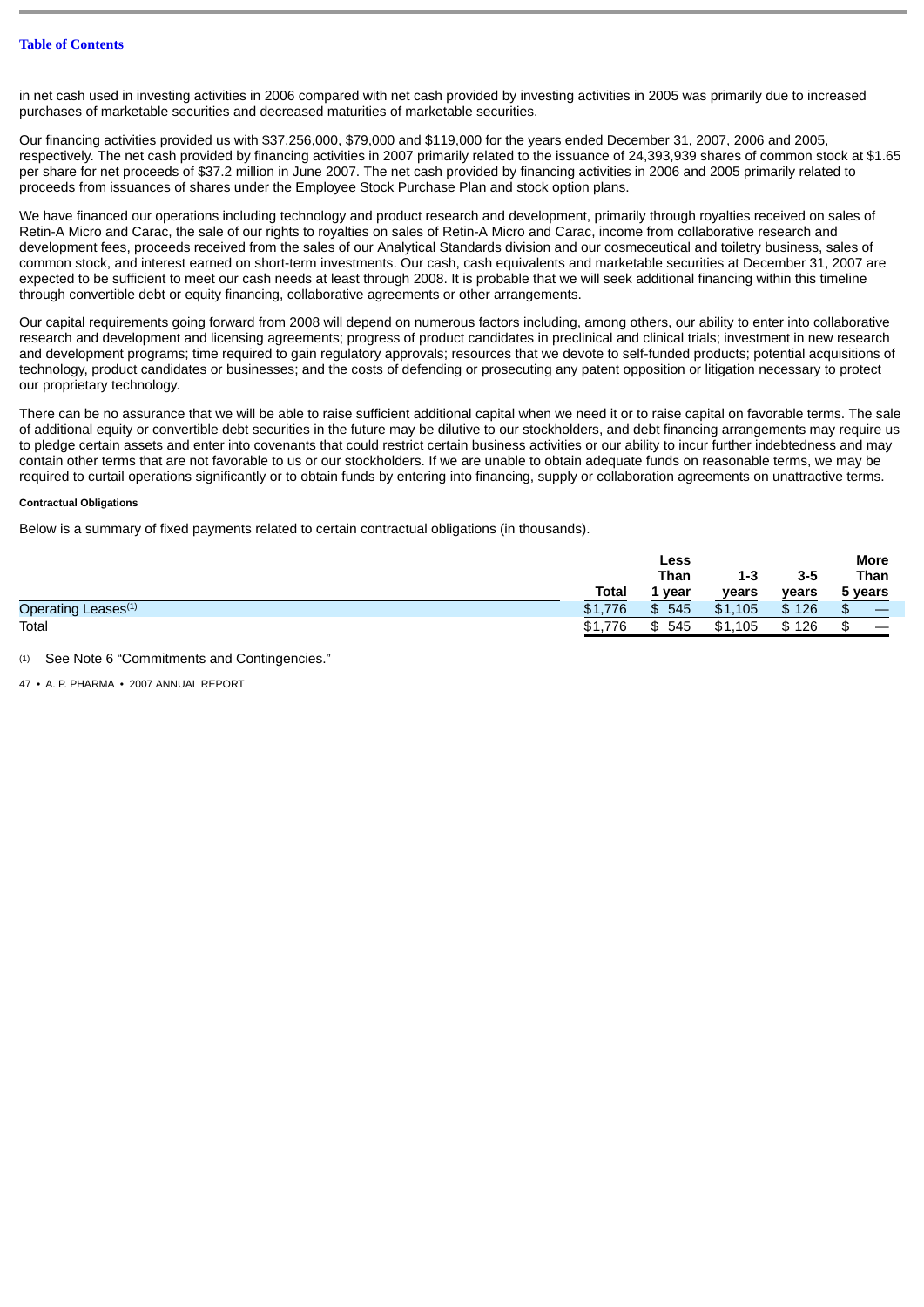Under the terms of the agreement with RP Scherer, we guaranteed a minimum gross profit percentage on RP Scherer's combined sales of products to Ortho Neutrogena and Dermik ("Gross Profit Guaranty"). The guaranty period commenced on July 1, 2000 and ends on the earlier of July 1, 2010 or the end of two consecutive guaranty periods where the combined gross profit on sales to Ortho and Dermik equals or exceeds the guaranteed gross profit (the "two period test"). The Gross Profit Guaranty expense totaled \$944,000 for the first seven guaranty years and in those years profits did not meet the two period test. Effective March 2007, in conjunction with a sale of assets by RP Scherer's successor company to an Amcol International subsidiary ("Amcol"), a new agreement was signed between us and Amcol to provide continuity of product supply to Ortho and Dermik. This new agreement potentially extends the gross profit guaranty period an additional three years to July 1, 2013 unless it is terminated earlier with the two period test. Therefore, we expect the annual Gross Profit Guaranty payment to range from \$100,000 to \$200,000 for the remainder of the guaranty period.

# **Off-Balance-Sheet Arrangements**

As of December 31, 2007, we did not have any off-balance-sheet arrangements, as defined in Item 303(a)(4)(ii) of Regulation S-K.

# **Recent Accounting Pronouncements**

Recent accounting pronouncements are disclosed in Note 2 to our financial statements included in Item 8 of this Annual Report on Form 10-K.

#### **ITEM 7A. QUANTITATIVE AND QUALITATIVE DISCLOSURE ABOUT MARKET RISK**

Our exposure to market rate risk for changes in interest rates relates primarily to our investment portfolio. We do not use derivative financial instruments. We manage our interest rate risk by maintaining an investment portfolio primarily consisting of debt instruments of high credit quality and relatively short average maturities. The interest rates as of December 31, 2007 and 2006 were 5.0% and 5.1%, respectively. At December 31, 2007 and 2006, respectively, our cash equivalents and marketable securities include corporate and other debt securities as follows: (in thousands)

| December 31,                           | 2007     | 2006     |
|----------------------------------------|----------|----------|
| Available-for-sale:                    |          |          |
| Due in less than 1 year                | \$33,430 | \$14,665 |
| Due after 1 year but less than 5 years | 976      | 400      |
| Total available-for-sale               | \$34,406 | \$15,065 |

Notwithstanding our efforts to manage interest rate risks, there can be no assurance that we will be adequately protected against the risks associated with interest rate fluctuations.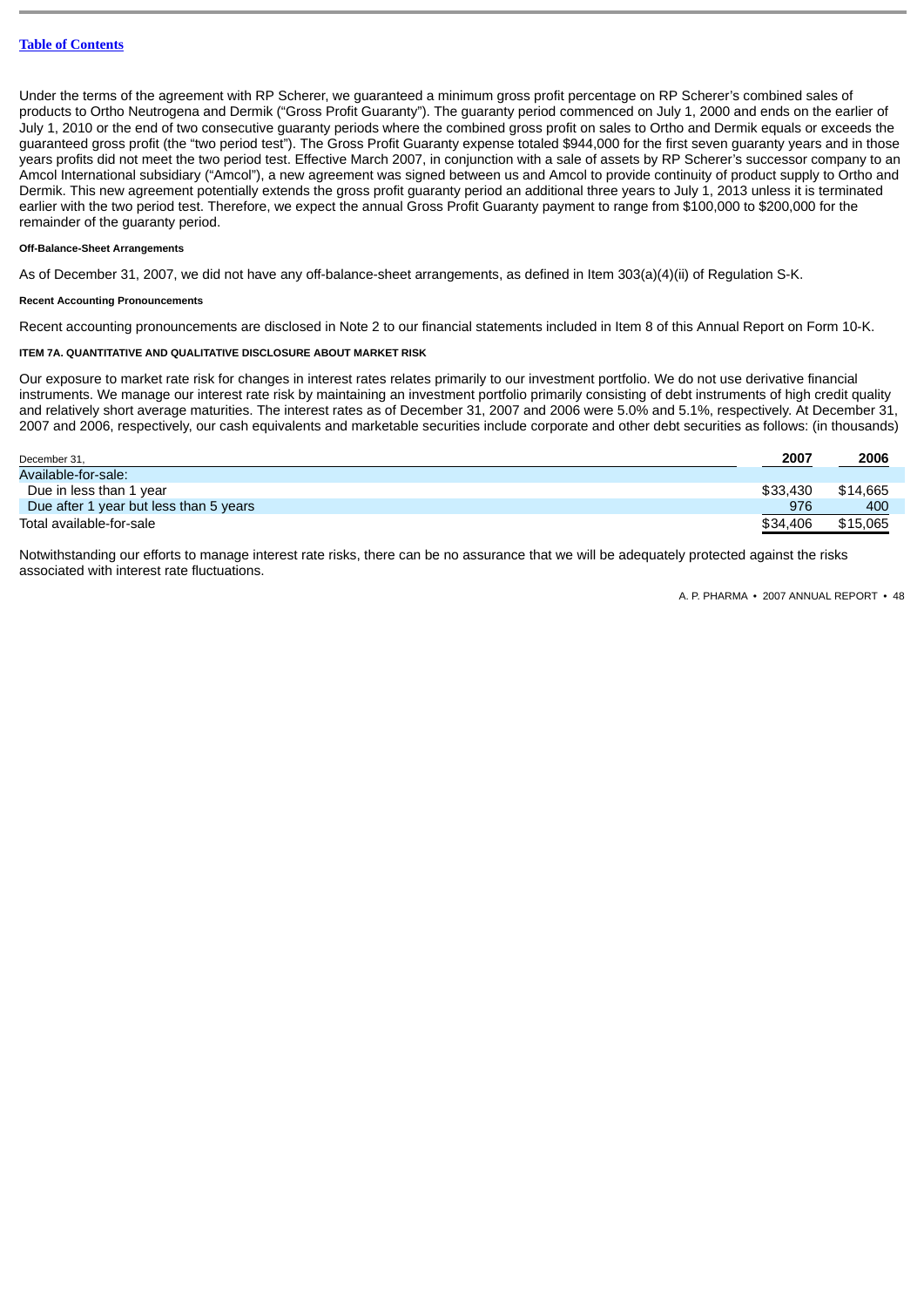# **ITEM 8. FINANCIAL STATEMENTS AND SUPPLEMENTARY DATA**

# **Report of Independent Registered Public Accounting Firm**

The Board of Directors and Stockholders

A.P. Pharma, Inc.

We have audited the accompanying balance sheets of A.P. Pharma, Inc. as of December 31, 2007 and 2006 and the related statements of operations, stockholders' equity and cash flows for the years then ended. Our audits also included the 2007 and 2006 financial data in the financial statement schedule listed in the Index at Item 15(a)2. These financial statements and schedule are the responsibility of the Company's management. Our responsibility is to express an opinion on these financial statements and schedule based on our audits.

We conducted our audits in accordance with standards of the Public Company Accounting Oversight Board (United States). Those standards require that we plan and perform the audit to obtain reasonable assurance about whether the financial statements are free of material misstatement. We were not engaged to perform an audit of the Company's internal control over financial reporting. Our audits included consideration of internal control over financial reporting as a basis for designing audit procedures that are appropriate in the circumstances, but not for the purpose of expressing an opinion on the effectiveness of the Company's internal control over financial reporting. Accordingly, we express no such opinion. An audit also includes examining, on a test basis, evidence supporting the amounts and disclosures in the financial statements. assessing the accounting principles used and significant estimates made by management, and evaluating the overall financial statement presentation. We believe that our audits provide a reasonable basis for our opinion.

In our opinion, the financial statements audited by us present fairly, in all material respects, the financial position of A.P. Pharma, Inc. at December 31, 2007 and 2006, and the results of its operations and its cash flows for the years then ended, in conformity with U.S. generally accepted accounting principles. Also, in our opinion, the related financial statement schedule for the years ended December 31, 2007 and 2006, when considered in relation to the basic financial statements taken as a whole, presents fairly in all material respects the information set forth therein.

As discussed in Note 11, on January 1, 2007, the Company adopted Financial Accounting Standards Board Interpretation No. 48, *Accounting for Uncertainty in Income Taxes, an Interpretation of FAS 109.* Also, as discussed in Note 2, the Company adopted SFAS No. 123(R), *Share-Based Payment,* applying the modified prospective method effective January 1, 2006.

/s/ ODENBERG, ULLAKKO, MURANISHI & CO. LLP

San Francisco, California March 25, 2008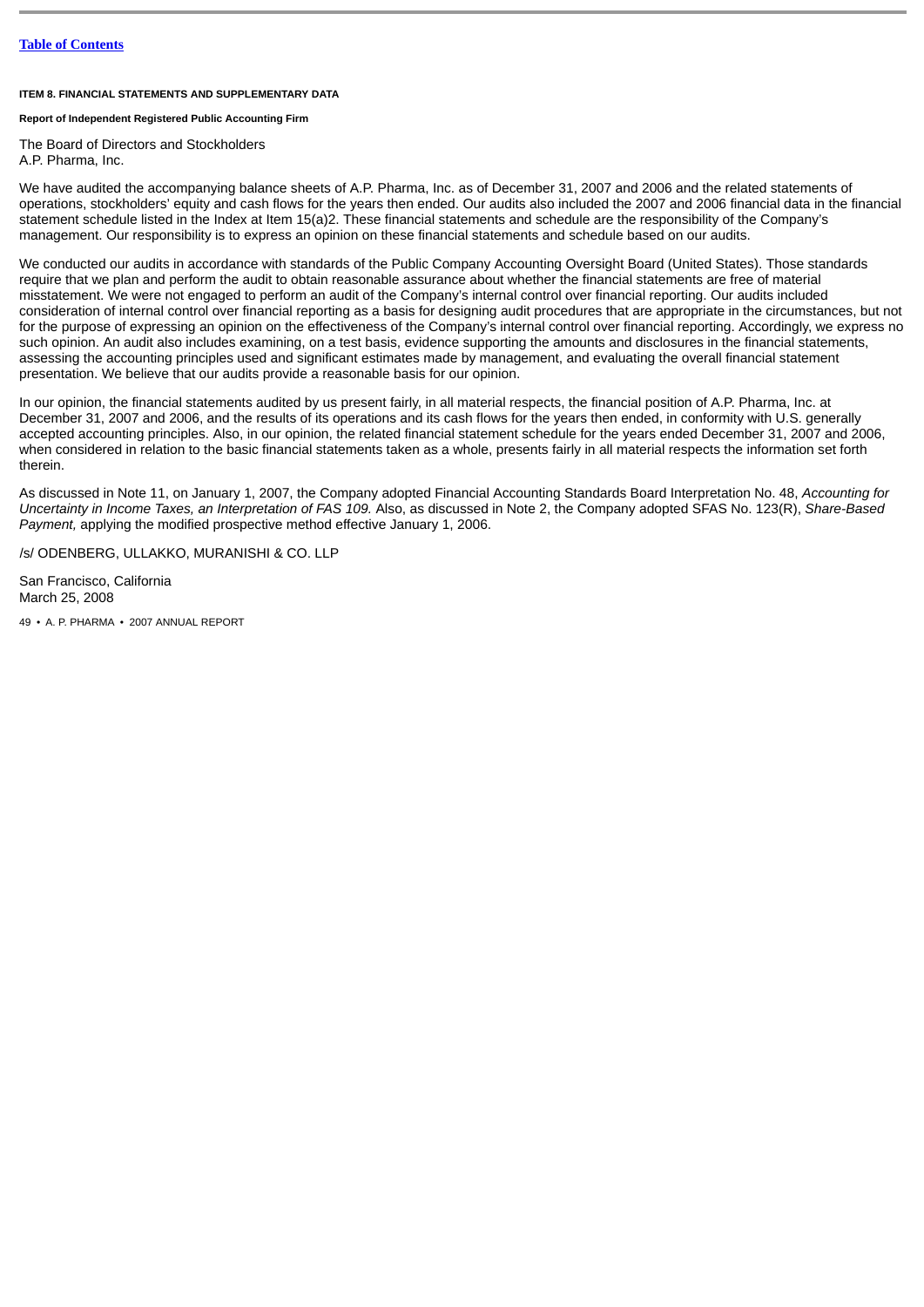# **Report of Independent Registered Public Accounting Firm**

The Board of Directors and Stockholders A.P. Pharma, Inc.

We have audited the accompanying statements of operations, stockholders' equity, and cash flows of AP Pharma, Inc. for the year ended December 31, 2005. Our audit also included the financial statement schedule listed in the Index at Item 15(a) for the year ended December 31, 2005. These financial statements and schedule are the responsibility of the Company's management. Our responsibility is to express an opinion on these financial statements and schedule based on our audit.

We conducted our audit in accordance with the standards of the Public Company Accounting Oversight Board (United States). Those standards require that we plan and perform the audit to obtain reasonable assurance about whether the financial statements are free of material misstatement. We were not engaged to perform an audit of the Company's internal control over financial reporting. Our audit included consideration of internal control over financial reporting as a basis for designing audit procedures that are appropriate in the circumstances, but not for the purpose of expressing an opinion on the effectiveness of the Company's internal control over financial reporting. Accordingly, we express no such opinion. An audit also includes examining, on a test basis, evidence supporting the amounts and disclosures in the financial statements, assessing the accounting principles used and significant estimates made by management, and evaluating the overall financial statement presentation. We believe that our audit provides a resonable basis for our opinion.

In our opinion, the financial statements referred to above present fairly, in all material respects, the results of operations and cash flows of A.P. Pharma, Inc. for the year ended December 31, 2005, in conformity with U.S. generally accepted accounting principles. Also, in our opinion, the related financial statement schedule for the year ended December 31, 2005, when considered in relation to the basic financial statements taken as a whole, presents fairly in all material respects the information set forth therein.

/s/ Ernst & Young LLP

Palo Alto, California February 24, 2006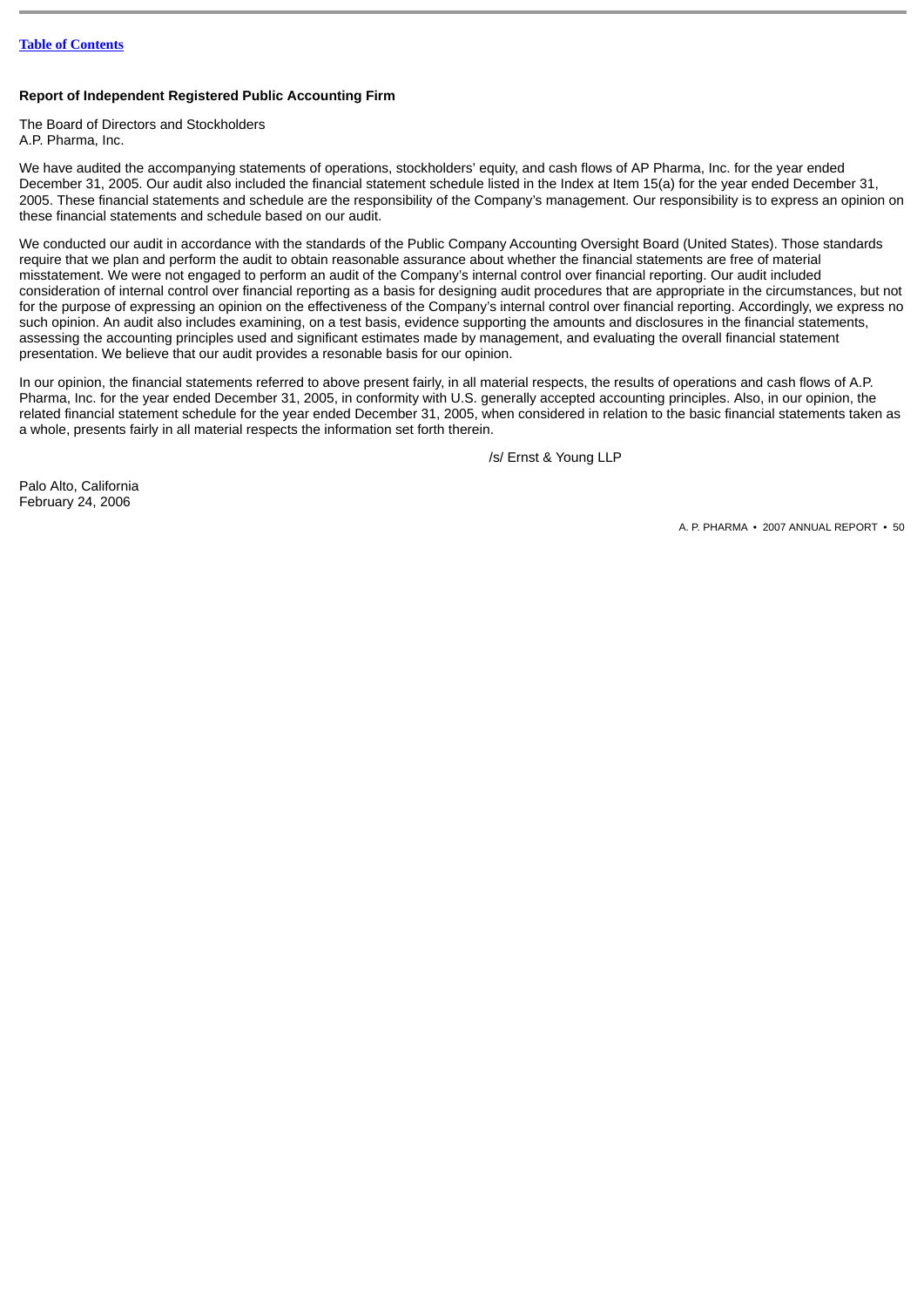A.P. PHARMA, INC. BALANCE SHEETS (in thousands except par value and shares)

| December 31.                                                                                           | 2007         | 2006        |
|--------------------------------------------------------------------------------------------------------|--------------|-------------|
| <b>ASSETS</b>                                                                                          |              |             |
| <b>Current Assets:</b>                                                                                 |              |             |
| Cash and cash equivalents                                                                              | \$<br>33,510 | \$<br>2,333 |
| Marketable securities                                                                                  | 1,552        | 13,189      |
| Accounts receivable                                                                                    | 152          | 75          |
| Prepaid expenses and other current assets                                                              | 582          | 609         |
| <b>Total current assets</b>                                                                            | 35.796       | 16,206      |
| Property and equipment, net                                                                            | 1,079        | 958         |
| Other long-term assets                                                                                 | 75           | 87          |
| <b>Total Assets</b>                                                                                    | \$<br>36,950 | \$17,251    |
| <b>LIABILITIES AND STOCKHOLDERS' EQUITY</b>                                                            |              |             |
| <b>Current Liabilities:</b>                                                                            |              |             |
| Accounts payable                                                                                       | \$<br>1,437  | \$<br>772   |
| Accrued expenses                                                                                       | 4,347        | 3,085       |
| Accrued disposition costs                                                                              | 423          | 335         |
| <b>Total current liabilities</b>                                                                       | 6.207        | 4.192       |
| Deferred revenue                                                                                       | 1,000        | 1,000       |
| Other long-term liabilities                                                                            | 269          |             |
| <b>Total Liabilities</b>                                                                               | 7,476        | 5,192       |
| Commitments and Contingencies (Note 6)                                                                 |              |             |
| Stockholders' Equity:                                                                                  |              |             |
| Preferred stock, 2,500,000 shares authorized; none issued or outstanding at December 31, 2007 and 2006 |              |             |
| Common stock, \$.01 par value, 50,000,000 shares authorized; 30,791,465 and 6,359,666 issued and       |              |             |
| outstanding at December 31, 2007 and 2006, respectively                                                | 307          | 64          |
| Additional paid-in capital                                                                             | 137.131      | 99.771      |
| Accumulated other comprehensive loss                                                                   | (38)         | (13)        |
| Accumulated deficit                                                                                    | (107, 926)   | (87, 763)   |
| <b>Total Stockholders' Equity</b>                                                                      | 29,474       | 12,059      |
| Total Liabilities and Stockholders' Equity                                                             | \$<br>36,950 | \$17,251    |

See accompanying notes to financial statements.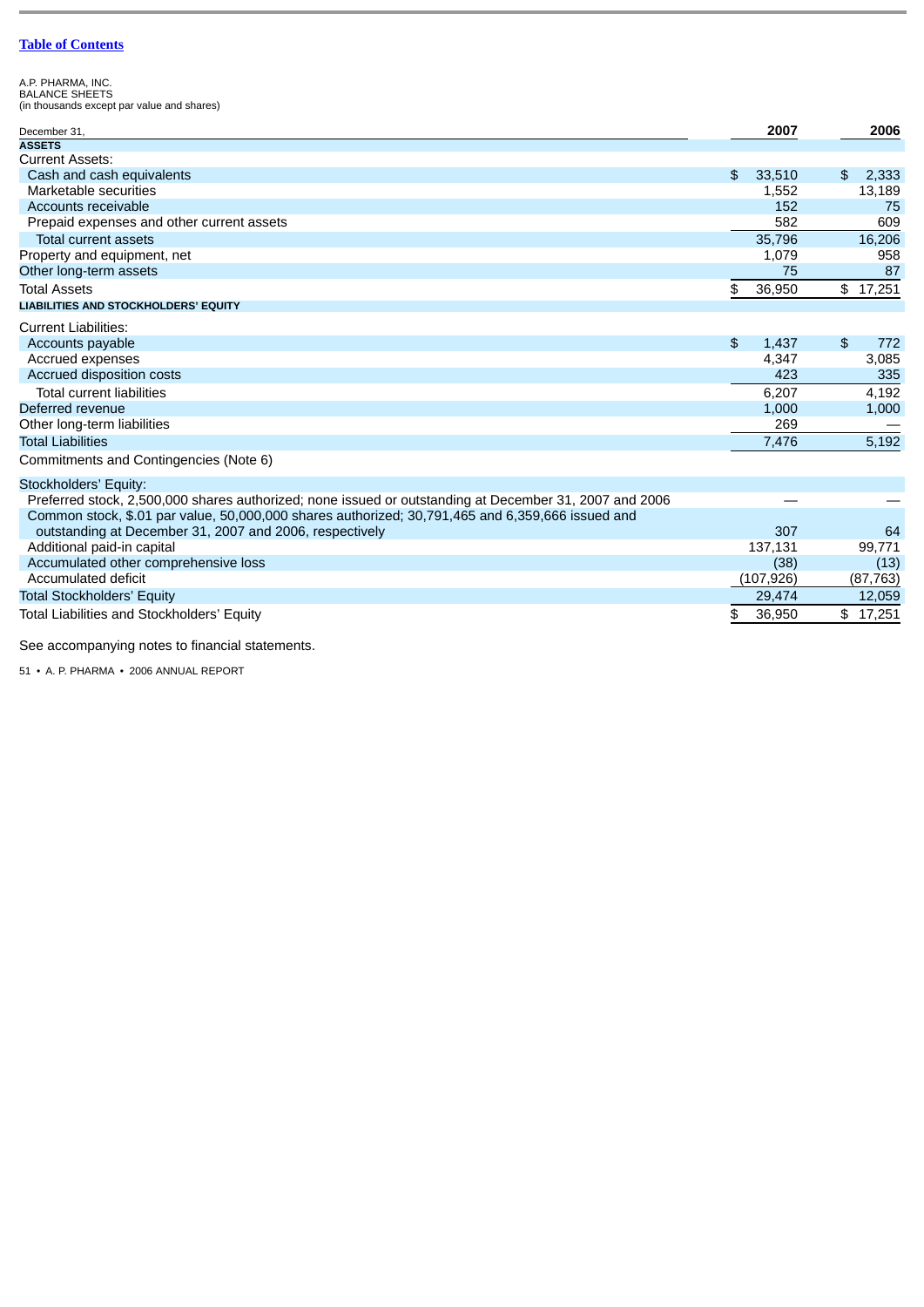A.P. PHARMA, INC. STATEMENTS OF OPERATIONS (in thousands except per share amounts)

| For the Years Ended December 31,                             | 2007                           | 2006        | 2005         |
|--------------------------------------------------------------|--------------------------------|-------------|--------------|
| <b>REVENUE</b>                                               |                                |             |              |
| Royalties                                                    | \$<br>$\overline{\phantom{0}}$ | \$          | \$5,247      |
| Contract revenue                                             | 412                            |             | 144          |
| Total revenue                                                | 412                            |             | 5,391        |
| <b>OPERATING EXPENSES</b>                                    |                                |             |              |
| Research and development                                     | 19,364                         | 15,236      | 10,299       |
| General and administrative                                   | 4,681                          | 3,628       | 3,565        |
| Total operating expenses                                     | 24,045                         | 18,864      | 13,864       |
| Operating loss                                               | (23, 633)                      | (18, 864)   | (8, 473)     |
| Interest income                                              | 1,326                          | 1,006       | 287          |
| Gain on sale of royalty interest                             | 2,500                          | 23,429      |              |
| Other income (loss), net                                     |                                | (54)        | 3            |
| Income (loss) from continuing operations                     | (19,800)                       | 5,517       | (8, 183)     |
| Loss from discontinued operations                            | (342)                          | (188)       | (89)         |
| Gain on disposition of discontinued operations, net of taxes | 20                             | 56          | 62           |
| Income (loss) before income taxes                            | (20, 122)                      | 5,385       | (8, 210)     |
| Provision for income taxes                                   | (41)                           | (119)       |              |
| Net income (loss)                                            | \$(20,163)                     | \$<br>5,266 | \$ (8,210)   |
| Basic income (loss) per share                                |                                |             |              |
| Income (loss) from continuing operations                     | (1.02)<br>\$                   | 0.87<br>\$  | (1.30)<br>\$ |
| Net income (loss)                                            | \$<br>(1.04)                   | \$<br>0.83  | \$ (1.31)    |
| Diluted income (loss) per share                              |                                |             |              |
| Income (loss) from continuing operations                     | (1.02)<br>\$                   | 0.87<br>\$  | (1.30)<br>\$ |
| Net income (loss)                                            | \$<br>(1.04)                   | \$<br>0.83  | \$ (1.31)    |
| Weighted average common shares outstanding-basic             | 19,358                         | 6,316       | 6,280        |
| Weighted average common shares outstanding-diluted           | 19,358                         | 6,359       | 6,280        |

See accompanying notes to financial statements.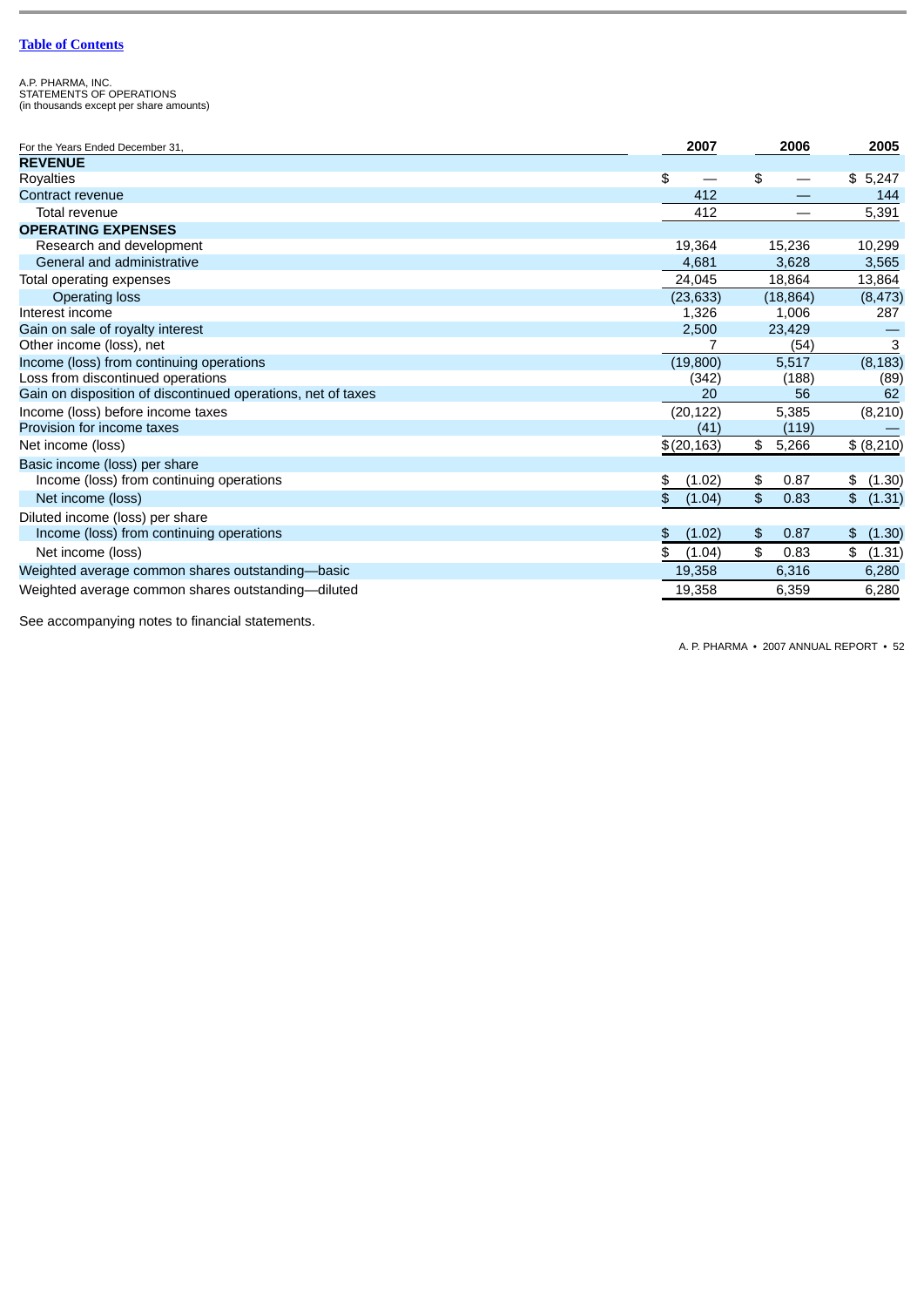A.P. PHARMA, INC. STATEMENTS OF STOCKHOLDERS' EQUITY (in thousands)

|                                                                                                                         |                                |                                 | Addi-                    |                | Accu-<br>mulated<br>Other<br>Compre- |                |
|-------------------------------------------------------------------------------------------------------------------------|--------------------------------|---------------------------------|--------------------------|----------------|--------------------------------------|----------------|
|                                                                                                                         |                                |                                 | tional                   | Accu-          | hensive                              | Stock-         |
|                                                                                                                         |                                | <b>Common Stock</b>             | Paid-In                  | mulated        | Income                               | holders'       |
| For the Years Ended December 31, 2007, 2006 and 2005                                                                    | <b>Shares</b>                  | Amount                          | Capital                  | <b>Deficit</b> | (Loss)                               | <b>Equity</b>  |
| BALANCE, DECEMBER 31, 2004                                                                                              | 6.259                          | $\overline{\mathbb{S}}$<br>62   | \$98,927                 | \$ (84, 819)   | \$<br>(16)                           | \$14,154       |
| Net loss and comprehensive loss                                                                                         | $\overline{\phantom{0}}$       |                                 | $\overline{\phantom{m}}$ | (8, 210)       | —                                    | (8, 210)       |
| Common stock issued upon exercise of stock options                                                                      | $\overline{4}$                 | $\overline{\phantom{0}}$        | 22                       |                |                                      | 22             |
| Fair value of stock based compensation issued to directors for services and to employees for restricted stock           |                                |                                 |                          |                |                                      |                |
| awards                                                                                                                  | 35                             | $\mathbf{1}$                    | 136                      |                |                                      | 137            |
| Stock based compensation related to stock options granted to non-employees                                              | $\qquad \qquad \longleftarrow$ | $\qquad \qquad -$               | $\overline{4}$           |                | —                                    | $\overline{a}$ |
| Common stock issued to employees under the Employee Stock Purchase Plan                                                 | 22                             |                                 | 96                       |                | —                                    | 96             |
| BALANCE, DECEMBER 31, 2005                                                                                              | 6.320                          | 63                              | 99.185                   | (93,029)       | (16)                                 | 6,203          |
| Comprehensive income:                                                                                                   |                                |                                 |                          |                |                                      |                |
| Net income                                                                                                              |                                |                                 |                          | 5.266          | -                                    | 5,266          |
| Net unrealized gain on marketable securities                                                                            |                                |                                 |                          |                | 3                                    | 3              |
| Comprehensive income                                                                                                    |                                |                                 |                          |                |                                      | 5,269          |
| Common stock issued upon exercise of stock options                                                                      | 3                              | —                               | 11                       |                | —                                    | 11             |
| Fair value of stock based compensation issued to directors for services and to employees for restricted stock<br>Awards | 21                             | $\mathbf{1}$                    | 134                      |                |                                      | 135            |
| Stock based compensation related to stock options granted to non-employees                                              |                                | $\overline{\phantom{0}}$        | $\overline{2}$           |                |                                      | 2              |
| Common stock issued to employees under the Employee Stock Purchase Plan                                                 | 16                             | $\qquad \qquad -$               | 67                       |                | —                                    | 67             |
| Stock-based employee compensation related to stock options and ESPP                                                     | $\hspace{0.05cm}$              | $\hspace{0.1mm}-\hspace{0.1mm}$ | 372                      | --             | —                                    | 372            |
| <b>BALANCE, DECEMBER 31, 2006</b>                                                                                       | 6,360                          | 64                              | 99,771                   | (87, 763)      | (13)                                 | 12,059         |
| Comprehensive loss                                                                                                      |                                |                                 |                          |                |                                      |                |
| Net loss                                                                                                                |                                |                                 |                          | (20, 163)      | $\qquad \qquad -$                    | (20, 163)      |
| Net unrealized loss on marketable securities                                                                            |                                |                                 |                          |                | (25)                                 | (25)           |
| Comprehensive loss                                                                                                      |                                |                                 |                          |                |                                      | (20, 188)      |
| Common stock issued in public offering, net of issuance costs                                                           | 24,394                         | 243                             | 36,955                   |                | —                                    | 37,198         |
| Fair value of stock based compensation issued to directors for restricted stock awards                                  | 15                             |                                 | 99                       |                |                                      | 99             |
| Common stock issued to employees under the Employee Stock Purchase Plan                                                 | 22                             | —                               | 57                       |                |                                      | 57             |
| Stock-based employee compensation related to stock options and ESPP                                                     |                                |                                 | 249                      |                |                                      | 249            |
| BALANCE, DECEMBER 31, 2007                                                                                              | 30,791                         | 307<br>\$                       | \$137,131                | \$(107,926)    | \$<br>(38)                           | \$29,474       |

See accompanying notes to financial statements.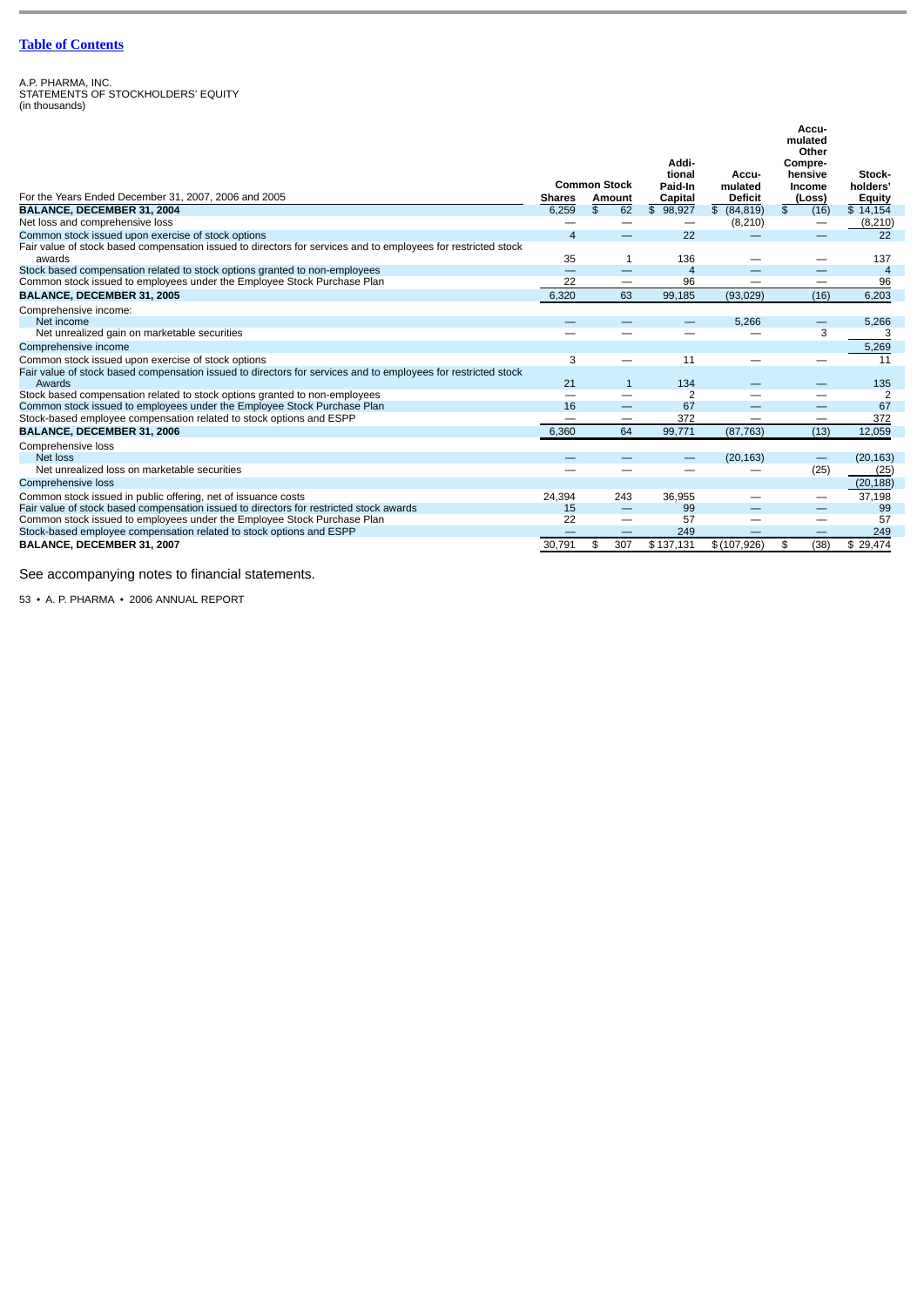A.P. PHARMA, INC. STATEMENTS OF CASH FLOWS (in thousands)

| For the Years Ended December 31.                                                                   | 2007                     | 2006      | 2005                            |
|----------------------------------------------------------------------------------------------------|--------------------------|-----------|---------------------------------|
| <b>CASH FLOWS FROM OPERATING ACTIVITIES:</b>                                                       |                          |           |                                 |
| Net income (loss)                                                                                  | \$(20, 163)              | \$5,266   | \$(8,210)                       |
| Adjustments to reconcile net income (loss) to net cash provided by (used in) operating activities: |                          |           |                                 |
| Loss from discontinued operations                                                                  | 342                      | 188       | 89                              |
| Gain on disposition of discontinued operations                                                     | (20)                     | (56)      | (62)                            |
| Loss on sale of marketable securities                                                              |                          |           | 4                               |
| Depreciation and amortization                                                                      | 359                      | 394       | 387                             |
| Stock-based compensation                                                                           | 348                      | 508       | 140                             |
| Amortization of discount and accretion of premium on marketable securities                         | (70)                     | (638)     | 59                              |
| Changes in operating assets and liabilities:                                                       |                          |           |                                 |
| Accounts receivable                                                                                | (149)                    | 1.369     | (83)                            |
| Prepaid expenses and other current assets                                                          | 27                       | (289)     | 74                              |
| Other long-term assets                                                                             | 18                       | 75        | 132                             |
| Accounts payable                                                                                   | 665                      | 158       | (83)                            |
| Accrued expenses                                                                                   | 1,531                    | 1,167     | (99)                            |
| Deferred revenue                                                                                   | $\overline{\phantom{m}}$ | 1,014     | $\hspace{0.1mm}-\hspace{0.1mm}$ |
| Net cash provided by (used in) continuing operating activities                                     | (17, 112)                | 9,157     | (7,652)                         |
| Cash provided by (used in) discontinued operations                                                 | (169)                    | 24        | 125                             |
| Net cash provided by (used in) operating activities                                                | (17, 281)                | 9,181     | (7, 527)                        |
| <b>CASH FLOWS FROM INVESTING ACTIVITIES:</b>                                                       |                          |           |                                 |
| Purchases of property and equipment                                                                | (481)                    | (187)     | (316)                           |
| Purchases of marketable securities                                                                 |                          | (14, 701) | (8, 126)                        |
| Maturities of marketable securities                                                                | 4,875                    | 1,800     | 7,935                           |
| Sales of marketable securities                                                                     | 6,808                    | 5,371     | 5,595                           |
| Net cash provided by (used in) investing activities                                                | 11,202                   | (7, 717)  | 5,088                           |
| <b>CASH FLOWS FROM FINANCING ACTIVITIES:</b>                                                       |                          |           |                                 |
| Proceeds from the issuance of common stock in public offering, net of issuance costs               | 37,198                   |           |                                 |
| Proceeds from the exercise of common stock options                                                 |                          | 11        | 22                              |
| Proceeds from issuance of shares under the Employee Stock Purchase Plan                            | 58                       | 68        | 97                              |
| Net cash provided by financing activities                                                          | 37,256                   | 79        | 119                             |
| Net increase (decrease) in cash and cash equivalents                                               | 31,177                   | 1,543     | (2,320)                         |
| Cash and cash equivalents at the beginning of the year                                             | 2,333                    | 790       | 3,110                           |
| Cash and cash equivalents at the end of the year                                                   | \$33,510                 | \$2,333   | \$790                           |
| Supplemental Cash Flow Data:                                                                       |                          |           |                                 |
| Cash paid for interest                                                                             | \$                       | \$<br>15  | \$                              |

See accompanying notes to financial statements.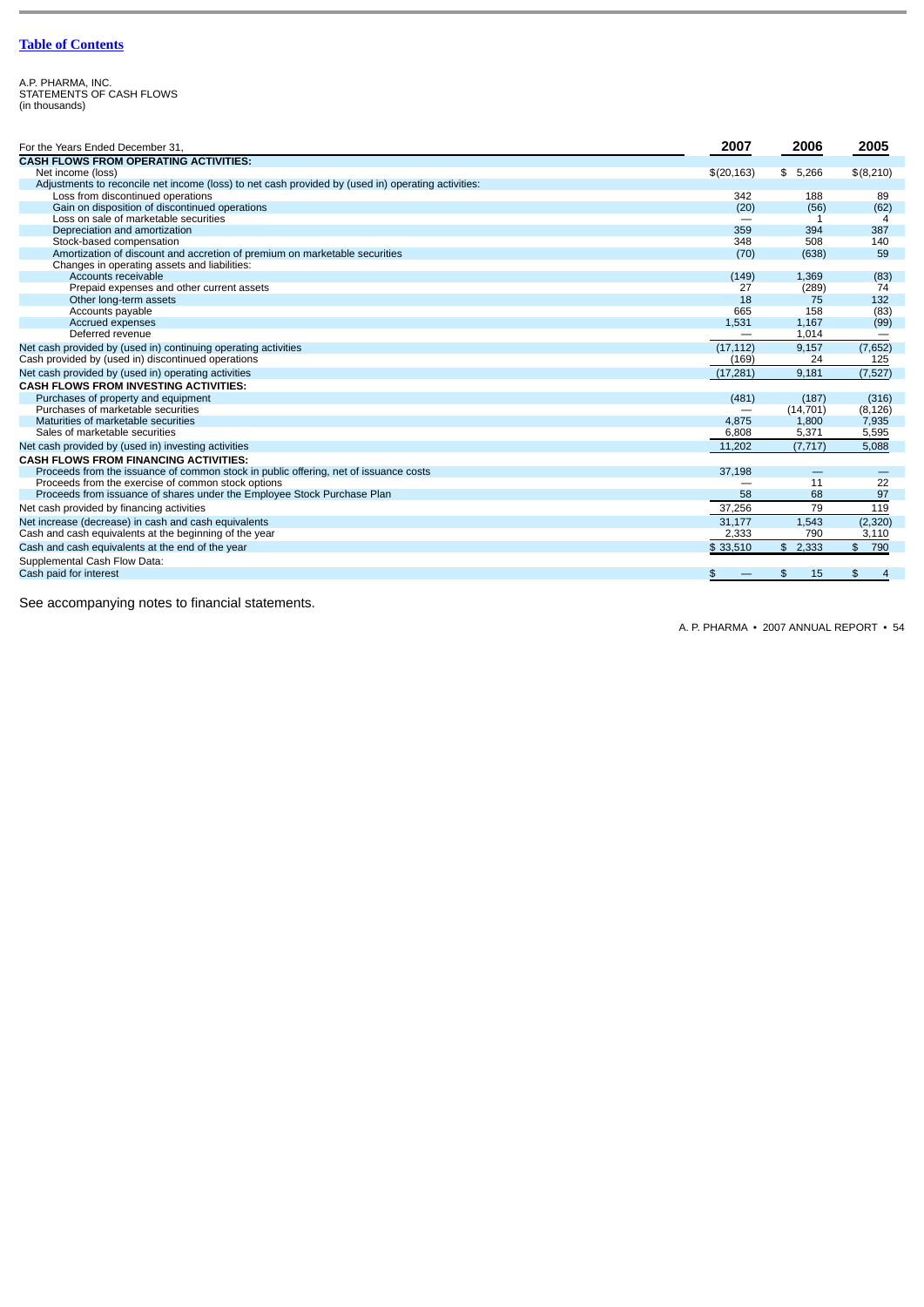# **NOTE 1 BUSINESS**

We are a specialty pharmaceutical company focused on developing pharmaceutical products using our proprietary Biochronomer polymer-based drug delivery technology. Our product development philosophy is based on incorporating approved therapeutics into our proprietary bioerodible drug delivery technology to create controlled release pharmaceuticals to improve treatments for diseases or conditions. Our lead product candidate, APF530, is currently in a pivotal Phase III clinical trial for the prevention of acute onset and delayed onset chemotherapy-induced nausea and vomiting, or CINV. We expect to complete enrollment of our pivotal Phase III clinical trial in the second quarter of 2008 and to announce results of that trial in the third quarter of 2008. We expect to submit our new drug application, or NDA, for approval of APF530 in the fourth quarter of 2008.

Our primary focus is to advance our proprietary Biochronomer technology, consisting of bioerodible polymers designed to release drugs over a defined period. We have completed over 100 in vivo and in vitro studies demonstrating that our Biochronomer technology is potentially applicable to a range of therapeutic areas, including prevention of nausea, pain management, control of inflammation and treatment of ophthalmic diseases. We have also completed comprehensive animal and human toxicology studies that have established that our Biochronomer polymers are safe and well tolerated. Furthermore, our Biochronomer technology can be designed to deliver drugs over periods varying from days to several months.

On July 25, 2000, we completed the sale of certain technology rights for our topical pharmaceutical and cosmeceutical product lines and other assets ("cosmeceutical and toiletry business") to RP Scherer Corporation, a subsidiary of Cardinal Health, Inc. As a result of this transaction, our Statements of Operations reflect the payment of certain contractual obligations in the loss from discontinued operations (see Note 9).

On February 13, 2003, we completed the sale of our Analytical Standard division to GFS Chemicals, Inc. ("GFS"), a privately held company based in Columbus, Ohio. In this transaction, we received \$2.1 million and are entitled to receive royalties on sales of Analytical Standards products of 15% for the first year, 10% for the second through fourth years, and 5% for the fifth year. The net present value of the guaranteed minimum royalties is included in the gain on disposition of discontinued operations (see Note 9).

On January 18, 2006 we sold our rights to royalties on sales of Retin-A Micro(R) and Carac (R), effective October 1, 2005, for up to \$30 million. Proceeds of \$25 million were received upon the closing of the transaction and used primarily to fund pivotal clinical development of APF530, our drug candidate for the prevention of both acute and delayed chemotherapy-induced nausea and vomiting. The remaining \$5 million was to be received upon the achievement of certain milestones over the successive four years. Upon attainment of one milestone in 2007, an additional \$2.5 million was received. The remaining \$2.5 million will be paid based on the satisfaction of certain other predetermined milestones over the next two years (see Note 12). In 2007 and 2006, we recognized a gain on the sale of the royalty interest of \$2.5 million and \$23.4 million, respectively.

On October 1, 2006, we entered into an agreement with RHEI Pharmaceuticals, Inc. ("RHEI") in which we granted RHEI exclusive license to develop and market APF530 in Greater China (See Note 12).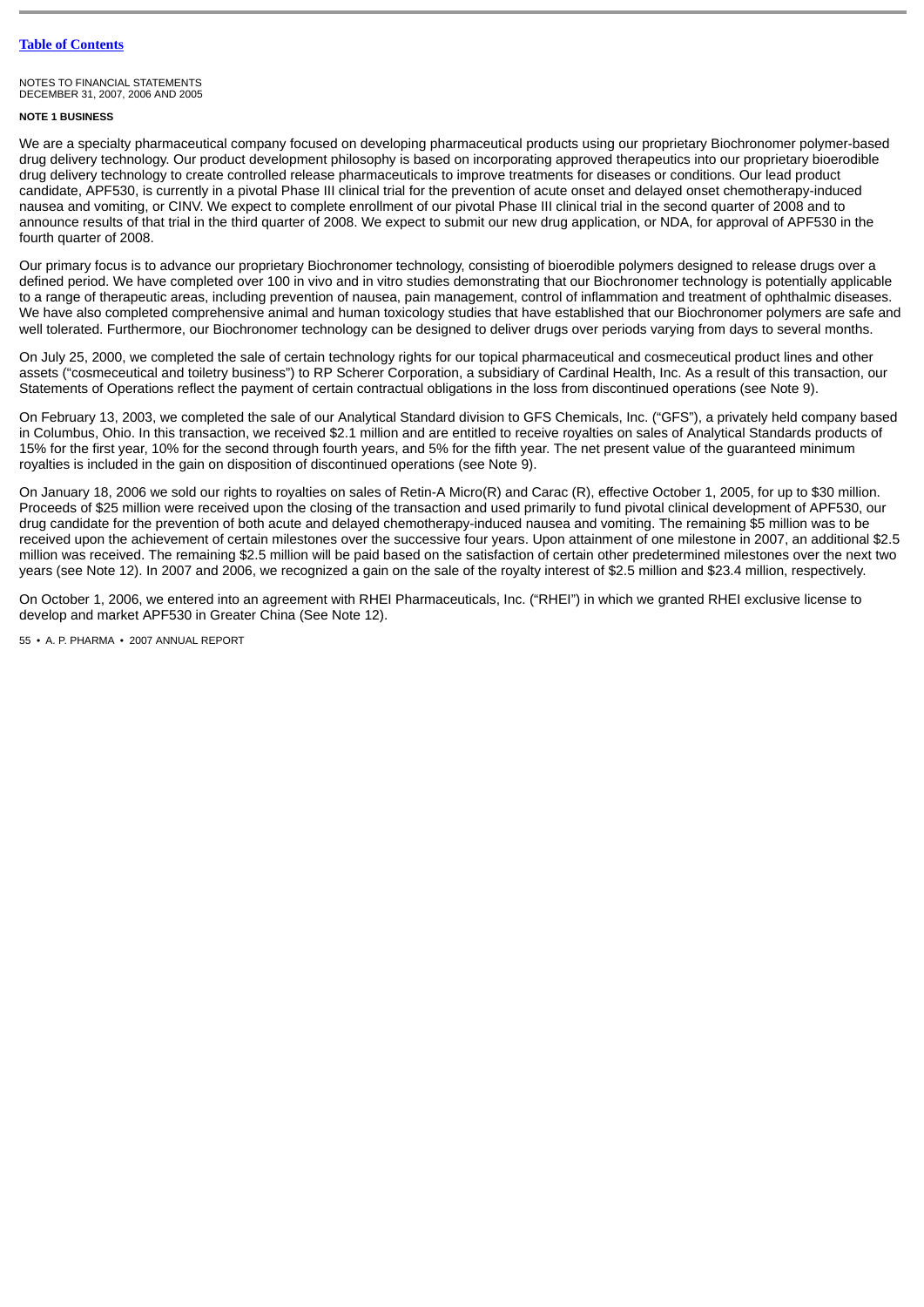NOTES TO FINANCIAL STATEMENTS DECEMBER 31, 2007, 2006 AND 2005

#### *Reverse stock split*

On May 23, 2007, we filed a Certificate of Amendment to our Certificate of Incorporation with the Secretary of State of the State of Delaware effecting a 1-for-4 reverse stock split of our common stock. All share and per share amounts for all periods presented have been retroactively restated to reflect the reverse stock split.

### **NOTE 2 SUMMARY OF SIGNIFICANT ACCOUNTING POLICIES**

#### **Cash Equivalents and Marketable Securities**

We consider all debt securities that have original maturities, from the date of purchase, of less than three months to be cash equivalents. Investments with maturities of three months and longer from the date of purchase are classified as marketable securities. Investments consist primarily of government obligations, mortgage backed securities, municipal bonds and corporate debt securities. We account for our marketable securities in accordance with SFAS115, Accounting for Certain Investments in Debt and Equity Securities. We have classified all our investments in certain debt securities as "available-for-sale", and, therefore, they are recorded at fair value with unrealized gains and losses reported as a separate component of stockholders' equity. If the estimated fair value of a security is below its carrying value, we evaluate whether we have the intent and ability to retain our investment for a period of time sufficient to allow for any anticipated recovery in market value and whether evidence indicating that the cost of the investment is recoverable within a reasonable period of time outweighs evidence to the contrary. If the impairment is considered to be other-than-temporary, the security is written down to its estimated fair value. Other-than-temporary declines in estimated fair value of all marketable securities are charged to "other income (loss), net." The cost of all securities sold is based on the specific identification method.

# **Financial Instruments**

The carrying values of the Company's financial instruments, including marketable securities, accounts receivable and accrued liabilities, approximate their respective fair values due to their short maturities.

# **Allowance for Note Receivable**

A 100% allowance of \$394,000 was recorded for a note receivable at such time as management determined that collection was not reasonably assured. Interest income under the terms of the note receivable agreement is recorded when cash is received or collectibility is reasonably assured. The note receivable, net of the related allowance, is included in prepaid expenses and other current assets in the accompanying balance sheets.

# **Property and Equipment**

Property and equipment is stated at cost less accumulated depreciation. Depreciation is computed using the straight-line method over the estimated useful lives of the assets as follows: equipment and machinery, 3 to 5 years; furniture and fixtures, 5 years; and leasehold improvements, over the shorter of the respective lease terms or the respective useful lives of the leasehold improvements.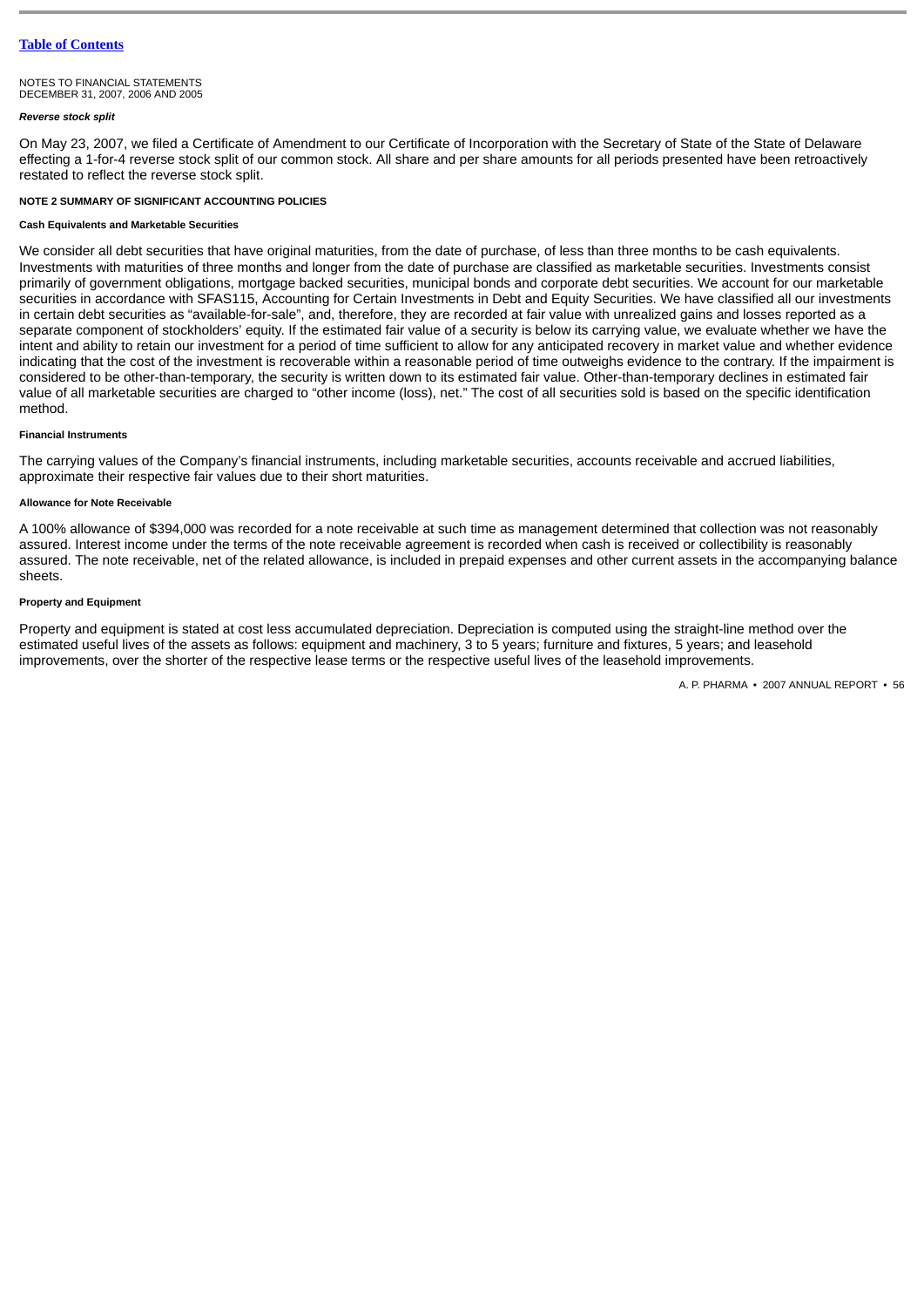#### NOTES TO FINANCIAL STATEMENTS DECEMBER 31, 2007, 2006 AND 2005

#### **Long-Lived Assets**

As circumstances dictate, we evaluate whether changes have occurred that would require us to consider whether those assets have been impaired. Recoverability of assets to be held and used is determined by comparing the undiscounted net cash flows of long-lived assets to their respective carrying values. If such assets are considered to be impaired, the amount of impairment to be recognized is measured based on the projected discounted cash flows using an appropriate discount rate.

# **Stock-Based Compensation**

On January 1, 2006, we adopted the provisions of Statement of Financial Accounting Standards No. 123R, "Share-Based Payment" (SFAS 123R). SFAS 123R revised SFAS 123, "Accounting for Stock-Based Compensation" and supersedes APB Opinion No. 25, "Accounting for Stock Issued to Employees." SFAS 123R requires companies to measure and recognize compensation expense for all employee share-based payments at fair value over the service period underlying the arrangement. Accordingly, we are required to record the grant-date fair value of stock options issued to employees and purchase-date fair value of employee stock purchases. We adopted SFAS 123R using the "modified prospective" method, whereby fair value of all previously-granted employee share-based arrangements remaining unvested at January 1, 2006, based on the grant-date value estimated in accordance with the pro forma provisions of SFAS 123, and all grants made on or after January 1, 2006, based on fair value estimated in accordance with SFAS 123(R), have been included in our determination of share-based compensation expense in 2007 and 2006. We have not restated our operating results in prior periods to reflect charges for the fair value of share-based arrangements.

In November 2005, the FASB issued FASB Staff Position No. SFAS 123(R)-3 "Transition Election Related to Accounting for Tax Effects of Share-Based Payment Awards" (FSP 123(R)-3). The Company adopted the alternative transition method provided in the FASB Staff Position for calculating the tax effects of stock-based compensation pursuant to SFAS 123(R) in the fourth quarter of fiscal 2006. The alternative transition method includes simplified methods to establish the beginning balance of the additional paid-in capital pool (APIC pool) related to the tax effects for employee stock-based compensation, and to determine the subsequent impact on the APIC pool and Consolidated Statements of Cash Flows of the tax effects of employee stock-based compensation awards that are outstanding upon adoption of SFAS 123(R). The adoption did not have a material impact on our results of operations and financial condition.

Prior to January 1, 2006 we elected to account for stock-based compensation related to employees using the intrinsic value method. Accordingly, except for stock options issued to non-employees and restricted stock awards to employees and directors, no compensation cost was recognized for our stock option plans and stock purchase plan because stock option exercise prices historically equaled the per share fair values of the underlying common stock. Compensation related to options granted to non-employees was periodically remeasured as earned.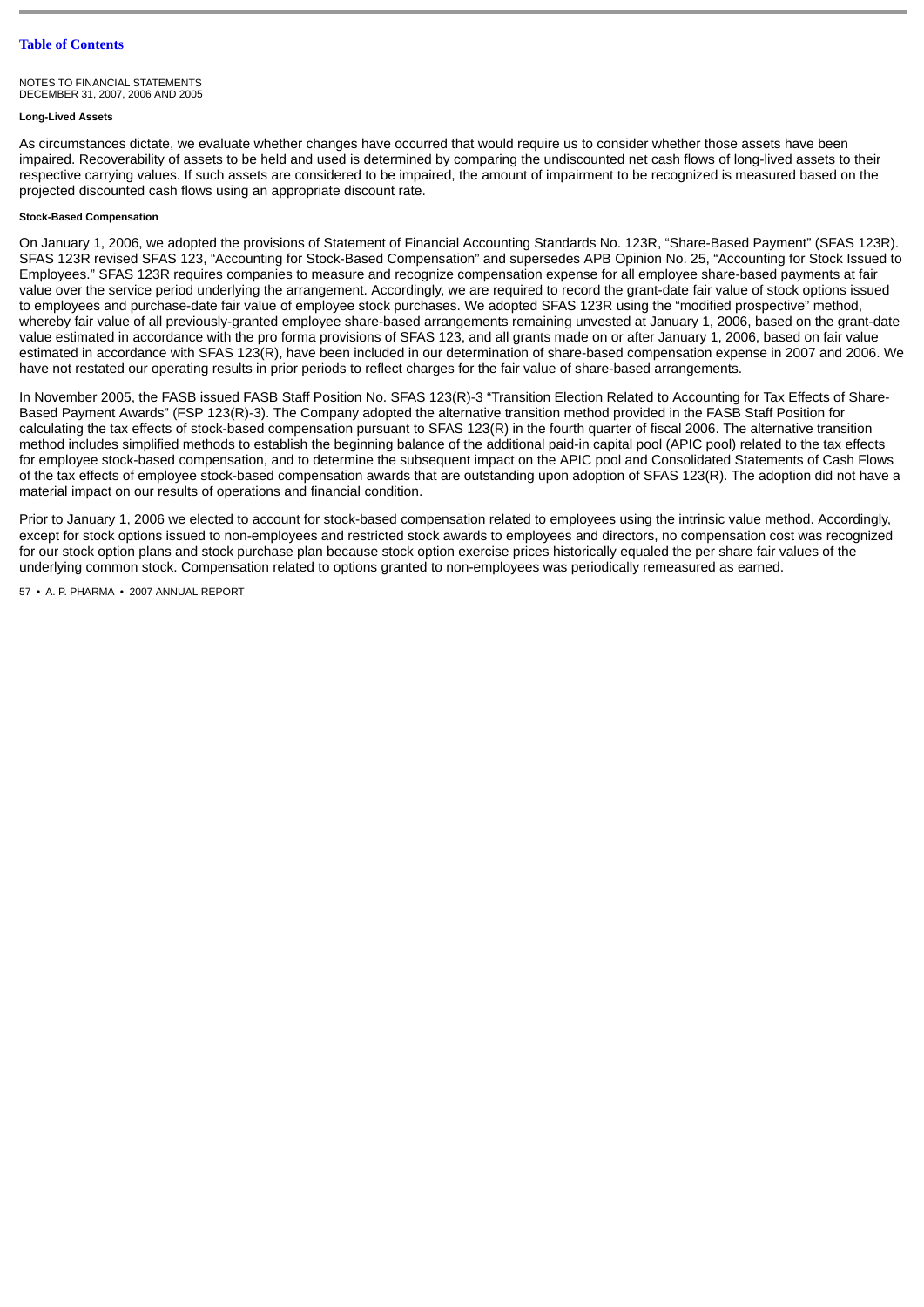#### NOTES TO FINANCIAL STATEMENTS DECEMBER 31, 2007, 2006 AND 2005

In accordance with SFAS No. 123, "Accounting for Stock-Based Compensation," as amended by SFAS No. 148, "Accounting for Stock-Based Compensation-Transition and Disclosure," we have provided, below, the pro forma disclosures of the effect on net loss and net loss per share as if SFAS No. 123 had been applied in measuring compensation expense for the year ended December 31, 2005 (in thousands, except for per share amounts) (see Note 7 "Stockholders' Equity"):

| Net loss-as reported                                                  | \$(8,210)   |
|-----------------------------------------------------------------------|-------------|
| Add:                                                                  |             |
| Stock-based employee compensation expense for restricted stock awards | 24          |
| Deduct:                                                               |             |
| Stock-based employee compensation expense determined under SFAS 123   | (360)       |
| Net loss-pro-forma                                                    | $$$ (8,546) |
| Basic and diluted net loss per common share—as reported               | \$ (1.31)   |
| Basic and diluted net loss per common share—pro-forma                 | \$ (1.36)   |

# **Use of Estimates**

The preparation of financial statements in conformity with accounting principles generally accepted in the United States of America requires management to make estimates and assumptions that affect the amounts reported in the financial statements and accompanying notes. Estimates were made relating to useful lives of fixed assets, valuation allowances, impairment of assets, accruals for research and development expenses, and share-based costs. Actual results could differ materially from those estimates.

# **Revenue Recognition**

Our revenue arrangements with multiple deliverables are divided into separate units of accounting if certain criteria are met, including whether the delivered item has stand-alone value to the customer and whether there is objective and reliable evidence of the fair value of the undelivered items. The consideration we receive is allocated among the separate units based on their respective fair values, and the applicable revenue recognition criteria are considered separately for each of the separate units. Advance payments received in excess of amounts earned are classified as deferred revenue until earned.

# **Royalties**

Royalties from licenses are based on third-party sales of licensed products or technologies and recorded as earned in accordance with contract terms when third-party results can be reliably determined and collectibility is reasonably assured.

Generally, contractually required minimum royalties are recorded ratably throughout the contractual period. Royalties in excess of minimum royalties are recognized as earned when the related product is shipped to the end customer by our licensees based on information provided to us by our licensees.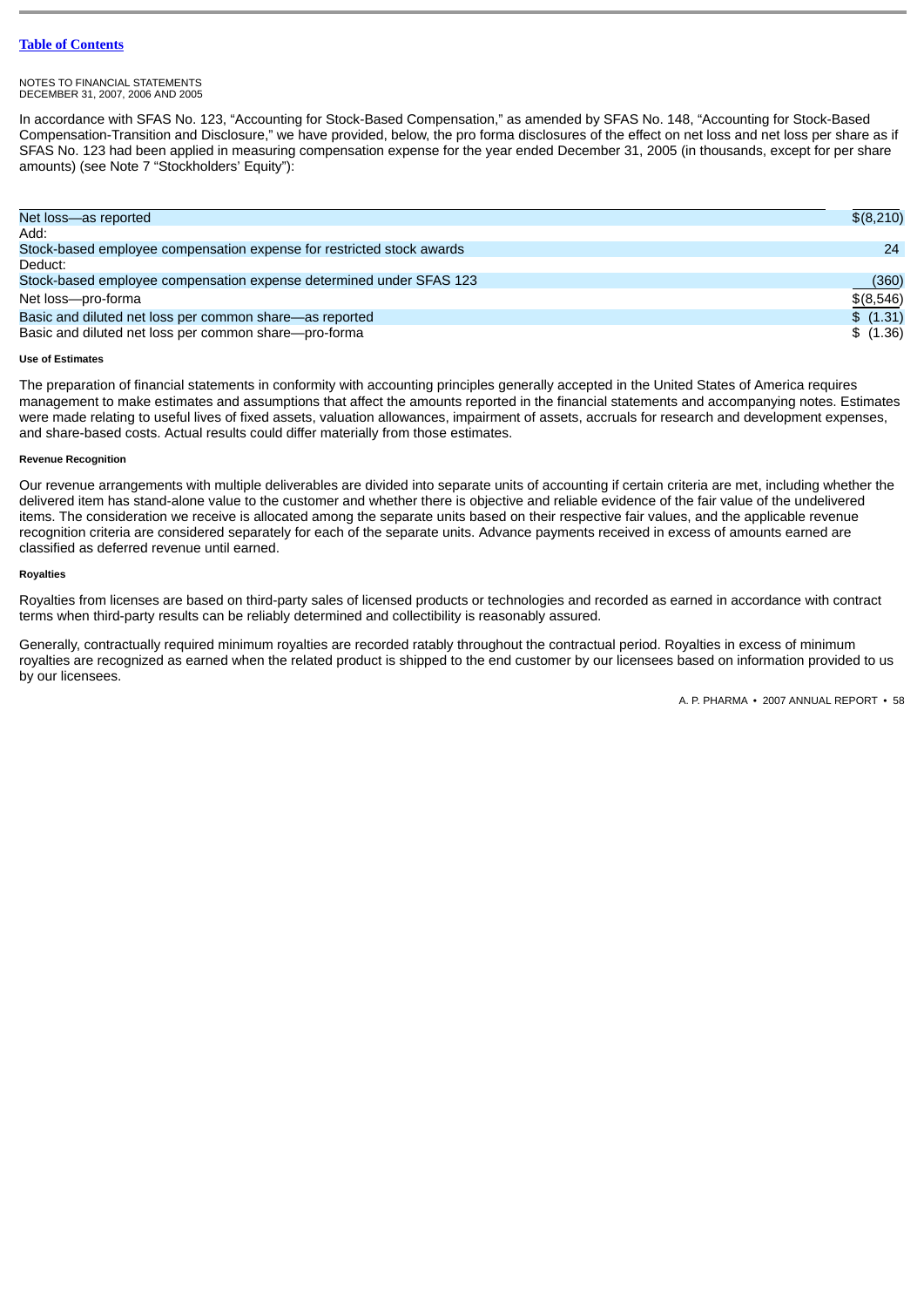#### **Contract Revenue**

Contract revenue relates to research and development arrangements that generally provide for us to invoice research and development fees based on full-time equivalent hours for each project. Revenue from these arrangements is recognized as the related development services are rendered. This revenue approximates the costs incurred.

#### **Research and Development**

Research and development consists of costs incurred for Company-sponsored and collaborative research and development expenses. These costs consist primarily of employee salaries and other personnel-related expenses, facility-related expenses, lab consumables, polymer development manufacturing, clinical and pre-clinical related services performed by clinical research organizations, research institutions and other outside service providers.

Expenses related to clinical trials generally are accrued based on the level of patient enrollment and services performed by the clinical research organization or related service provider according to the protocol. We monitor patient enrollment levels and related activity to the extent possible and adjusts estimates accordingly.

Research and development expenses under collaborative agreements approximate the revenue recognized, excluding milestone and up-front payments received under such arrangements.

### **Net Income (Loss) Per Share**

Basic income (loss) per share is estimated based on the weighted-average number of common shares outstanding. Diluted earnings per share is calculated using the weighted-average number of common shares outstanding and other dilutive securities (See Note 8).

#### **Concentrations of Credit Risk**

Financial instruments that potentially subject us to concentrations of credit risk consist primarily of cash equivalents, short-term investments and trade accounts receivable. We invest excess cash in a variety of high grade short-term, interest-bearing securities. This diversification of risk is consistent with our policy to ensure safety of principal and maintain liquidity.

#### **Segment and Geographic Information**

Our operations are confined to a single business segment, the design and commercialization of polymer technologies for pharmaceutical and other applications. Substantially all of our revenue are derived from customers within the United States.

#### **Recent Accounting Pronouncements**

In September 2006, the Financial Accounting Standards Board ("FASB") issued SFAS 157, Fair Value Measurements ("SFAS157"), which establishes a framework for measuring fair value in generally accepted accounting principles, and expands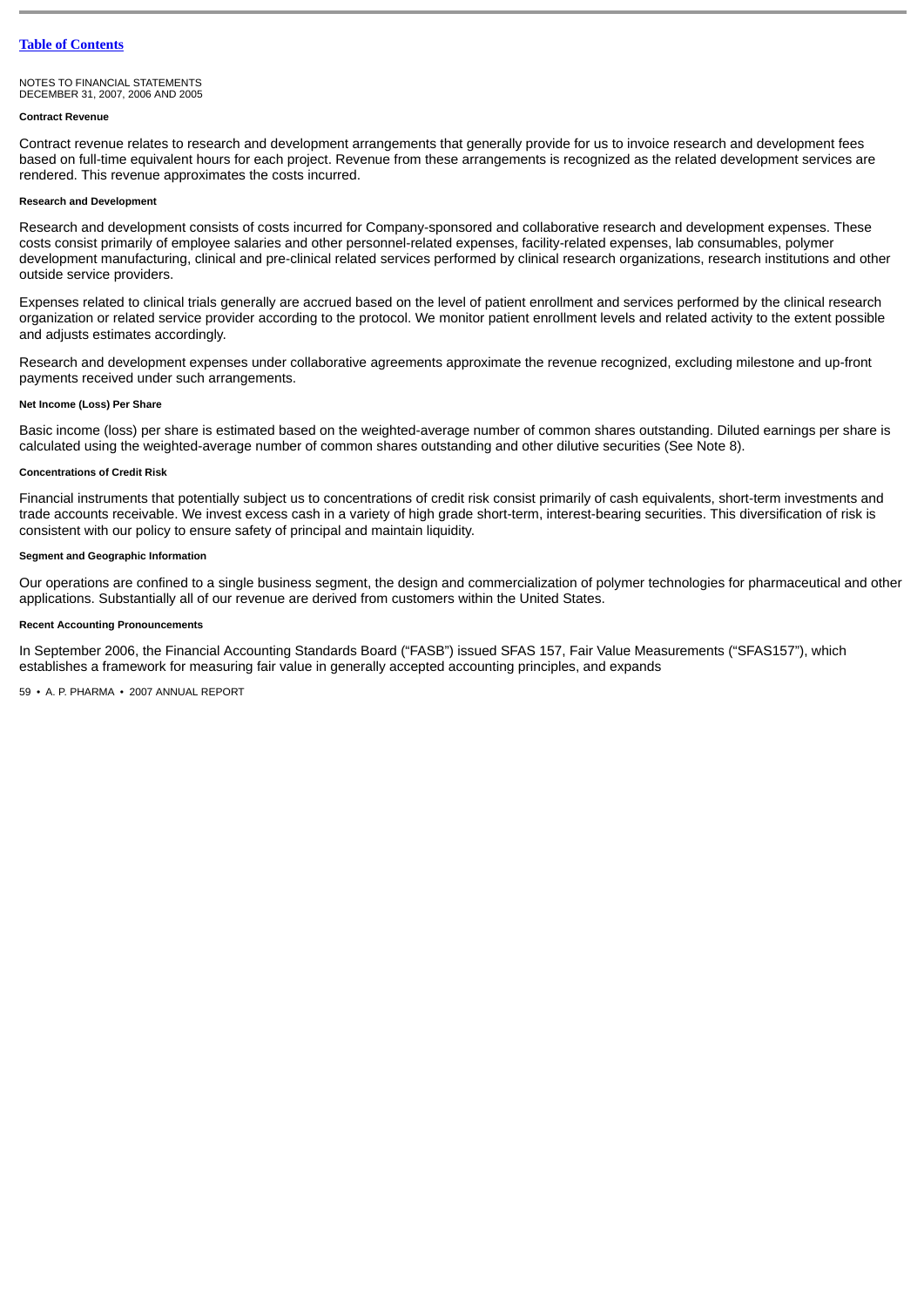#### NOTES TO FINANCIAL STATEMENTS DECEMBER 31, 2007, 2006 AND 2005

disclosures about fair value measurements. SFAS 157 does not require any new fair value measurements, but provides guidance on how to measure fair value by providing a fair value hierarchy used to classify the source of the information. SFAS 157 is effective for fiscal years beginning after November 15, 2007. However, on December 14, 2007, the FASB issued proposed FSP FAS 157-b which would delay the effective date of SFAS 157 for all nonfinancial assets and nonfinancial liabilities, except those that are recognized or disclosed at fair value in the financial statements on a recurring basis (at least annually). This proposed FSP partially defers the effective date of Statement 157 to fiscal years beginning after November 15, 2008, and interim periods within those fiscal years for items within the scope of this FSP. Effective for 2008 we will adopt SFAS 157 except as it applies to those nonfinancial assets and nonfinancial liabilities as noted in FSP FAS 157-b. The partial adoption of SFAS 157 will not have a material impact on our consolidated financial position, results of operations or cash flows.

In February 2007, the FASB issued SFAS No. 159, The Fair Value Option for Financial Assets and Financial Liabilities- including an amendment of FASB Statement No. 115 ("SFAS 159"), which allows an entity to choose to measure certain financial instruments and liabilities at fair value. Subsequent measurements for the financial instruments and liabilities an entity elects to fair value will be recognized in earnings. SFAS 159 also establishes additional requirements. SFAS 159 is effective for us beginning January 1, 2008. We have not decided if we will choose to measure eligible financial assets and liabilities at fair value.

In December 2007, the FASB issued SFAS 141 (revised 2007), Business Combinations ("SFAS141R"). SFAS 141R establishes principles and requirements for how an acquirer recognizes and measures in its financial statements the identifiable assets acquired, the liabilities assumed, any noncontrolling interest of the acquiree and the goodwill acquired. SFAS 141R also establishes disclosure requirements to enable the evaluation of the nature and financial effects of the business combination. This statement is effective for us beginning January 1, 2009. We will assess the potential impact of the adoption of SFAS 141R if and when a future acquisition occurs.

On June 27, 2007, EITF 07-3, Accounting for Advance Payments for Goods and Services to be Received for Use in Future Research and Development Activities, was ratified which requires companies to defer and capitalize prepaid nonrefundable research and development payments to third parties until the research and development activities are performed or the services are provided, subject to an assessment of recoverability. The guidance is effective for new contracts entered into in fiscal years beginning after December 15, 2007, including interim periods within those fiscal years. We do not expect that the adoption of this pronouncement will have a material effect on our financial position or results of operations.

# **NOTE 3 CASH EQUIVALENTS AND MARKETABLE SECURITIES**

We consider our investments in debt securities as available-for-sale and, accordingly, we have recorded these investments at fair value. Our marketable securities as of December 31, 2007 consist of highly liquid short term money market funds and asset backed securities with the underlying assets consisting of high quality pools of residential mortgages. All the securities retained AAA ratings as of December 31, 2007. We assessed the decline in the fair value of the asset-backed securities of \$38,000 as of December 31, 2007 to be temporary. There were no realized gains or losses for the year ended December 31, 2007. Realized losses totaled \$1,000 and \$4,000 for the years ended December 31, 2006 and 2005, respectively.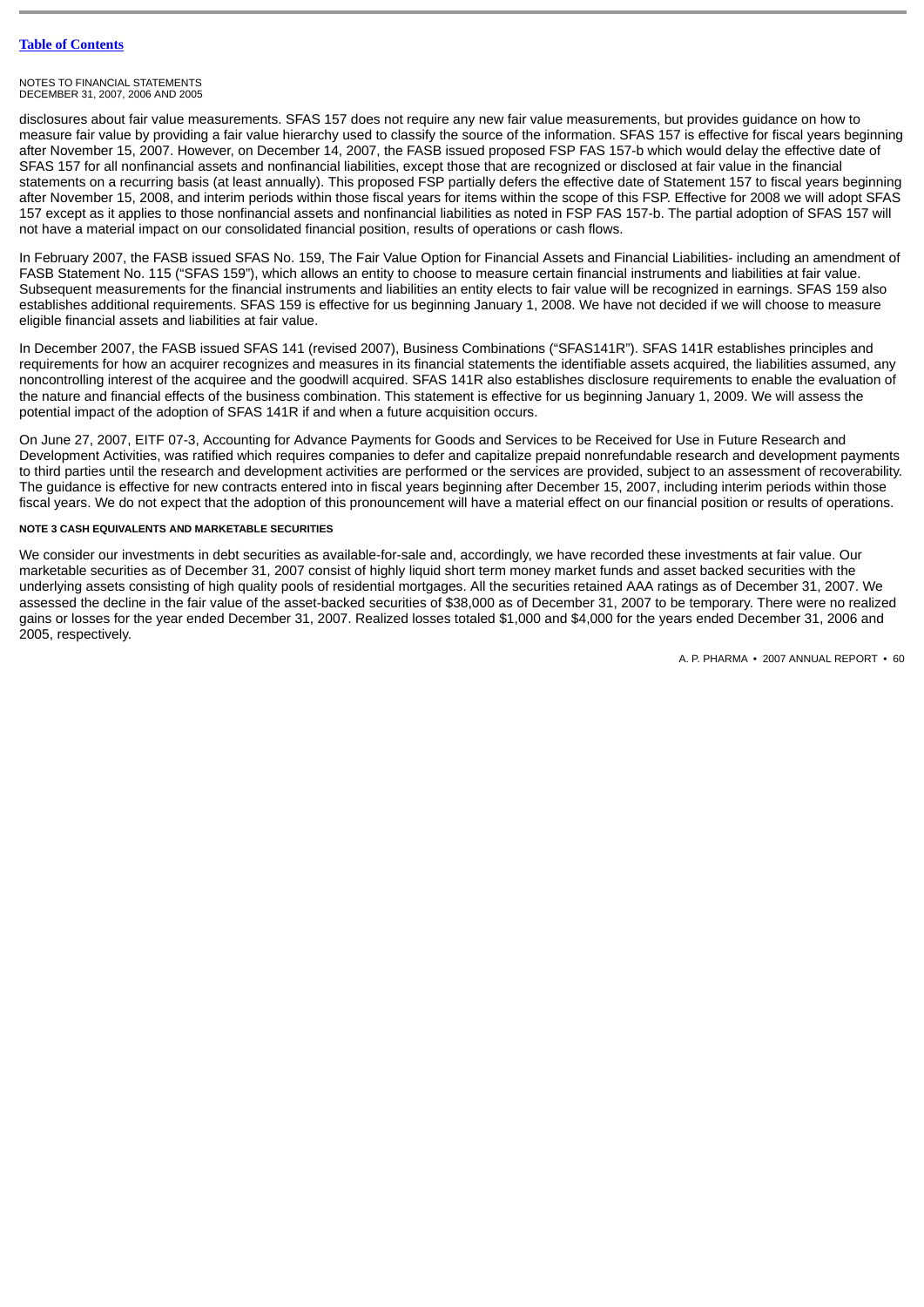NOTES TO FINANCIAL STATEMENTS DECEMBER 31, 2007, 2006 AND 2005

At December 31, 2007 and 2006, the amortized cost and estimated fair value of investments in debt securities and cash equivalents are set forth in the tables below:

| December 31, 2007<br>(in thousands)                        | Cost     | <b>Unrealized</b><br>Gains |     | Unrealized<br><b>Losses</b>        | <b>Estimated</b><br><b>Fair Value</b> |
|------------------------------------------------------------|----------|----------------------------|-----|------------------------------------|---------------------------------------|
| Available-for-sale:                                        |          |                            |     |                                    |                                       |
| Asset-backed securities                                    | \$1,590  | \$                         | \$  | (38)                               | \$<br>1,552                           |
| Money market fund                                          | 32,854   |                            |     |                                    | 32,854                                |
| Total available-for-sale                                   | \$34,444 | \$                         | \$  | (38)                               | \$<br>34,406                          |
| December 31, 2006<br>(in thousands)<br>Available-for-sale: | Cost     | <b>Unrealized</b><br>Gains |     | <b>Unrealized</b><br><b>Losses</b> | <b>Estimated</b><br><b>Fair Value</b> |
| Corporate debt securities                                  | \$4,293  | \$                         | \$  | (4)                                | \$<br>4,290                           |
| Asset-backed securities                                    | 3,992    |                            |     | _                                  | 3,992                                 |
| Government debt securities                                 | 4.813    |                            |     | (10)                               | 4,803                                 |
| Money market funds                                         | 1,876    |                            |     |                                    | 1,876                                 |
| Other debt securities                                      | 104      |                            |     |                                    | 104                                   |
| Total available-for-sale                                   | \$15,078 | \$                         | \$. | (14)                               | \$<br>15.065                          |

The table below summarizes fair value disclosures at December 31 (in thousands):

|                       |          | 2007              | 2006     |                   |  |
|-----------------------|----------|-------------------|----------|-------------------|--|
|                       |          | <b>Estimated</b>  |          | <b>Estimated</b>  |  |
|                       | Cost     | <b>Fair Value</b> | Cost     | <b>Fair Value</b> |  |
| Cash equivalents      | \$32,854 | 32.854            | \$1.876  | 1,876<br>æ        |  |
| Marketable securities | 1,590    | 1.552             | 13.202   | 13,189            |  |
| Totals                | \$34,444 | 34,406            | \$15,078 | 15,065            |  |

The cost and estimated fair value of available-for-sale debt securities as of December 31, 2007, by contractual maturity, follows (in thousands):

| Available-for-sale:                             | Cost     | <b>Estimated</b><br><b>Fair Value</b> |
|-------------------------------------------------|----------|---------------------------------------|
| Due in one year or less                         | \$33,444 | 33.430                                |
| Due in more than one year but less than 5 years | 1,000    | 976                                   |
| Total available-for sale                        | \$34,444 | 34.406                                |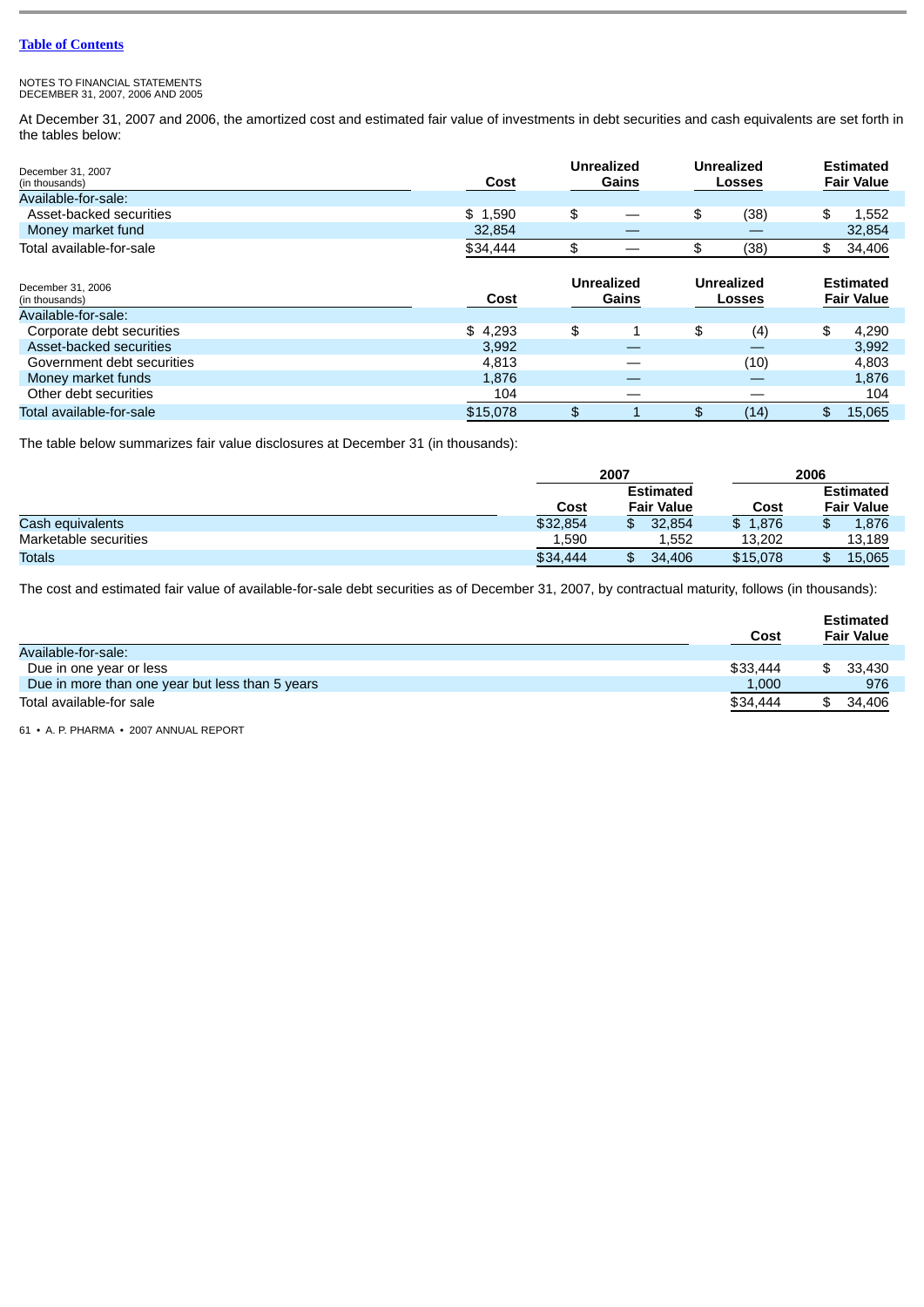# **NOTE 4 PROPERTY AND EQUIPMENT**

Property and equipment consist of the following:

| December 31,                              |          |          |
|-------------------------------------------|----------|----------|
| (in thousands)                            | 2007     | 2006     |
| Leasehold improvements                    | \$1.338  | \$1,359  |
| Furniture and equipment                   | 3,126    | 2,771    |
| Total property and equipment              | 4.464    | 4.130    |
| Accumulated depreciation and amortization | (3, 385) | (3, 172) |
| Property and equipment, net               | \$1.079  | 958      |

Depreciation expense amounted to \$359,000, \$394,000 and \$387,000 for the years ended December 31, 2007, 2006 and 2005, respectively.

# **NOTE 5 ACCRUED EXPENSES**

Accrued expenses consist of the following:

| December 31,             |            |             |
|--------------------------|------------|-------------|
| (in thousands)           | 2007       | <u>2006</u> |
| <b>Professional fees</b> | 268<br>SS. | 228<br>\$   |
| Accrued salaries         | 815        | 294         |
| <b>Accrued bonus</b>     | 347        | 250         |
| Clinical studies         | 2,632      | 1,987       |
| Other                    | 285        | 326         |
| Total                    | \$4.347    | \$3,085     |

# **NOTE 6 COMMITMENTS AND CONTINGENCIES**

We lease office, warehouse and laboratory space and certain office equipment under operating lease arrangements which expire in 2011. Our future minimum lease payments under these noncancelable operating leases for facilities and equipment are as follows (in thousands):

| Year Ending December 31, | <b>Minimum</b><br><b>Payments</b> |
|--------------------------|-----------------------------------|
| 2008                     | 545                               |
| 2009                     | 547                               |
| 2010                     | 558                               |
| 2011                     | 126                               |
|                          | 1,776                             |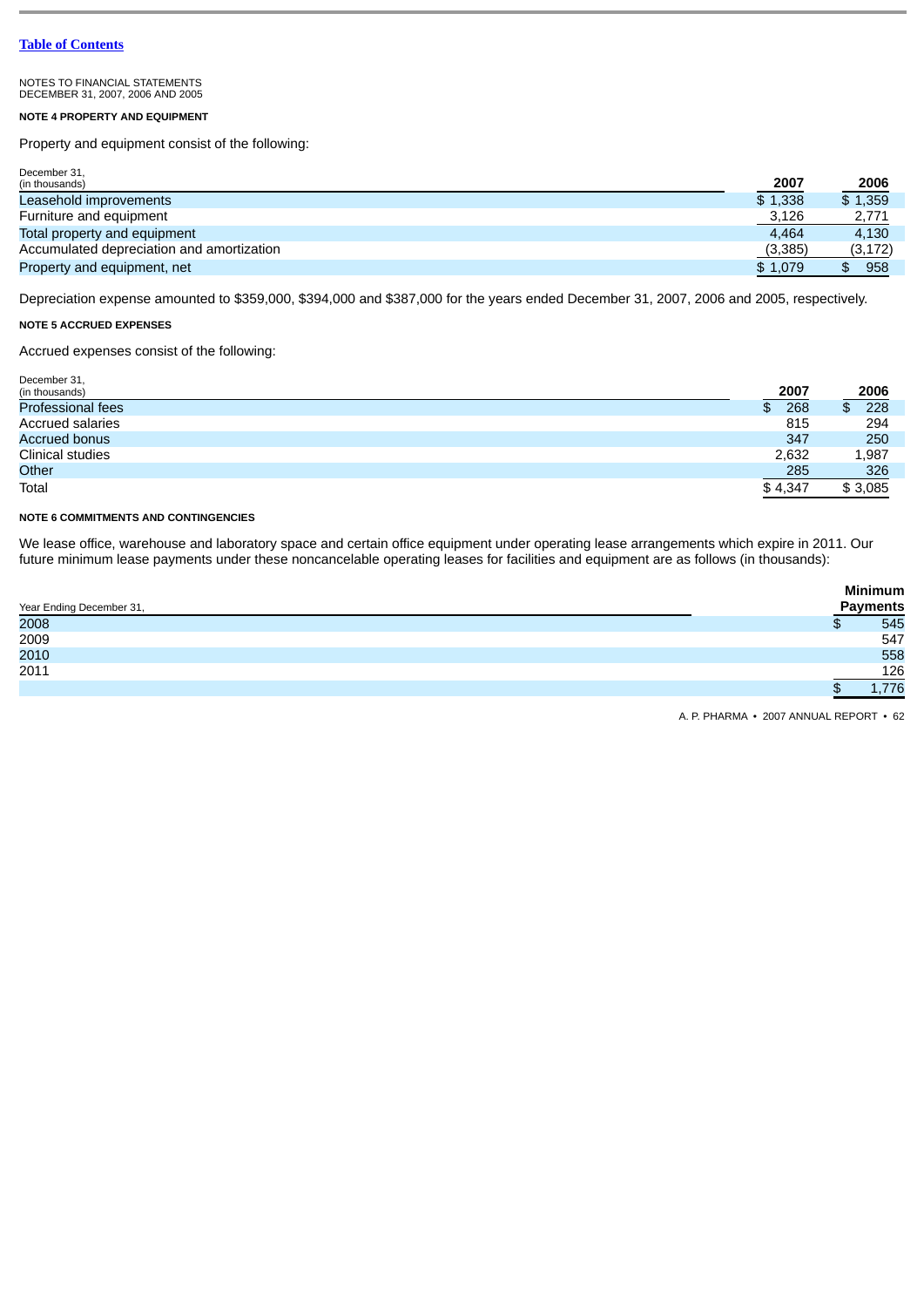Total rental expense for facilities and equipment was \$550,000, \$500,000 and \$492,000 for 2007, 2006 and 2005, respectively.

As part of the sale of our cosmeceutical and toiletry business to RP Scherer Corporation in July 2000, we guaranteed a minimum gross profit percentage on RP Scherer's sales of products to Ortho Neutrogena and Dermik (See Note 9 "Discontinued Operations").

As permitted under Delaware law and in accordance with our bylaws, we indemnify our officers and directors for certain events or occurrences while the officer or director is or was serving at the Company's request in such capacity. The term of the indemnification period is for the officer's or director's lifetime. The maximum amount of potential future indemnification is unlimited; however, we have a director or officer insurance policy that limits our exposure and may enable us to recover a portion of any future amounts paid. We believe the fair value of these indemnification agreements is minimal. Accordingly, we have not recorded any liabilities for these agreements as of December 31, 2007.

In the normal course of business, we provide indemnifications of varying scope under our agreements with other companies, typically our clinical research organizations, investigators, clinical sites, suppliers and others. Pursuant to these agreements, we generally indemnify, hold harmless, and agree to reimburse the indemnified parties for losses suffered or incurred by the indemnified parties in connection with use or testing of our products or product candidates or with any U.S. patent or any copyright or other intellectual property infringement claims by any third party with respect to our products. The term of these indemnification agreements is generally perpetual. The potential future payments we could be required to make under these indemnification agreements is unlimited. Historically, costs related to these indemnification provisions have been immaterial. We also maintain various liability insurance policies that limit our exposure. As a result, we believe the fair value of these indemnification agreements is minimal. Accordingly, we have not recorded any liabilities for these agreements as of December 31, 2007.

# **NOTE 7 STOCKHOLDERS' EQUITY**

On June 19, 2007, we sold 24,393,939 shares of our common stock in a public offering at a price of \$1.65 per share, for net proceeds of approximately \$37.2 million after deducting underwriting fees and costs associated with the offering. The shares were offered under our registration statement on Form S-1, as amended (Registration No. 333-14-1918)

# *Reverse stock split*

On May 23, 2007, we filed a Certificate of Amendment to our Certificate of Incorporation with the Secretary of State of the State of Delaware effecting a 1-for-4 reverse stock split of our common stock. All share and per share amounts for all periods presented have been retroactively restated to reflect the reverse stock split.

# **Shareholders' Rights Plan**

On December 18, 2006, we entered into a Preferred Shares Rights Agreement. As part of this agreement, preferred stock purchase rights ("the rights") were distributed to stockholders of record as of January 2, 2007 (and to each person who acquires our common stock after that date unless determined otherwise by the board of directors) at the rate of one right for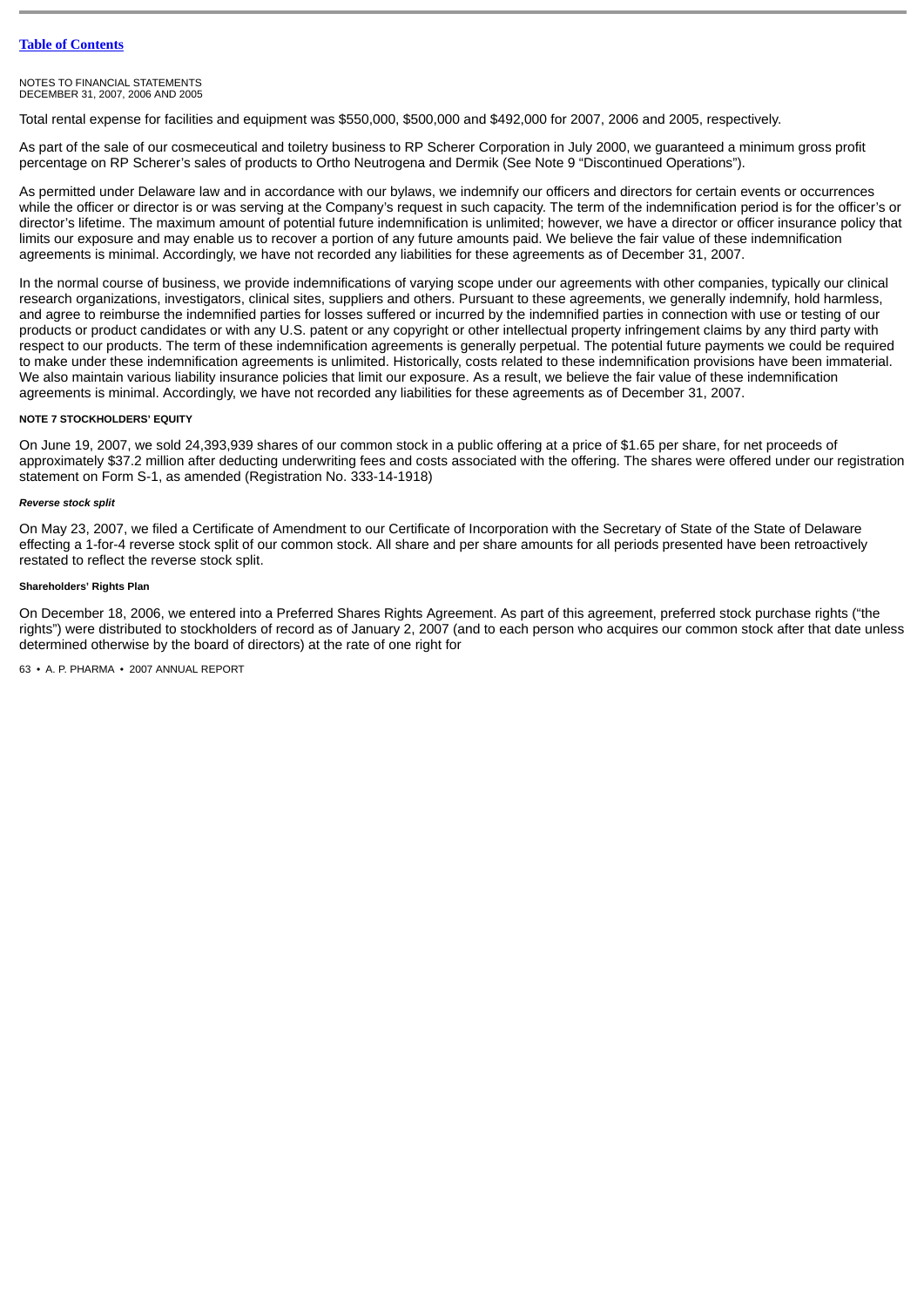each share of common stock held. The rights become exercisable only upon the acquisition, or the acquisition of the right to acquire, by a person or group of affiliated or associated persons, of 20% or more of the outstanding shares of the Company's common stock. Once exercisable, each right entitles the holder to purchase, at a price of \$44.00, one one-thousandth of a share of Series A Participating Preferred Stock. For a limited period of time following the announcement of any such acquisition or offer, the rights are redeemable by the Company at a price of \$0.01 per right. If the rights are not redeemed or exchanged, each right will then entitle the holder to receive, upon exercise of such right, a number of shares of the Company's common stock having a then current value equal to two times the purchase price of such right. Similarly, if the rights are not redeemed or exchanged and following the acquisition of 20% or more of the outstanding shares of the Company's common stock by a person or group of affiliated or associated persons, (i) the Company consolidates with or merges into another entity, (ii) another entity consolidates with or merges into the Company or (iii) the Company sells or otherwise transfers 50% or more of its consolidated assets or earning power, each right will then entitle the holder to receive, upon exercise of such right, a number of shares of common stock of the acquiring company having a then current value equal to two times the purchase price. For a limited period of time after the exercisability of the rights, each right, at the discretion of the board of directors, may be exercised for such number of shares of common stock determined in accordance with the rights agreement. The Company has initially reserved 200,000 shares of preferred stock pursuant to the exercise of these rights. These rights expire on December 31, 2016.

# **Stock-Based Compensation Plans**

We have two types of stock-based compensation plans, which consist of a stock purchase plan and three stock option plans.

In 1997, our stockholders approved our 1997 Employee Stock Purchase Plan (the "Plan"). In December 2007 the stockholders authorized the increase in shares reserved for issuance under the Plan by 100,000 to 300,000 to our employees, nearly all of whom are eligible to participate. Under the terms of the Plan, employees can elect to have up to a maximum of 10 percent of their base earnings withheld to purchase our common stock. The purchase price of the stock is 85 percent of the lower of the closing prices for our common stock on: (i) the first trading day in the enrollment period, as defined in the Plan, in which the purchase is made, or (ii) the purchase date. The length of the enrollment period may not exceed a maximum of 24 months. Enrollment dates are the first business day of May and November and the first enrollment date was April 30, 1997. Approximately 43 percent of eligible employees participated in the Plan in 2007. Under the Plan, we issued 22,860 shares in 2007 and 16,175 shares in 2006. The weighted average fair value of purchase rights granted during 2007 and 2006 was \$1.82 and \$2.60, respectively. The weighted average exercise price of the purchase rights exercised during 2007 and 2006 was \$2.52 and \$4.20, respectively. We had 133,160 and 55,846 shares reserved for issuance under the Plan at December 31, 2007 and 2006, respectively.

We have three stock option plans currently from which we can grant options to employees, officers, directors and consultants. In December 2007 the stockholders approved our 2007 Equity Incentive Plan (the "2007 Plan"). The Company is authorized to issue up to 3,000,000 shares under the 2007 plan. We also grant stock options under the 2002 Stock Incentive Plan (the "2002 Plan") and the Non-Qualified Stock Plan. The Company is authorized to issue up to 425,000 shares under the 2002 Plan, 100,000 of which were approved by stockholders in May 2006, and 1,062,500 shares under the Non-Qualified Stock Plan, an inducement option plan, 1,000,000 of which were added to the plan by the board in September 2007. The options to purchase our common stock are granted with an exercise price which equals fair market value of the underlying common stock on the grant dates, and expire no later than ten years from the date of grant. The options are exercisable in accordance with vesting schedules that generally provide for them to be fully vested and exercisable four years after the date of grant. Any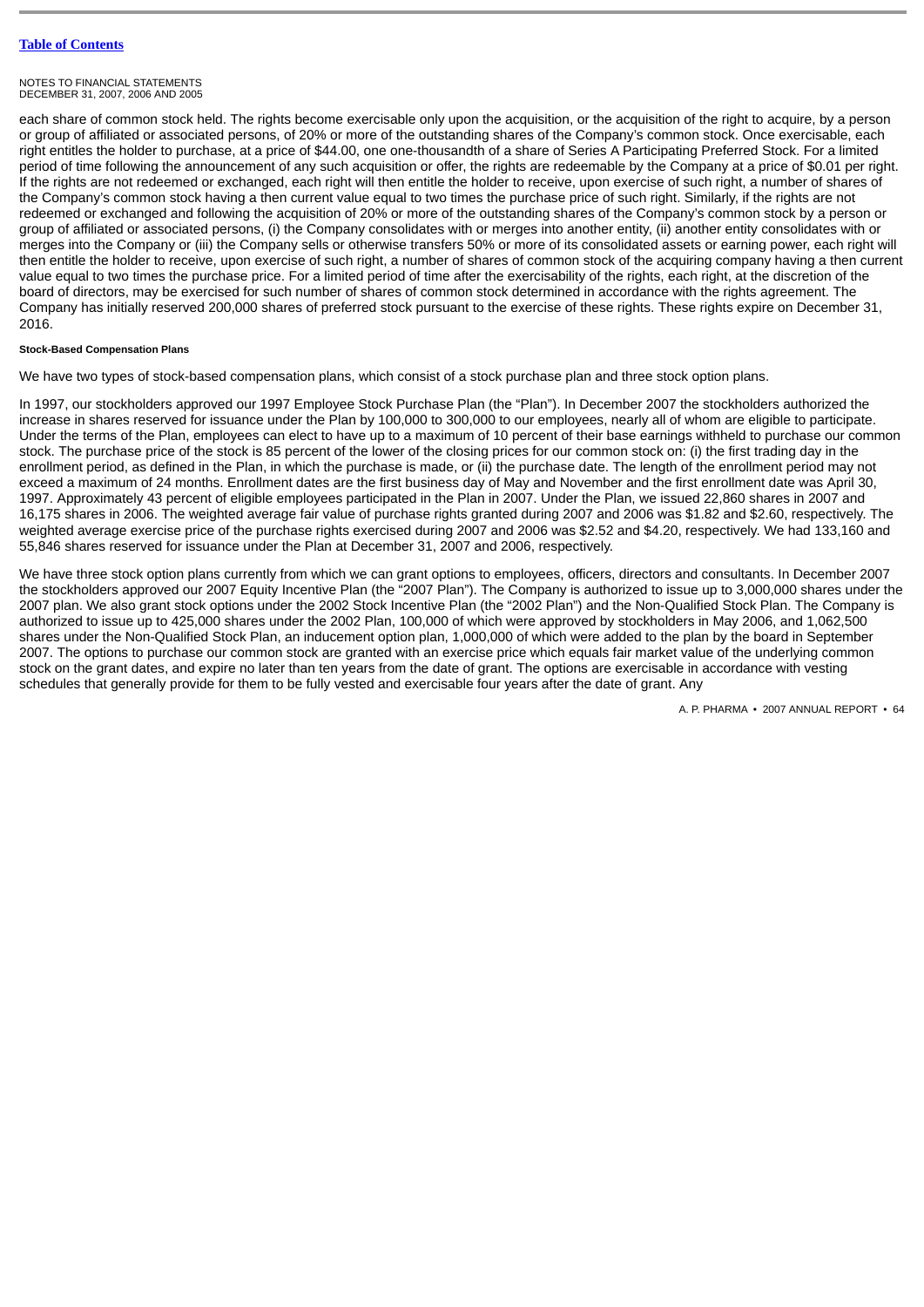shares that are issuable upon exercise of options granted under the 2002 Plan and the Non-Qualified Stock Plan that expire or become unexercisable for any reason without having been exercised in full are available for future grant and issuance under the same stock option plan.

We adopted SFAS 123R, *Share-Based Payment*, on January 1, 2006. Accordingly, we recorded the grant-date or purchase-date fair value of stock options and purchase rights issued to employees in conjunction with our stock option plans or employee stock purchase plan. We have also recorded compensation expense for stock options issued to non-employees and restricted stock awards to employees and directors.

The fair value of each employee and director grant of options to purchase common stock and purchase rights under the employee stock purchase plan is estimated on the date of the grant using the Black-Scholes option-pricing model assuming no dividends and the following weighted-average assumptions:

|                              | 2007  | 2006 |
|------------------------------|-------|------|
| Expected term (years):       |       |      |
| Stock options                | 6.25  | 6.25 |
| Employee Stock Purchase Plan | 1.25  | 1.25 |
| Risk-free interest rate:     |       |      |
| Stock options                | 4.3%  | 4.8% |
| Employee Stock Purchase Plan | 3.87% | 4.9% |
| Volatility:                  |       |      |
| Stock options                | 240%  | 240% |
| Employee Stock Purchase Plan | 57%   | 82%  |

The expected term of options granted is based on the simplified method provided in Staff Accounting Bulletin No. 107 for "plain vanilla options" and the expected term for the employee stock purchase plan is based on the weighted –average purchase period of the plan The expected volatility is based on the Company's historical stock prices and the estimated forfeiture rate of the options is based on historical data.

The Black-Scholes option valuation model requires the input of highly subjective assumptions, including the expected life of the award and stock price volatility. The assumptions listed above represent management's best estimates, but these estimates involve inherent uncertainties and the application of management judgment. As a result, if other assumptions had been used, our recorded and pro forma stock based compensation expense could have been materially different.

The SFAS 123R share-based compensation expenses recorded for awards granted under the stock option plans and employee stock purchase plan were approximately \$249,000 and \$372,000, net of estimated forfeitures, for the years ended December 31, 2007 and 2006, respectively. The share-based compensation expense of \$106,000 and \$143,000 was recorded in research and development expense and general and administrative expense for the year ended December 31, 2007, respectively. The share-based compensation expense of \$134,000 and \$238,000 was recorded in research and development and general and administrative expense for the year ended December 31, 2006, respectively. No tax benefit was recognized related to share-based compensation expense since we have incurred operating losses and we have established a full valuation allowance to offset all the potential tax benefits associated with our deferred tax assets.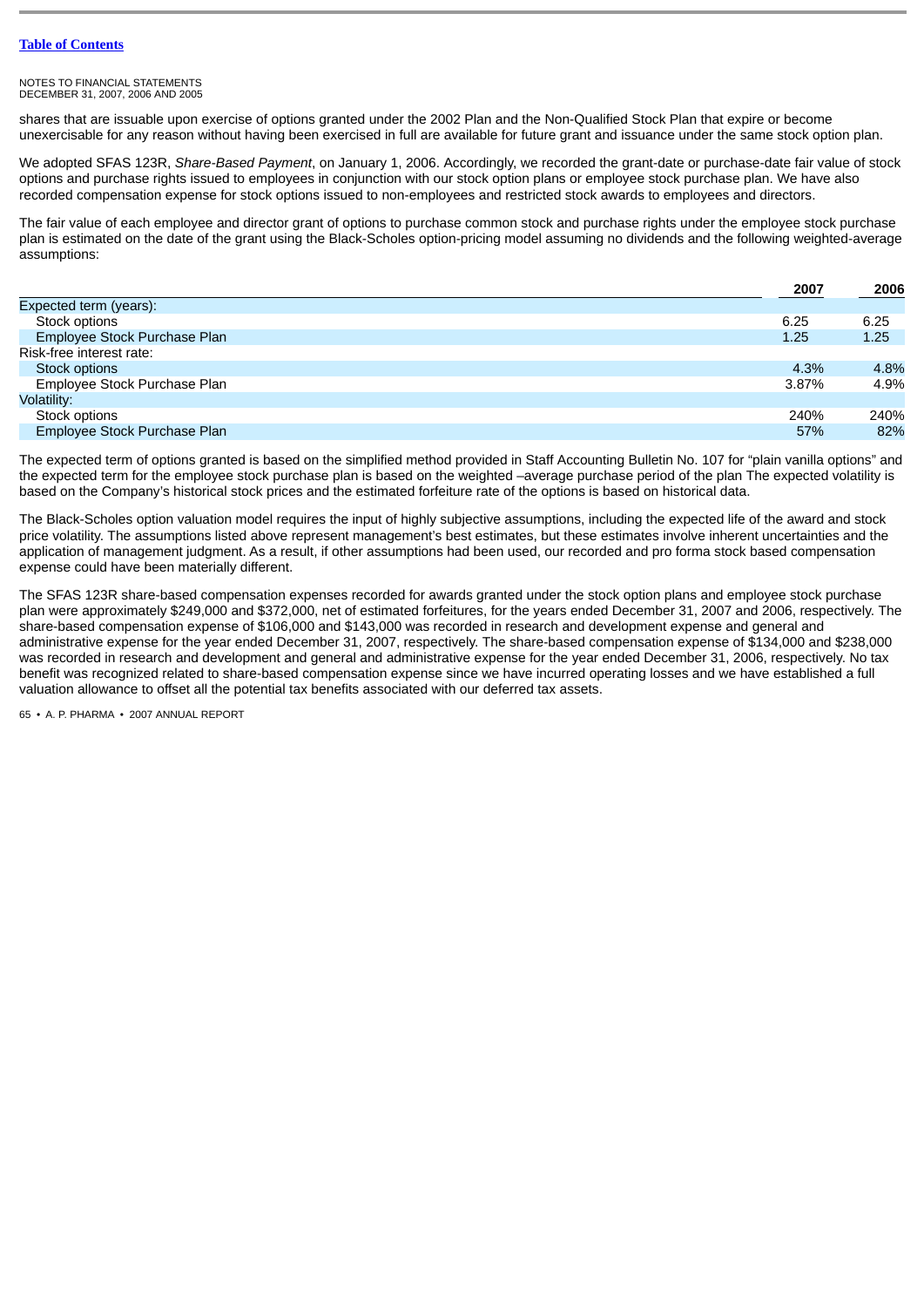#### NOTES TO FINANCIAL STATEMENTS DECEMBER 31, 2007, 2006 AND 2005

We granted options to purchase common stock to consultants from time to time in exchange for services rendered and these options vest over a period of two to four years. No options were granted to consultants in 2007 and 2006. We recorded compensation expense related to option grants to consultants of approximately \$2,000 and \$4,000 in 2006 and 2005, respectively, which represents the fair market value of the portion of the awards that vested during 2006 and 2005. The unvested shares held by consultants have been revalued using the Black-Scholes option pricing model at the end of each accounting period. As of December 31, 2007, all shares held by consultants have been vested.

The following table summarizes option activity for 2007, 2006 and 2005:

|                                                                               |               | 2007 |                                                        |                                                         | 2006                                                                        |               |    | 2005                                                   |               |    |                                                        |
|-------------------------------------------------------------------------------|---------------|------|--------------------------------------------------------|---------------------------------------------------------|-----------------------------------------------------------------------------|---------------|----|--------------------------------------------------------|---------------|----|--------------------------------------------------------|
|                                                                               | <b>Shares</b> |      | Weighted<br>Average<br><b>Exercise</b><br><b>Price</b> | Weighted<br>Average<br>Remaining<br>Contractual<br>Term | Aggregate<br><b>Intrinsic</b><br><b>Value as of</b><br>December 31,<br>2007 | <b>Shares</b> |    | Weighted<br>Average<br><b>Exercise</b><br><b>Price</b> | <b>Shares</b> |    | Weighted<br>Average<br><b>Exercise</b><br><b>Price</b> |
| Outstanding at                                                                |               |      |                                                        |                                                         |                                                                             |               |    |                                                        |               |    |                                                        |
| beginning of year                                                             | 532,308       | \$   | 10.68                                                  |                                                         |                                                                             | 541,492       | \$ | 13.60                                                  | 551,409       | \$ | 14.40                                                  |
| Granted                                                                       | 93,757        |      | 3.58                                                   |                                                         |                                                                             | 109,985       |    | 5.72                                                   | 45,500        |    | 6.44                                                   |
| Exercised                                                                     |               |      |                                                        |                                                         |                                                                             | (2,402)       |    | 4.64                                                   | (3,764)       |    | 5.80                                                   |
| <b>Expired or Forfeited</b>                                                   | (75, 682)     |      | 16.45                                                  |                                                         |                                                                             | (116, 767)    |    | 20.92                                                  | (51, 653)     |    | 16.32                                                  |
| Outstanding at end of<br>year                                                 | 550,383       |      | 8.57                                                   | 5.67                                                    | \$                                                                          | 532,308       |    | 10.68                                                  | 541,492       |    | 13.60                                                  |
| Options exercisable at<br>year end                                            | 416,599       |      |                                                        | 4.63                                                    | \$                                                                          | 415,721       |    |                                                        | 457,208       |    |                                                        |
| Shares available for<br>future grant at year<br>end                           | 4,064,444     |      |                                                        |                                                         |                                                                             | 137,321       |    |                                                        | 134,685       |    |                                                        |
| Weighted-average fair<br>value of stock options<br>granted during the<br>year |               | \$   | 3.57                                                   |                                                         |                                                                             |               | \$ | 5.72                                                   |               | \$ | 4.20                                                   |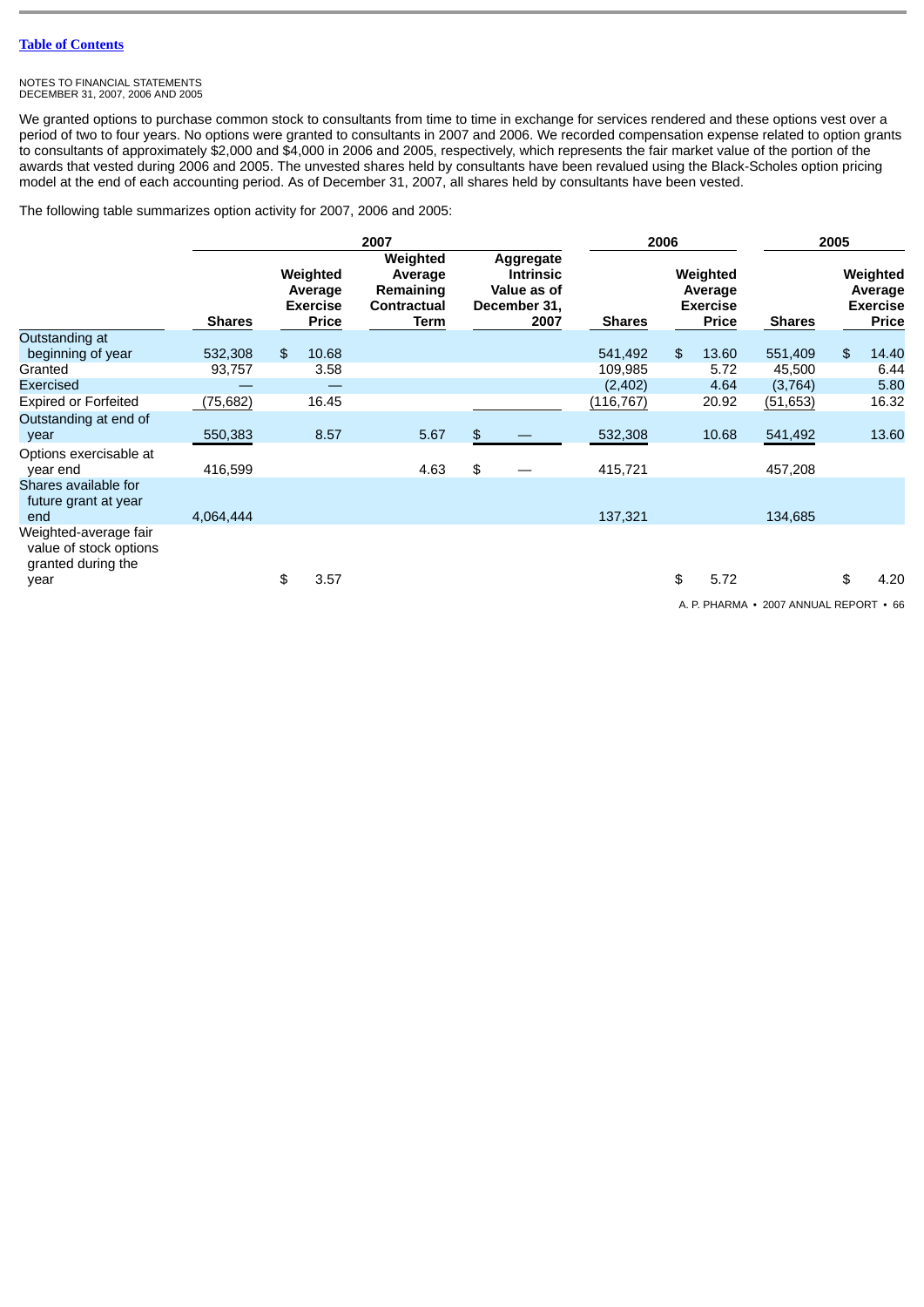As of December 31, 2007 there was approximately \$311,516 of total unrecognized compensation expense related to unvested stock options. This expense is expected to be recognized over a weighted-average period of 2.61 years.

The following table summarizes information about stock options outstanding at December 31, 2007:

|                          |                              |                                                                 |                                                        |                                     | <b>OPTIONS</b>                                         |
|--------------------------|------------------------------|-----------------------------------------------------------------|--------------------------------------------------------|-------------------------------------|--------------------------------------------------------|
|                          |                              | <b>OPTIONS OUTSTANDING</b>                                      |                                                        | <b>EXERCISABLE</b>                  |                                                        |
| Range of Exercise Prices | <b>Number</b><br>Outstanding | Weighted<br>Average<br>Remaining<br>Contractual<br>Life (years) | Weighted<br>Average<br><b>Exercise</b><br><b>Price</b> | <b>Number</b><br><b>Exercisable</b> | Weighted<br>Average<br><b>Exercise</b><br><b>Price</b> |
| \$1.70-\$4.84            | 114.768                      | 8.3                                                             | 3.40<br>\$.                                            | 48.910                              | 4.38<br>\$                                             |
| \$5.00-\$6.40            | 146,278                      | 7.6                                                             | 5.64                                                   | 84.898                              | 5.67                                                   |
| \$6.52-\$9.80            | 118,374                      | 5.4                                                             | 8.55                                                   | 111.828                             | 8.63                                                   |
| \$10.00-\$13.38          | 110.838                      | 3.2                                                             | 11.61                                                  | 110.838                             | 11.61                                                  |
| \$13.75-\$27.25          | 60.125                       | 1.0                                                             | 20.02                                                  | 60,125                              | 20.02                                                  |
| \$1.70-\$27.25           | 550.383                      | 5.7                                                             | 8.57                                                   | 416.599                             | 9.97                                                   |

In 2007, we granted 15,000 shares of restricted stock awards under the 2002 Plan to directors. In 2006, we granted 10,000 shares of restricted stock awards under the 2002 Plan to employees and directors. As of December 31, 2007, we had a total of 33,750 shares of unvested restricted stock awards granted to employees and directors. The compensation cost that has been expensed in the statements of operations for the restricted stock awards issued to employees and directors was \$99,000 and \$57,000 for 2007 and 2006, respectively. Also in 2006, we granted our non-employee directors 11,000 shares representing directors' fees, and recorded \$77,000 of expense in our statement of operations.

The following table summarizes unvested restricted stock awards activity for the year ended December 31, 2007.

|                                  |               | <b>Weighted Average</b><br><b>Grant Date</b> |
|----------------------------------|---------------|----------------------------------------------|
|                                  | <b>Shares</b> | <b>Fair Value</b>                            |
| Outstanding at beginning of year | 27,500        | 6.70                                         |
| Awarded                          | 15,000        | 2.99                                         |
| Released                         | (8,750)       | 6.52                                         |
| Forfeited                        |               | $\Omega$                                     |
| Outstanding at end of year       | 33,750        | 5.10                                         |

The table regarding the net loss and net loss per share included in Note 2, "Summary of Significant Accounting Policies," prepared in accordance with SFAS 123 has been determined as if we had accounted for our employee stock options and employee stock purchase plan under the fair value method prescribed by SFAS 123.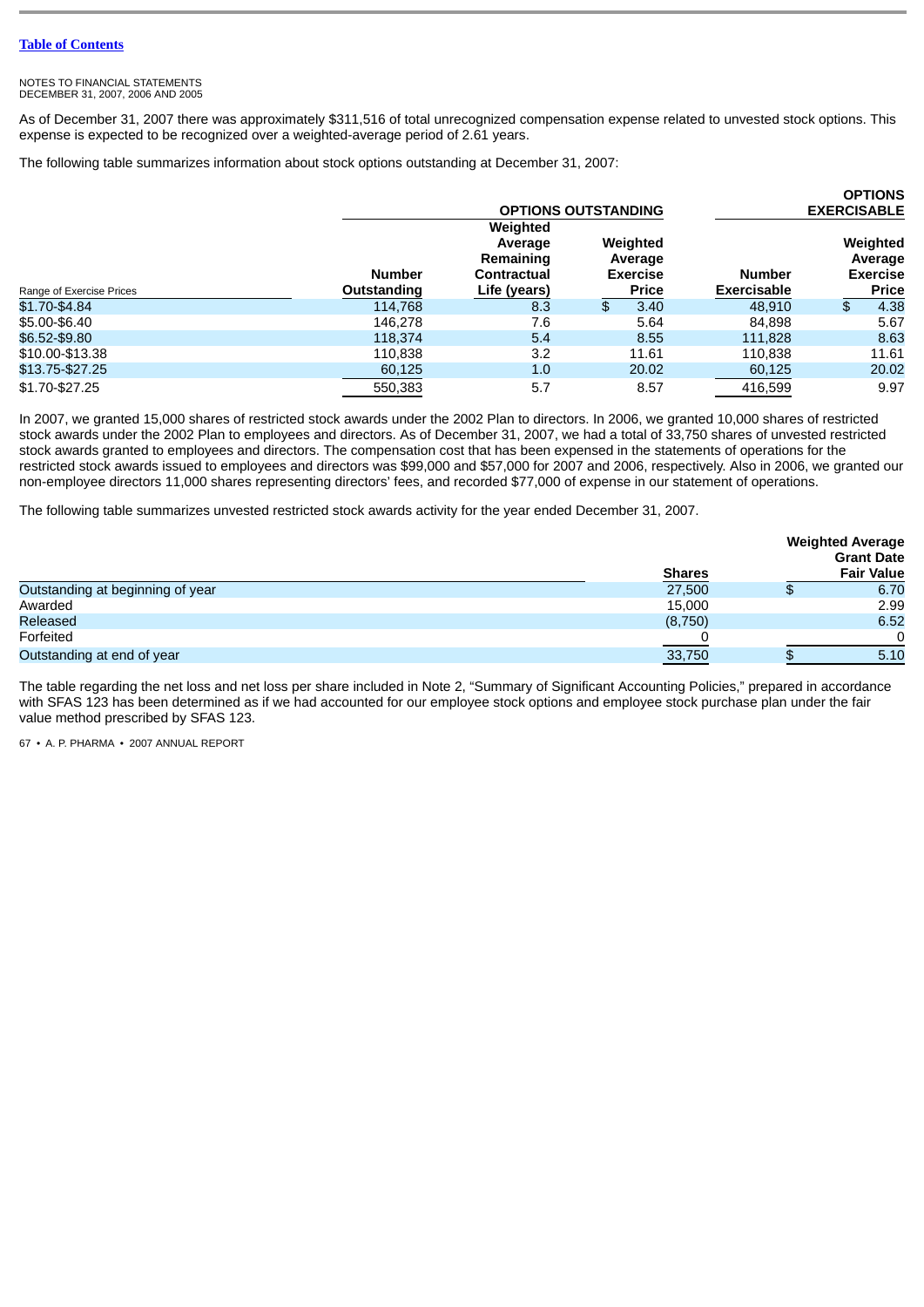#### NOTES TO FINANCIAL STATEMENTS DECEMBER 31, 2007, 2006 AND 2005

Fair values of awards granted under the stock option plans and employee stock purchase plan prior to January 1, 2006 were estimated at grant or purchase dates using a Black-Scholes option pricing model. For pro forma disclosure, the estimated fair value of the options is amortized to expense over the vesting period of the options using the straight line method. The multiple option approach is used to value the purchase rights granted under the employee stock purchase plan. We used the following assumptions:

| Year Ended December 31,      | 2005              |
|------------------------------|-------------------|
| Expected term (in years):    |                   |
| Stock options                | 5                 |
| Employee Stock Purchase Plan | $0.5 - 2$         |
| Risk-free interest rate:     |                   |
| Stock options                | 4.0%              |
| Employee Stock Purchase Plan | $3.15\% - 3.63\%$ |
| <b>Volatility</b>            |                   |
| Stock options                | 78%               |
| Employee Stock Purchase Plan | 94% - 105%        |
| Expected dividend yield      | 0%                |

# **NOTE 8 NET INCOME (LOSS) PER SHARE**

The following is a reconciliation of the numerators and denominators of the basic and diluted earnings per share computations (in thousands).

|                                                                                                        | 2006    |
|--------------------------------------------------------------------------------------------------------|---------|
| Numerator:                                                                                             |         |
| Net income                                                                                             | \$5,266 |
| Denominator:                                                                                           |         |
| Weighted-average shares outstanding used to compute basic earnings per share                           | 6.316   |
| Effect of dilutive stock options, employee stock purchase and restricted stock awards                  | 43      |
| Weighted-average shares outstanding and dilutive securities used to compute diluted earnings per share | 6,359   |

The following options and unvested restricted stock awards were outstanding as of December 31, 2007 and 2005, but were not included in the computation of diluted net loss per share since inclusion of these potentially dilutive securities would have been anti-dilutive for the periods presented (in thousands):

|                                                        | 2007 | 2005 |
|--------------------------------------------------------|------|------|
| Number of options outstanding                          | 550  | 541  |
| Number of unvested restricted stock awards outstanding |      |      |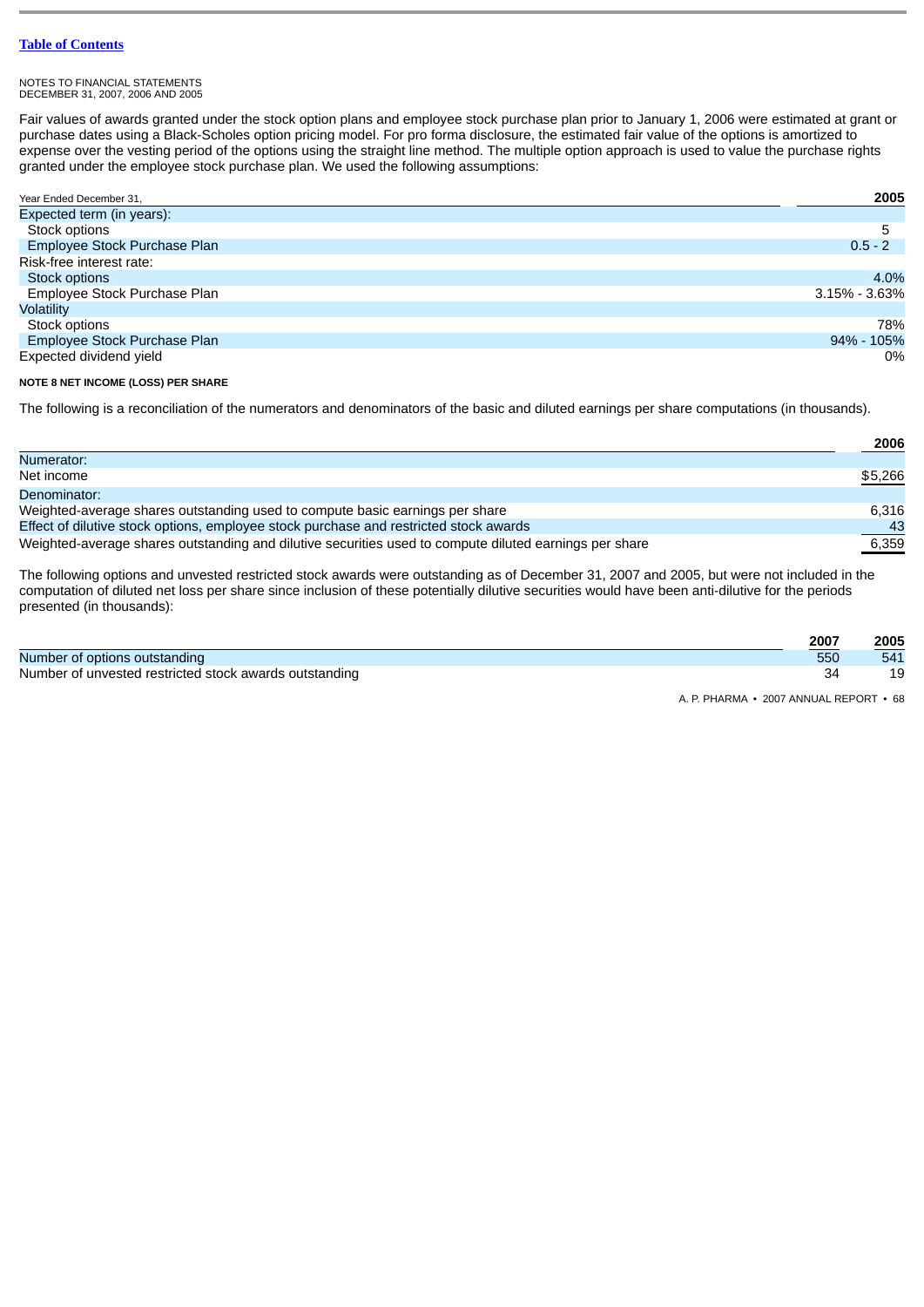#### NOTES TO FINANCIAL STATEMENTS DECEMBER 31, 2007, 2006 AND 2005

### **NOTE 9 DISCONTINUED OPERATIONS**

We completed the sale of certain assets of our Analytical Standards division as well as certain technology rights for our topical pharmaceutical and cosmeceutical product lines and other assets ("cosmeceutical and toiletry business") in February 2003 and July 2000, respectively.

The Analytical Standards division and cosmeceutical and toiletry business are reported as discontinued operations for all periods presented in the accompanying Statements of Operations.

Loss from discontinued operations represents primarily the loss attributable to changes in estimates of our cosmeceutical and toiletry business that was sold to RP Scherer on July 25, 2000, as follows (in thousands):

| For the years ended December 31,                       | 2007     | 2006    | 2005    |
|--------------------------------------------------------|----------|---------|---------|
| <b>Cosmeceutical and Toiletry Business</b>             |          |         |         |
| Change in estimates for severance costs and quarantees | \$ (342) | \$(188) | \$ (89) |

There was no revenue relating to discontinued operations for the years ended December 31, 2007, 2006 and 2005.

The following table sets forth the Company's basic and diluted income (loss) per common share from discontinued operations excluding the gain on sale for the years ended December 31, 2007, 2006 and 2005:

| For the years ended December 31,                                    | 2007 | 2006                | 2005     |
|---------------------------------------------------------------------|------|---------------------|----------|
| Basic income (loss) per common share from discontinued operations   |      | $$(0.02)$ $$(0.03)$ | \$(0.01) |
| Diluted income (loss) per common share from discontinued operations |      | $$(0.02)$ $$(0.03)$ | \$(0.01) |

The gain on disposition of discontinued operations recorded in 2007 of \$20,000 compared to \$56,000 in 2006 and \$62,000 in 2005 relates to the gain on the sale of our Analytical Standards division as measured by royalty receipts in excess of guaranteed minimums.

As of December 31, 2007, liabilities related to the discontinued operations in the amount of \$423,000 include severance costs and accruals for gross profit guarantees. These liabilities are reported as accrued disposition costs in the accompanying balance sheets.

The cash used in discontinued operations of \$169,000 in 2007 relates to two payments made for the Gross Profit Guaranty, partially offset by the royalties received from GFS Chemicals, Inc. ("GFS"), a privately held company based in Columbus, Ohio, from sales of Analytical Standards products. The cash provided by discontinued operations of \$24,000 and \$125,000 in 2006 and 2005, respectively, relates to the royalties received from GFS from sales of Analytical Standards products, partially offset by severance payments made to former employees who were terminated as a result of the sale of the Analytical Standards division and a payment relating to the Gross Profit Guaranty.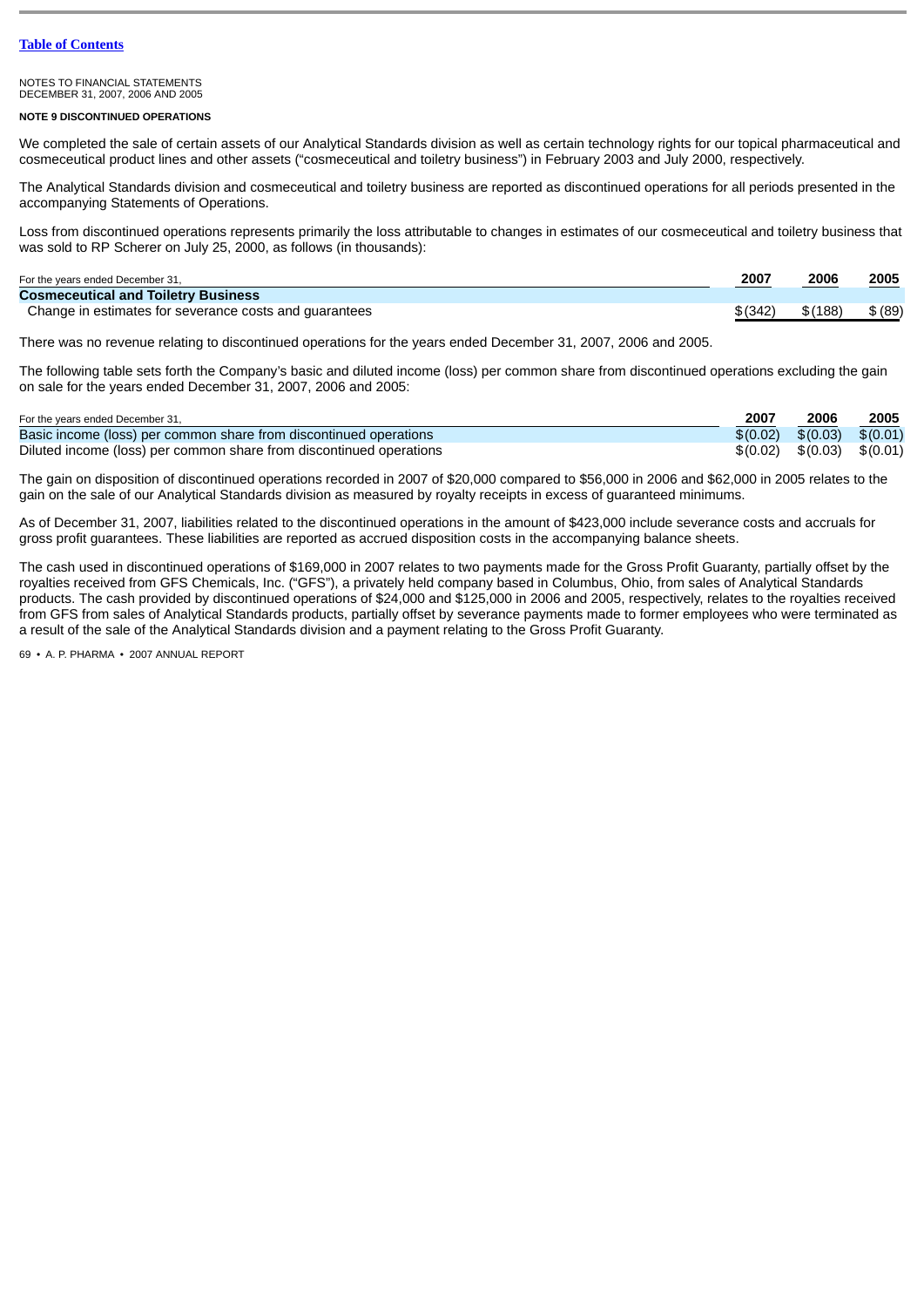# **Analytical Standards Division**

On February 13, 2003, we completed the sale of our Analytical Standards division to GFS. In this transaction, we received \$2.1 million on closing and are entitled to receive royalties on sales of Analytical Standards products for a period of five years following the sale at rates ranging from 5% to 15%. The net present value of the guaranteed minimum royalties is included in the gain on disposition of discontinued operations.

As a result of the sale of the Analytical Standards division, we recorded severance charges of \$210,000 in the year ended December 31, 2003 as a partial offset to the gain on disposition of the Analytical Standards division. An increase to the estimated severance charges of \$1,000 was recorded in 2007. Approximately \$231,000 of these severance charges has been paid through December 31, 2007.

# **Cosmeceutical and Toiletry Business**

On July 25, 2000, we completed the sale of certain technology rights for our topical pharmaceutical and cosmeceutical product lines and other assets ("cosmeceutical and toiletry business") to RP Scherer Corporation, a subsidiary of Cardinal Health, Inc.

Under the terms of the agreement with RP Scherer, we guaranteed a minimum gross profit percentage on RP Scherer's combined sales of products to Ortho Neutrogena and Dermik ("Gross Profit Guaranty"). The guaranty period commenced on July 1, 2000 and ends on the earlier of July 1, 2010 or the end of two consecutive guaranty periods where the combined gross profit on sales to Ortho and Dermik equals or exceeds the guaranteed gross profit (the "two period test"). The Gross Profit Guaranty expense totaled \$944,000 for the first seven guaranty years and in those years profits did not meet the two period test. Effective March 2007, in conjunction with a sale of assets by RP Scherer's successor company to an Amcol International subsidiary ("Amcol"), a new agreement was signed between us and Amcol to provide continuity of product supply to Ortho and Dermik. This new agreement potentially extends the gross profit guaranty period an additional three years to July 1, 2013 unless it is terminated earlier with the two period test. Therefore, we expect the annual Gross Profit Guaranty payment to range from \$100,000 to \$200,000 for the remainder of the guaranty period. As there is no minimum amount of Gross Profit Guaranty due, no accrual for the guaranty is estimable for future years. A liability of \$420,000 related to the current amount due under gross profit guarantees is included in accrued disposition costs as of December 31, 2007.

#### **NOTE 10 DEFINED CONTRIBUTION PLAN**

We have a defined contribution plan (401k)covering substantially all of our employees. In the past three calendar years, we made matching cash contributions equal to 50% of each participant's contribution during the plan year up to a maximum amount equal to the lesser of 3% of each participant's annual compensation or \$6,750, \$6,600 and \$6,300 for 2007, 2006 and 2005, respectively, and such amounts were recorded as expense in the corresponding years. We may also contribute additional discretionary amounts to the defined contribution plan as we may determine. For the years ended December 31, 2007, 2006 and 2005, we contributed to the plan approximately \$84,000, \$85,000 and \$73,000, respectively. No discretionary contributions have been made to the plan since its inception.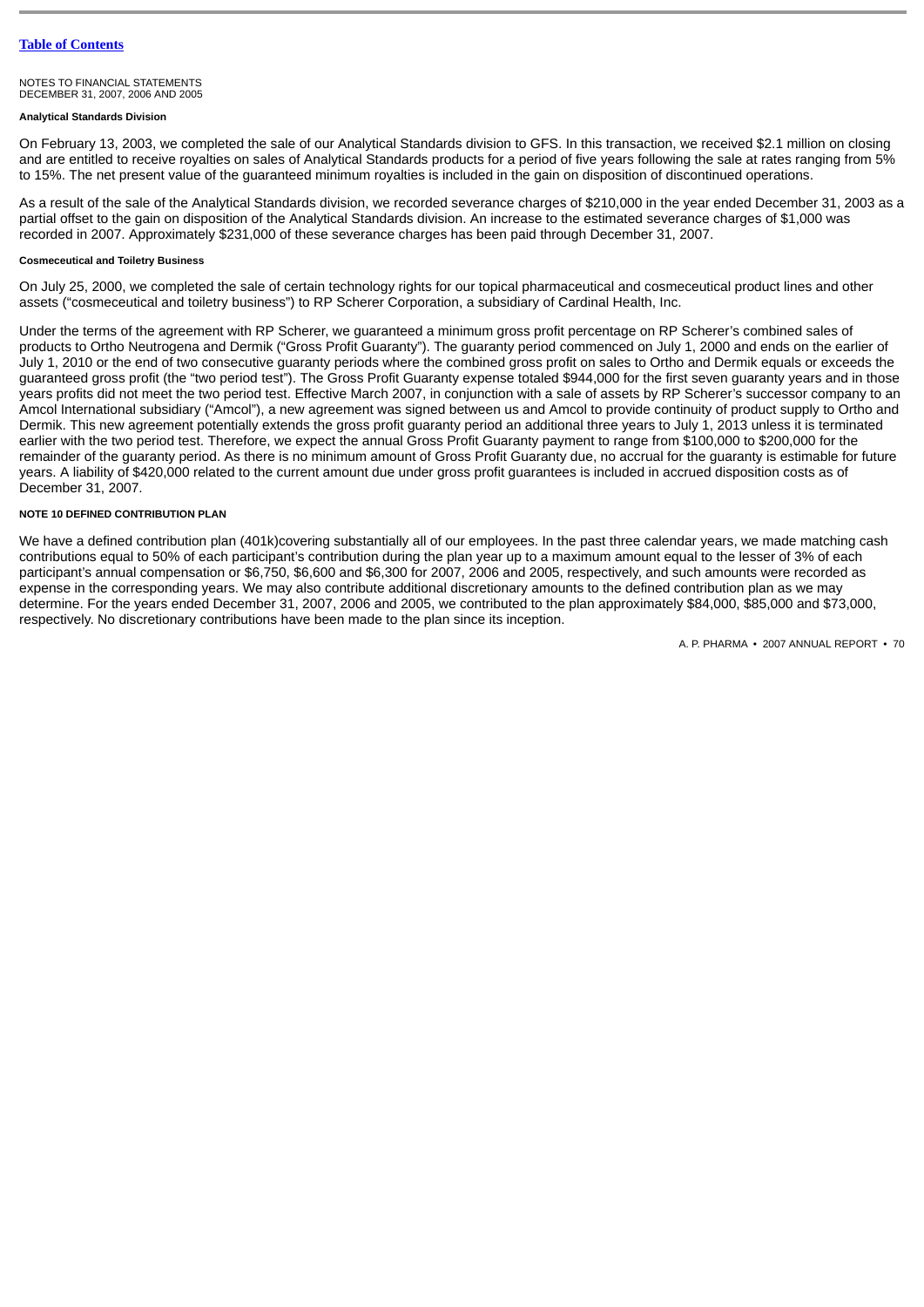#### NOTES TO FINANCIAL STATEMENTS DECEMBER 31, 2007, 2006 AND 2005

# **NOTE 11 INCOME TAXES**

There was no provision for income taxes in 2007 and 2005 because we have incurred operating losses. In 2006, we had a provision of \$119,000 reflecting alternative minimum tax on the gain on the sale of our right to receive royalties on the sales of Retin A Micro and Carac (see Note 12 for details). Deferred income taxes reflect the net tax effects of net operating loss and tax credit carryovers and temporary differences between the carrying amounts of assets and liabilities for financial reporting purposes and the amounts used for income tax purposes. Significant components of our deferred tax assets are as follows (in thousands):

| December 31,                     | 2007     | 2006      |
|----------------------------------|----------|-----------|
| Deferred Tax Assets:             |          |           |
| Net operating loss carryforwards | \$28,840 | \$22,840  |
| Research credits                 | 3.500    | 2,700     |
| Capitalized research expenses    | 100      | 100       |
| Other                            | 1,240    | 600       |
| Total deferred tax assets        | 33.680   | 26.240    |
| <b>Valuation allowance</b>       | (33,680) | (26, 240) |
| Net deferred tax assets          |          |           |

Realization of deferred tax assets is dependent upon future earnings, if any, the timing and amount of which are uncertain. Accordingly, the net deferred tax assets have been fully offset by a valuation allowance. The valuation allowance increased by \$7.44 million, decreased by \$1.9 million and increased by \$600,000 during 2007, 2006 and 2005, respectively. In accordance with SFAS 123(R), we have excluded certain tax benefits resulting from employee stock option exercises from our deferred tax asset at December 31, 2007 and 2006. In the future, if and when such tax benefits are ultimately realized, the amount of the excess tax benefits will be credited to additional paid-in capital in our statements of stockholders' equity.

As of December 31, 2007, we had federal and California net operating loss carryforwards of \$81.5 million and \$38.5 million, respectively, and federal and California research and development tax credit carryforwards of \$1.9 million and 2.4 million, respectively. Approximately \$2.9 million of federal and state net operating loss carryforwards represent stock option deductions arising from activity under our stock option plan, the benefits of which will increase additional paid-in capital, when realized.

The federal and state net operating losses and the federal research and development credit carryforwards expire at various dates beginning in the years 2008 through 2027, if not utilized. The Internal Revenue Code of 1986, as amended, contains provision that may limit the net operating loss and tax credit carry forwards available for use in any given period upon the occurrence of certain events, including a significant change in ownership interests. We recently conducted an analysis of our stock ownership to determine whether Section 382 would limit the use of these tax attributes. Based on that analysis, we believe our net operating losses and tax attributes are not subject to the limitation under this section of the Internal Revenue Code. However, utilization of our net operating loss and research and development credit carryforwards may still be subject to substantial annual limitations due to ownership change limitations provided by the Internal Revenue Code and similar state provisions for ownership changes after December 31, 2007. Such an annual limitation could result in the expiration of the net operating loss and research and development credit carryforwards available as of December 31, 2007 before utilization.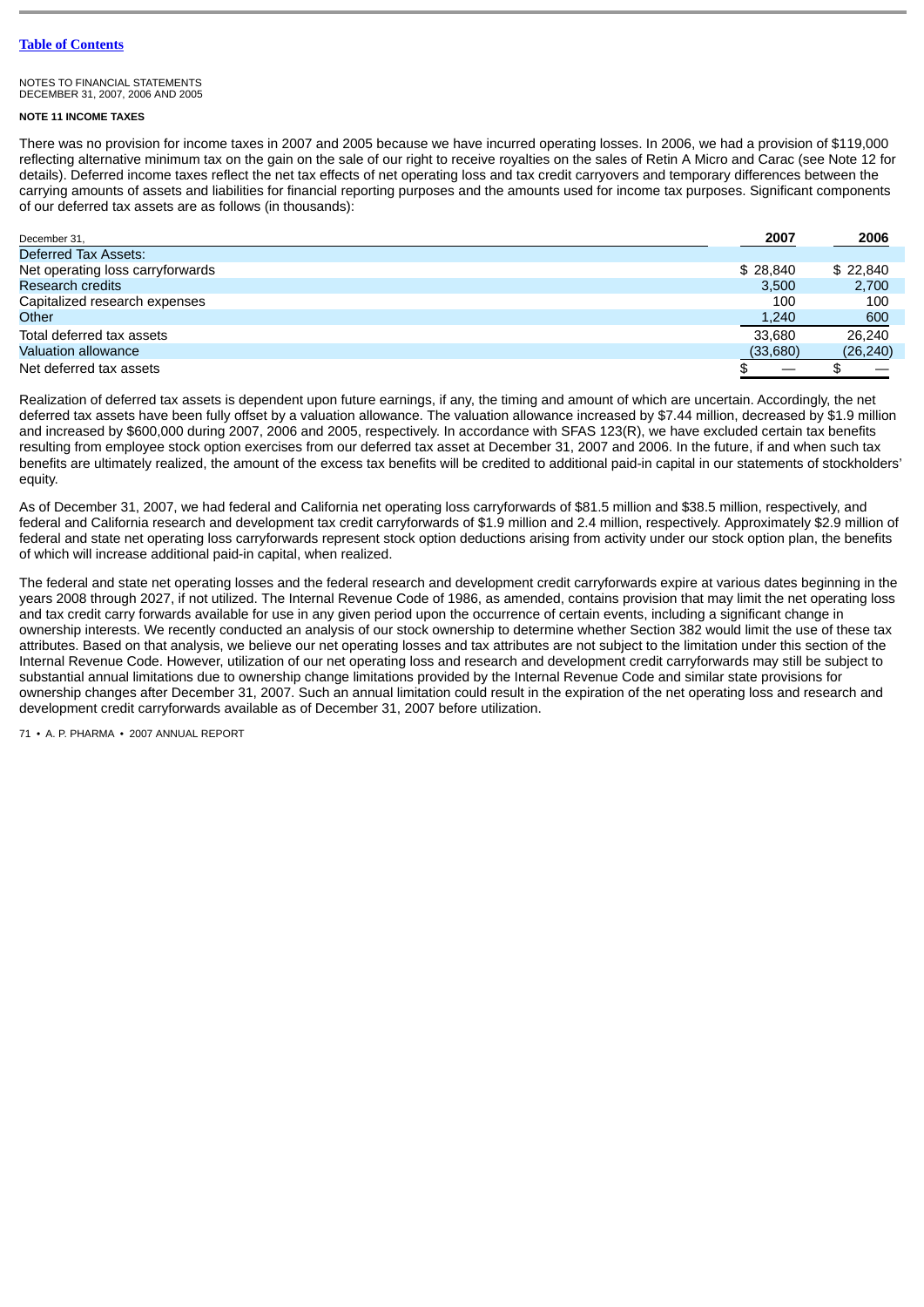We adopted the provisions of FIN 48 as of January 1, 2007, which resulted in the reversal of certain fully reserved deferred tax assets totaling \$1.02 million and the related valuation allowance. The following is a tabular reconciliation of the total amount of unrecognized tax benefits for the year ended December 31, 2007 (in thousands):

| Unrecognized tax benefit at January 1, 2007       | \$1.022 |
|---------------------------------------------------|---------|
| Gross increases – tax positions in current period |         |
| Gross decreases – tax positions in current period |         |
| Unrecognized tax benefit at December 31, 2007     | \$1.022 |

The unrecognized tax benefit, if recognized in full, would reduce our income tax expense by \$1.02 million and result in adjustments to other tax accounts, primarily deferred taxes. We do not currently anticipate any significant changes to the unrecognized tax benefits within 12 months of December 31, 2007. Our policy is to recognize interest and penalties accrued on any unrecognized tax benefits as a component of tax expense. To date, we have not used the unrecognized tax benefits to reduce any of our past tax obligations. As a result, we had no accrual for the payment of interest and penalties related to the unrecognized tax benefits at January 1, 2007 nor was any amount of interest and penalties recognized during the year ended December 31, 2007. As of December 31, 2007, our tax returns were subject to future examination in the U.S. federal and state tax jurisdictions for the tax years 1993 through 2006, due to net operating losses and research credits that are being carried forward.

# **NOTE 12 SIGNIFICANT AGREEMENTS**

# **Paul Royalty Fund**

On January 18, 2006 we sold our rights to royalties on sales of Retin-A Micro and Carac effective October 1, 2005 to an affiliate of the Paul Royalty Fund for up to \$30 million. Proceeds of \$25 million were received upon the closing of the transaction and used primarily to fund pivotal clinical development of APF530, our drug candidate for the prevention of both acute and delayed chemotherapy-induced nausea and vomiting. The remaining \$5 million was to be received upon the achievement of certain milestones over the successive four years. Upon attainment of one milestone in 2007, an additional \$2.5 million was received. The remaining \$2.5 million will be paid based on the satisfaction of certain other predetermined milestones over the next two years.

# **RHEI Pharmaceuticals, Inc.**

On October 1, 2006, we entered into an agreement with RHEI in which we granted RHEI exclusive license to develop and market APF530 in Greater China. We received a license fee on the signing of the contract, which has been recorded as deferred revenue on the Balance Sheet, and will receive additional milestone payments upon the achievement of certain regulatory approvals. Furthermore, we will receive royalties on future sales of APF530 in Greater China.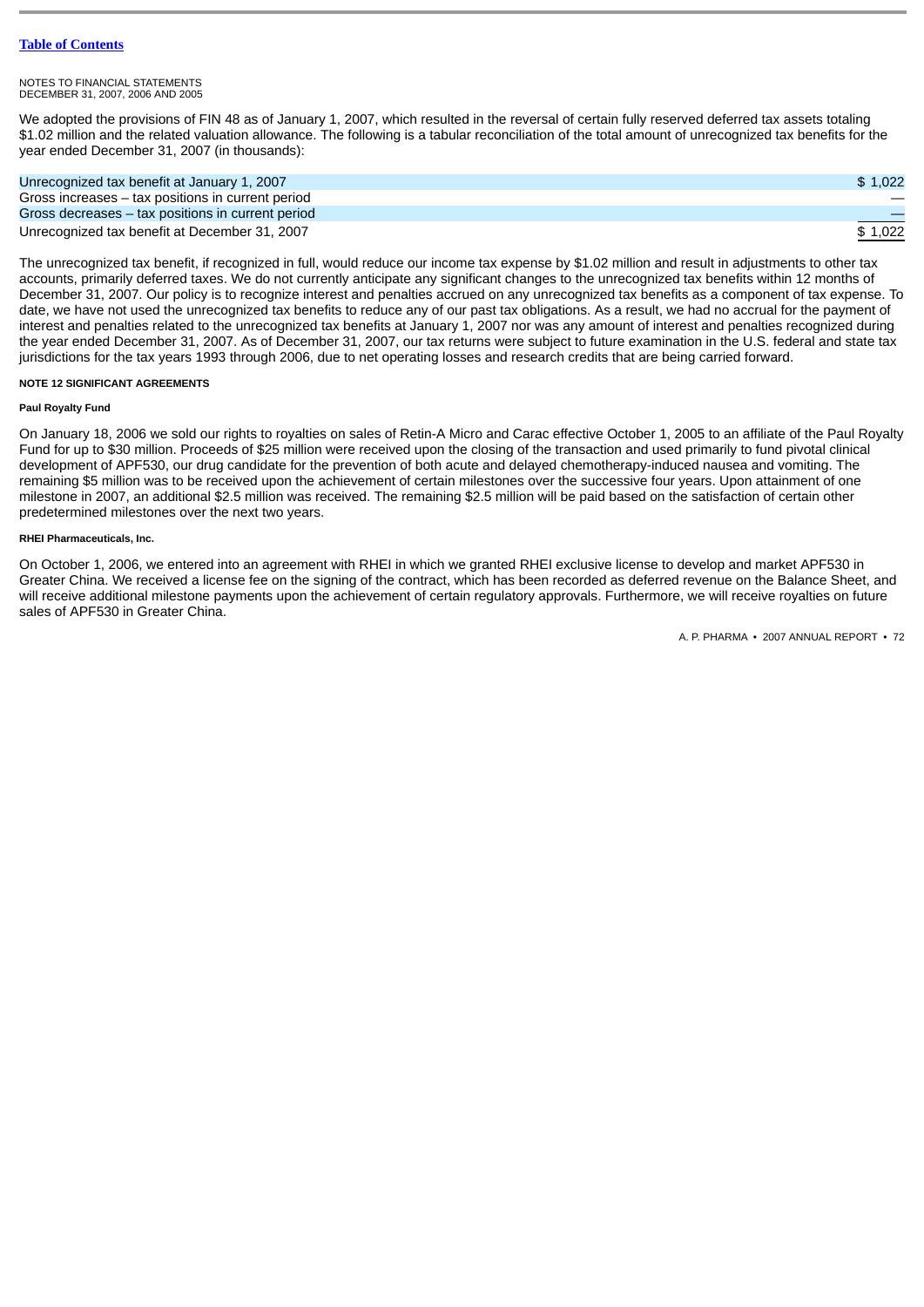NOTES TO FINANCIAL STATEMENTS DECEMBER 31, 2007, 2006 AND 2005

## **Animal Health Company**

On January 22, 2007 we entered a collaborative research and development agreement with a major animal health company to develop a product providing the slow release of an undisclosed opiate for use in the control of pain for dogs and cats. Under the terms of the agreement, we will be reimbursed for certain costs incurred by us and will receive milestone payments upon the achievement of certain development milestones. The animal health company will retain rights for use of the product in its field, paying us a royalty, while we retain rights to the same technology for potential use for humans.

73 • A. P. PHARMA • 2007 ANNUAL REPORT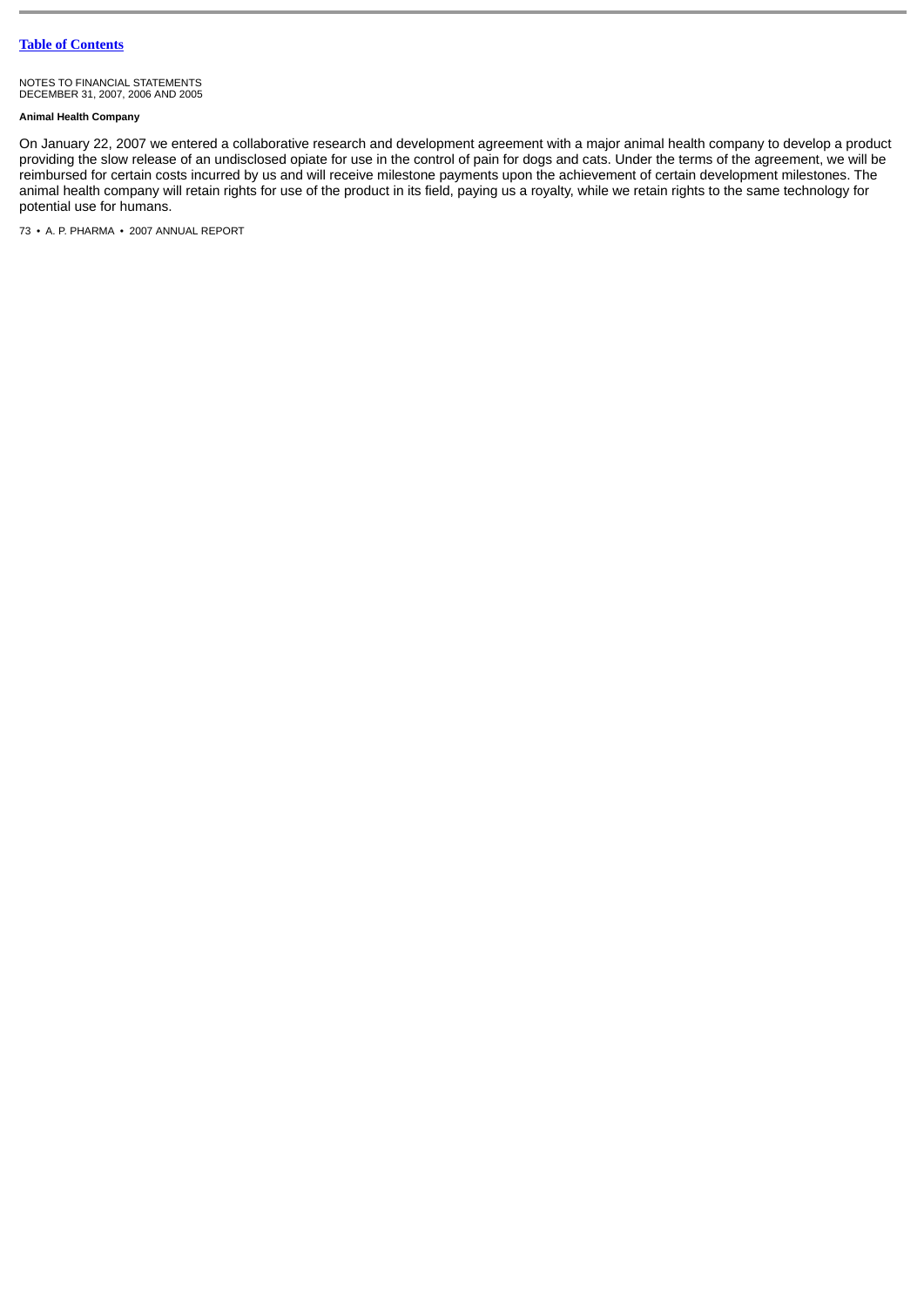# NOTES TO FINANCIAL STATEMENTS DECEMBER 31, 2007, 2006 AND 2005

## **NOTE 13 QUARTERLY RESULTS OF OPERATIONS (UNAUDITED)**

The following table presents summarized unaudited results of operations for each of our quarters in the years ended December 31, 2007 and 2006.

**Quarterly Results of Operations (in thousands, except per share data) (unaudited)**

|                                          | <b>First</b> | Second    | <b>Third</b> | <b>Fourth</b>  |
|------------------------------------------|--------------|-----------|--------------|----------------|
| Year Ended December 31, 2007             | Quarter      | Quarter   | Quarter      | Quarter        |
| <b>Total revenue</b>                     |              | 160<br>\$ | 121<br>\$    | 131<br>\$      |
| Operating expenses                       | 6,105        | 4,635     | 5,357        | 7,948          |
| Interest and other, net                  | 148          | 2,660     | 557          | 468            |
| Income (loss) from continuing operations | (5, 957)     | (1, 815)  | (4,679)      | (7, 349)       |
| Discontinued operations                  | (8)          | 40        |              | (356)          |
| Net income (loss) before income taxes    | (5,965)      | (1,775)   | (4,678)      | (7,705)        |
| Provision for income taxes               | (36)         |           | (8)          | $\overline{4}$ |
| Net income (loss)                        | (6,001)      | (1, 775)  | (4,686)      | (7, 701)       |
| Basic income (loss) per common share:    |              |           |              |                |
| Income (loss) from continuing operations | (0.94)       | (0.19)    | (0.15)       | (0.24)         |
| Net income (loss)                        | (0.95)       | (0.19)    | (0.15)       | (0.25)         |
| Diluted income (loss) per common share:  |              |           |              |                |
| Income (loss) from continuing operations | (0.94)       | (0.19)    | (0.15)       | (0.24)         |
| Net income (loss)                        | (0.95)       | (0.19)    | (0.15)       | (0.25)         |

| Year Ended December 31, 2006             | First<br>Quarter | Second<br>Quarter | <b>Third</b><br>Quarter | <b>Fourth</b><br>Quarter |
|------------------------------------------|------------------|-------------------|-------------------------|--------------------------|
| <b>Total revenue</b>                     | \$               |                   |                         |                          |
|                                          |                  |                   |                         |                          |
| Operating expenses                       | 4,401            | 4,790             | 3,948                   | 5,725                    |
| Interest and other, net                  | 23,693           | 274               | 195                     | 219                      |
| Income (loss) from continuing operations | 19,292           | (4,516)           | (3,753)                 | (5,506)                  |
| Discontinued operations                  |                  | (34)              | (64)                    | (41)                     |
| Net income (loss) before income taxes    | 19,299           | (4,550)           | (3,817)                 | (5, 547)                 |
| Provision for income taxes               |                  |                   |                         | (119)                    |
| Net income (loss)                        | 19,299           | (4,550)           | (3,817)                 | (5,666)                  |
| Basic income (loss) per common share:    |                  |                   |                         |                          |
| Income (loss) from continuing operations | 3.06             | (0.72)            | (0.60)                  | (0.90)                   |
| Net income (loss)                        | 3.06             | (0.72)            | (0.60)                  | (0.90)                   |
| Diluted income (loss) per common share:  |                  |                   |                         |                          |
| Income (loss) from continuing operations | 3.03             | (0.72)            | (0.60)                  | (0.90)                   |
| Net income (loss)                        | 3.03             | (0.72)            | (0.60)                  | (0.90)                   |

A. P. PHARMA • 2007 ANNUAL REPORT • 74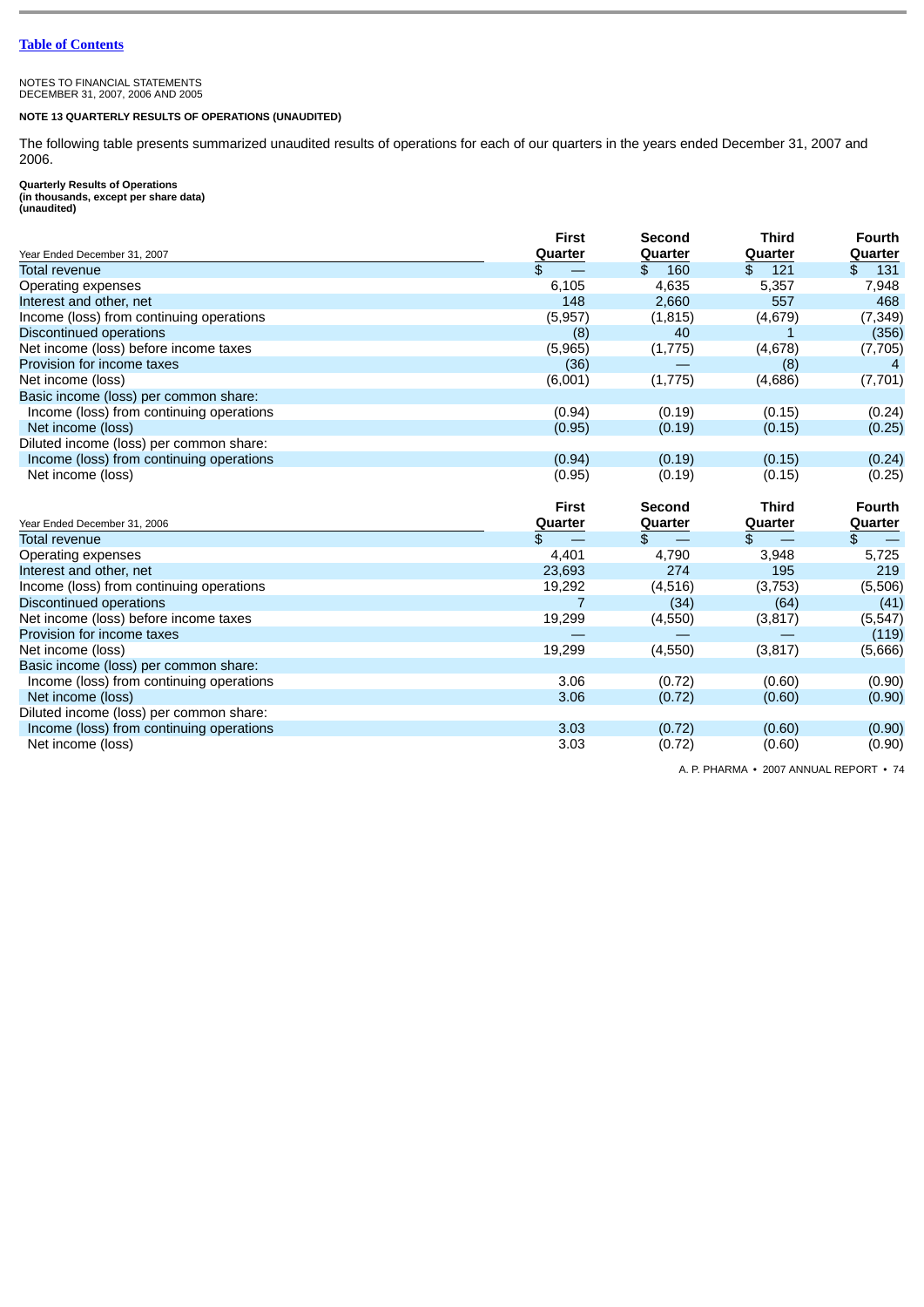#### **ITEM 9. CHANGES IN AND DISAGREEMENTS WITH ACCOUNTANTS ON ACCOUNTING AND FINANCIAL DISCLOSURE**

#### None.

#### **ITEM 9A. CONTROLS AND PROCEDURES**

## **Evaluation of Disclosure Controls and Procedures**

Based on an evaluation as of the end of the period covered by this report, our chief executive officer and chief financial officer has concluded that our disclosure controls and procedures (as defined in Rules 13a-15(e) and 15d-15(e) under the Exchange Act were effective as of the end of the period covered by this report to ensure that information that we are required to disclose in reports that we file or submit under the Exchange Act is recorded, processed, summarized and reported within the time periods specified in SEC rules and forms.

Our disclosure controls and procedures are designed to provide reasonable assurance of achieving their objectives, and our chief executive officer and chief financial officer has concluded that these controls and procedures are effective at the "reasonable assurance" level. We believe that a control system, no matter how well designed and operated, cannot provide absolute assurance that the objectives of the control system are met, and no evaluation of controls can provide absolute assurance that all control issues and instances of fraud, if any, within a company have been detected.

#### **Management's Report on Internal Control Over Financial Reporting**

Our management is responsible for establishing and maintaining adequate internal control over financial reporting. A company's internal control over financial reporting is a process designed to provide reasonable assurance regarding the reliability of financial reporting and the preparation of financial statements for external purposes in accordance with generally accepted accounting principles.

There are inherent limitations in the effectiveness of any system of internal control, including the possibility of human error and the circumvention or overriding of controls. Accordingly, even effective internal controls can provide only reasonable assurances with respect to financial statement preparation. Further, because of changes in conditions, the effectiveness of internal control may vary over time.

Our management assessed the effectiveness of our internal control over financial reporting as of December 31, 2007. In making this assessment, management used the criteria set forth by the Committee of Sponsoring Organizations (COSO) of the Treadway Commission in *Internal Control— Integrated Framework*. Based on our assessment using the COSO criteria, management concluded that, as of December 31, 2007, our internal control over financial reporting is effective.

This annual report does not include an attestation report of our independent registered public accounting firm regarding internal control over financial reporting. Our internal control over financial reporting was not subject to attestation by our independent registered public accounting firm pursuant to temporary rules of the SEC that permit us to provide only management's report in this annual report.

75 • A. P. PHARMA • 2007 ANNUAL REPORT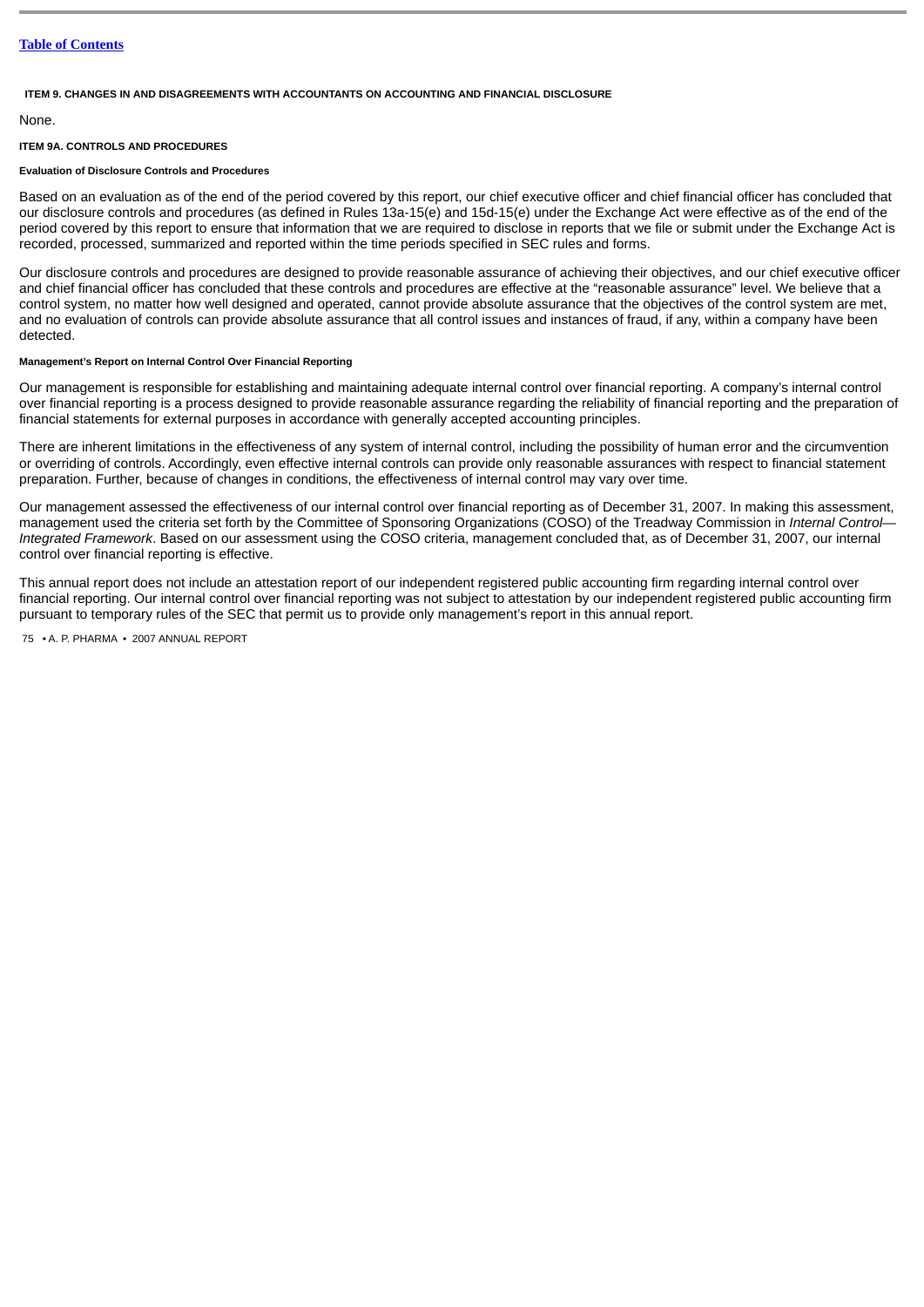## **Changes in Internal Controls Over Financial Reporting**

There were no changes in our internal controls over financial reporting that occurred during our most recent fiscal quarter that have materially affected, or are reasonably likely to materially affect, our internal control over financial reporting.

## **ITEM 9B. OTHER INFORMATION**

None.

A. P. PHARMA • 2007 ANNUAL REPORT • 76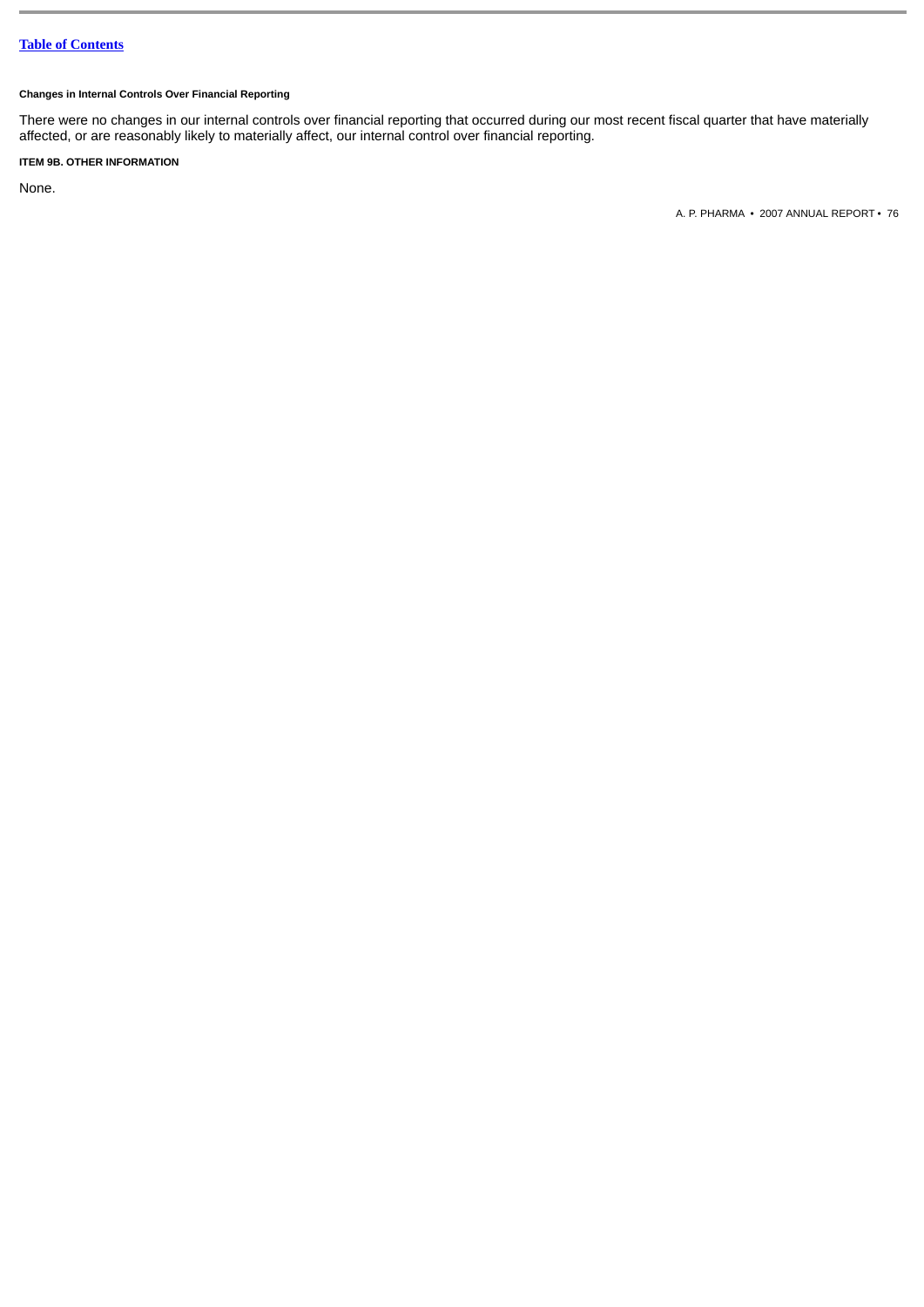#### PART III

#### **ITEM 10. DIRECTORS, EXECUTIVE OFFICERS, AND CORPORATE GOVERNANCE**

We have incorporated by reference the information set forth under the captions "Election of Directors", "Executive Officers", "Corporate Governance" and "Compliance with Section 16(a) of the Securities Exchange Act" of the Company's Proxy Statement (the "Proxy Statement") for the 2008 annual meeting of shareholders.

## **Code of Ethics**

We have adopted a Code of Ethics that applies to all of our directors, officers and employees. The Code of Ethics is posted on our website at http://www.appharma.com under the caption Investor Relations.

## **ITEM 11. EXECUTIVE COMPENSATION**

We have incorporated by reference the information set forth under the captions "Executive Compensation" and "Director Compensation" of the Proxy Statement.

#### **ITEM 12. SECURITY OWNERSHIP OF CERTAIN BENEFICIAL OWNERS AND MANAGEMENT AND RELATED STOCKHOLDER MATTERS**

We have incorporated by reference the information set forth under the captions "Common Stock Ownership of Certain Beneficial Owners and Management" and "Equity Compensation Plan Information" of the Proxy Statement.

## **ITEM 13. CERTAIN RELATIONSHIPS AND RELATED TRANSACTIONS AND DIRECTOR INDEPENDENCE**

We have incorporated by reference the information set forth under the captions "Related Party Transactions" and "Corporate Governance" of the Proxy Statement.

#### **ITEM 14. PRINCIPAL ACCOUNTANT FEES AND SERVICES**

We have incorporated by reference the information set forth under the captions "Report of the Audit Committee," "Ratification of Independent Registered Public Accountants" and "Auditors Fees & Services" of the Proxy Statement.

77 • A. P. PHARMA • 2007 ANNUAL REPORT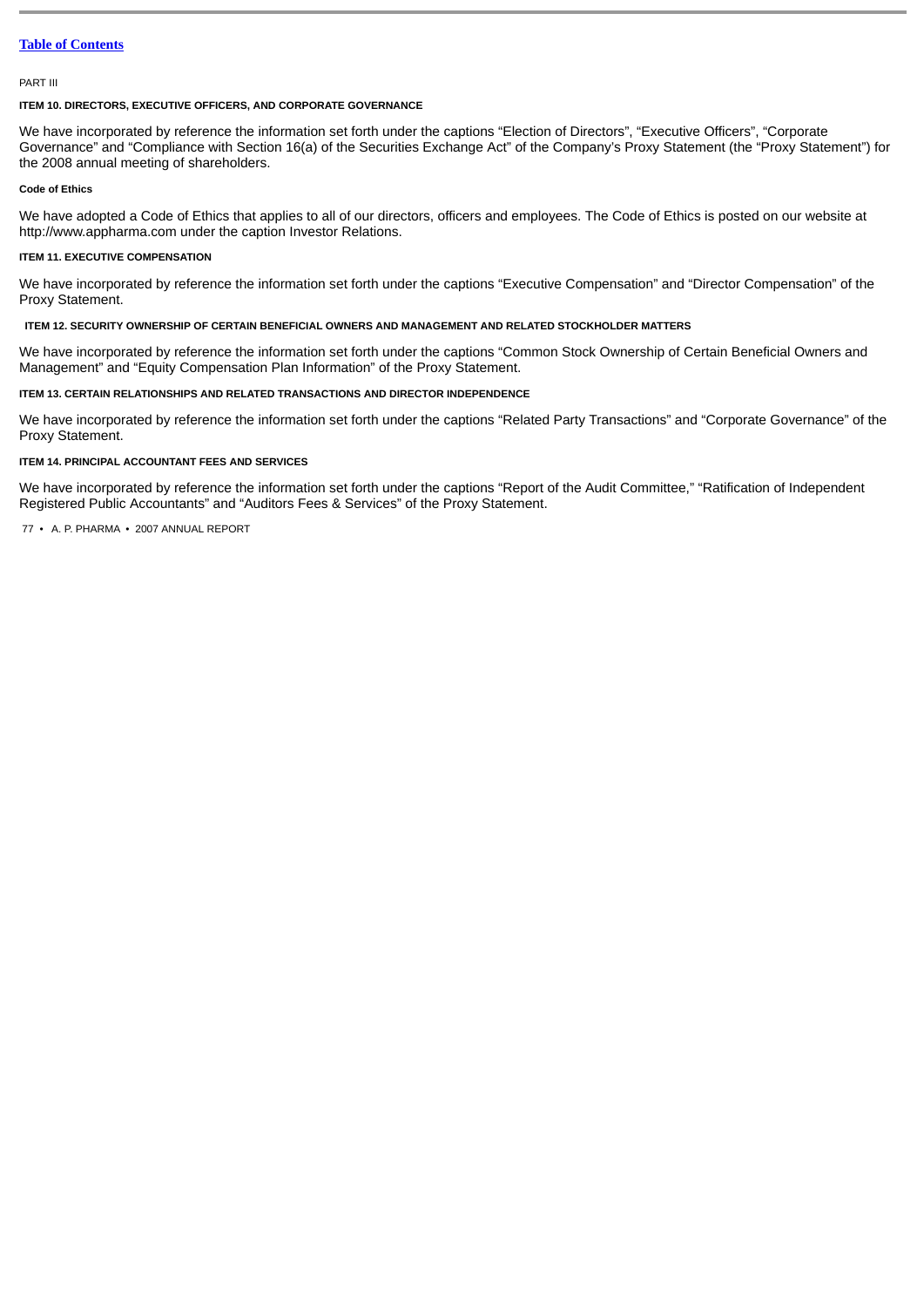PART IV

## **ITEM 15. EXHIBITS AND FINANCIAL STATEMENT SCHEDULES**

(a) 1. Financial Statements

The financial statements and supplementary data set forth in Part II of the 10-K Annual Report are included herein.

## 2. Financial Statement Schedules

Schedule II Valuation Accounts

All other schedules have been omitted because the information is not required or is not so material as to require submission of the schedule, or because the information is included in the financial statements or the notes thereto.

3. Exhibits

See Exhibit Index beginning on page 81.

A. P. PHARMA • 2007 ANNUAL REPORT• 78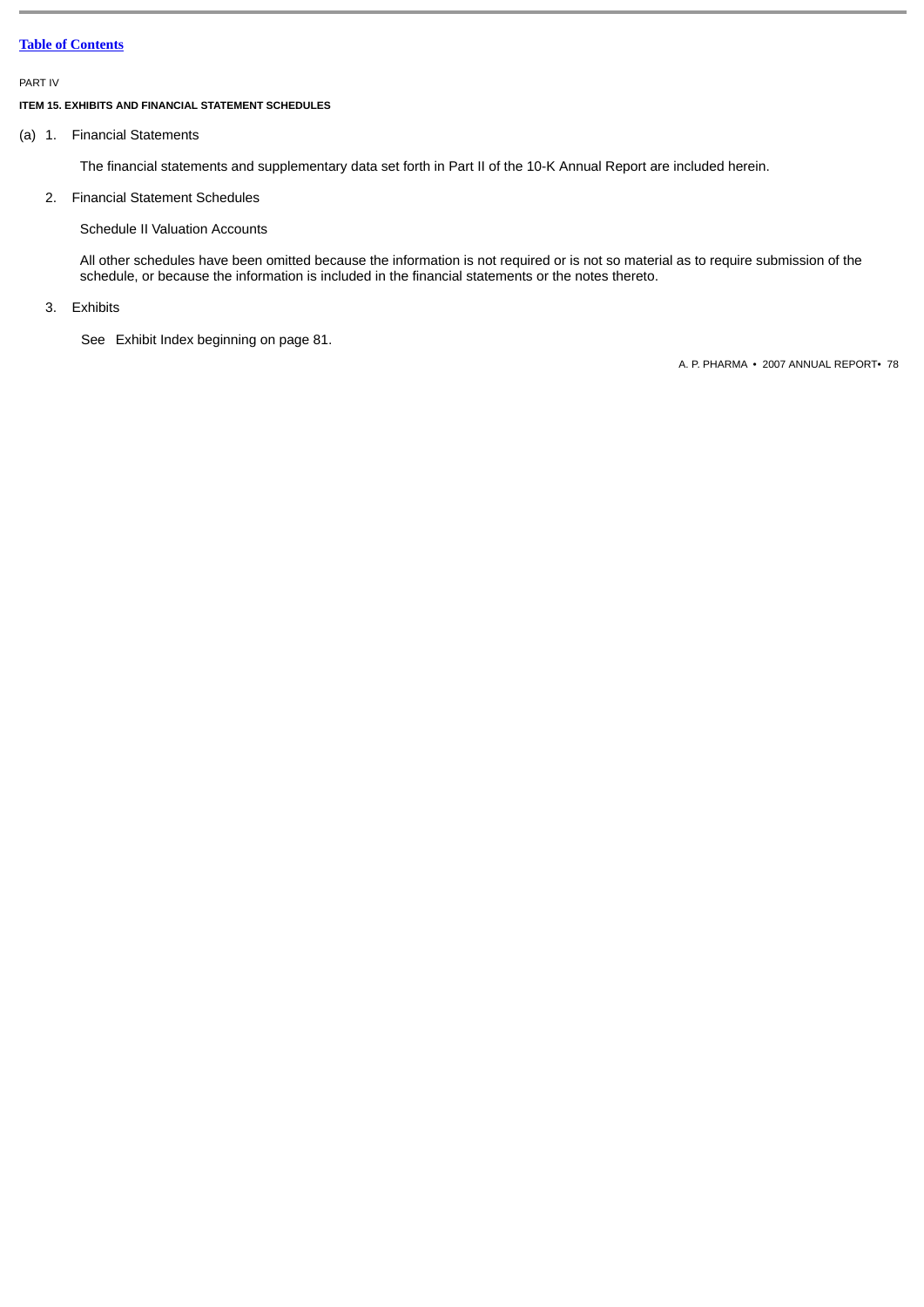#### **SIGNATURES**

Pursuant to the requirement of Section 13 or 15 (d) of the Securities Exchange Act of 1934, the registrant has duly caused this report to be signed on its behalf by the undersigned, thereunto duly authorized.

**A.P. PHARMA, INC.**

By: /s/ Gregory Turnbull Gregory Turnbull President, Chief Executive Officer

#### **POWER OF ATTORNEY**

KNOW ALL PERSONS BY THESE PRESENT, that each person whose signature appears below constitutes and appoints Gregory Turnbull ,and Paul Goddard, jointly and severally, his or her attorneys-in-fact, with the power of substitution, for him or her in any and all capacities, to sign any amendments to this Annual Report on Form 10-K and to file the same, with exhibits thereto and other documents in connection therewith, with the Securities and Exchange Commission, hereby ratifying and confirming all that said attorneys-in-fact, or his substitute or substitutes, may do or cause to be done by virtue hereof.

Pursuant to the requirements of the Securities Exchange Act of 1934, this report has been signed by the following persons in the capacities and on the dates indicated.

| <b>Signature</b>                              | Title                                                                                                                                                                  | Date           |  |  |  |
|-----------------------------------------------|------------------------------------------------------------------------------------------------------------------------------------------------------------------------|----------------|--|--|--|
| /s/ Gregory Turnbull<br>Gregory Turnbull      | President, Chief Executive Officer, Interim Chief<br>Financial Officer (Principal Executive Officer and<br>Principal Financial and Accounting Officer) and<br>Director | March 28, 2008 |  |  |  |
| /s/ Paul Goddard<br>Paul Goddard              | Chairman of the Board of Directors                                                                                                                                     | March 28, 2008 |  |  |  |
| /s/ Peter Riepenhausen<br>Peter Riepenhausen  | <b>Director</b>                                                                                                                                                        | March 28, 2008 |  |  |  |
| /s/ Toby Rosenblatt<br><b>Toby Rosenblatt</b> | <b>Director</b>                                                                                                                                                        | March 28, 2008 |  |  |  |
| /s/ Arthur Taylor<br><b>Arthur Taylor</b>     | <b>Director</b>                                                                                                                                                        | March 28, 2008 |  |  |  |
| /s/ Robert Zerbe<br>Robert Zerbe              | <b>Director</b>                                                                                                                                                        | March 28, 2008 |  |  |  |

79 • A. P. PHARMA • 2007 ANNUAL REPORT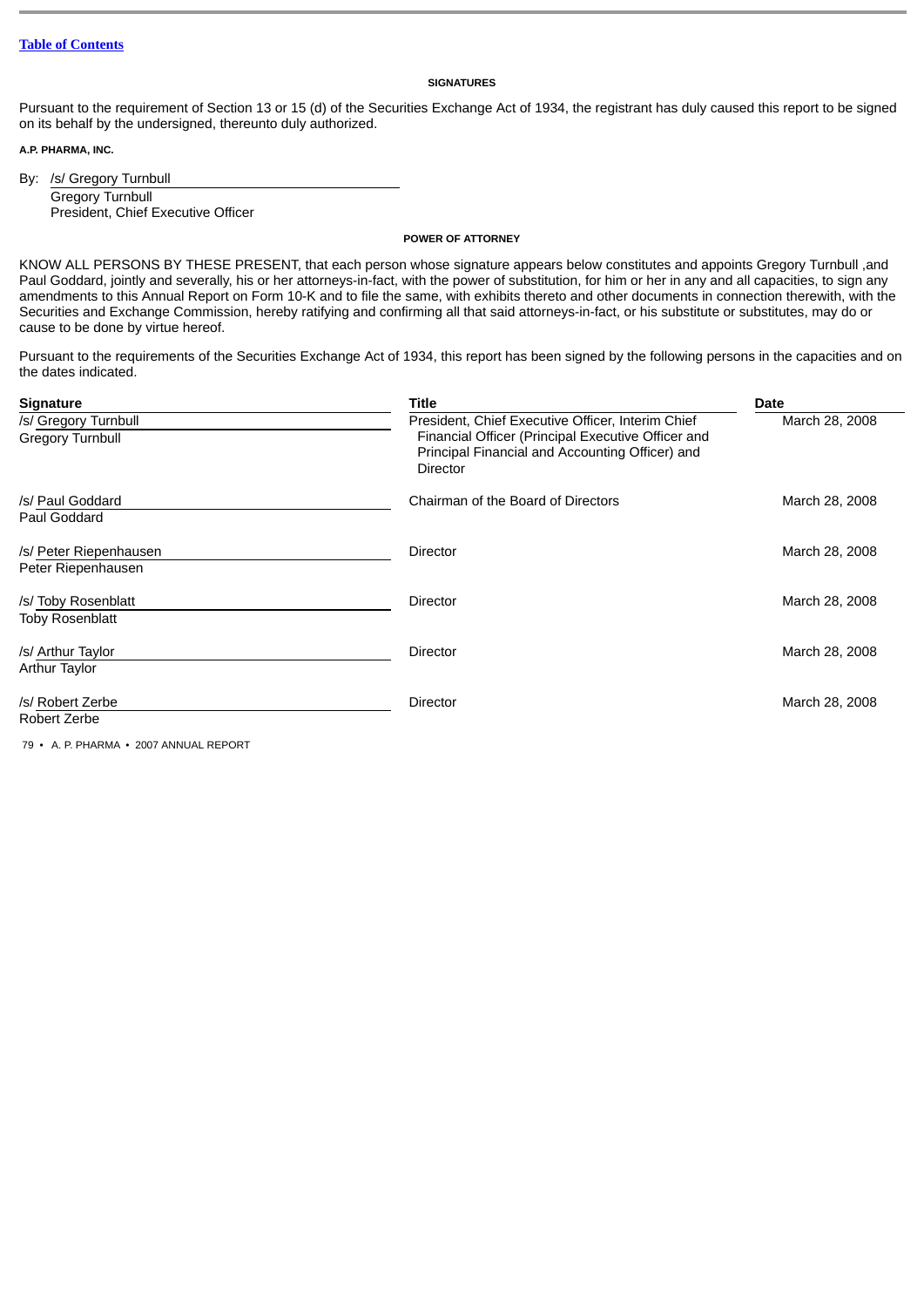**VALUATION AND QUALIFYING ACCOUNTS (in thousands)**

|                                              | <b>Beginning</b><br><b>Balance</b> |    | <b>Additions</b><br><b>Charged to</b><br>Cost and<br><b>Expense</b> | Deductions,<br><b>Write-Offs</b><br>and<br><b>Recoveries</b> |  | Ending<br><b>Balance</b> |     |
|----------------------------------------------|------------------------------------|----|---------------------------------------------------------------------|--------------------------------------------------------------|--|--------------------------|-----|
| <b>DECEMBER 31, 2007</b>                     |                                    |    |                                                                     |                                                              |  |                          |     |
| Note receivable, allowance for doubtful note | \$<br>394                          | \$ |                                                                     | \$                                                           |  | \$                       | 394 |
| <b>DECEMBER 31, 2006</b>                     |                                    |    |                                                                     |                                                              |  |                          |     |
| Note receivable, allowance for doubtful note | \$<br>394                          | \$ |                                                                     | \$                                                           |  | \$                       | 394 |
| <b>DECEMBER 31, 2005</b>                     |                                    |    |                                                                     |                                                              |  |                          |     |
| Note receivable, allowance for doubtful note | \$<br>394                          | \$ |                                                                     | \$                                                           |  | \$.                      | 394 |

A. P. PHARMA • 2007 ANNUAL REPORT • 80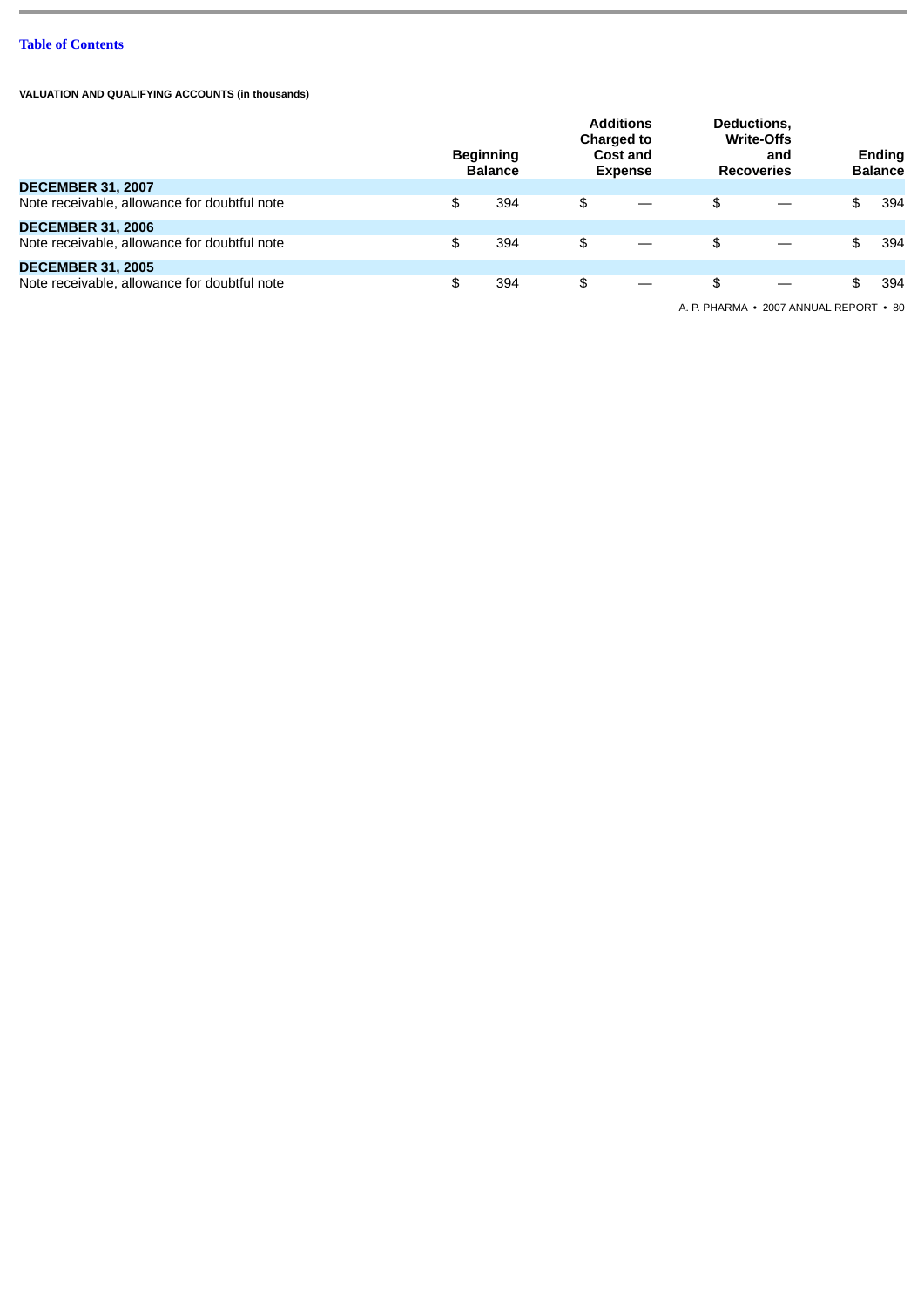EXHIBIT INDEX

#### **FORM 10-K ANNUAL REPORT**

- 2.1 Copy of Asset Purchase Agreement between Registrant and RP Scherer South, Inc. dated June 21, 2000.(1)
- 3-A Copy of Registrant's Certificate of Incorporation(2)
- 3-B Copy of Registrant's Bylaws.(2)
- 3-C Copy of Registrant's Certificate of Designation.(3)
- 3-D Copy of Registrant's Certificate of Amendment of Certificate of Incorporation.
- 3-E Copy of Registrant's Certificate of Amendment of Certificate of Incorporation.(4)
- 3-F Copy of Registrant's Certificate of Amendment of Certificate of Incorporation.<sup>(5)</sup>
- 4-A Copy of Registrant's Preferred Shares Rights Agreement.<sup>(6)</sup>
- 4-B Copy of Registrant's Form of Rights Certificate<sup>(7)</sup>
- 10-C Registrant's 1992 Stock Plan dated August 11, 1992.(8)\*
- 10-D Registrant's 1997 Employee Stock Purchase Plan, as amended to date
- 10-E Lease Agreement between Registrant and Metropolitan Life Insurance Company for lease of Registrant's executive offices in Redwood City dated as of November 17, 1997.<sup>(9)</sup>
- 10-F Registrant's 2002 Equity Incentive Plan dated June 13, 2002.(10)\*
- 10-G Agreement between Registrant and RHEI Pharmaceuticals, Inc. (RHEI) granting exclusive license to RHEI to develop and sell APF530 in Greater China dated October 1, 2006.(11)
- 10-H Royalty Interest Agreement between Registrant and Paul Royalty Fund dated January 18, 2006.(12)
- 10-I Amended and Restated Retention and Non-Competition Agreement between the Registrant and Michael O'Connell effective August 23, 2007.(13)
- 10-J Management Retention Agreement between the Registrant and Dr. John Barr dated as of November 8, 2007.(14)
- 10-K Registrant's 2007 Equity Incentive Plan.(15)
- 10-L Form of 2007 Equity Incentive Plan Stock Option Agreement.(16)
- 10-M Form of 2007 Equity Incentive Plan Restricted Stock Unit Agreement.(17)
- 10-N Agreement with Johnson & Johnson dated April 14, 1992.(18)
- 10-O Form of 2007 Equity Incentive Plan Restricted Stock Award Agreement\*
- 10-P Form of 2002 Equity Incentive Plan Stock Option Agreement\*
- 10-Q Form of 2002 Equity Incentive Plan Restricted Stock Agreement\*
- 10-R Amendment to the Registrant's Non-Qualified Plan.(19)
- 10-S Form of Indemnification Agreement\*
- 10-T Registrant's Non-Qualified Plan dated June 13, 2002.(20)\*
- 23.1 Consent of Independent Registered Public Accounting Firm.
- 23.2 Consent of Independent Registered Public Accounting Firm.
- 31.1 Certification of Chief Executive Officer and Chief Financial Officer pursuant to Rules 13A-15(e) Promulgated under the Securities Exchange Act of 1934 as amended.
- 32 Certification of Chief Executive Officer and Chief Financial Officer pursuant to 18 U.S.C. Section 1350, as adopted pursuant to Section 906 of the Sarbanes-Oxley Act of 2002.
- $\overline{p}$  Filed as an Exhibit with corresponding Exhibit No. to Registrant's Form 8-K dated July 25, 2000, and incorporated herein by reference.
- 81 A. P. PHARMA 2007 ANNUAL REPORT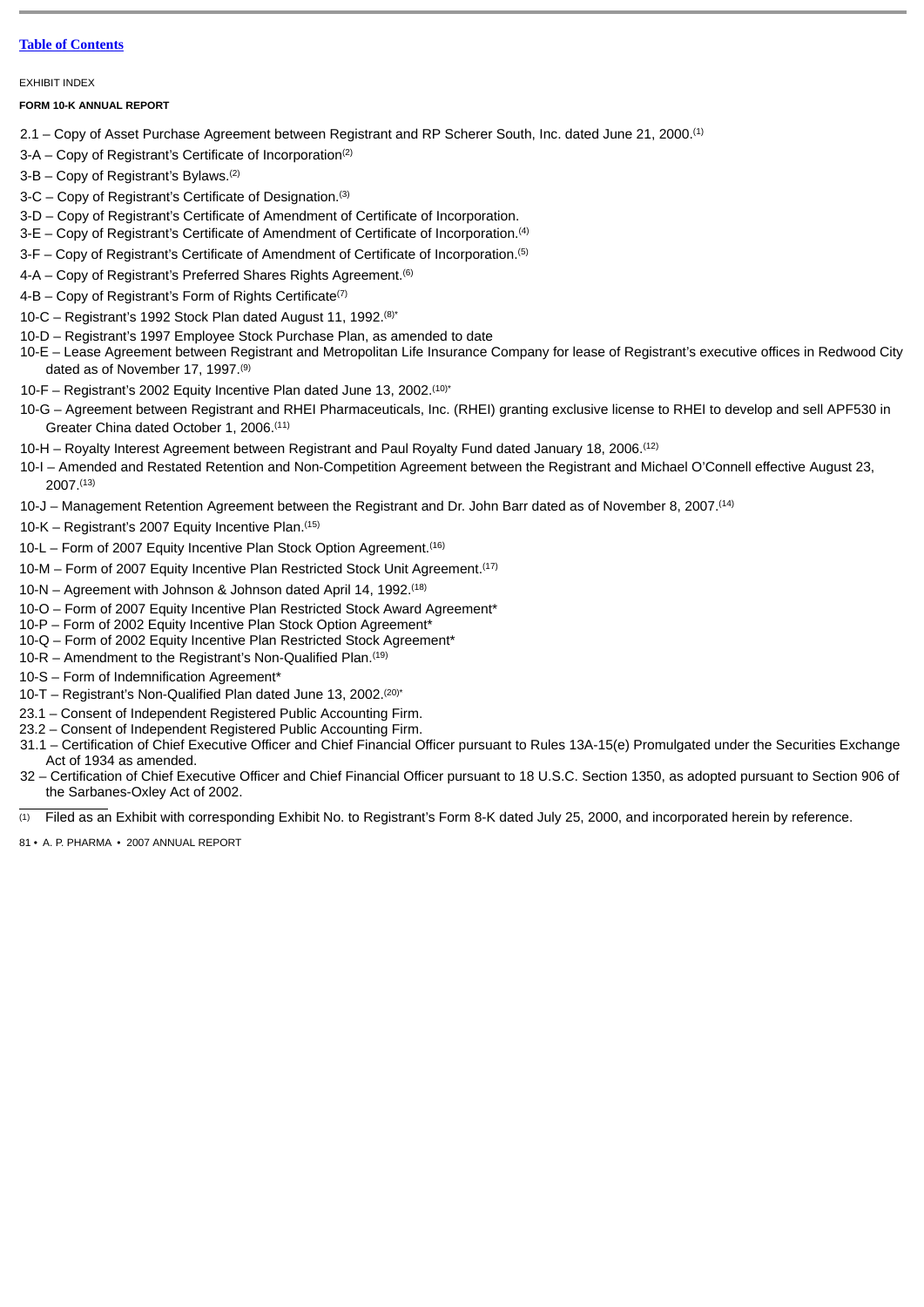- (2) Filed as an Exhibit with corresponding Exhibit No. to Registrant's Registration Statement on Form S-1 (Registration No. 33-15429) and incorporated herein by reference.
- (3) Filed as an Exhibit with corresponding Exhibit No. to Registrant's Form 8-K dated December 19, 2006, and incorporated herein by reference.
- (4) Filed as an Exhibit No. 3.1 to Registrant's Form 8-K dated May 14, 2001, and incorporated herein by reference.<br>(5) Filed as Exhibit 3.1.1 to the registrant's Registration Statement on Form S-1/A (Registration No. 333-1
- Filed as Exhibit 3.1.1 to the registrant's Registration Statement on Form S-1/A (Registration No. 333-141918) and incorporated herein by reference.
- (6) Filed as an Exhibit with corresponding Exhibit No. to Registrant's Form 8-K dated December 19, 2006, and incorporated herein by reference.<br>(7) Filed as an Exhibit with corresponding Exhibit No. to Registrant's Form 8-K
- Filed as an Exhibit with corresponding Exhibit No. to Registrant's Form 8-K dated December 19, 2006, and incorporated herein by reference. (8) Filed as Exhibit No. 28.1 to Registrant's Registration Statement on Form S-8 (Registration No. 33-50640), and incorporated herein by reference.
- (9) Filed as an Exhibit with corresponding Exhibit No. to Registrant's Annual Report on Form 10-K for the year ended December 31, 1997, and incorporated herein by reference.
- (10) Filed as Exhibit No. 99.1 to Registrant's Registration Statement on Form S-8 (Registration No. 333-90428), and incorporated herein by reference.
- (11) Filed as Exhibit 99.1 to Registrant's Form 8-K dated December 19, 2006, and incorporated herein by reference.<br>(12) Filed on Form 8K dated January 18, 2006.
- Filed on Form 8K dated January 18, 2006.
- (13) Filed as Exhibit 10.14 to the Registrant's Form 10-Q dated November 14, 2007 and incorporated herein by reference.
- (14) Filed as Exhibit 10.15 to the Registrant's Form 10-Q dated November 14, 2007 and incorporated herein by reference.
- (15) Filed as Exhibit No 4.1 to Registrant's Registration Statement on Form S-8 (Registration No. 333-148660) and incorporated herein by reference.
- (16) Filed as Exhibit no. 4.3 to Registrant's Registration Statement on Form S-8 (Registration No 333-148660) and incorporated herein by reference
- (17) Filed as Exhibit No 4.4 to Registrant's Registration Statement on Form S-8 (Registration No. 333-148660), and incorporated herein by reference.
- (18) Filed as an Exhibit with corresponding Exhibit No. to Registrant's Annual Report on Form 10-K for the year ended December 31, 1992, and incorporated herein by reference.
- (19) Filed as Exhibit 10.16 to the Registrant's Form 10-Q dated November 14, 2007 and incorporated herein by reference.
- (20) Filed as Exhibit No. 99.2 to Registrant's Registration Statement on Form S-8 (Registration No. 333-90428), and incorporated herein by reference.
- Management contract or compensatory plans.

A. P. PHARMA • 2007 ANNUAL REPORT • 82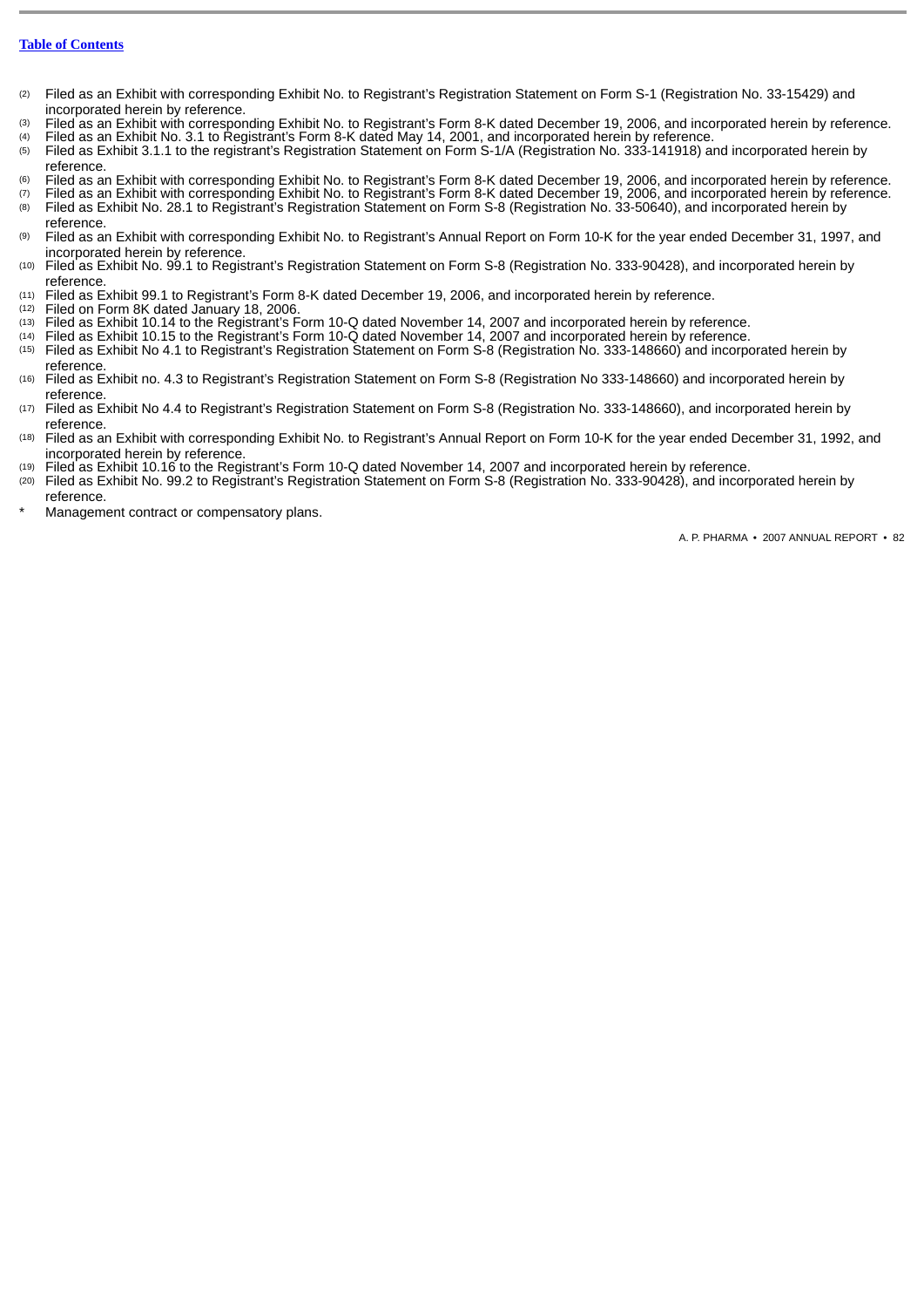## CERTIFICATE OF AMENDMENT OF CERTIFICATE OF INCORPORATION OF ADVANCED POLYMER SYSTEMS, INC.

Advanced Polymer Systems, Inc., a corporation duly organized and existing under the General Corporation Law of the State of Delaware (the "Corporation"), does hereby certify:

FIRST: That Article I of the Certificate of Incorporation of the Corporation is hereby amended to read in its entirety as follows:

"I: Name. The name of the corporation is AP Pharma, Inc."

SECOND: That said amendment was duly adopted in accordance with the provisions of Section 242 of the Delaware General Corporation Law.

In witness whereof, the Corporation has caused this Certificate of Amendment to be executed by its duly authorized person this 9th day of May, 2001.

/s/ Michael O'Connell

Michael O'Connell, President and Chief Executive Officer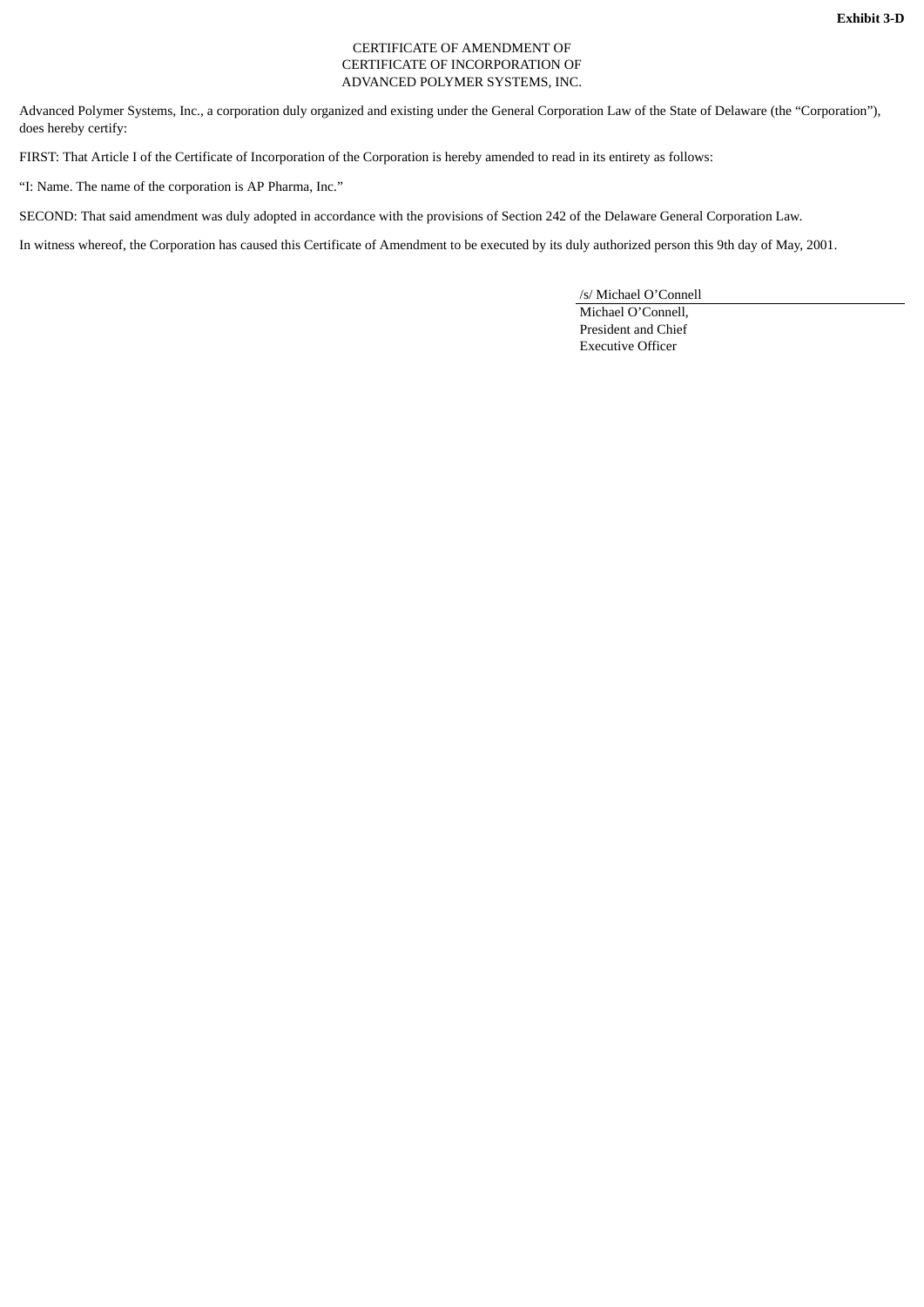## A.P. PHARMA, INC.

## 1997 EMPLOYEE STOCK PURCHASE PLAN

1. PURPOSE. This A.P. Pharma, Inc. 1997 Employee Stock Purchase Plan is designed to encourage and assist employees of A.P. Pharma, Inc. and participating subsidiaries to acquire an equity interest in the Company through the purchase of shares of Company common stock.

2. DEFINITIONS. As used herein, the following definitions shall apply:

(a) "Administrator" shall mean the entity, either the Board or the committee of the Board, responsible for administering this Plan, as provided in Section 3.

(b) "Board" shall mean the Board of Directors of the Company, as constituted from time to time.

(c) "Code" shall mean the Internal Revenue Code of 1986, as amended from time to time, and any successor statute.

(d) "Company" shall mean A.P. Pharma, Inc., a Delaware corporation, and Participating Subsidiaries.

(e) "Common Stock" shall mean the Common Stock, \$.01 par value, of the Company.

(f) "Employee" shall mean any individual who is an employee of the Company or a Participating Subsidiary within the meaning of Section 3401(c) of the Code and the Treasury Regulations thereunder.

(g) "Enrollment Date" shall have the meaning set forth in Section 6.

(h) "Fair market value" means as of any given date: (i) the closing price of the Common Stock on the Nasdaq National Market as reported in the Wall Street Journal; or (ii) if the Common Stock is no longer quoted on the Nasdaq National Market, but is listed on an established stock exchange or quoted on any other established interdealer quotation system, the closing price for the Common Stock on such exchange or system, as reported in the Wall Street Journal; or (iii) in the absence of an established market for the Common Stock, the fair market value of the Common Stock as determined by the Administrator in good faith.

(i) "Lower Price Enrollment Date" shall have the meaning set forth in Section 6.

(j) "Option Period" shall have the meaning set forth in Section 7(b).

(k) "Participating Subsidiary" shall mean a Subsidiary which has been designated by the Administrator as covered by the Plan.

(l) "Plan" shall mean this A.P. Pharma, Inc. 1997 Employee Stock Purchase Plan, as it may be amended from time to time.

(m) "Purchase Date" shall have the meaning set forth in Section 9(a).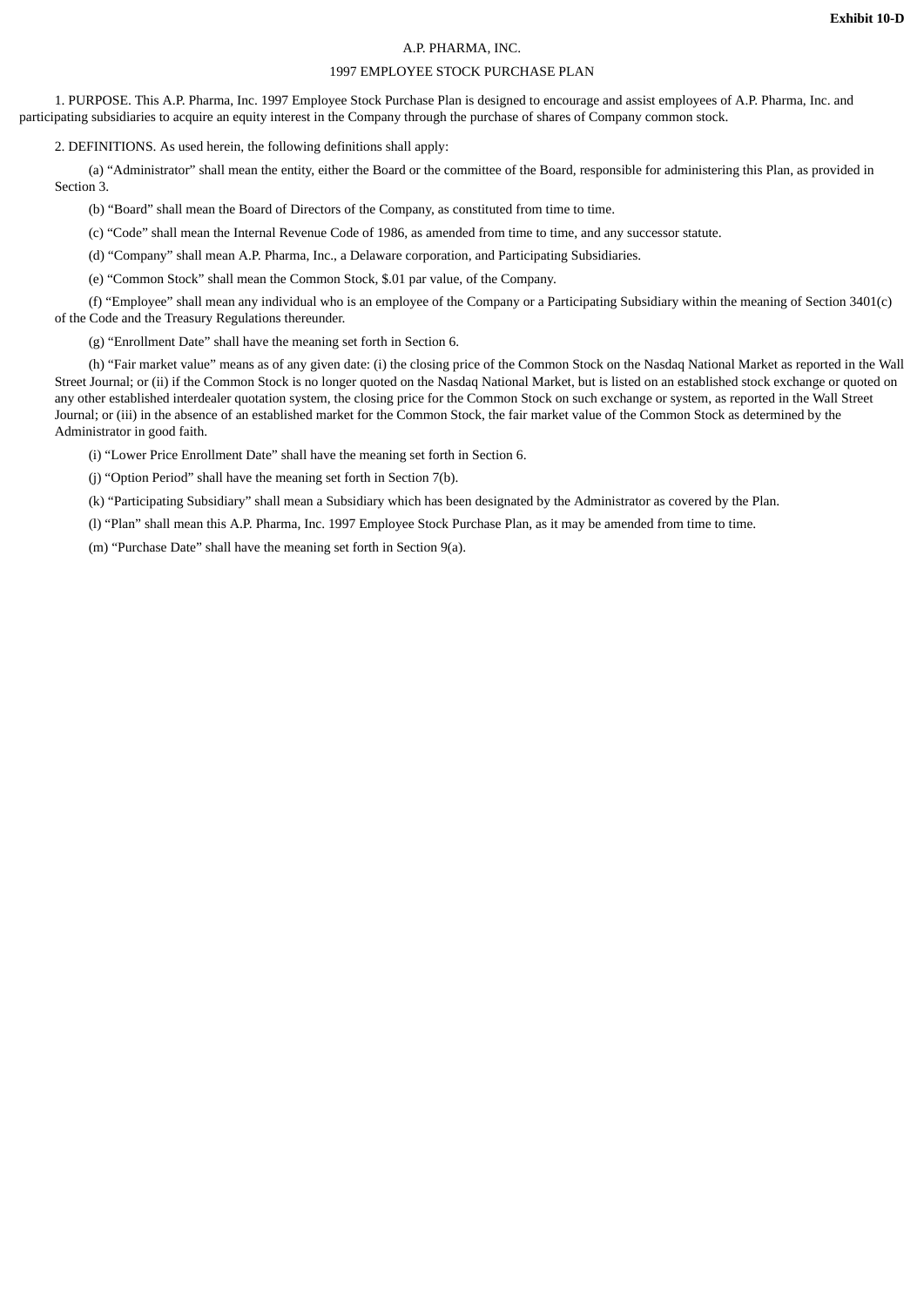(n) "Section" unless the context clearly indicates otherwise, shall refer to a Section of this Plan.

(o) "Subsidiary" shall mean a "subsidiary corporation" of the Company, whether now or hereafter existing, within the meaning of Section 424(f) of the Code, but only for so long as it is a "subsidiary corporation."

(p) "Trading Day" means any day on which regular trading occurs on any established stock exchange or market system on which the Common Stock is traded.

#### 3. ADMINISTRATION.

(a) Administrator. The Plan shall be administered by the Board or, upon delegation by the Board, by a committee of the Board (in either case, the "Administrator"). In connection with the administration of the Plan, the Administrator shall have the powers possessed by the Board. The Administrator may act only by a majority of its members. The Administrator may delegate administrative duties to such employees of the Company as it deems proper, so long as such delegation is not otherwise prohibited by Rule 16b-3 under the Securities Exchange Act of 1934, as amended, or other applicable law. The Board at any time may terminate the authority delegated to any committee of the Board pursuant to this Section 3(a) and revest in the Board the administration of the Plan.

(b) Administrator Determinations Binding. The Administrator may adopt, alter and repeal administrative rules, guidelines and practices governing the Plan and the options granted under it as it shall deem advisable from time to time, may interpret the terms and provisions of the Plan and the Options granted under it, may correct any defect, omission or inconsistency in the Plan or in any Option; and may otherwise supervise the administration of the Plan and the Options granted under it. The Administrator may establish, under guidelines from the Board, limits on the number of shares which may be purchased by each participant on an annual or other periodic basis or on the number of shares which may be purchased on any Purchase Date. All decisions made by the Administrator under the Plan shall be binding on all persons, including the Company and all participants in the Plan. No member of the Administrator shall be liable for any action that he or she has in good faith taken or failed to take with respect to this Plan.

#### 4. NUMBER OF SHARES.

(a) The Company has reserved for sale under the Plan 300,000 shares of Common Stock. Shares sold under the Plan may be newly issued shares or shares reacquired in private transactions or open market purchases, but all shares sold under the Plan, regardless of source, shall be counted against the 300,000 share limitation. If at any Purchase Date, the shares available under the Plan are less than the number all participants would otherwise be entitled to purchase on such date, purchases shall be reduced proportionately to eliminate the deficit. If, at any Purchase Date, the shares which may be purchased by a participant are restricted on account of a limit on the aggregate shares which may be purchased per employee, purchases under each option shall be reduced proportionately. Any funds that cannot be applied to the purchase of shares due to such reductions shall be refunded to participants as soon as administratively feasible.

(b) In the event of any reorganization, recapitalization, stock split, reverse stock split, stock dividend, combination of shares, merger, consolidation, offering of rights, or other similar change in the capital structure of the Company, the Board may make such adjustment, if any, as it deems appropriate in the number, kind, and purchase price of the shares available for purchase under the Plan and in the maximum number of shares subject to any option under the Plan.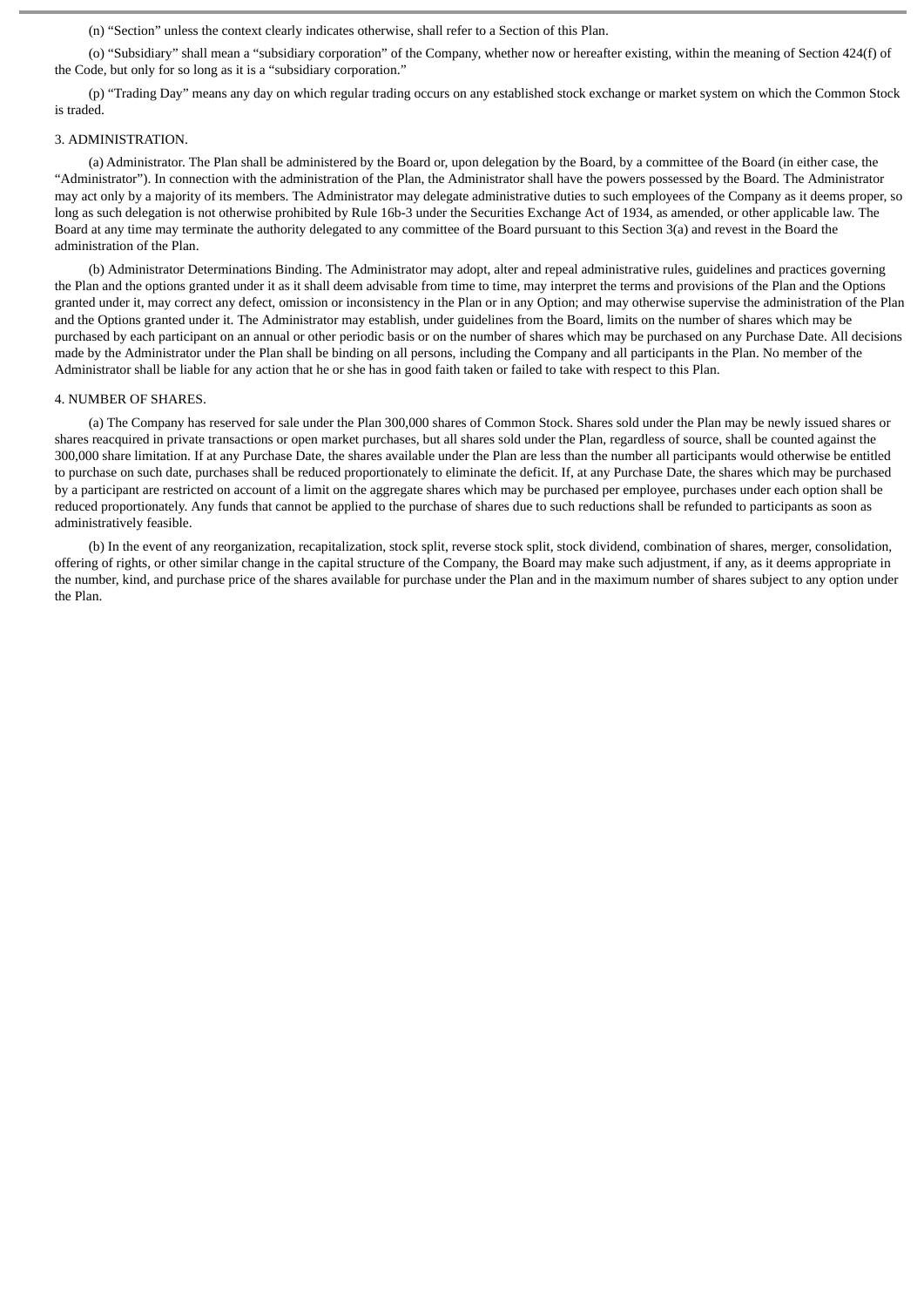## 5. ELIGIBILITY REQUIREMENTS.

(a) Each Employee of the Company, except those described in the next paragraph, shall become eligible to participate in the Plan in accordance with Section 6 on the first Enrollment Date on or following commencement of his or her employment by the Company or following such period of employment as is designated by the Administrator from time to time. Participation in the Plan is entirely voluntary.

(b) The following Employees are not eligible to participate in the Plan:

(i) Employees who would, immediately upon enrollment in the Plan, own directly or indirectly, or hold options or rights to acquire stock possessing, five percent (5%) or more of the total combined voting power or value of all classes of stock of the Company or any subsidiary of the Company; and

(ii) Employees who are customarily employed by the Company fewer than twenty (20) hours per week or fewer than five (5) months in any calendar year.

6. ENROLLMENT. Any eligible employee may enroll or re-enroll in the Plan each year as of the close of the first trading day of: (a) May and November of each such year; or (b) such other days as may be established by the Board from time to time (the "Enrollment Dates"); provided, that the first Enrollment Date shall be April 30, 1997. In order to enroll, an eligible employee must complete, sign, and submit to the Company an enrollment form. Any enrollment form received by the Company by the 20th day of the month preceding an Enrollment Date (or by the Enrollment Date in the case of employees hired after such 20th day or in the case of the first Enrollment Date), or such other date established by the Administrator from time to time, will be effective on that Enrollment Date. In addition, the Administrator may re-enroll existing participants in the Plan on any Enrollment Date (the "Lower Price Enrollment Date") on which the fair market value of the Common Stock is lower than the fair market value on such participant's existing Enrollment Date. A participant may elect not to re-enroll on a Lower Price Enrollment Date by filing a written statement with the Company declaring such election prior to the Lower Price Enrollment Date.

#### 7. GRANT OF OPTION ENROLLMENT.

(a) Enrollment or re-enrollment by a participant in the Plan on an Enrollment Date will constitute the grant by the Company to the participant of an option to purchase shares of Common Stock from the Company under the Plan. Any participant whose option expires and who has not withdrawn from the Plan will automatically be re-enrolled in the Plan and granted a new option on the Enrollment Date immediately following the date on which the option expires.

(b) Except as provided in Section 10, each option granted under the Plan shall have the following terms:

(i) the option will have a term of not more than twenty-four (24) months or such shorter option period as may be established by the Board from time to time (the "Option Period"). Notwithstanding the foregoing, however, whether or not all shares have been purchased thereunder,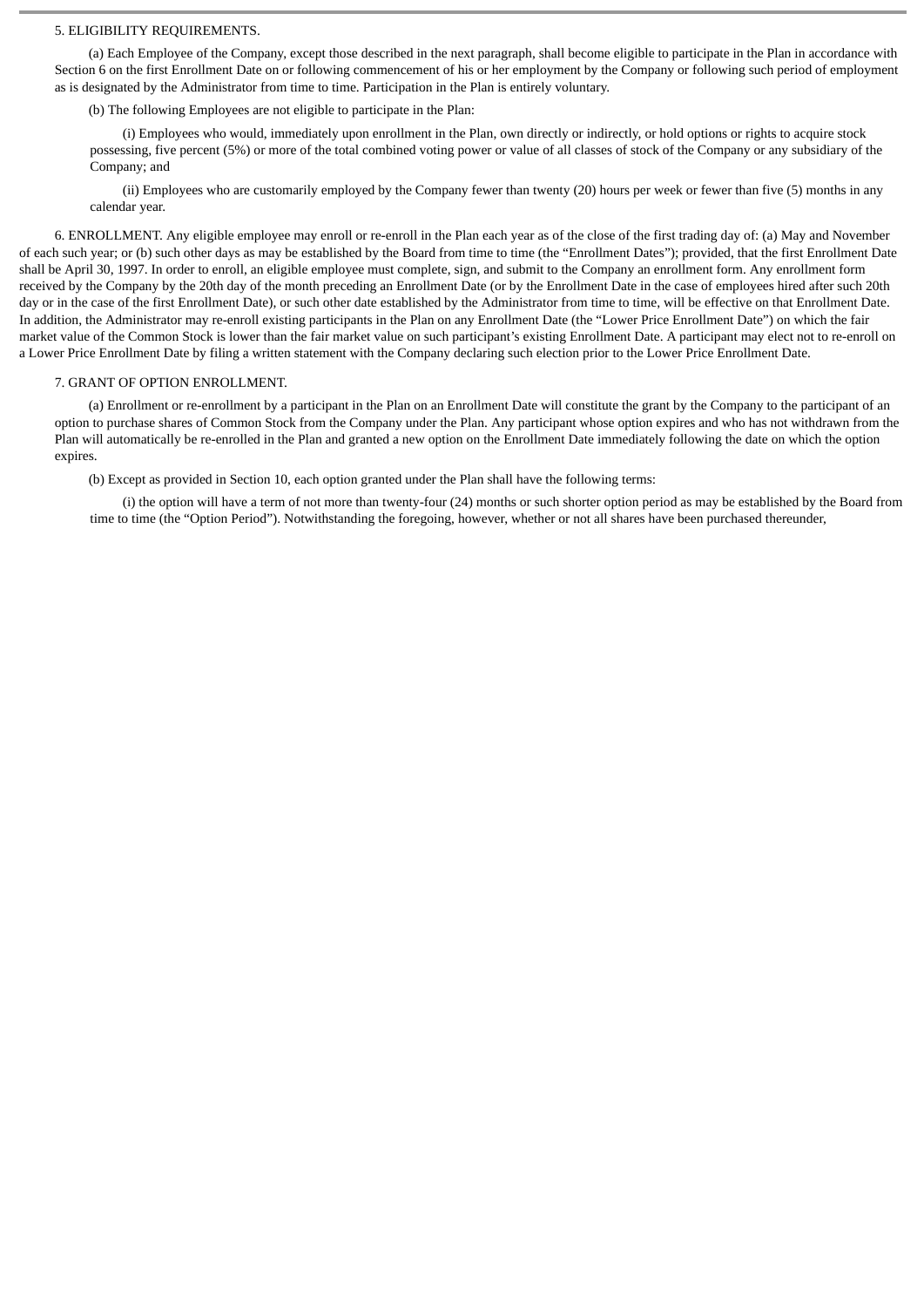the option will expire on the earlier to occur of: (A) the completion of the purchase of shares on the last Purchase Date occurring within twenty-four (24) months after the Enrollment Date for such option, or such shorter option period as may be established by the Board before an Enrollment Date for all options to be granted on such date; or (B) the date on which the employee's participation in the Plan terminates for any reason;

(ii) payment for shares purchased under the option will be made only through payroll withholding in accordance with Section 8;

(iii) purchase of shares upon exercise of the option will be effected only on the Purchase Dates established in accordance with Section 9;

(iv) the option, if not altered, amended or revoked by the Company prior to the relevant Purchase Date, may be accepted only by  $(x)$  there having been withheld from the compensation of the employee in accordance with the terms of the Plan amounts sufficient to purchase the Common Stock intended to be purchased under the option, and (y) the employee being employed by the Company and not having withdrawn from the Plan on the relevant Purchase Date.

(v) the price per share under the option will be determined as provided in Section 9;

(vi) the maximum number of shares available for purchase under an option for each one percent (1%) of compensation designated by an employee in accordance with Section 8 will, unless otherwise established by the Board before an Enrollment Date for all options to be granted on such date, be determined by dividing \$25,000 by the fair market value of a share of Common Stock on the Enrollment Date, dividing the result by the maximum number of percentage points that an employee may designate under Section 8 at the time such option is granted, and multiplying the result by the number of calendar years included in whole or in part in the period from grant to expiration of the option;

(vii) the option (taken together with all other options then outstanding under this and all other similar stock purchase plans of the Company and any subsidiary of the Company, collectively "Options") will in no event give the participant the right to purchase shares at a rate per calendar year which accrues in excess of \$25,000 of fair market value of such shares, less the fair market value of any shares accrued and already purchased during such year under Options which have expired or terminated, determined at the applicable Enrollment Dates; and

(viii) the option will in all respects be subject to the terms and conditions of the Plan, as interpreted by the Administrator from time to time.

#### 8. PAYROLL AND TAX WITHHOLDING; USE BY COMPANY.

(a) Each participant shall elect to have amounts withheld from his or her compensation paid by the Company during the Option Period, at a rate equal to any whole percentage up to a maximum of ten percent (10%), or such lesser percentage as the Board may establish from time to time before an Enrollment Date. Compensation includes regular salary payments, annual and quarterly bonuses, hire-on bonuses, cash recognition awards, commissions, overtime pay, shift premiums, and elective contributions by the participant to qualified employee benefit plans, but excludes all other payments including, without limitation, long-term disability or workers compensation payments, car allowances, employee referral bonuses, relocation payments, expense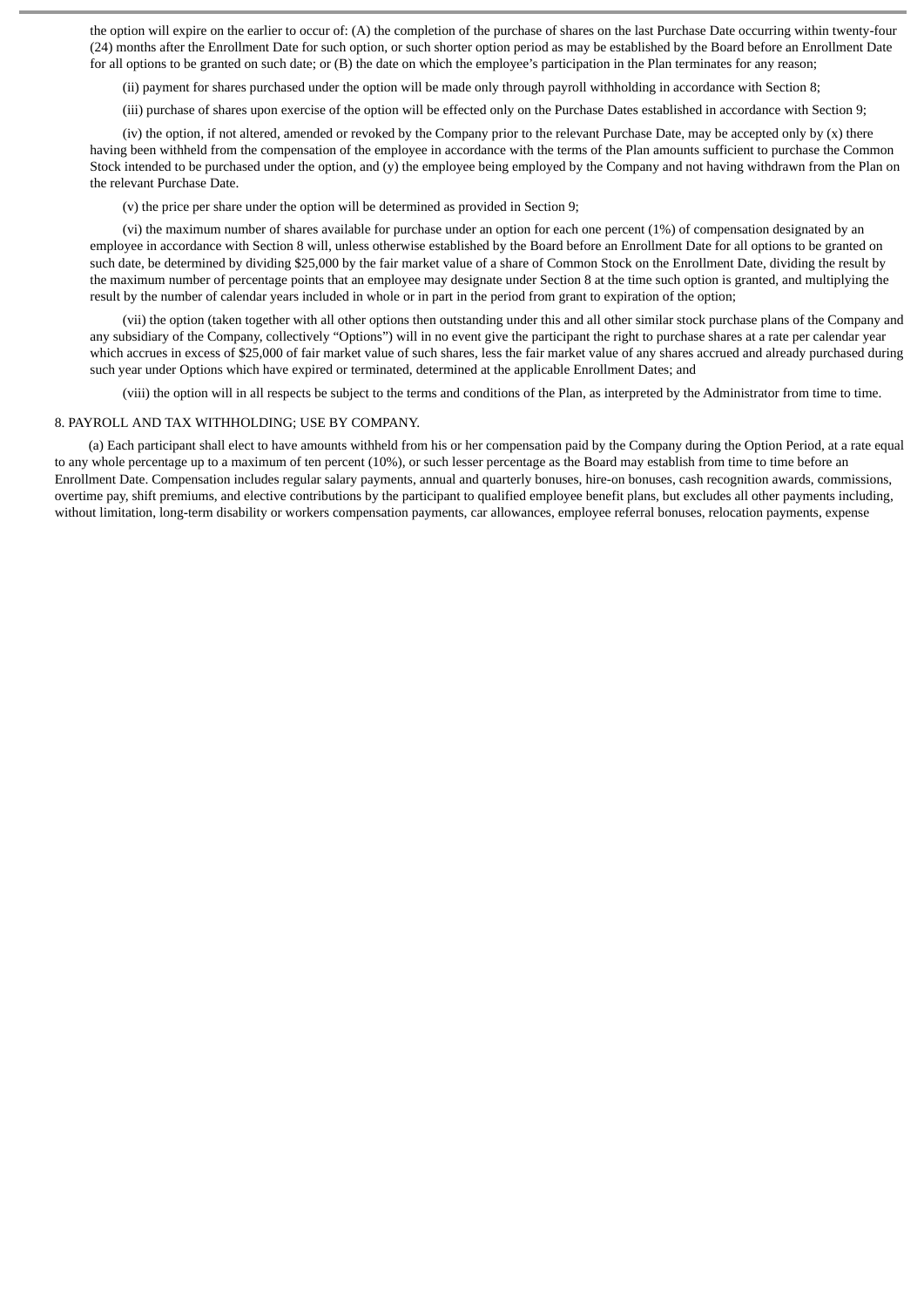reimbursements (including but not limited to travel, entertainment, and moving expenses), salary gross-up payments, and non-cash recognition awards. The participant shall designate a rate of withholding in his or her enrollment form and may elect to increase or decrease the rate of contribution effective as of any Enrollment Date, by delivery to the Company, not later than ten (10) days before such Enrollment Date, of a written notice indicating the revised withholding rate.

(b) Payroll withholdings shall be credited to an account maintained for purposes of the Plan on behalf of each participant, as soon as administratively feasible after the withholding occurs. The Company shall be entitled to use the withholdings for any corporate purpose, shall have no obligation to pay interest on withholdings to any participant, and shall not be obligated to segregate withholdings.

(c) Upon disposition of shares acquired by exercise of an option, the participant shall pay, or make provision adequate to the Company for payment of, all federal, state, and other tax (and similar) withholdings that the Company determines, in its discretion, are required due to the disposition, including any such withholding that the Company determines in its discretion is necessary to allow the Company to claim tax deductions or other benefits in connection with the disposition. A participant shall make such similar provisions for payment that the Company determines, in its discretion, are required due to the exercise of an option, including such provisions as are necessary to allow the Company to claim tax deductions or other benefits in connection with the exercise of the option.

#### 9. PURCHASE OF SHARES.

(a) On the last Trading Day immediately preceding an Enrollment Date (other than the first Enrollment Date), or on such other days as may be established by the Board from time to time prior to an Enrollment Date for all options to be granted on such Enrollment Date (each a "Purchase Date"), the Company shall apply the funds then credited to each participant's payroll withholdings account to the purchase of whole shares of Common Stock. The cost to the participant for the shares purchased under any option shall be not less than eighty-five percent (85%) of the lower of:

(i) the fair market value of the Common Stock on the Enrollment Date for such option; or

(ii) the fair market value of the Common Stock on the date such option is exercised.

(b) Any funds in an amount less than the cost of one share of Common Stock left in a participant's payroll withholdings account on a Purchase Date shall be carried forward in such account for application on the next Purchase Date.

(c) Notwithstanding the terms of Section 9(a), no funds credited to any employee's payroll withholdings account shall be used to purchase Common Stock on any date prior to the date that the Plan has been approved by the stockholders of the Company, as noted in Section 21. If such approval is not forthcoming within one year from the date that the Plan was approved by the Board of Directors, all amounts withheld shall be distributed to the participants as soon as administratively feasible.

10. WITHDRAWAL FROM THE PLAN. A participant may withdraw from the Plan in full (but not in part) at any time, effective after written notice thereof is received by the Company. Unless the Administrator elects to permit a withdrawing participant to invest funds credited to his or her withholding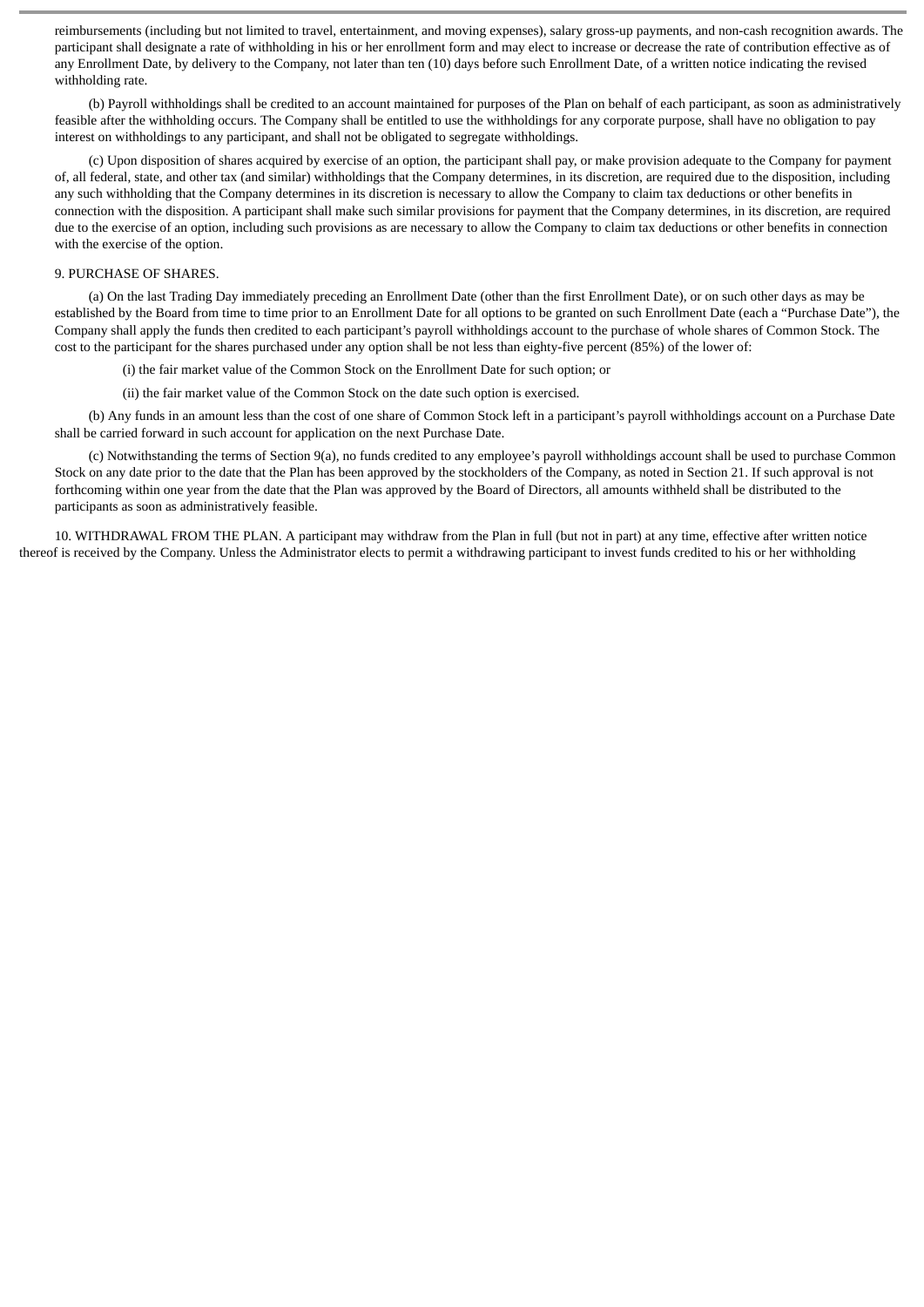account on the Purchase Date immediately following notice of withdrawal, all funds credited to a participant's payroll withholdings account shall be distributed to him or her without interest within sixty (60) days after notice of withdrawal is received by the Company. Any eligible employee who has withdrawn from the Plan may enroll in the Plan again on any subsequent Enrollment Date in accordance with the provisions of Section 6.

11. TERMINATION OF EMPLOYMENT. Participation in the Plan terminates immediately when a participant ceases to be employed by the Company for any reason whatsoever (including death or disability) or otherwise becomes ineligible to participate in the Plan. As soon as administratively feasible after termination, the Company shall pay to the participant or his or her beneficiary or legal representative, all amounts credited to the participant's payroll withholdings account; provided, however, that if a participant ceases to be employed by the Company because of the commencement of employment with a Subsidiary of the Company that is not a Participating Subsidiary, funds then credited to such participant's payroll withholdings account shall be applied to the purchase of whole shares of Common Stock at the next Purchase Date and any funds remaining after such purchase shall be paid to the participant.

## 12. DESIGNATION OF BENEFICIARY.

(a) Each participant may designate one or more beneficiaries in the event of death and may, in his or her sole discretion, change such designation at any time. Any such designation shall be effective upon receipt in written form by the Company and shall control over any disposition by will or otherwise.

(b) As soon as administratively feasible after the death of a participant, amounts credited to his or her account shall be paid in cash to the designated beneficiaries or, in the absence of a designation, to the executor, administrator, or other legal representative of the participant's estate. Such payment shall relieve the Company of further liability with respect to the Plan on account of the deceased participant. If more than one beneficiary is designated, each beneficiary shall receive an equal portion of the account unless the participant has given express contrary written instructions.

#### 13. ASSIGNMENT.

(a) The rights of a participant under the Plan shall not be assignable by such participant, by operation of law or otherwise. No participant may create a lien on any funds, securities, rights, or other property held by the Company for the account of the participant under the Plan, except to the extent that there has been a designation of beneficiaries in accordance with the Plan, and except to the extent permitted by the laws of descent and distribution if beneficiaries have not been designated.

(b) A participant's right to purchase shares under the Plan shall be exercisable only during the participant's lifetime and only by him or her, except that a participant may direct the Company in the enrollment form to issue share certificates to the participant and his or her spouse in community property, to the participant jointly with one or more other persons with right of survivorship, or to certain forms of trusts approved by the Administrator.

14. ADMINISTRATIVE ASSISTANCE. If the Administrator in its discretion so elects, it may retain a brokerage firm, bank, or other financial institution to assist in the purchase of shares, delivery of reports, or other administrative aspects of the Plan. If the Administrator so elects, each participant shall (unless prohibited by the laws of the nation of his or her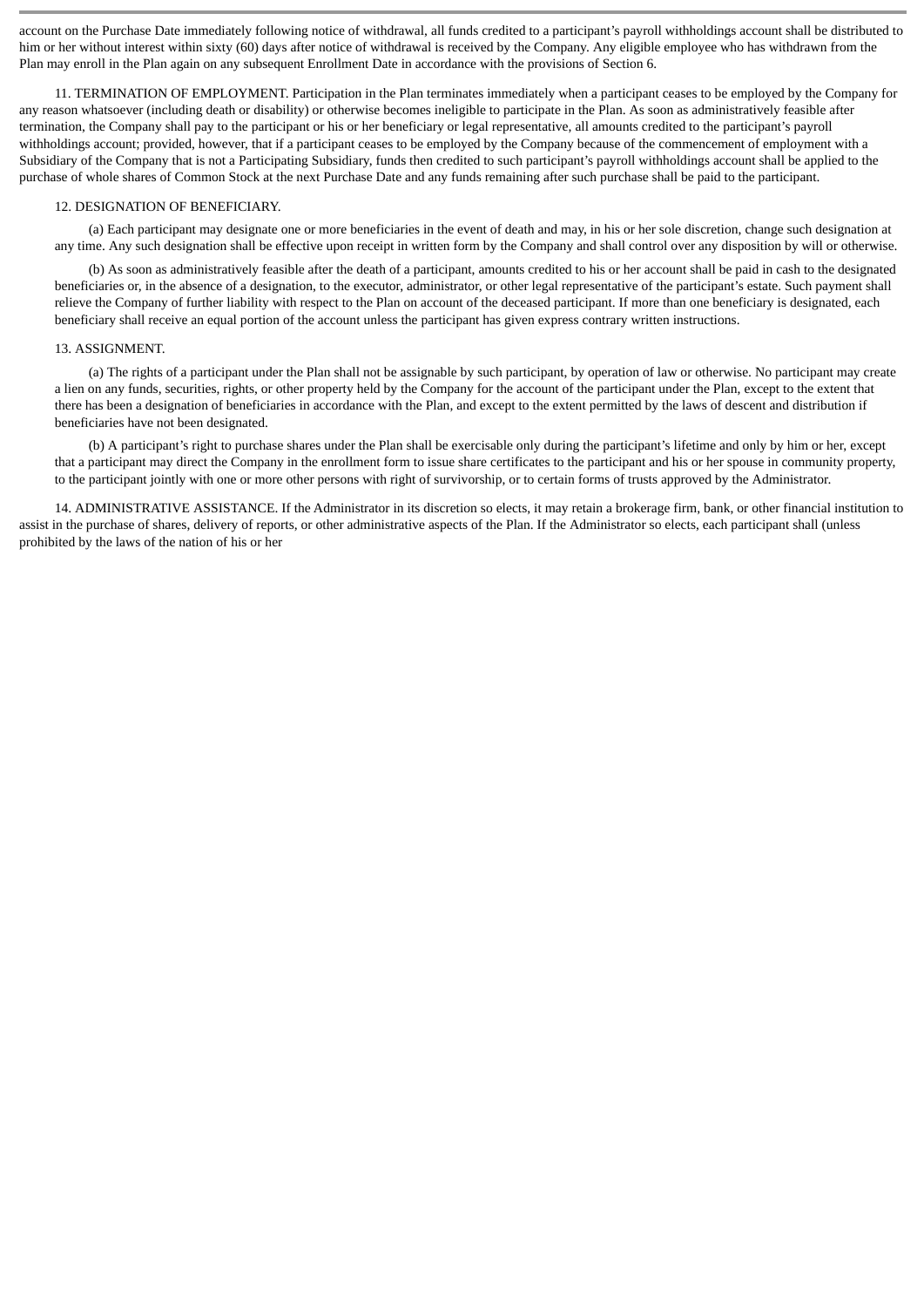employment or residence) be deemed upon enrollment in the Plan to have authorized the establishment of an account on his or her behalf at such institution. Shares purchased by a participant under the Plan shall be held in the account in the name in which the share certificate would otherwise be issued pursuant to Section 13(b).

15. COSTS. All costs and expenses incurred in administering the Plan shall be paid by the Company, except that any stamp duties or transfer taxes applicable to participation in the Plan may be charged to the account of such participant by the Company. Any brokerage fees for the purchase of shares by a participant shall be paid by the Company, but brokerage fees for the resale of shares by a participant shall be borne by the participant.

16. EQUAL RIGHTS AND PRIVILEGES. All eligible employees shall have equal rights and privileges with respect to the Plan so that the Plan qualifies as an "employee stock purchase plan" within the meaning of Section 423 of the Code and the related Treasury Regulations. Any provision of the Plan which is inconsistent with Section 423 of the Code shall without further act or amendment by the Company or the Board be reformed to comply with the requirements of Section 423. This Section 16 shall take precedence over all other provisions of the Plan.

17. APPLICABLE LAW. The Plan shall be governed by the substantive laws (excluding the conflict of laws rules) of the State of California.

### 18. MODIFICATION AND TERMINATION.

(a) The Board may amend, alter, or terminate the Plan at any time, including amendments to outstanding options. No amendment shall require stockholder approval, except:

(i) for an increase in the number of shares reserved for purchase under the Plan;

(ii) to the extent required for the Plan to comply with Section 423 of the Code;

(iii) to the extent required by other applicable laws, regulations or rules; or

(iv) to the extent the Board otherwise concludes that stockholder approval is advisable.

(b) In the event the Plan is terminated, the Board may elect to terminate all outstanding options either immediately or upon completion of the purchase of shares on the next Purchase Date, or may elect to permit options to expire in accordance with their terms (and participation to continue through such expiration dates). If the options are terminated prior to expiration, all funds contributed to the Plan that have not been used to purchase shares shall be returned to the participants as soon as administratively feasible.

(c) In the event of the sale of all or substantially all of the assets of the Company, or the merger of the Company with or into another corporation, or the dissolution or liquidation of the Company, each option outstanding under the Plan shall be assumed by any purchaser of all or substantially all of the assets of the Company or by a successor by merger to the Company (or the parent company of such purchaser or successor) in compliance with Section 424 of the Code, unless otherwise provided by the Board in its sole discretion, in which event, a Purchase Date shall occur immediately before the effective date of such event.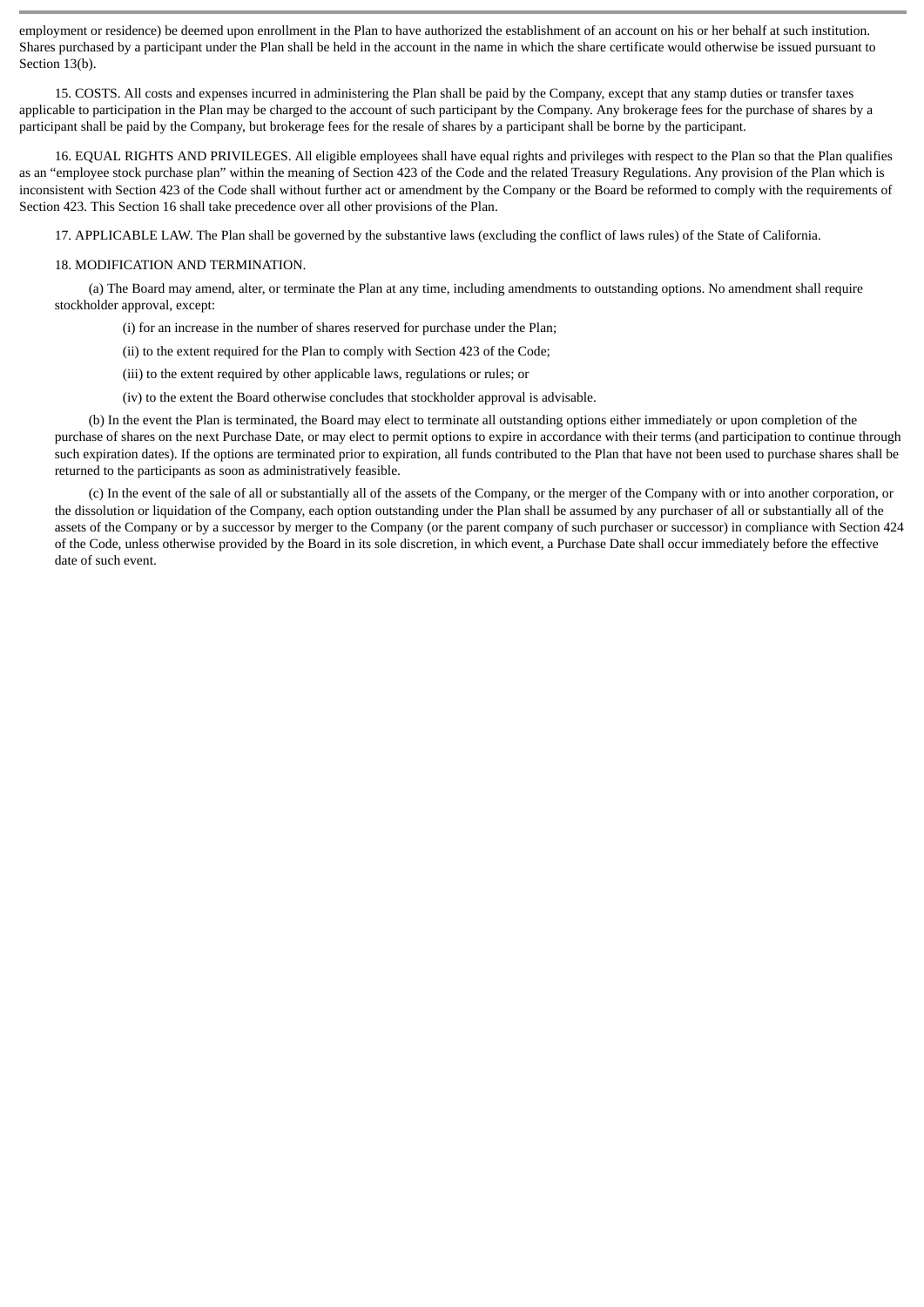19. RIGHTS AS AN EMPLOYEE. Nothing in the Plan shall be construed to give any person the right to remain in the employ of the Company or to affect the Company's right to terminate the employment of any person at any time with or without cause.

20. RIGHTS AS A SHAREHOLDER; DELIVERY OF CERTIFICATES. Unless otherwise determined by the Board, certificates evidencing shares purchased on any Purchase Date shall be delivered to a participant only if he or she makes a written request to the Administrator. Participants shall be treated as the owners of their shares effective as of the Purchase Date.

21. BOARD AND SHAREHOLDER APPROVAL. The Plan was approved by the Board of Directors on March 5, 1997, and by the holders of a majority of the votes cast at a duly held shareholders' meeting on June 18, 1997, at which a quorum of the voting power of the Company was represented in person or by proxy.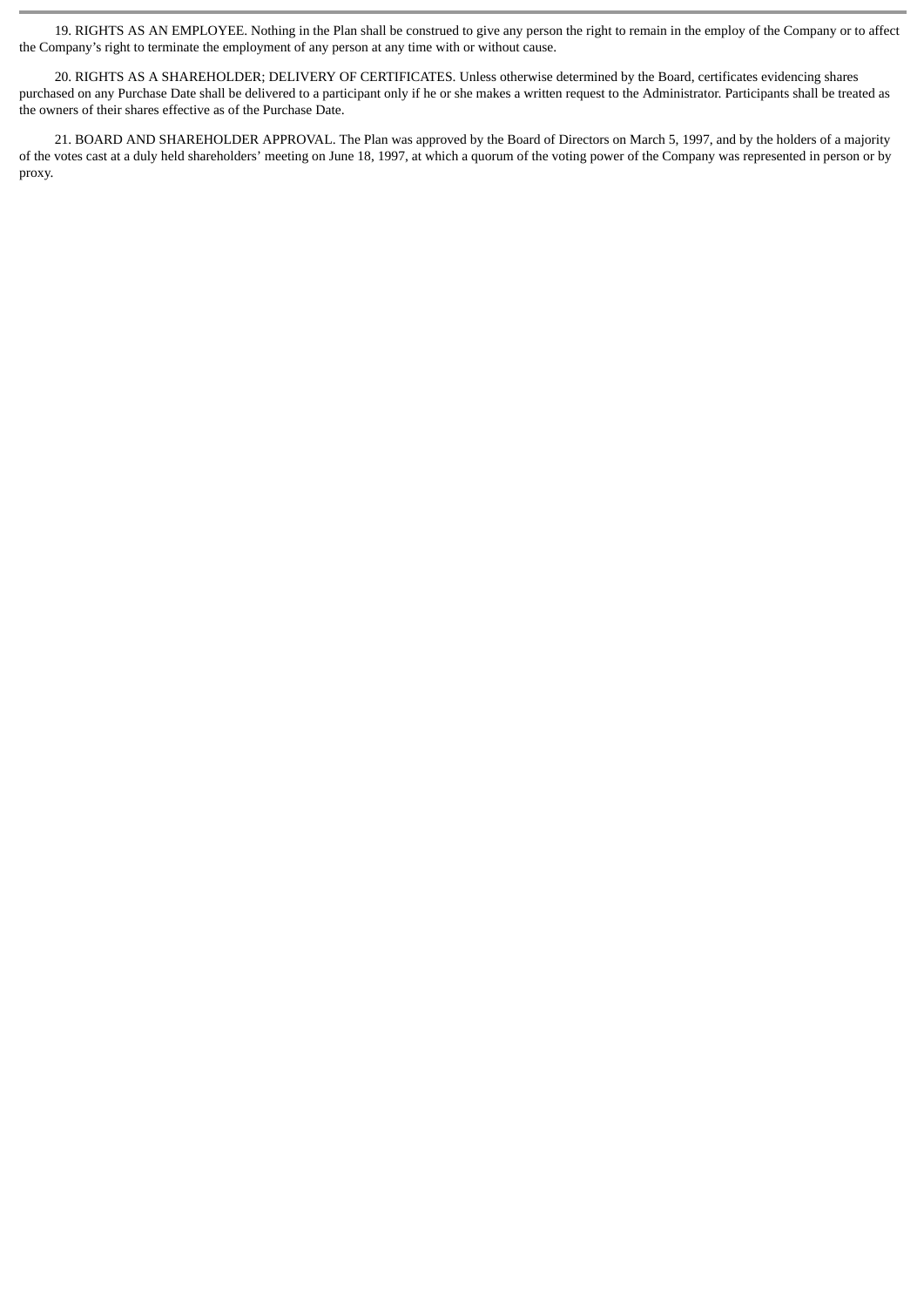## **A.P. PHARMA, INC**

## **2007 EQUITY INCENTIVE PLAN**

## **RESTRICTED STOCK PURCHASE AGREEMENT**

THIS RESTRICTED STOCK PURCHASE AGREEMENT (the "Agreement"), dated \_\_\_\_\_\_\_, is entered into between A.P. Pharma, Inc., a Delaware corporation (the "Company") and (the "Purchaser"). Unless otherwise defined herein, the terms of this Agreement will have the same meaning as defined in the A.P. Pharma, Inc. 2007 Equity Incentive Plan (the "Plan"). The Agreement is entered into as follows:

WHEREAS, the consultant services of Purchaser is considered by the Company to be important for the Company's continued growth; and

WHEREAS, in order to induce Purchaser to remain with the Company and to assure his continued commitment to the success of the Company, the Board of Directors of the Company (the "Board") has determined that Purchaser shall be granted the right to purchase ("Stock Purchase Award") covering shares of the Company's common stock (the "Shares"), under the Plan and subject to the restrictions stated below.

#### THEREFORE, the parties agree as follows:

1. **Sale of Stock**. Subject to the terms and conditions of this Agreement and the Plan, which is incorporated herein by reference, the Company will issue and sell to Purchaser, and Purchaser agrees to purchase from the Company, **[number = \$25K / FMV on DOG]** Shares of the Company's Common Stock at a purchase price of \$**[FMV on DOG]** per Share and a total purchase price of \$25,000. The term Shares refers to purchased Shares and all securities received in replacement of or in connection with the Shares pursuant to stock dividends or splits, all securities received in replacement of the Shares in a recapitalization, merger, reorganization, exchange or the like, and all new, substituted or additional securities or other properties to which Purchaser is entitled by reason of Purchaser's ownership of the Shares.

2. **Vesting Schedule.** So long as Purchaser's service relationship with the Company continues during the following vesting term, the interest of Purchaser in the Shares shall vest as follows: **[ \_\_\_\_\_\_\_\_\_\_Shares subject to the Stock Award will vest [ \_\_\_\_\_\_\_**] months after **[ \_\_\_\_\_\_**] (the "Vesting Commencement Date") and  **Shares shall vest every [ ] months after the Vesting Commencement Date.]** Therefore, provided Purchaser has not experienced a termination of his Continuous Service (as defined in the Plan) prior to the close of business on the [\_\_\_\_\_\_] anniversary of the Vesting Commencement Date, the interest of Purchaser in the Shares shall become fully vested on that date.

#### 3. **Repurchase Option.**

(a) In the event of the voluntary or involuntary termination of Purchaser's Continuous Service for any reason (including death or disability), with or without cause, the Company shall upon the date of such termination (the "Termination Date") have an irrevocable, exclusive option (the "Repurchase Option") for a period of 90 days from such date to repurchase all or any portion of the Shares held by Purchaser as of the Termination Date which have not yet been released from the Company's Repurchase Option at the original purchase price per Share specified in Section 1 (adjusted for any stock splits, stock dividends and the like).

(b) Unless the Company notifies Purchaser within 90 days from the Termination Date of Purchaser's employment or consulting relationship that it does not intend to exercise its Repurchase Option with respect to some or all of the Shares, the Repurchase Option shall be deemed automatically exercised by the Company as of the 90th day following such termination, provided that the Company may notify Purchaser that it is exercising its Repurchase Option as of a date prior to such 90th day. Unless Purchaser is otherwise notified by the Company pursuant to the preceding sentence that the Company does not intend to exercise its Repurchase Option as to some or all of the Shares to which it applies at the time of termination, execution of this Agreement by Purchaser constitutes written notice to Purchaser of the Company's intention to exercise its Repurchase Option with respect to all Shares to which such Repurchase Option applies. The Company, at its choice, may satisfy its payment obligation to Purchaser with respect to exercise of the Repurchase Option by either (A) delivering a check to Purchaser in the amount of the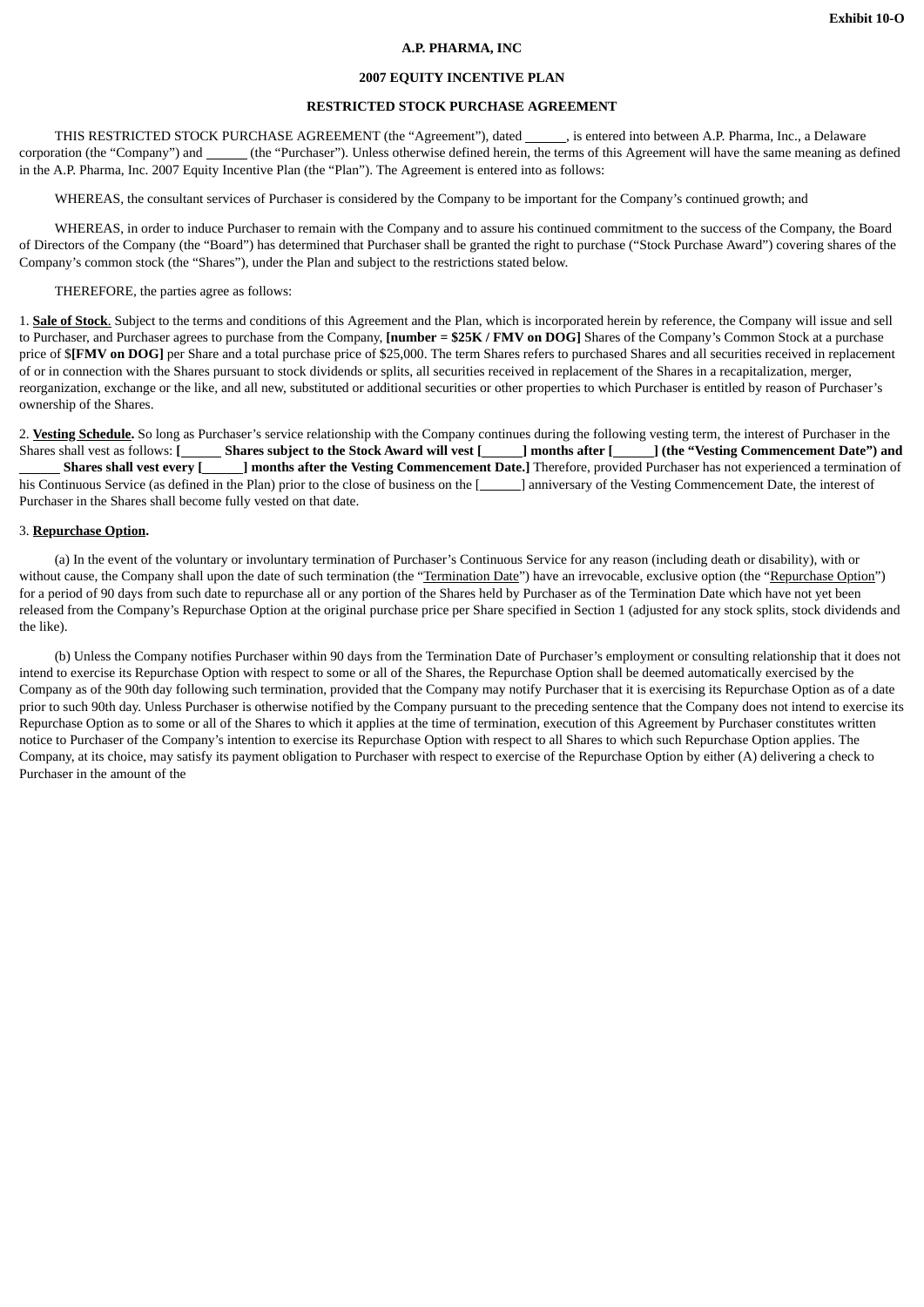purchase price for the Shares being repurchased, or (B) in the event Purchaser is indebted to the Company, canceling an amount of such indebtedness equal to the purchase price for the Shares being repurchased, or (C) by a combination of (A) and (B) so that the combined payment and cancellation of indebtedness equals such purchase price. In the event of any deemed automatic exercise of the Repurchase Option pursuant to this Section 3(a)(ii) in which Purchaser is indebted to the Company, such indebtedness equal to the purchase price of the Shares being repurchased shall be deemed automatically canceled as of the 90th day following termination of Purchaser's employment or consulting relationship unless the Company otherwise satisfies its payment obligations. As a result of any repurchase of Shares pursuant to this Section 3(a), the Company shall become the legal and beneficial owner of the Shares being repurchased and shall have all rights and interest therein or related thereto, and the Company shall have the right to transfer to its own name the number of Shares being repurchased by the Company, without further action by Purchaser.

(c) **[Number of shares from Section 1]** of the Shares shall initially be subject to the Repurchase Option. [ ] of the total number of shares shall be released from the Repurchase Option on the [**1000**] month anniversary of the Vesting Commencement Date (as set forth on the signature page of this Agreement), and an additional [ ] of the total number of Shares shall be released from the Repurchase Option every [ ] months after the date of issuance of the Shares on the Vesting Commencement Date (as set forth in Section 1), until all Shares are released from the Repurchase Option. Fractional shares shall be rounded to the nearest whole share.

(d) All transferees of Shares or any interest therein will receive and hold such Shares or interest subject to the provisions of this Agreement, including insofar as applicable the Company's Repurchase Option. Any sale or transfer of the Shares shall be void unless the provisions of this Agreement are satisfied.

(e) Upon the expiration or exercise of the Repurchase Option, a new certificate or certificates representing the Shares not repurchased shall be issued, on request, without the legend referred to in Section 10 below and delivered to Purchaser.

#### 4. **Escrow of Shares.**

(a) To ensure that Purchaser's unvested Shares are delivered to the Company in the event the Company exercises its Repurchase Option described in Section 3, Purchaser agrees to promptly following the execution of this Agreement, deliver to and deposit with the escrow agent (the "Escrow Agent") named in the Joint Escrow Instructions attached as **Exhibit A**, the certificate(s) evidencing the unvested Shares and an Assignment Separate from Certificate executed by Purchaser (with date and number of shares in blank) in the form attached as Exhibit B. The certificate(s) evidencing the unvested Shares and the Assignment Separate from Certificate shall be delivered to the Escrow Agent and held under the Joint Escrow Instructions, which shall be delivered to the Escrow Agent promptly following the execution of this Agreement.

(b) Promptly following the date when the Shares have vested in full, the Company shall direct the Escrow Agent to deliver to Purchaser a certificate or certificates representing the Shares.

5. **Transfer Restrictions.** In addition to any other limitation on transfer created by applicable securities laws, Purchaser shall not assign, encumber or dispose of any interest in the Shares while the Shares are subject to the Company's Repurchase Option, as described in Section 3 above.

6. **Stockholder Rights.** Purchaser shall be entitled to all of the rights and benefits generally accorded to stockholders with respect to the Shares. All dividends on Shares that are subject to any restrictions, including vesting, shall be subject to the same restrictions, including those set forth in Sections 2 and 3, as the Shares on which the dividends were paid.

#### 7. **Taxes**.

(a) Purchaser shall be liable for any and all taxes, including withholding taxes, arising out of this grant or the vesting of Shares hereunder. In the event that the Company is required to withhold taxes as a result of the grant or vesting of the Shares, or subsequent sale of the Shares, Purchaser shall surrender a sufficient number of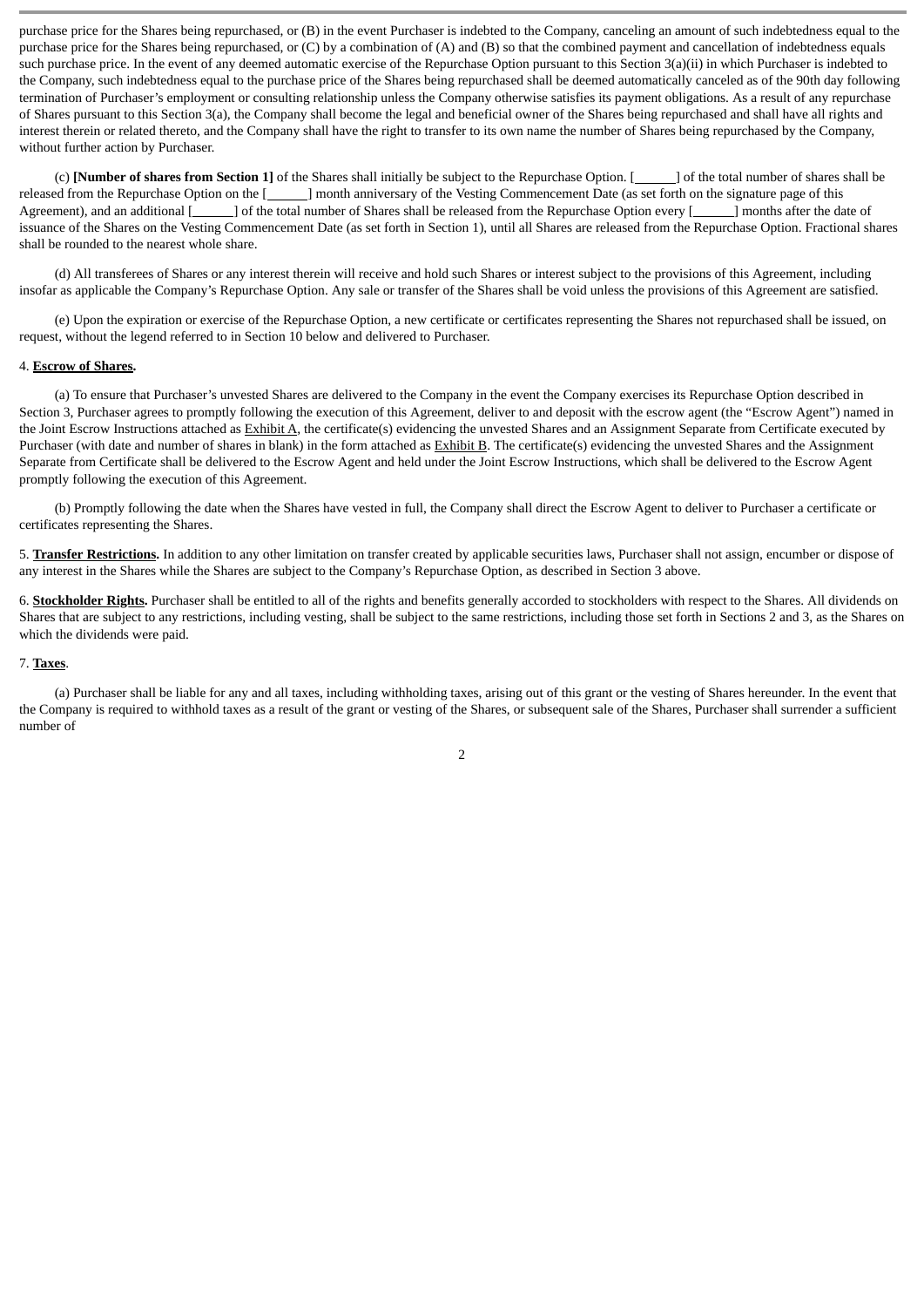whole Shares or make a cash payment, in the discretion of the Company, as necessary to cover all applicable required withholding taxes and required social security contributions at the time the Shares vest and the Repurchase Option on the Shares lapses (or at such other time as required by applicable laws), unless alternative procedures for such payment are established by the Company. Purchaser will receive a cash refund for any fraction of a surrendered Share not necessary for required withholding taxes and required social security contributions. To the extent that any surrender of Shares or payment of cash or alternative procedure for such payment is insufficient, Purchaser authorizes the Company, its affiliates and subsidiaries, which are qualified to deduct tax at source, to deduct all applicable required withholding taxes and social security contributions from Purchaser's compensation. Purchaser agrees to pay any amounts that cannot be satisfied from wages or other cash compensation, to the extent permitted by law.

(b) Purchaser understands that Section 83(a) of the Internal Revenue Code of 1986, as amended (the "Code"), taxes as ordinary income the difference between the amount paid for the Shares and the fair market value of the Shares as of the date any Repurchase Option on the Shares lapses. In this context, "restrictions" mean the repurchase option in the event of the Termination of Continuous Service of Purchaser as set forth in Section 12 of the Plan and the restriction on transferability as set forth in Section 5 of this Agreement and in Section 13 of the Plan. Purchaser understands that Purchaser may elect to be taxed at the time the Shares are issued, based on the value of the Shares at the issuance date rather than when and as the Repurchase Option lapses (on the vesting dates), by filing an election under Section 83(b) (an "83(b) Election") of the Code with the Internal Revenue Service within 30 days from the date of issuance. Purchaser acknowledges that the foregoing is only a summary of the effect of United States federal income taxation with respect to issuance and vesting of the Shares hereunder, and does not purport to be complete. The Company has directed Purchaser to seek independent advice regarding the applicable provisions of the Code, the income tax laws of any municipality, state or foreign country in which Purchaser may reside, the tax consequences of Purchaser's death, and the decision as to whether or not to file an 83(b) Election (as well as appropriate advice and assistance with the actual filing of any such 83(b) Election) in connection with the issuance of the Shares.

(c) Regardless of any action the Company takes with respect to any or all income tax, social insurance, payroll tax, payment on account or other tax-related withholding ("Tax-Related Items"), Purchaser acknowledges and agrees that the ultimate liability for all Tax-Related Items legally due by Purchaser is and remains Purchaser's responsibility and that the Company (i) make no representations nor undertakings regarding the treatment of any Tax-Related Items in connection with any aspect of this issuance of Shares, including the vesting of the Shares or the subsequent sale of the Shares; and (ii) do not commit to structure the terms or any aspect of this issuance of Shares to reduce or eliminate Purchaser's liability for Tax-Related Items. Upon the vesting of the Shares, Purchaser shall pay the Company any amount of Tax-Related Items that the Company may be required to withhold as a result of Purchaser's receipt of the Stock Purchase Award or Purchaser's receipt of Shares that cannot be satisfied by the means previously described. The Company may refuse to deliver the Shares if Purchaser fails to comply with Purchaser's obligations in connection with the Tax-Related Items.

8. **Acknowledgment and Waiver.** By accepting this grant of a Stock Purchase Award, Purchaser acknowledges and agrees that:

(a) the grant of a Stock Purchase Award is voluntary and occasional and does not create any contractual or other right to receive future grants of Stock Purchase Awards or Shares, even if Stock Purchase Awards or Shares have been granted repeatedly in the past;

(b) the grant of a Stock Purchase Award shall not create a right to employment or a service relationship with the Company, shall not create an employment agreement between Purchaser and the Company and shall not interfere with the ability of the Company to terminate Purchaser's employment or service relationship at any time with or without cause and it is expressly agreed and understood that employment is terminable at the will of either party, insofar as permitted by law;

(c) the grant of a Stock Purchase Award, Shares and resulting benefits are extraordinary items that do not constitute compensation of any kind for services of any kind rendered to the Company, and are outside the scope of Purchaser's service relationship contract, if any; and the grant of a Stock Purchase Award, Shares and resulting benefits are not part of normal or expected compensation or salary for any purposes, including, but not limited to calculating any severance, resignation, termination, redundancy, end of service payments, bonuses, long-service awards, pension or retirement benefits or similar payments insofar as permitted by law;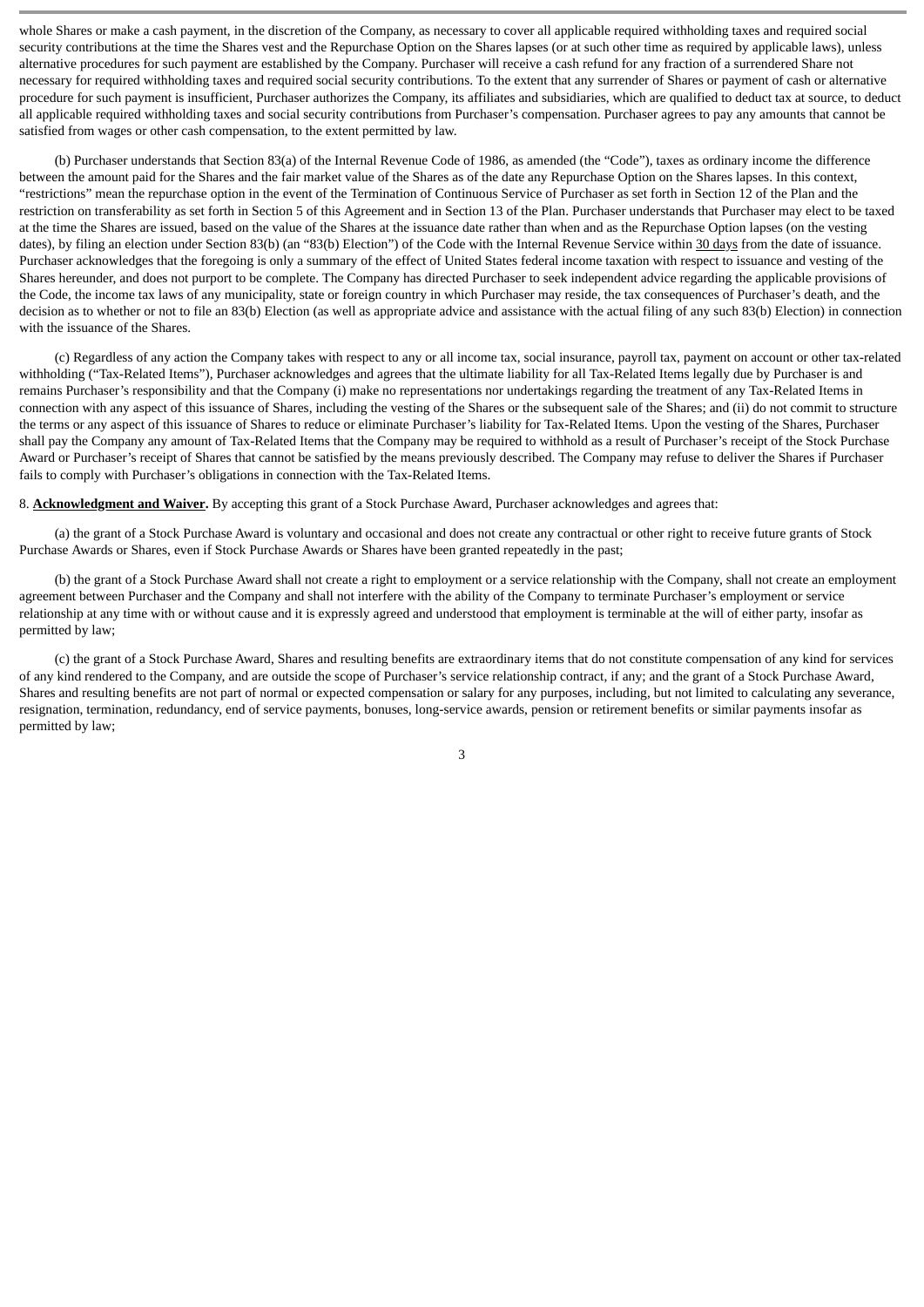(d) in consideration of this grant of a Stock Purchase Award, no claim or entitlement to compensation or damages shall arise from termination of this Stock Purchase Award or diminution in value of the Shares resulting from termination of Continuous Service by the Company (for any reason whatsoever and whether or not in breach of local labor laws) and Purchaser irrevocably releases the Company from any such claim that may arise; if, notwithstanding the foregoing, any such claim is found by a court of competent jurisdiction to have arisen, then, by accepting the terms of this Agreement, Purchaser shall be deemed irrevocably to have waived any entitlement to pursue such claim; and

(e) notwithstanding any terms or conditions of the Plan to the contrary, in the event of involuntary termination of Continuous Service (whether or not in breach of local labor laws), Purchaser's right to receive benefits under this Agreement, if any, will terminate effective as of the date that Purchaser is no longer actively employed and will not be extended by any notice period mandated under local law (e.g., active service relationship would not include a period of "garden leave" or similar period pursuant to local law); furthermore, in the event of involuntary termination of Continuous Service (whether or not in breach of local labor laws), Purchaser's right to receive benefits under this Agreement after termination of Continuous Service, if any, will be measured by the date of termination of Purchaser's active service relationship and will not be extended by any notice period mandated under local law.

9. **Conditions Upon Issuance of Shares**. Notwithstanding any other provision of this Agreement, the Company shall not be obligated, and shall have no liability for failure, to issue or deliver any Shares under this Agreement unless such issuance or delivery would comply with applicable laws, with such compliance determined by the Company in consultation with its legal counsel.

### 10. **Restrictive Legends and Stop-Transfer Orders.**

(a) The certificate or certificates representing the Shares shall bear the following legend (as well as any legends required by applicable state and federal corporate and securities laws):

THE SHARES REPRESENTED BY THIS CERTIFICATE MAY BE TRANSFERRED ONLY IN ACCORDANCE WITH THE TERMS OF AN AGREEMENT BETWEEN THE COMPANY AND THE STOCKHOLDER, A COPY OF WHICH IS ON FILE WITH THE SECRETARY OF THE COMPANY.

(b) Purchaser agrees that, in order to ensure compliance with the restrictions referred to herein, the Company may issue appropriate "stop transfer" instructions to its transfer agent, if any, and that, if the Company transfers its own securities, it may make appropriate notations to the same effect in its own records.

(c) The Company shall not be required (i) to transfer on its books any Shares that have been sold or otherwise transferred in violation of any of the provisions of this Agreement or (ii) to treat as owner of such Shares or to accord the right to vote or pay dividends to any purchaser or other transferee to whom such Shares shall have been so transferred.

#### 11. **Miscellaneous.**

(a) The Company shall not be required to treat as the owner of Shares, and associated benefits hereunder, any transferee to whom such Shares or benefits shall have been so transferred in violation of this Agreement.

(b) The parties agree to execute such further instruments and to take such action as may reasonably be necessary to carry out the intent of this Agreement.

(c) Any notice required or permitted hereunder shall be given in writing and shall be deemed effectively given upon delivery to Purchaser at Purchaser's address then on file with the Company.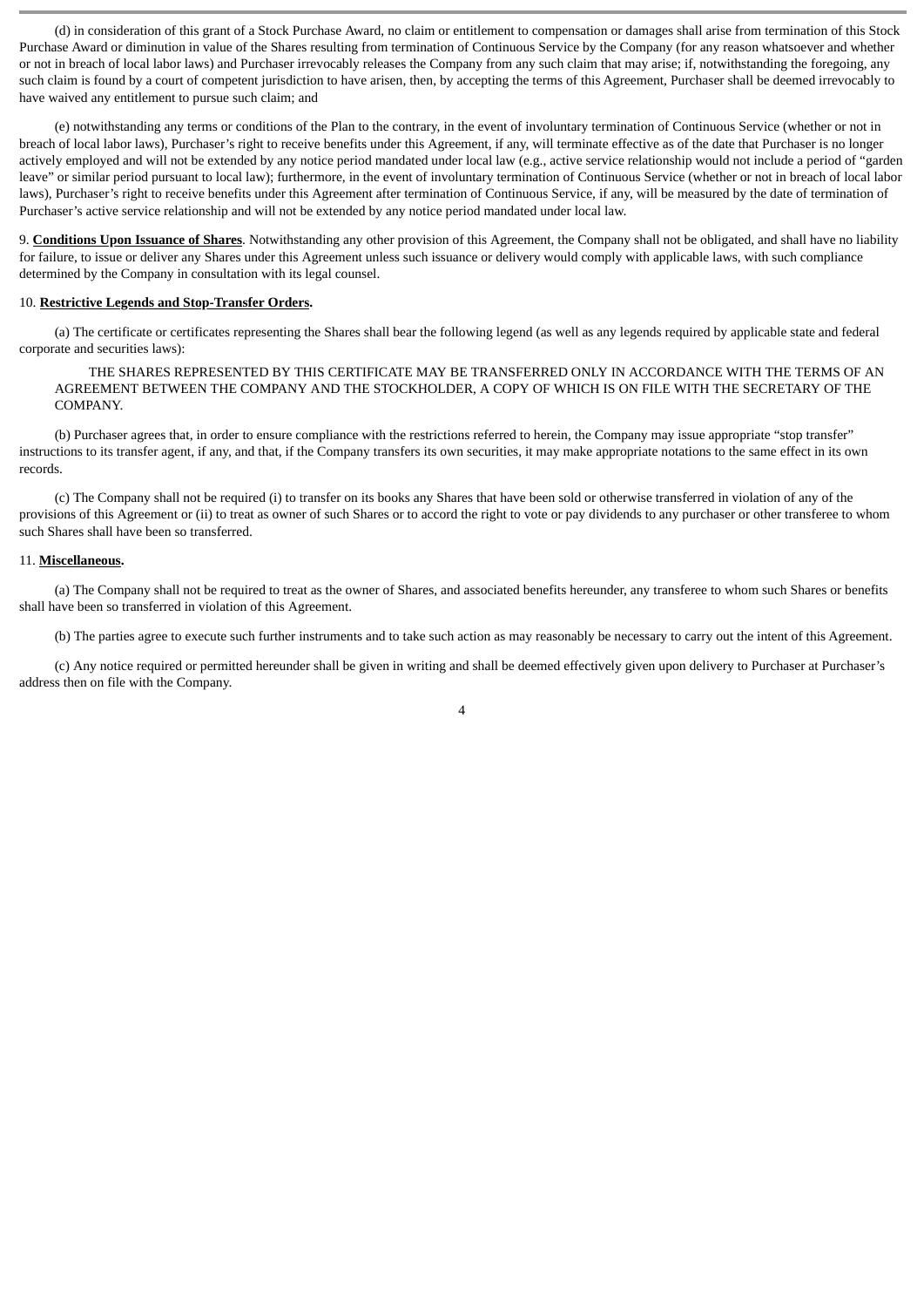(d) The Plan is incorporated herein by reference. The Plan and this Agreement constitute the entire agreement of the parties with respect to the subject matter hereof and supersede in their entirety all prior undertakings and agreements of the Company and Purchaser with respect to the subject matter hereof, and may not be modified adversely to Purchaser's interest except by means of a writing signed by the Company and Purchaser. This Agreement is governed by the laws of the state of Delaware.

(e) The provisions of this Agreement are severable and if any one or more provisions are determined to be illegal or otherwise unenforceable, in whole or in part, the remaining provisions shall nevertheless be binding and enforceable.

[Signature page follows]

**By**

Accepted by Purchaser: **A.P. PHARMA, INC.**

**RETAIN THIS AGREEMENT FOR YOUR RECORDS**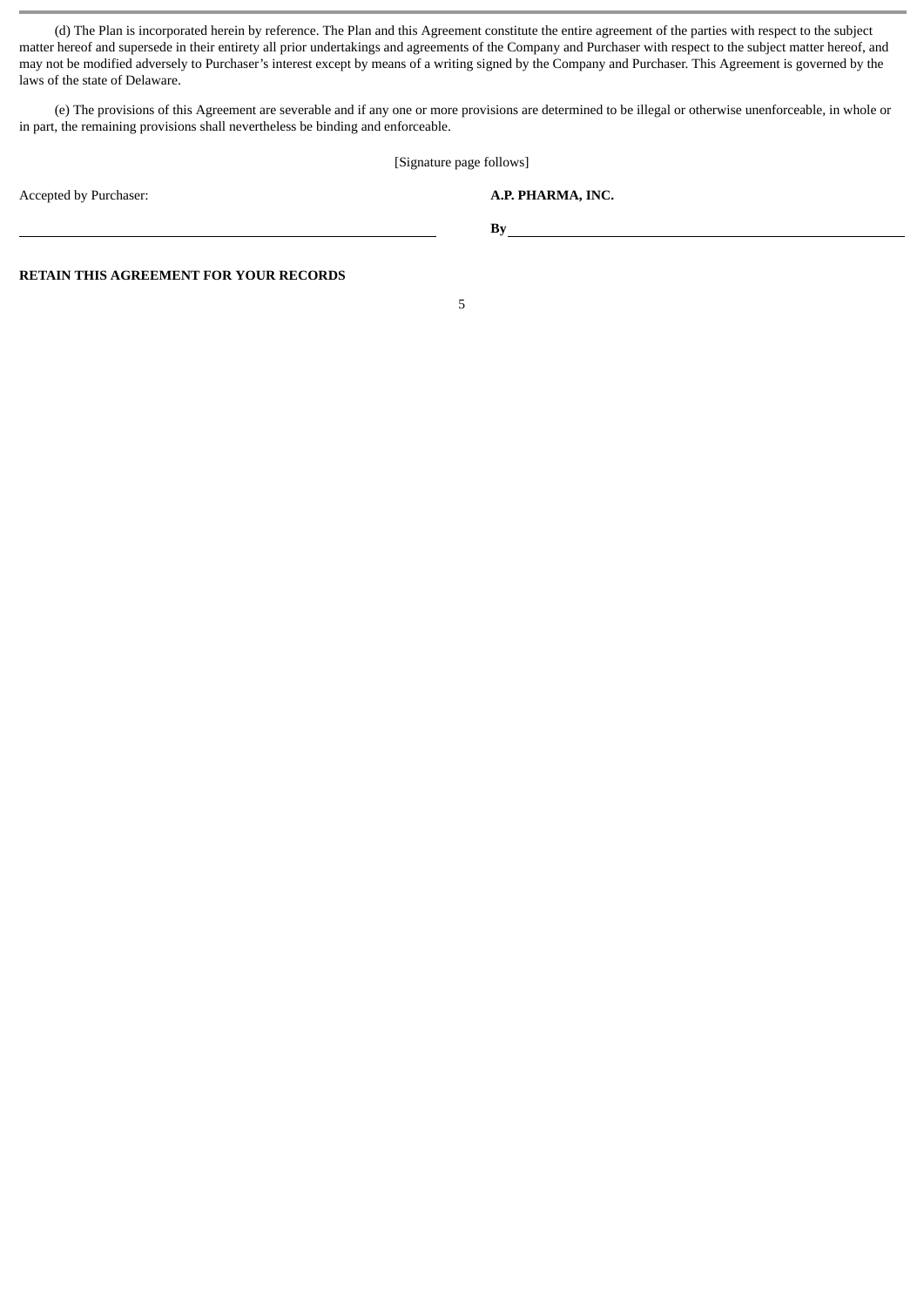## **EXHIBIT A**

# **JOINT ESCROW INSTRUCTIONS**  $[\underline{\hspace{1cm}}, \underline{\hspace{1cm}}, \underline{\hspace{1cm}}]$

 $[$   $]$ A.P. Pharma, Inc. 123 Saginaw Drive Redwood City, CA 94063

Dear Sir or Madam:

As Escrow Agent for A.P. Pharma, Inc. (the "Company"), and [ ] (the "Purchaser"), you are authorized and directed to hold the Assignment Separate from Certificate form(s) executed by Purchaser and the certificate(s) of stock representing Purchaser's unvested shares transferred in accordance with the terms of the Restricted Stock Purchase Agreement (the "Agreement") entered into between the Company and Purchaser, in accordance with the following instructions:

1. In the event of the exercise of the Repurchase Option by the Company described in Section 3 of the Agreement, Purchaser and the Company hereby irrevocably authorize and direct you to effect the contemplated Repurchase Option, and to promptly deliver the stock certificates.

2. Promptly following the exercise of the Repurchase Option by the Company described in Section 3 of the Agreement, you are directed (a) to date the Assignment Separate from Certificate form(s) necessary for the transfer in question, (b) to fill in the number of shares being transferred, and (c) to deliver the form(s), together with the certificate or certificates evidencing the shares to be transferred, to the Company.

3. Purchaser irrevocably authorizes the Company to deposit with you any certificates evidencing shares to be held by you under this letter and any additions and substitutions to the shares as defined in the Agreement. Purchaser irrevocably appoints you as his or her attorney-in-fact and agent for the term of this escrow to execute, with respect to the shares of stock, all documents necessary or appropriate to make such securities negotiable and to complete any transaction contemplated by these Joint Escrow Instructions. Subject to the provisions of this Section 3, Purchaser shall exercise all rights and privileges, including but not limited to, the right to vote and to receive dividends (if any), of a stockholder of the Company while the shares are held by you.

4. In accordance with the terms of Section 4(b) of the Agreement, you may deliver to Purchaser a certificate or certificates representing shares that are no longer subject to the Company's repurchase option described in Section 3 of the Agreement.

5. This escrow shall terminate upon the release of all shares held under the terms and provisions hereof.

6. If at the time of termination of this escrow you should have in your possession any documents, securities or other property belonging to Purchaser, you shall deliver them to Purchaser and shall be discharged from all further obligations under these Joint Escrow Instructions.

7. Your duties under these Joint Escrow Instructions may be altered, amended, modified or revoked only by a writing signed by all of the parties.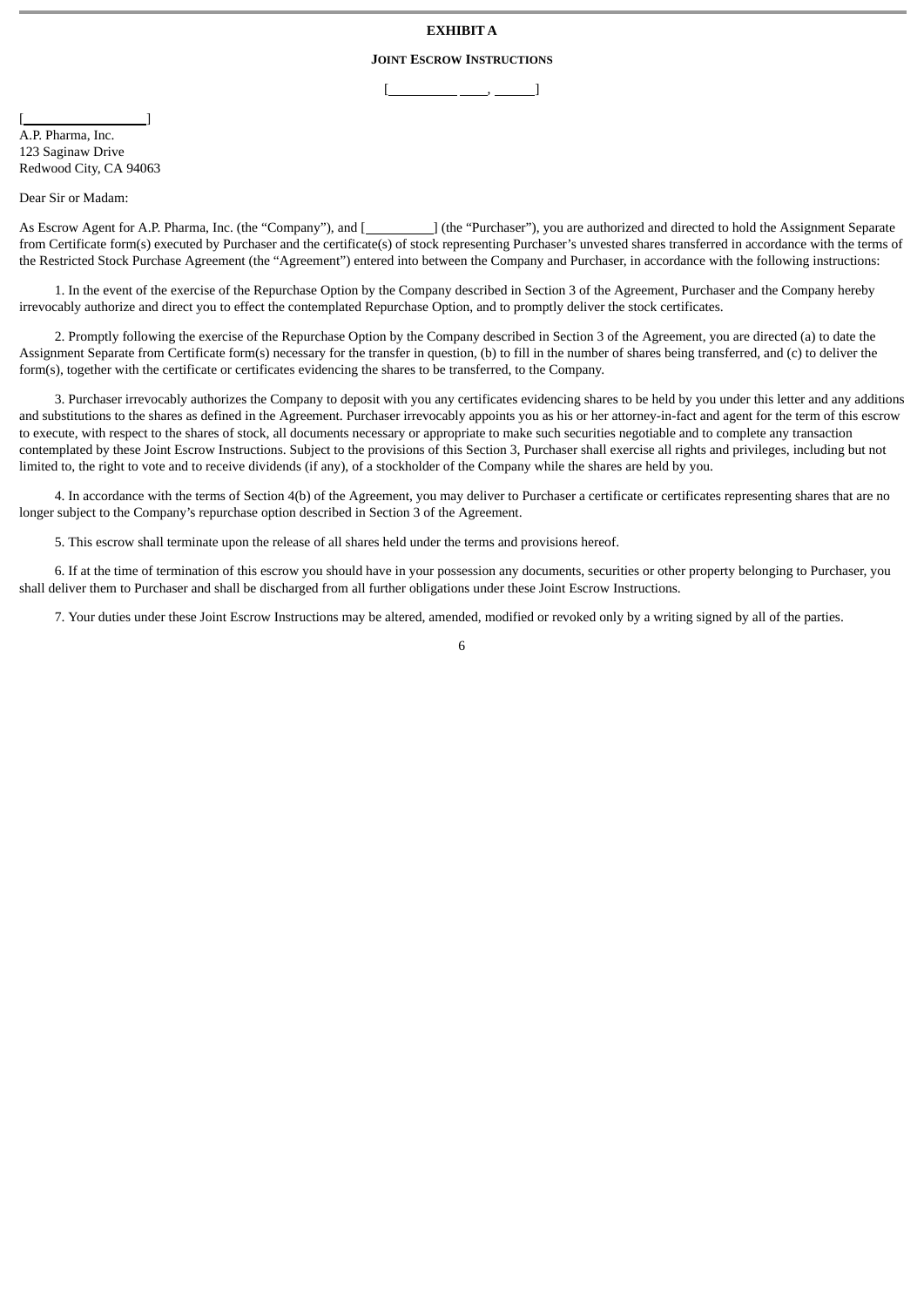8. You shall be obligated to perform the duties described in these Joint Escrow Instructions and shall be protected in relying or refraining from acting on any instrument reasonably believed by you to be genuine and to have been signed or presented by the proper party or parties. You shall not be personally liable for any act or omission as Escrow Agent or as attorney-in-fact of Purchaser while acting in good faith and in the exercise of your own good judgment, and any act or omission by you pursuant to the advice of your own attorneys shall be conclusive evidence of such good faith.

9. You are expressly authorized to disregard any and all warnings given by any of the parties hereto or by any other person or corporation, excepting only orders or process of courts of law, and are expressly authorized to comply with and obey orders, judgments or decrees of any court. In case you obey or comply with any such order, judgment or decree of any court, you shall not be liable to any of the parties under these Joint Escrow Instructions or to any other person, firm or corporation by reason of such compliance, notwithstanding any such order, judgment or decree being subsequently reversed, modified, annulled, set aside, vacated or found to have been entered without jurisdiction.

10. You shall not be liable in any respect on account of the identity, authority or rights of the parties executing or delivering or purporting to execute or deliver the Agreement or any documents or papers deposited or called for under these Joint Escrow Instructions.

11. You shall not be liable for the outlawing of any rights under any statute of limitations with respect to these Joint Escrow Instructions or any documents deposited with you.

12. You shall be entitled to employ such legal counsel and other experts as you may deem necessary properly to advise you in connection with your obligations under these Joint Escrow Instructions and may rely upon the advice of such counsel.

13. Your responsibilities as Escrow Agent under these Joint Escrow Instructions shall terminate if you shall cease to be employed by the Company or if you shall resign by written notice to each party. In the event of any such termination, the Company shall appoint any officer of the Company as successor Escrow Agent.

14. If you reasonably require other or further instruments in connection with these Joint Escrow Instructions or obligations under these Joint Escrow Instructions, the parties shall furnish such instruments.

15. It is understood and agreed that should any dispute arise with respect to the delivery and/or ownership or right of possession of the securities held by you under these Joint Escrow Instructions, you are authorized and directed to retain in your possession without liability to anyone all or any part of the securities until the dispute is settled either by mutual written agreement of the parties or by a final order, decree or judgment of a court of competent jurisdiction after the time for appeal has expired and no appeal has been perfected. You are under no duty whatsoever to institute or defend against any such proceedings.

16. Any notice required or permitted under these Joint Escrow Instructions shall be given in writing and will be deemed effectively given upon personal delivery or upon deposit in the United States Post Office, by registered or certified mail with postage and fees prepaid, addressed to each of the other parties.

17. By signing these Joint Escrow Instructions, you become a party only for the purpose of these Joint Escrow Instructions; you do not become a party to the Agreement.

18. This instrument shall be governed by and construed in accordance with the laws of the State of Delaware.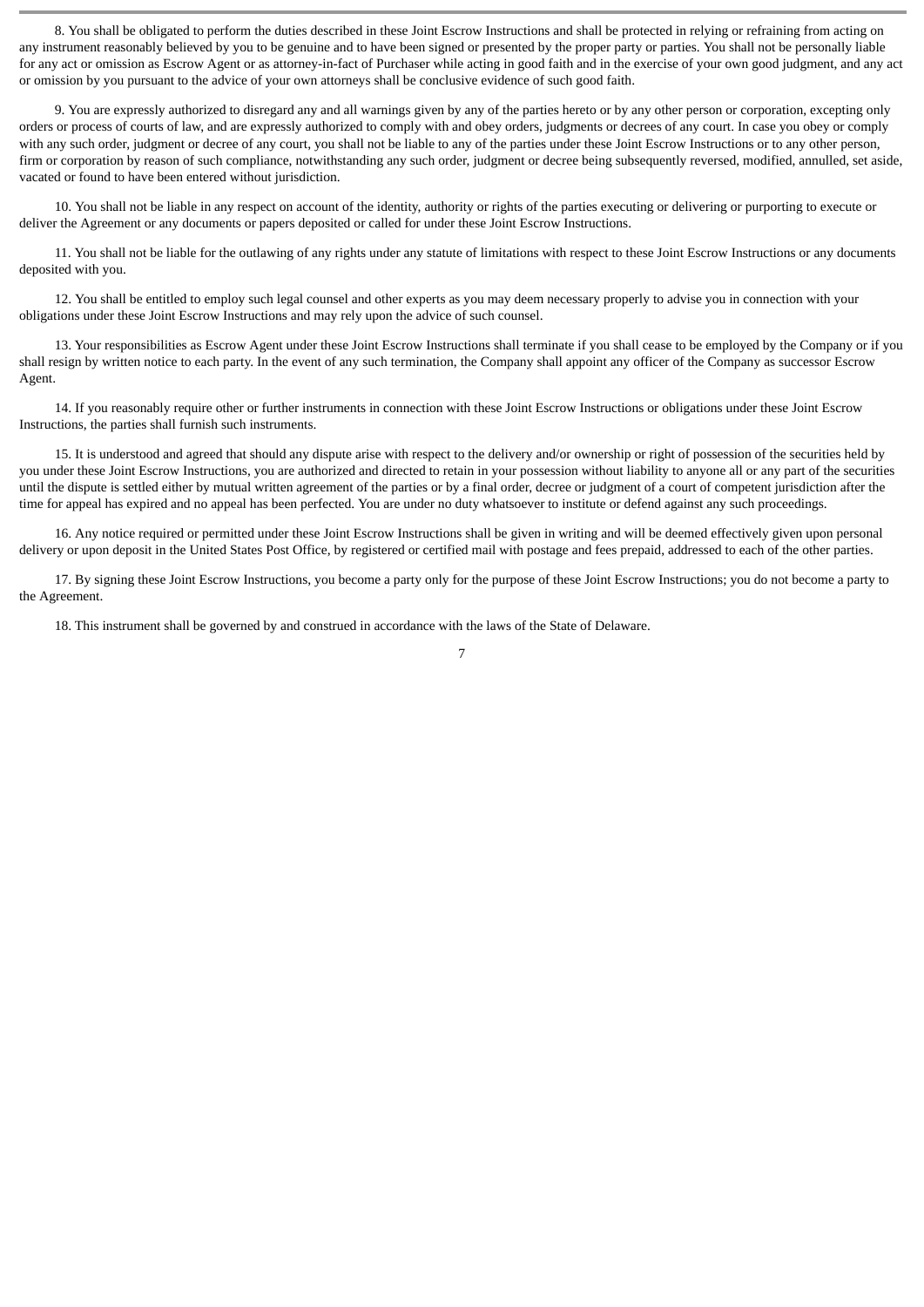19. This instrument shall be binding upon and inure to the benefit of the parties hereto and their respective successors and permitted assigns.

Very truly yours,

A.P. Pharma, Inc.

By **such and the set of the set of the set of the set of the set of the set of the set of the set of the set of the set of the set of the set of the set of the set of the set of the set of the set of the set of the set of** 

Its <u> 1989 - Johann Barn, mars et al. (</u>

ESCROW AGENT: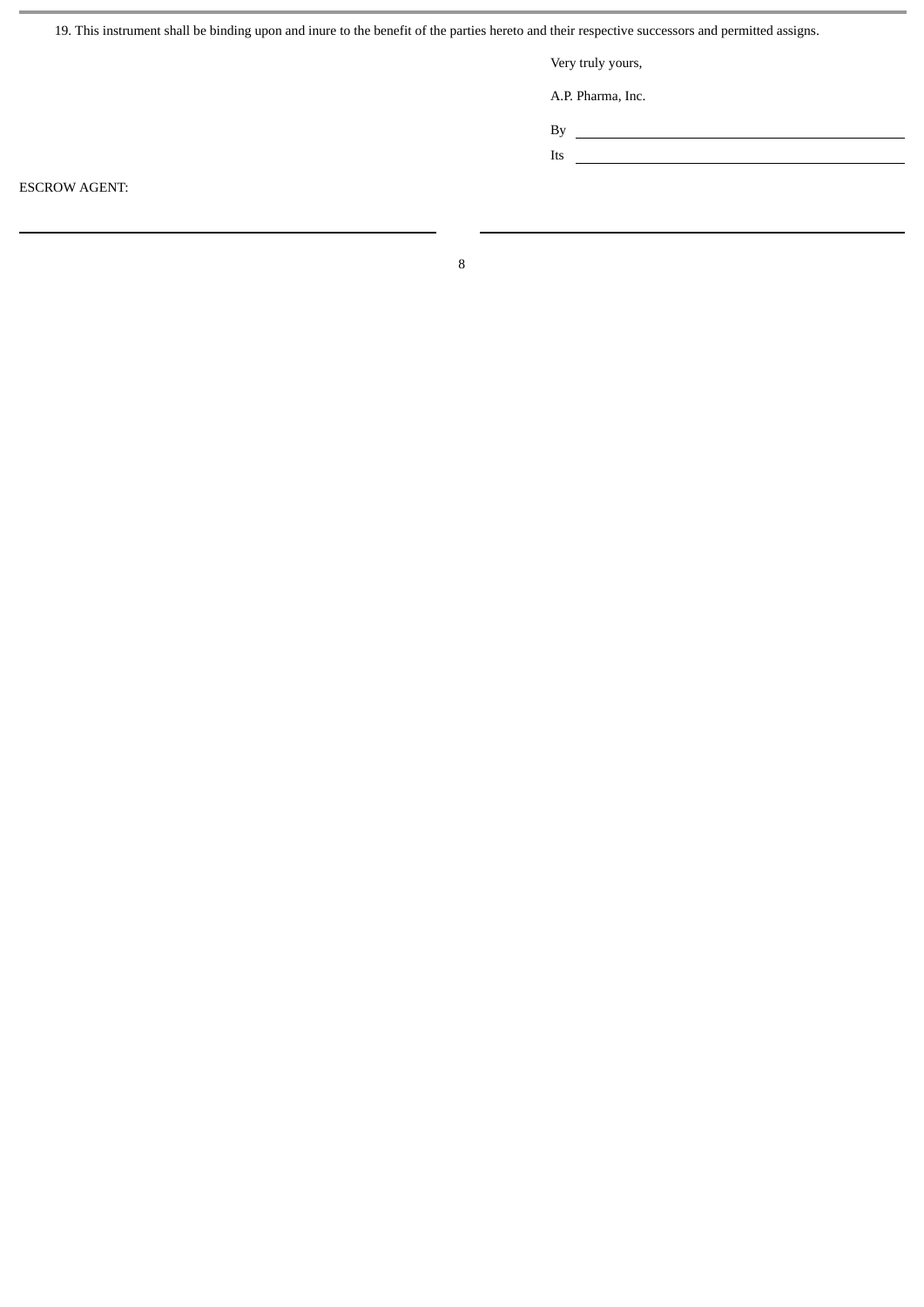## **EXHIBIT B**

# **ASSIGNMENT SEPARATE FROM CERTIFICATE**

FOR VALUE RECEIVED, [**bells**, assigns and transfers to A.P. Pharma, Inc. (the "Company") or its assignee **Shares of the Common Stock** of the Company (the "Shares"), standing in his or her name on the books of the Company represented by Certificate No. \_\_\_\_\_\_\_ and irrevocably constitutes and appoints [\_\_\_\_\_\_] as Attorney to transfer the Shares on the books of the Company with full power of substitution in the premises.

Dated:  $\qquad \qquad ,$ 

## **[NAME]**

(Signature)

Spousal Consent (if applicable)

 (Purchaser's spouse) indicates by the execution of this Assignment his or her consent to be bound by the terms herein as to his or her interests, whether as community property or otherwise, if any, in the Shares.

Printed Name

**Signature** 

INSTRUCTIONS: PLEASE DO NOT FILL IN ANY BLANKS OTHER THAN THE SIGNATURE LINE. THE PURPOSE OF THIS ASSIGNMENT IS TO ENABLE THE COMPANY TO ENFORCE THE REPURCHASE OPTION SET FORTH IN THE RESTRICTED STOCK PURCHASE AGREEMENT WITHOUT REQUIRING ADDITIONAL SIGNATURE.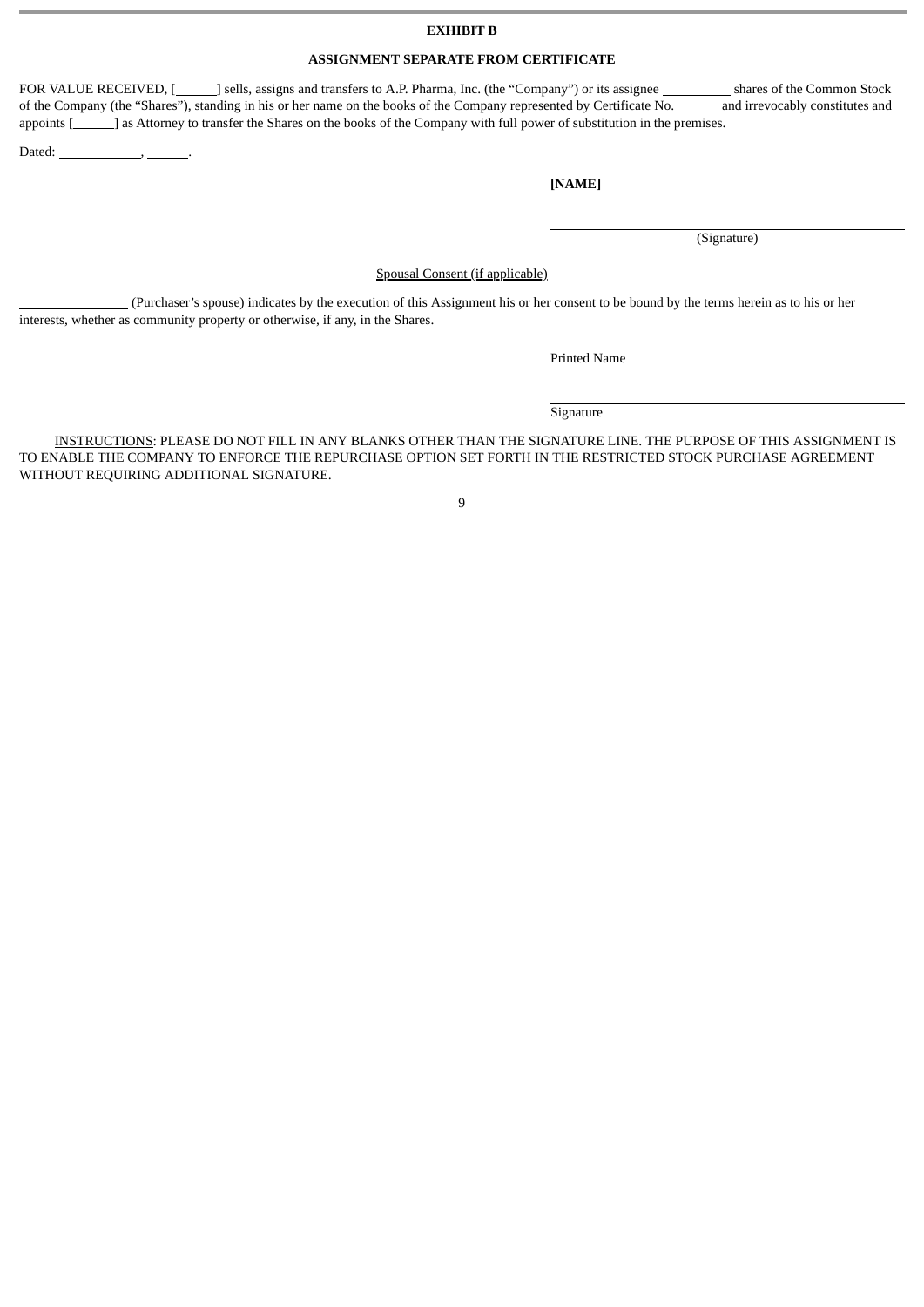# **A.P. PHARMA, INC.**

## **2002 EQUITY INCENTIVE PLAN [NONSTATUTORY] [INCENTIVE] STOCK OPTION TO PURCHASE SHARES OF COMMON STOCK**

| (A) | Optionee: |
|-----|-----------|
|     |           |

 $(D)$  Grant Date:

| (B) Exercise Price: |  |        | (E) Vesting Base Date: |  |
|---------------------|--|--------|------------------------|--|
|                     |  | ______ |                        |  |

(C) Shares: (F) Fully-Vested Date:

A.P. Pharma, Inc. (the "Company") has granted to you a [Nonstatutory] [Incentive] Stock Option to purchase the number of shares of Common Stock listed in item (C) above at the purchase price listed in item (B) above. This option is granted subject to the terms of the Company's 2002 Equity Incentive Plan (the "Plan") and to the terms and conditions set forth herein. To accept your stock option, please sign the enclosed copy of this letter and return it to

#### **General terms**

Your option is intended to be [an incentive][a nonstatutory] option. The basic terms of your option grant are identified in the information block at the top of this offer letter, but other important terms and conditions are described in the Plan. We encourage you to carefully review the Plan, a copy of which is [enclosed] [available on request from our {Stock Administrator}{Human Resources Department}].

#### **Purchase and payment**

Subject to the plan, [your option vests (becomes exercisable) [to the extent of 25% of the Option Shares one year after the Vesting Base Date (or, if no Vesting Base Date is specified, the Grant Date), and then] in cumulative monthly increments of [2.0833]% of the Option Shares, calculated to the closest whole share on each monthly anniversary of the Vesting Base Date, so that all shares will become purchasable on the Fully-Vested Date shown above.]

[your option is exercisable in its entirety. However, until the Fully-Vested Date shown above, shares you purchase under this option will be subject to a repurchase right of the Company, as set out in section 15.2(a) of the Plan. That repurchase right lapses [to the extent of 25% of the Option Shares one year after the Vesting Base Date, and then] in cumulative monthly increments of [2.0833]% of the Option Shares, calculated to the closest whole share on each monthly anniversary of the Vesting Base Date, so that this repurchase right will be entirely lapsed on the Fully-Vested Date shown above.]

If you decide to purchase shares under this option, you will be required to submit a completed exercise agreement on a form approved by the Company, together with payment for the shares. You may pay for the shares (plus any associated withholding taxes) using cash, a check, a wire transfer or any other form of payment listed in section 6.4(c) of the plan and permitted by the Administrator at the time you wish to exercise. Shares available under this option must be purchased, if at all, no later than the Expiration Date.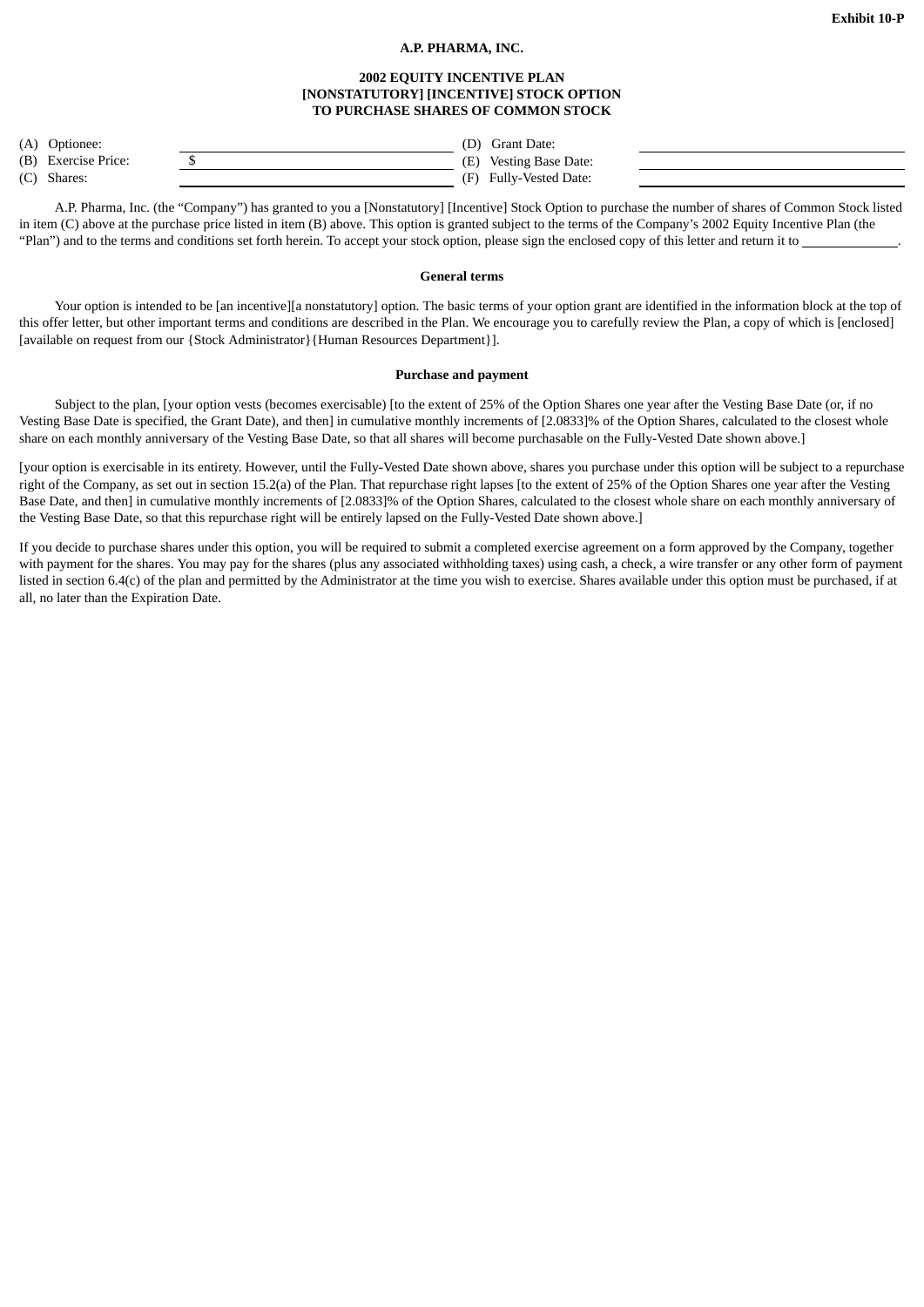# **Restrictions on the Shares**

[Shares you purchase under this option may be subject to {other} repurchase rights and resale restrictions, {including market standoff requirements}. Those rights and restrictions are set forth in section 15.2 of the Plan.

# **I accept this option and agree to the terms of this offer letter and the plan.**

Optionee signature Date

, 200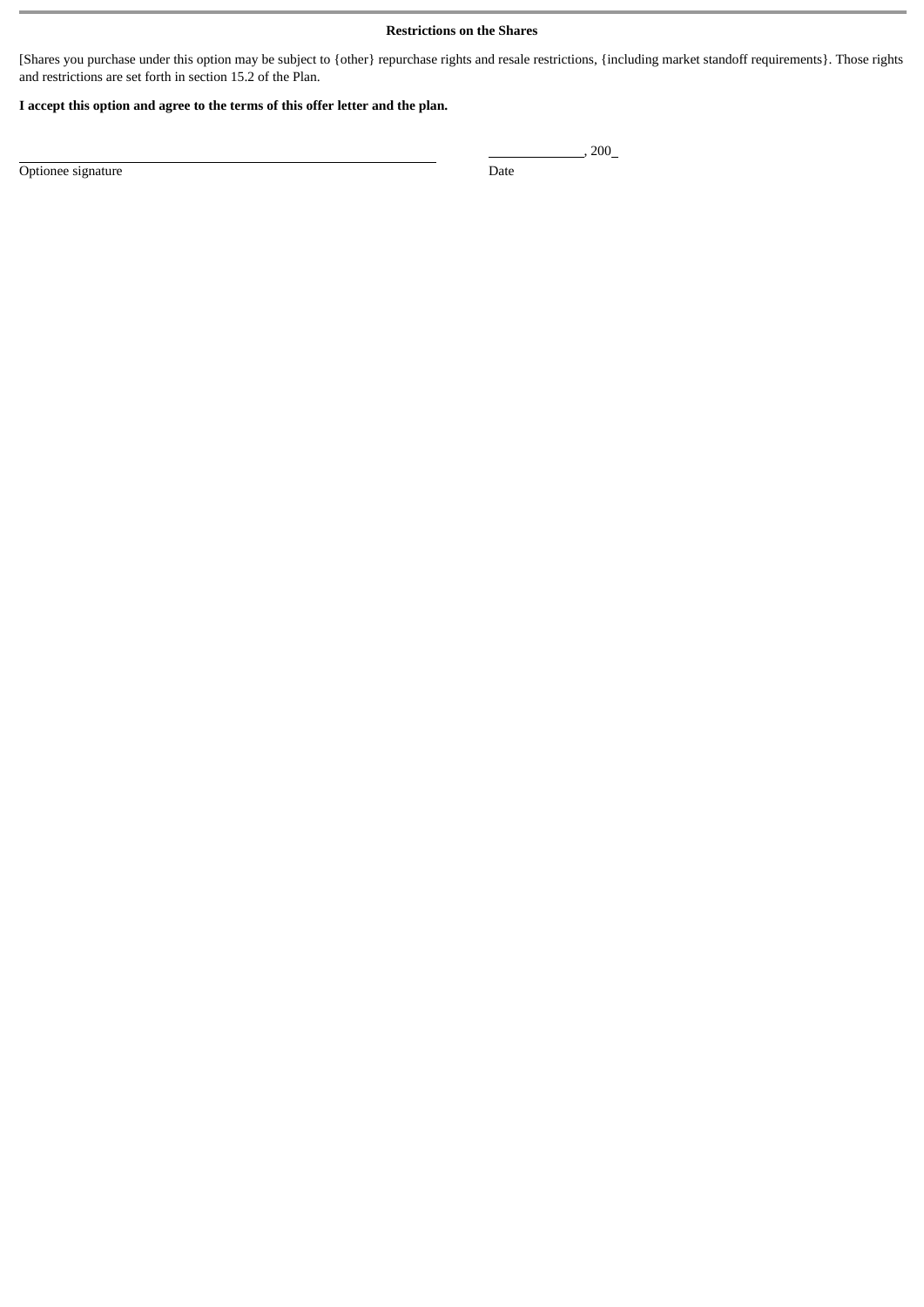## **Restricted Stock Award Agreement**

#### **between A.P. Pharma, Inc. and**

**pursuant to the**

## **A.P. Pharma, Inc. 2002 Equity Incentive Plan**

A.P. Pharma, Inc. (the "Company") has awarded to you, shares (the "Shares") of A.P. Pharma, Inc. Common Stock ("Common Stock") as restricted stock under the Company's 2002 Equity Incentive Plan (the "Plan"). This agreement (the "Agreement") sets forth the terms and conditions of the award.

Capitalized terms used without definition in this Agreement shall have the meanings set forth in the Plan.

1. **Payment**. Under the terms of the Plan you have 15 days from the date of receipt of this Agreement to accept the award of the Shares by delivering to the Company a check for the par value of the Shares (\$0.01 per share). Payment of the par value shall constitute purchase of the Shares.

#### 2. **Forfeiture and Transfer Restrictions**.

a. Except to the extent otherwise provided in paragraphs (b) or (c) below, upon termination of your agreement for any reason during the Restriction Period (as defined below), all Shares still subject to restriction shall be forfeited by you and shall be repurchased by the Company for an amount equal to the original purchase price. This restriction is referred to as the "Forfeiture Restriction." In addition, you shall not be permitted to sell, assign, transfer, pledge or otherwise encumber any Shares until lapse of the Restriction Period. This restriction is referred to as the "Transfer Restriction."

b. All Forfeiture and Transfer Restrictions on the Shares will lapse on the earlier of or on your last day as an employee of the Company (the "Restriction Period"), or in the event of a Change of Control as such term is defined in the Change of Control Agreement between the parties, whichever is earlier.

c. In the event of a dissolution, liquidation, merger or consolidation under the terms of the Plan, the Administrator of the Plan may, in its discretion, arrange for new shares of restricted stock to be substituted for the Shares or for the Company's obligations as to the Shares to be assumed by an employer corporation other than the Company or by a parent or subsidiary of such employer corporation, or the Administrator may waive the restrictions on the Shares as more fully described in the Plan.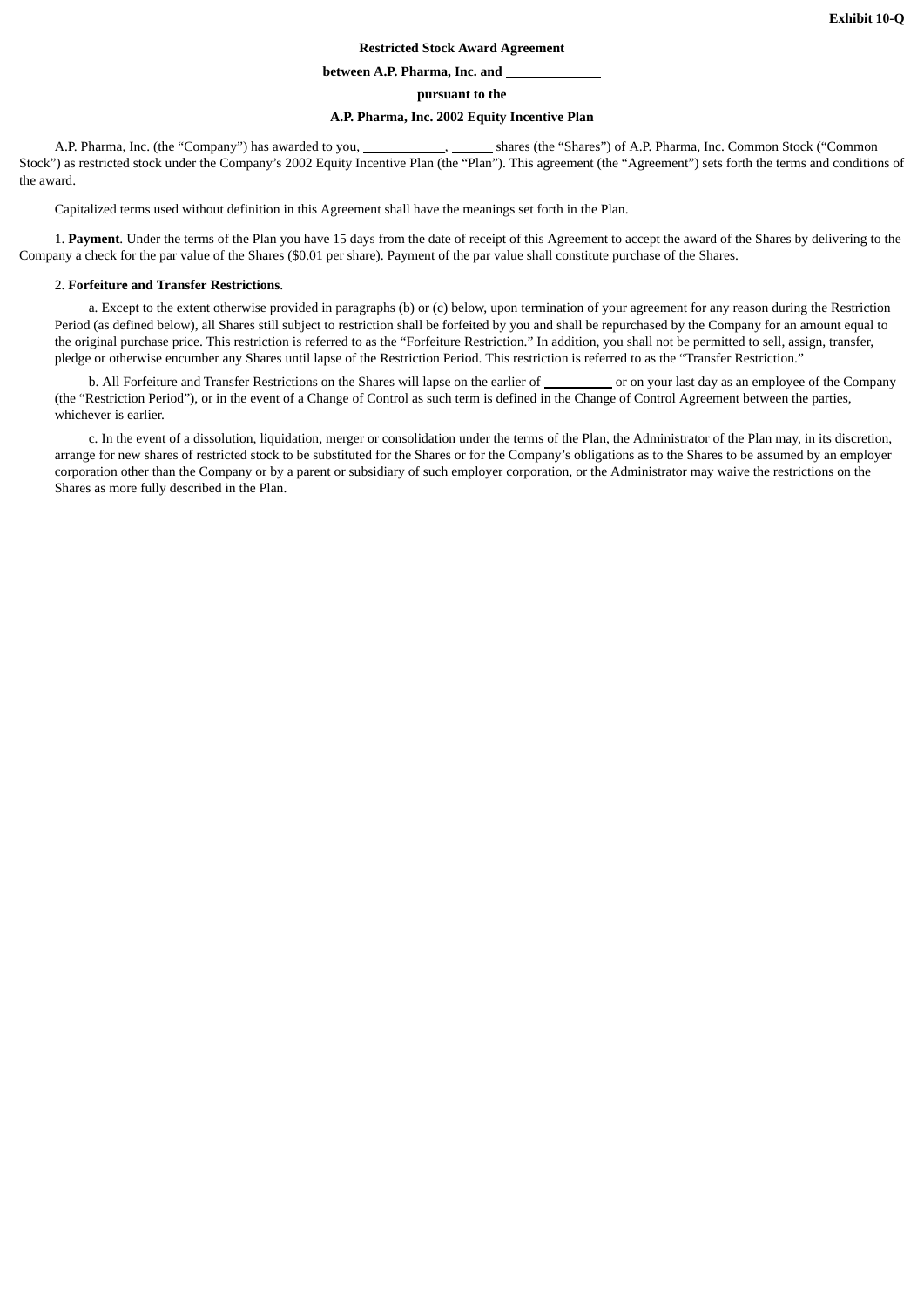d. If the outstanding shares of Common Stock of the Company are increased or decreased in number or changed into or exchanged for a different number or kind of securities of the Company or any other corporation by reason of a recapitalization, reclassification, stock split, combination of shares, stock dividend or other event, the Administrator may, in its sole discretion, adjust the number of Shares or substitute new shares of restricted stock for the Shares.

3. **Dividends**. Cash dividends shall be automatically reinvested in additional shares of restricted stock, and dividends payable in stock shall be paid in additional shares of restricted stock. For this purpose, restricted stock issued as a dividend shall be valued at the fair market value of the shares as determined in good faith by the Administrator on the record date for determination of the stockholders to receive the dividend, and shall be treated as additional Shares hereunder.

#### 4. **Certificates; Legends**.

a. Certificates representing the Shares will bear the following legend:

"The shares represented by this certificate have been issued under the A.P. Pharma, Inc. 2002 Equity Incentive Plan as shares of "Restricted Stock." They are subject to the terms of that plan and of the terms of an agreement between the holder hereof and A.P. Pharma, Inc. dated . Under the terms of the plan and the agreement, the shares represented hereby are subject to forfeiture and may not be sold, assigned, transferred, pledged or otherwise encumbered without the prior written consent of A.P. Pharma, Inc. A copy of the plan and the agreement may be obtained from the secretary of A.P. Pharma, Inc."

The foregoing legend shall be removed upon your request as restrictions on the Shares represented by a certificate lapse.

b. Certificates representing the Shares will be issued in your name and held by the Company until restrictions on the Shares have lapsed. When restrictions have lapsed on any of the Shares, certificates for such Shares will be delivered to you upon request.

## 5. **Tax Consequences**.

a. **Tax Adviser**. The tax consequences associated with the Shares and this Agreement are complex and can depend upon your particular circumstances. THE COMPANY URGES YOU TO CONSULT A TAX ADVISER. By signing below you acknowledge that neither the Company nor any of its employees, representatives or advisers has given you tax advice regarding the Shares or this Agreement and that you have made an independent decision whether to consult a tax adviser.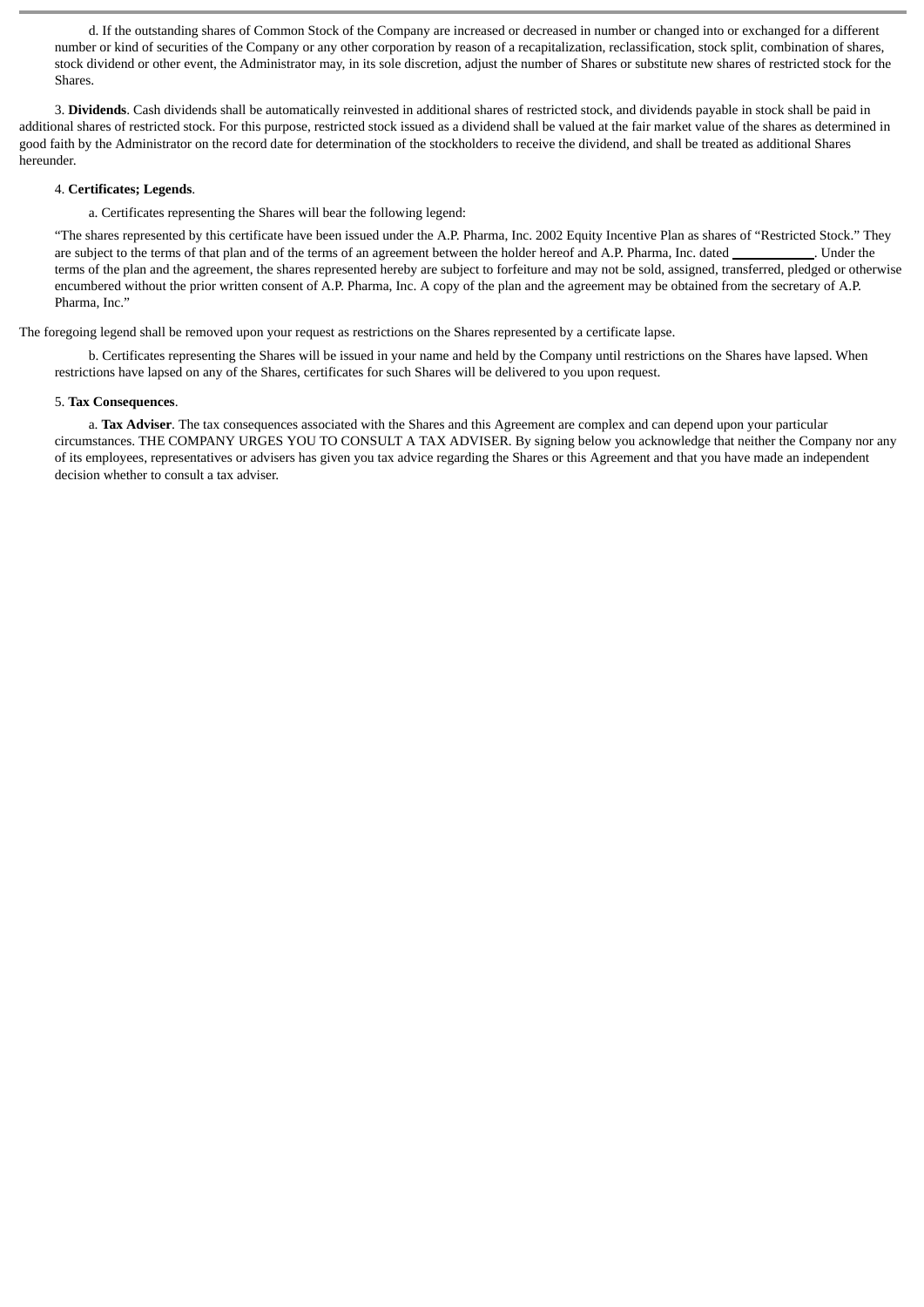b. **Withholding Tax**. You are responsible for the payment of any withholding or employment taxes which, in the judgment of the Administrator of the Plan, result from the purchase of the Shares or the lapse of Forfeiture and Transfer Restrictions thereon. Payment of any withholding tax associated with the purchase of the Shares or the lapse of Forfeiture and Transfer Restrictions thereon shall be as provided in Section 10 of the Plan. The tax consequences associated with a request to withhold Shares for payment of taxes are complex, and you should consult a tax adviser before making such a request.

c. **Section 83(b) Election**. Since the Shares are subject to a "substantial risk of forfeiture," if you do not make an election under Section 83(b) of the Code with respect to the Shares within 30 days after the date on which the Shares are granted in accordance with Section 1 above (a "Section 83(b) Election"), you will have taxable income upon lapse of the Forfeiture and Transfer Restrictions, in an amount equal to the spread between the fair market value of the stock on the date of lapse and any consideration paid for the stock. The taxable income constitutes supplemental wages subject to income and employment tax withholding, and the Company will generally receive a corresponding income tax deduction.

6. **Plan Provisions Applicable**. The Shares are being awarded under the Plan and are subject to all of the provisions of the Plan. Copies of the Plan and the related Prospectus are enclosed. NEVERTHELESS, THIS AGREEMENT CONTROLS OVER THE PLAN. THE STANDARD RESTRICTED STOCK DESCRIBED IN THE PROSPECTUS MAY VARY SUBSTANTIALLY FROM THE SHARES. YOUR RIGHTS ARE AS SET FORTH IN THIS AGREEMENT, WHICH CONTROLS IN THE EVENT OF ANY INCONSISTENCY WITH THE DESCRIPTION IN THE PROSPECTUS.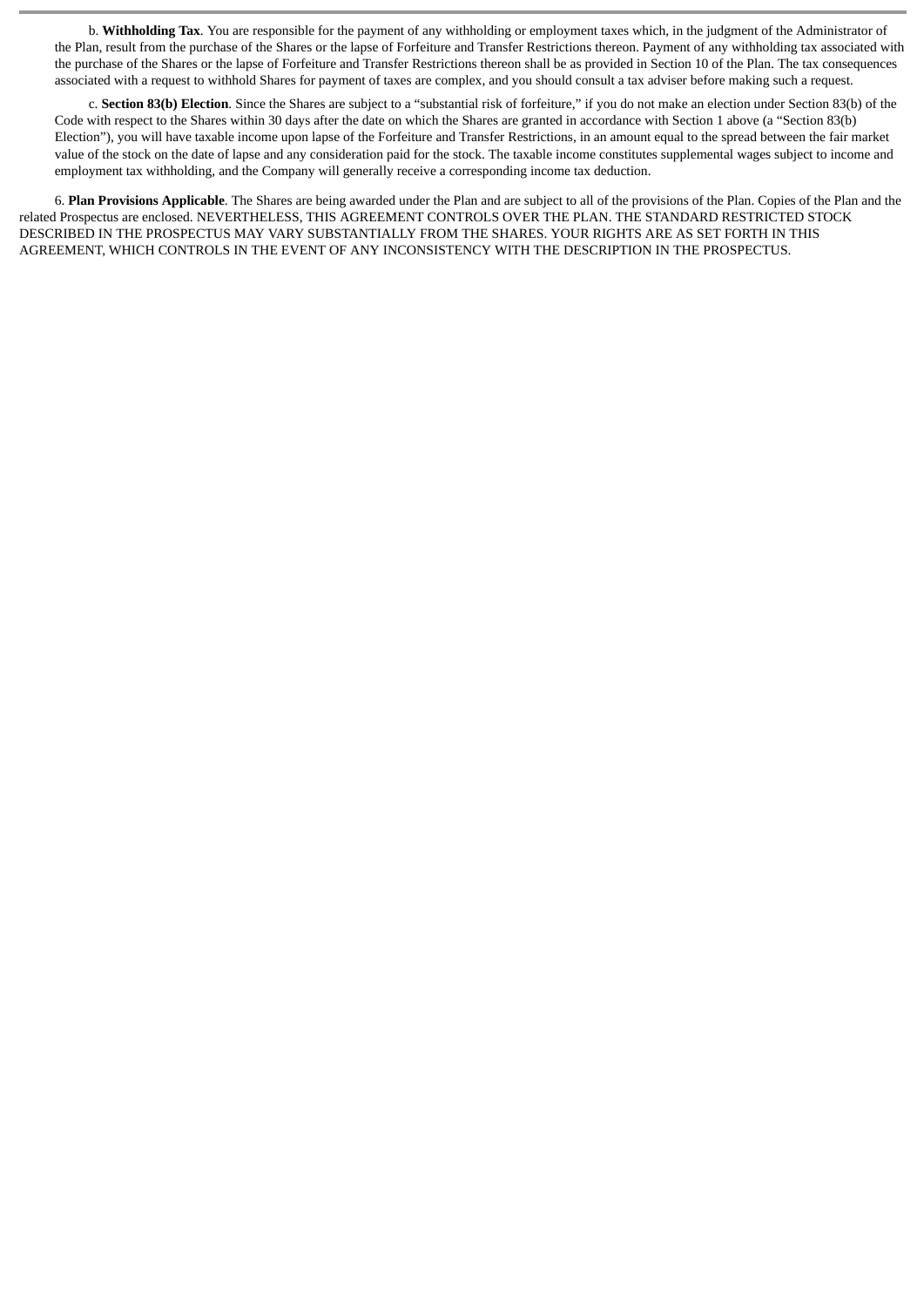7. **Governing Law**. Except to the extent that the Delaware General Corporation Law shall be applicable with respect to matters relating to the internal corporate affairs of the Company, this Agreement and the award of Shares shall be governed by and construed under the laws of the State of California as applied to agreements among California residents entered into and to be performed entirely within California.

A.P. PHARMA, INC.

Company By

Employee

If the optionee resides in California, or another community property jurisdiction, I as the optionee's spouse also accept and agree to be bound by the terms and conditions of this Agreement and the Plan.

Spouse

Enclosures: 2002 Stock Plan Prospectus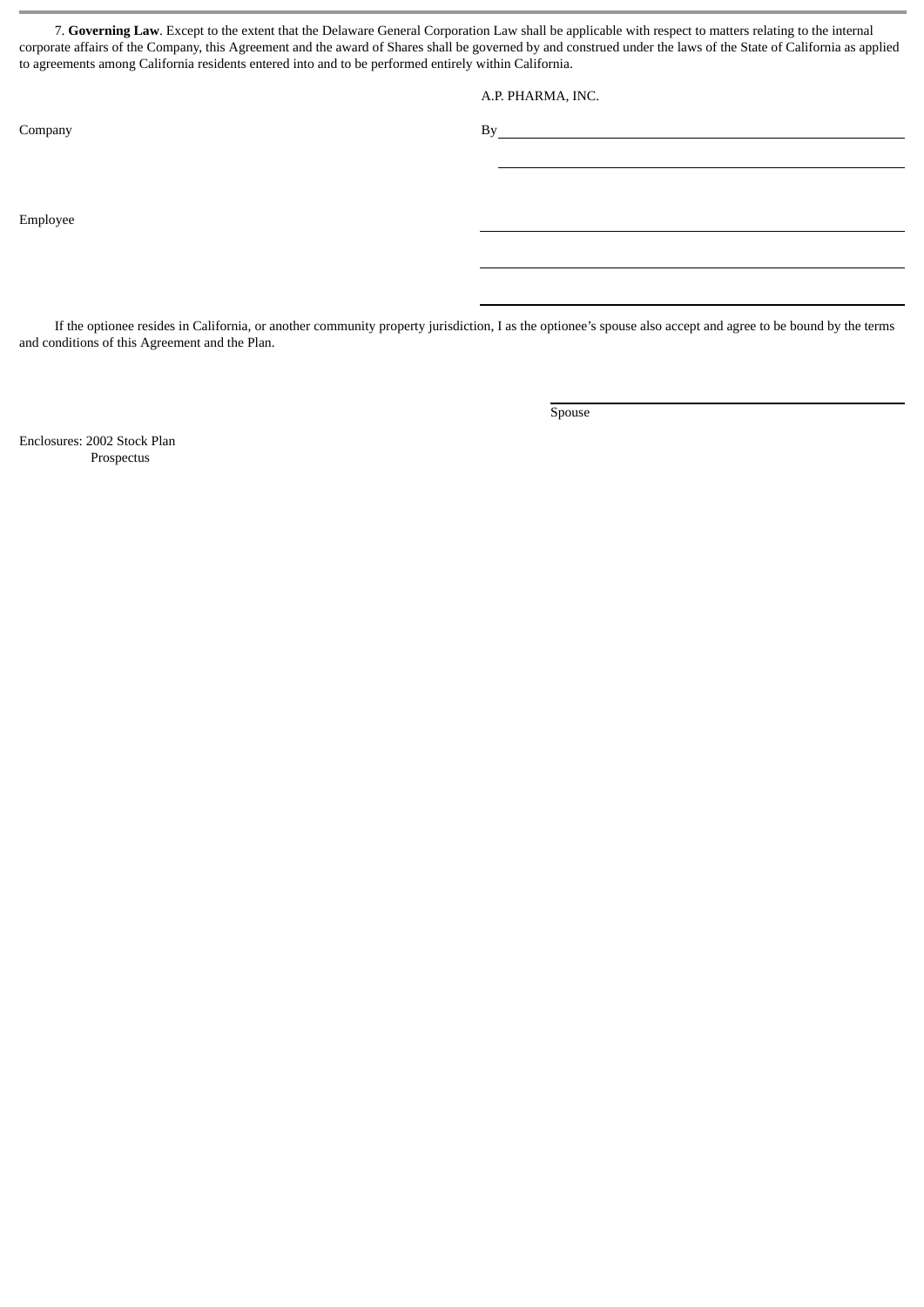# **INDEMNIFICATION AGREEMENT**

This Agreement is made as of \_\_\_\_\_\_\_\_\_, between A.P. Pharma, Inc., a Delaware corporation (the "Company"), and \_\_\_\_\_\_\_\_\_(the "Indemnitee").

#### **RECITALS**

Both the Company and Indemnitee recognize that highly competent persons have become more reluctant to serve publicly-held corporations as directors or in other capacities unless they are provided with adequate protection through insurance or adequate indemnification against inordinate risks of claims and actions against them arising out of their service to and activities on behalf of the Company.

In recognition of Indemnitee's need for substantial protection against personal liability in order to enhance Indemnitee's continued service to the Company in an effective manner and Indemnitee's reliance on the provisions of the Company's Certificate of Incorporation, as amended ("Certificate of Incorporation") and the Company's Bylaws (the "Bylaws") requiring indemnification of the Indemnitee to the fullest extent permitted by law, and in part to provide Indemnitee with specific contractual assurance that the protection promised by such Certificate of Incorporation and Bylaws will be available to Indemnitee (regardless of, among other things, any amendment to or revocation of such Certificate of Incorporation or Bylaws or any change in the composition of the Company's Board of Directors or acquisition transaction relating to the Company), the Company wishes to provide in this Agreement for the indemnification of and the advancing of expenses to Indemnitee to the fullest extent (whether partial or complete) permitted by law and as set forth in this Agreement.

The Certificate of Incorporation, the Bylaws and the General Corporation Law of the State of Delaware ("DGCL") expressly provide that the indemnification provisions set forth therein are not exclusive and thereby contemplate that contracts may be entered into between the Company and members of the board of directors, officers and other persons with respect to indemnification.

It is reasonable, prudent and necessary for the Company contractually to obligate itself to indemnify, and to advance expenses on behalf of, such persons to the fullest extent permitted by applicable law so that they will serve or continue to serve the Company free from undue concern that they will not be so indemnified.

This Agreement is a supplement to and in furtherance of the Certificate of Incorporation and Bylaws and any resolutions adopted pursuant thereto and shall not be deemed a substitute therefor, nor to diminish or abrogate any rights of Indemnitee thereunder.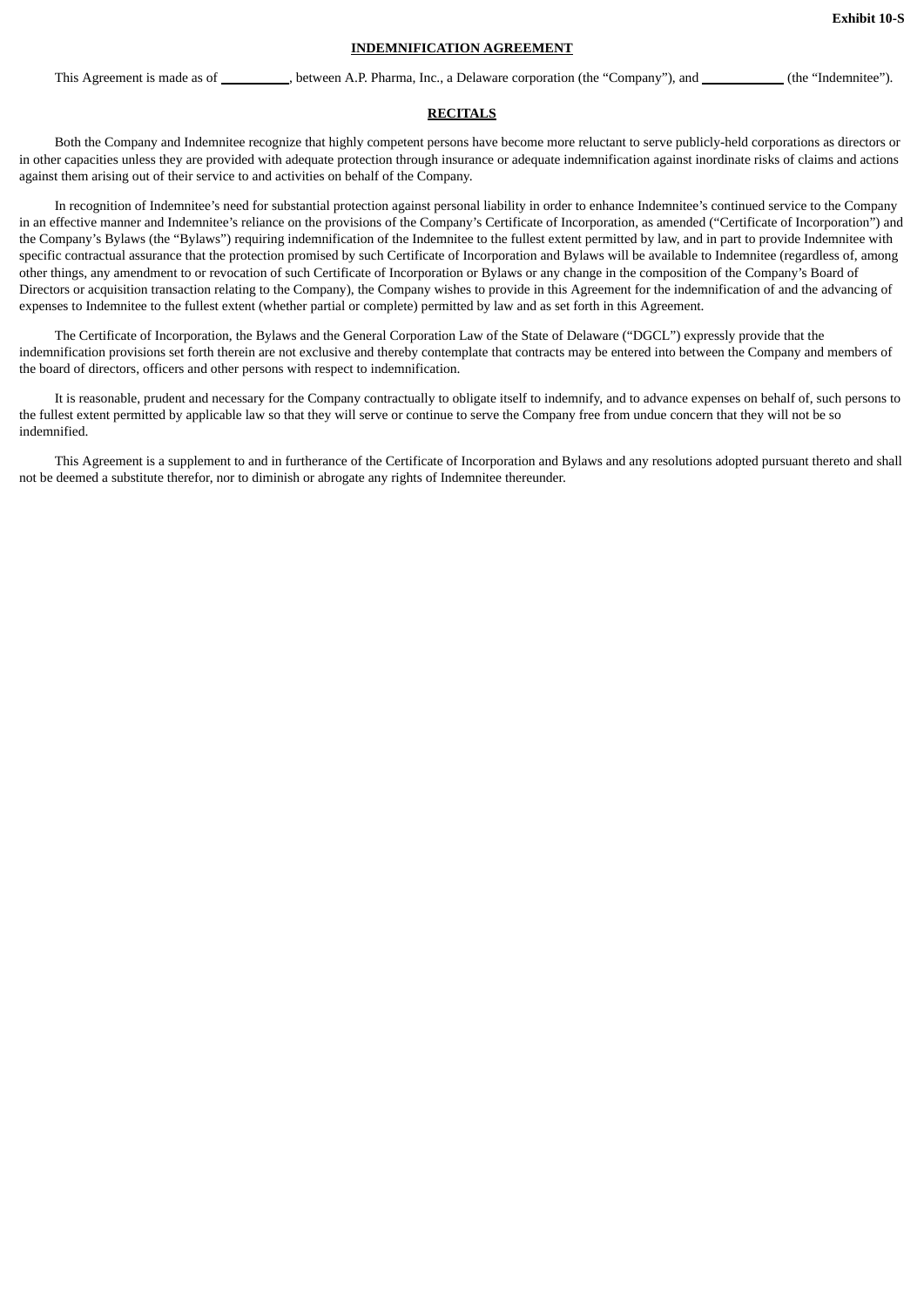## **AGREEMENT**

In consideration of the premises and of Indemnitee agreeing to serve or continuing to serve the Company directly or, at its request, with another enterprise, and intending to be legally bound hereby, the parties hereto agree as follows:

1. **Indemnification**. (a) Subject to Section 3 of this Agreement, the Company shall indemnify, to the full extent that it shall have power under applicable law to do so and in a manner permitted by such law, any person who is made or threatened to be made a party to or is otherwise involved (as a witness or otherwise) in any threatened, pending, or completed action, suit, or proceeding, whether civil, criminal, administrative, or investigative (hereinafter, a "Proceeding"), by reason of the fact that such person is or was a director or officer of the Company, or while serving as a director or officer of the Company, is or was serving at the request of Company as a director, officer, employee, or agent of another corporation, partnership, joint venture, trust, or other enterprise, including service with respect to an employee benefit plan (collectively, "Another Enterprise") (such person hereinafter, a "Mandatory Indemnitee"), against expenses (including attorneys' fees), judgments, fines (including ERISA excise taxes or penalties) and amounts paid in settlement actually and reasonably incurred by him or her in connection with such Proceeding if he or she acted in good faith and in a manner he or she reasonably believed to be in or not opposed to the best interests of the Company, and, with respect to any criminal action or proceeding, had no reasonable cause to believe his or her conduct was unlawful.

(b) The Company may indemnify, to the full extent that it shall have power under applicable law to do so and in a manner permitted by such law, any person who is made or threatened to be made a party to or is otherwise involved (as a witness or otherwise) in any threatened, pending, or completed Proceeding, by reason of the fact that such person is or was an employee or agent of the Company, or while not serving as a director or officer of the Company, is or was serving at the request of the Company as a director, officer, employee, or agent of Another Enterprise (such person hereinafter, a "Permissive Indemnitee"), against expenses (including attorneys' fees), judgments, fines (including ERISA excise taxes or penalties) and amounts paid in settlement actually and reasonably incurred by him or her in connection with such Proceeding if he or she acted in good faith and in a manner he or she reasonably believed to be in or not opposed to the best interests of the Company, and, with respect to any criminal action or proceeding, had no reasonable cause to believe his or her conduct was unlawful.

(c) Anything in this Section 1 to the contrary notwithstanding, if a person was or is a party or was or is threatened to be made a party to any Proceeding by or in the right of the Company to procure a judgment in its favor by reason of the fact that such person is or was a director, officer, employee, or agent of the Company, or is or was serving at the request of the Company as a director, officer, employee, or agent of Another Enterprise, then the Company shall not indemnify such person for any judgment, fines, or amounts paid in settlement to the Company in connection with such Proceeding. The Company shall indemnify any such person who is a Mandatory Indemnitee, and may indemnify any such person who is a Permissive Indemnitee, in each case to the full extent that it shall have power under applicable law to do so and in a manner permitted by such law, and subject to Section 3 of this Agreement, against

-2-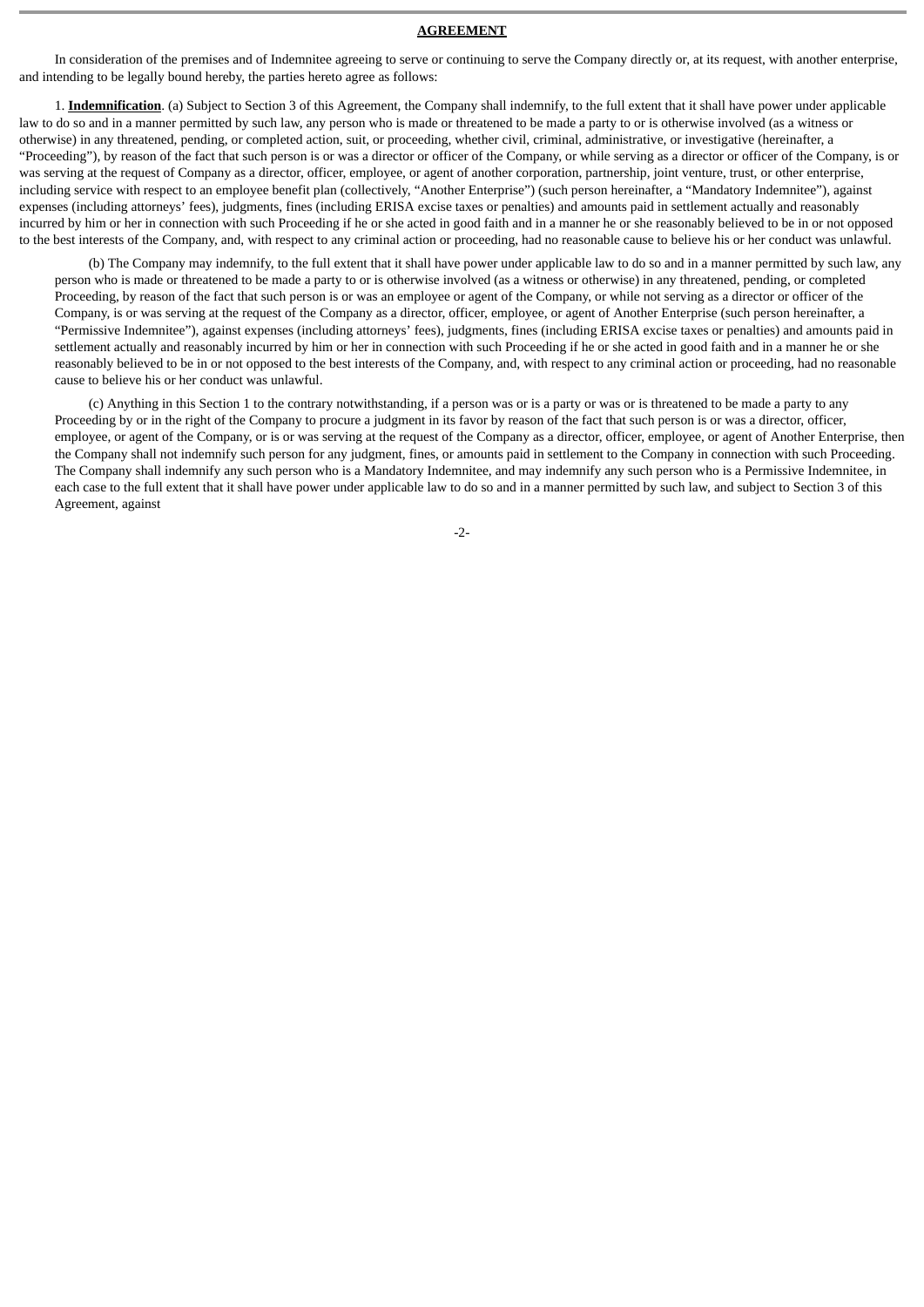expenses (including attorneys' fees) actually and reasonably incurred by such person in connection with the defense or settlement of such Proceeding if he or she acted in good faith and in a manner he or she reasonably believed to be in or not opposed to the best interests of the Company; provided, however, that no indemnification for such expenses shall be made in respect of any claim, issue, or matter in such Proceeding as to which the person shall have been adjudged liable to the Company unless (and only to the extent that) the Court of Chancery of the State of Delaware or the court in which such Proceeding was brought shall determine upon application that, despite the adjudication of liability but in view of all the circumstances of the case, such person is fairly and reasonably entitled to indemnity for such expenses that the Court of Chancery or such other court shall deem proper.

(d) To the extent that a present or former director or officer of the Company has been successful on the merits or otherwise in defense of any threatened, pending, or completed Proceeding referred to in Section 145(a) or (b) of the General Corporation Law of the State of Delaware, or in defense of any claim, issue, or matter therein, he or she shall be indemnified against expenses (including attorneys' fees) actually and reasonably incurred by him or her in connection therewith.

(e) The termination of any Proceeding by judgment, order, settlement, conviction, or upon a plea of nolo contendre or its equivalent, shall not, of itself, create a presumption that the person seeking indemnification did not act in good faith and in a manner he or she reasonably believed to be in or not opposed to the best interests of the Company, and, with respect to any criminal action or proceeding, had reasonable cause to believe that his or her conduct was unlawful.

2. **Advancement of Expenses**. (a) Subject to Section 3 of this Agreement, with respect to any person who is made or threatened to be made a party to or is otherwise involved (as a witness or otherwise) in any threatened, pending, or completed Proceeding, by reason of the fact that such person is or was a director or officer of the Company or while serving as a director or officer of the Company, is or was serving at the request of the Company as a director, officer, employee, or agent of Another Enterprise, the Company shall pay the expenses (including attorneys' fees) incurred by such person in defending any such Proceeding in advance of its final disposition (hereinafter an "advancement of expenses"); provided, however, that, if required by law, any advancement of expenses shall be made only upon receipt of an undertaking (hereinafter an "undertaking") by such person to repay all amounts advanced if it shall ultimately be determined by final judicial decision from which there is no further right to appeal that such person is not entitled to be indemnified for such expenses under this Agreement or otherwise.

(b) With respect to any person who is made or threatened to be made a party to or is otherwise involved (as a witness or otherwise) in any threatened, pending, or completed Proceeding, by reason of the fact that such person is or was an employee or agent of the Company, or while not serving as a director or officer of the Company, is or was serving at the request of the Company as a director, officer, employee, or agent of Another Enterprise, the Company may, in its discretion and upon such terms and conditions, if any, as the Company deems appropriate, pay the expenses (including attorneys' fees) incurred by such person in defending any such Proceeding in advance of its final disposition.

-3-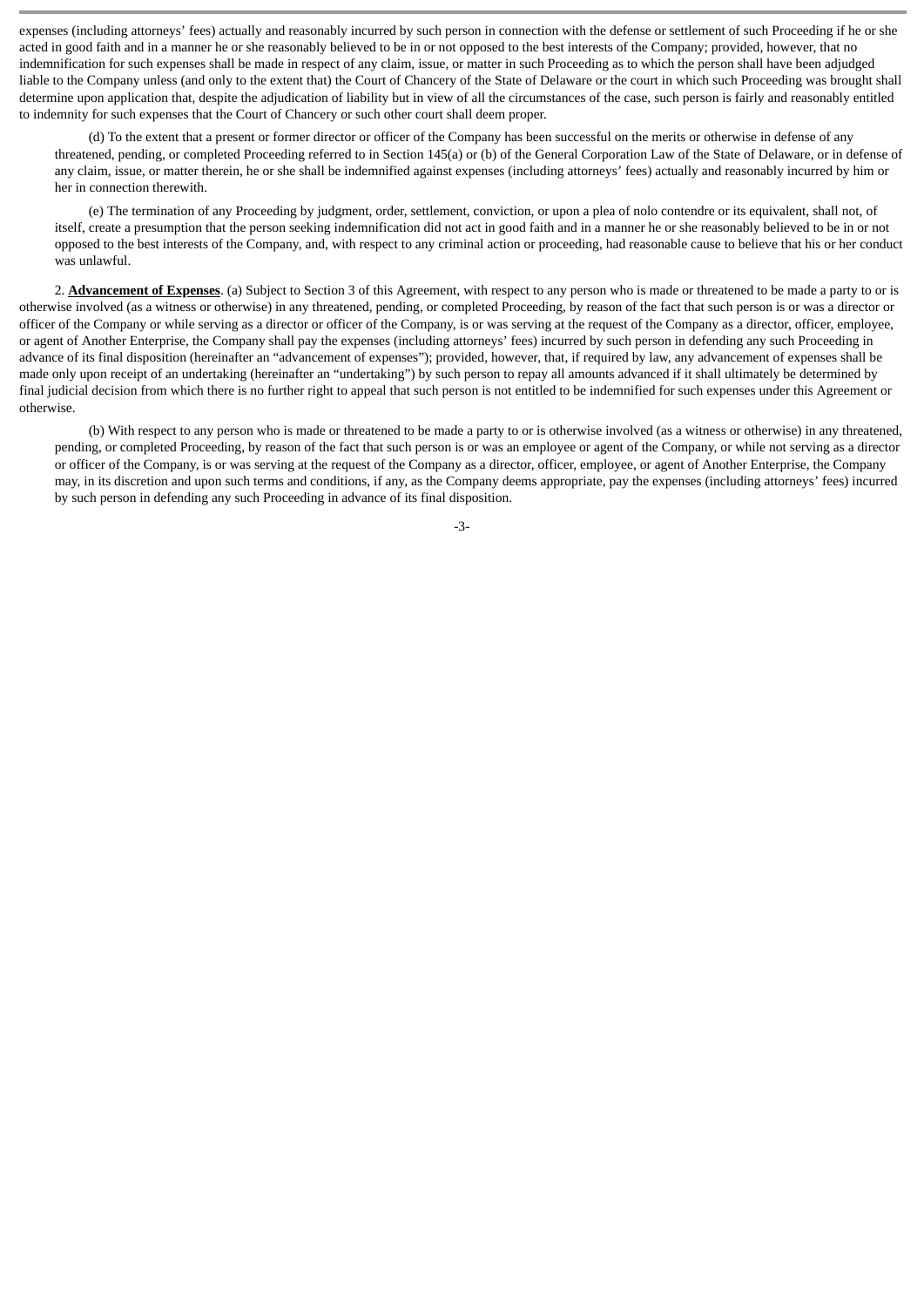3. **Actions Initiated Against The Company**. Anything in Section 1(a) or Section 2(a) of this Agreement to the contrary notwithstanding, except as provided in Section 5(b) of this Agreement, with respect to a Proceeding initiated against the Company by a director or officer of the Company (whether initiated by such person in such capacity or in any other capacity, including as a director, officer, employee, or agent of Another Enterprise), the Company shall not be required to indemnify or to advance expenses (including attorneys' fees) to such person in connection with prosecuting such Proceeding (or part thereof) or in defending any counterclaim, cross-claim, affirmative defense, or like claim of the Company in such Proceeding (or part thereof) unless such Proceeding was authorized by the Board of Directors of the Company.

4. **Contract Rights**. With respect to any person who is made or threatened to be made a party to or is otherwise involved (as a witness or otherwise) in any threatened, pending, or completed Proceeding, by reason of the fact that such person is or was a director or officer of the Company, or while serving as a director or officer of the Company, is or was serving at the request of the Company as a director, officer, employee, or agent of Another Enterprise, the rights to indemnification and to the advancement of expenses conferred in Sections 1(a) and 2(a) of this Agreement shall be contract rights. Any amendment, repeal, or modification of, or adoption of any provision inconsistent with, this Agreement (or any provision hereof) shall not adversely affect any right to indemnification or advancement of expenses granted to any person pursuant hereto with respect to any act or omission of such person occurring prior to the time of such amendment, repeal, modification, or adoption (regardless of whether the Proceeding relating to such acts or omissions is commenced before or after the time of such amendment, repeal, modification, or adoption).

5. **Claims**. (a) If (X) a claim under Section 1(a) of this Agreement with respect to any right to indemnification is not paid in full by the Company within sixty days after a written demand has been received by the Company or (Y) a claim under Section 2(a) of this Agreement with respect to any right to the advancement of expenses is not paid in full by the Company within twenty days after a written demand has been received by the Company, then the person seeking to enforce a right to indemnification or to an advancement of expenses, as the case may be, may at any time thereafter bring suit against the Company to recover the unpaid amount of the claim.

(b) If successful in whole or in part in any suit brought pursuant to Section 5(a) of this Agreement, or in a suit brought by the Company to recover an advancement of expenses (whether pursuant to the terms of an undertaking or otherwise), the person seeking to enforce a right to indemnification or an advancement of expenses hereunder or the person from whom the Company sought to recover an advancement of expenses, as the case may be, shall be entitled to be paid by the Company the reasonable expenses (including attorneys' fees) of prosecuting or defending such suit.

(c) In any suit brought by a person seeking to enforce a right to indemnification hereunder (but not a suit brought by a person seeking to enforce a right to an advancement of expenses hereunder), it shall be a defense that the person seeking to enforce a right to indemnification has not met any applicable standard for indemnification under applicable law. With respect to any suit brought by a person seeking to enforce a right to indemnification or

-4-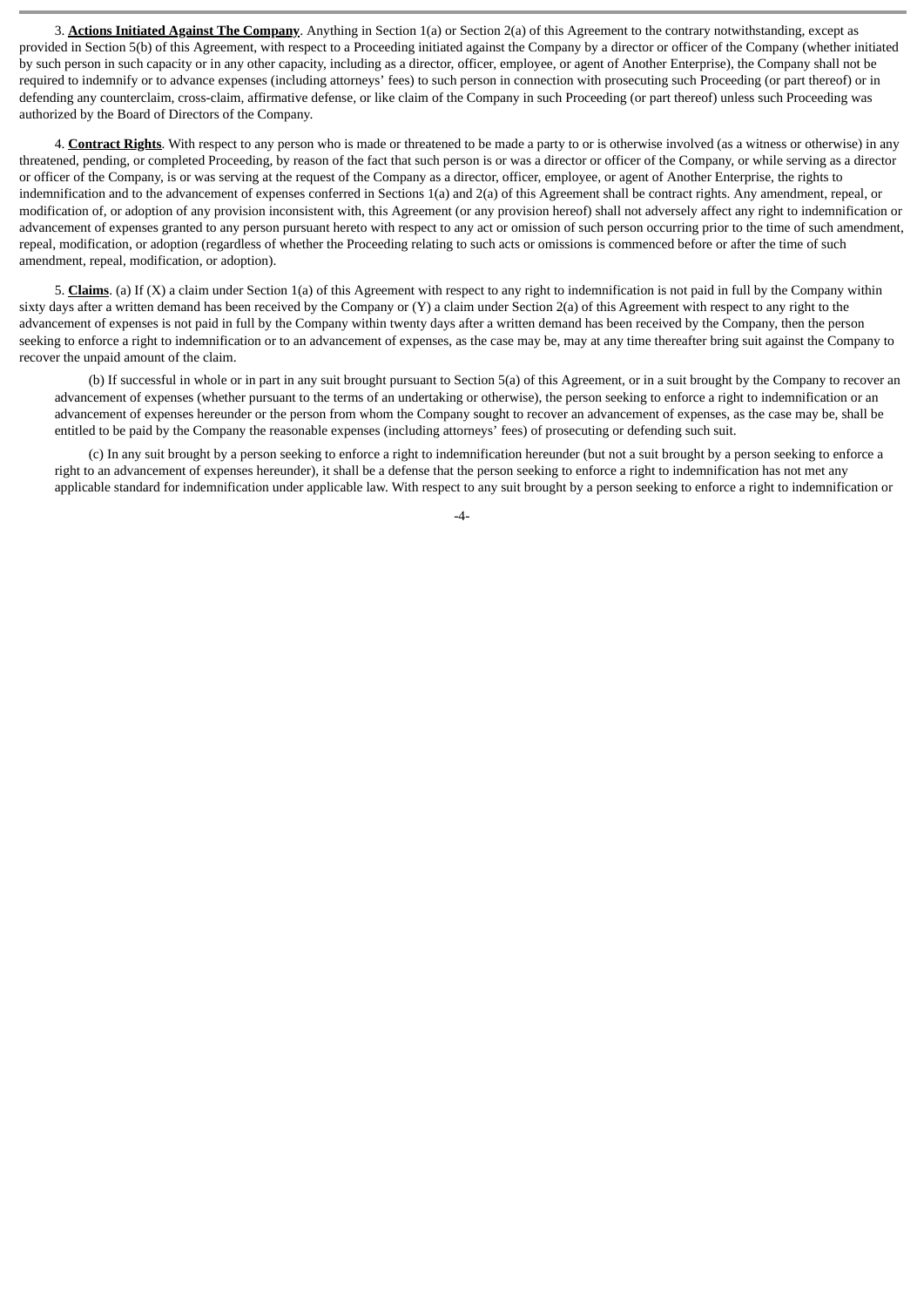right to advancement of expenses hereunder or any suit brought by the Company to recover an advancement of expenses (whether pursuant to the terms of an undertaking or otherwise), neither (i) the failure of the Company to have made a determination prior to commencement of such suit that indemnification of such person is proper in the circumstances because such person has met the applicable standards of conduct under applicable law, nor (ii) an actual determination by the Company that such person has not met such applicable standards of conduct, shall create a presumption that such person has not met the applicable standards of conduct or, in a case brought by such person seeking to enforce a right to indemnification, be a defense to such suit.

(d) In any suit brought by a person seeking to enforce a right to indemnification or to an advancement of expenses hereunder, or by the Company to recover an advancement of expenses (whether pursuant to the terms of an undertaking or otherwise), the burden shall be on the Company to prove that the person seeking to enforce a right to indemnification or to an advancement of expenses or the person from whom the Company seeks to recover an advancement of expenses is not entitled to be indemnified, or to such an advancement of expenses, under this Agreement or otherwise.

6. **Determination of Entitlement to Indemnification**. Any indemnification required or permitted under this Agreement (unless ordered by a court) shall be made by the Company only as authorized in the specific case upon a determination that indemnification of the present or former director, officer, employee or agent is proper in the circumstances because he or she has met all applicable standards of conduct set forth in this Agreement and Section 145 of the General Corporation Law of the State of Delaware. Such determination shall be made, with respect to a person who is a director or officer of the Company at the time of such determination, (i) by a majority vote of the directors who are not parties to such action, suit or proceeding, even though less than a quorum; (ii) by a committee of such directors designated by majority vote of such directors, even though less than a quorum; (iii) if there are no such directors, or if such directors so direct, by independent legal counsel in a written opinion; or (iv) by the stockholders. Such determination shall be made, with respect to any person who is not a director or officer of the Company at the time of such determination, in the manner determined by the Board of Directors (including in such manner as may be set forth in any general or specific action of the Board of Directors applicable to indemnification claims by such person) or in the manner set forth in any agreement to which such person and the Company are parties.

7. **Non-Exclusive Rights**. The indemnification and advancement of expenses provided herein shall not be deemed exclusive of any other rights to which any person may be entitled under any bylaw, agreement, vote of stockholders or disinterested directors, or otherwise, both as to action in such person's official capacity and as to action in another capacity while holding such office, and shall continue as to a person who has ceased to be such director, officer, employee, or agent and shall inure to the benefit of the heirs, executors, and administrators of such person.

8. **Insurance.** The Company may purchase and maintain insurance on behalf of any person who is or was a director, officer, employee, or agent of the Company, or is or was serving at the request of the Company as a director, officer, employee, or agent of Another Enterprise against any liability asserted against such person and incurred by such person in any such capacity, or arising out of such person's status as such, whether or not the Company would have the power to indemnify such person against such liability under the provisions of this Agreement or otherwise.

-5-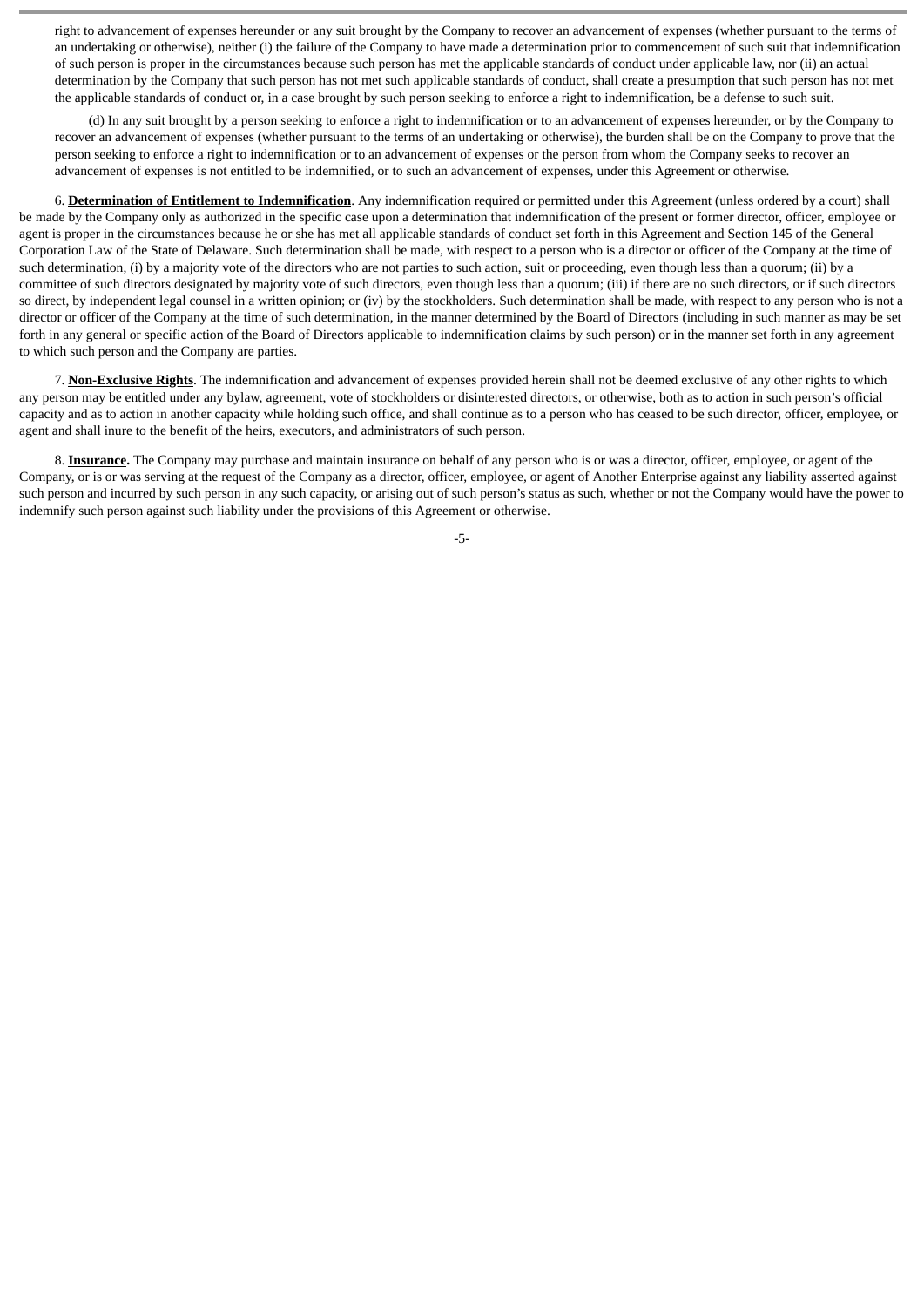9. **Severability**. If any provision or provisions of this Agreement shall be held to be invalid, illegal, or unenforceable for any reason whatsoever: (1) the validity, legality, and enforceability of the remaining provisions of this Agreement (including, without limitation, each portion of any paragraph or clause containing any such provision held to be invalid, illegal, or unenforceable, that is not itself held to be invalid, illegal, or unenforceable) shall not in any way be affected or impaired thereby; and (2) to the fullest extent possible, the provisions of this Agreement (including, without limitation, each such portion of any paragraph or clause containing any such provision held to be invalid, illegal, or unenforceable) shall be construed so as to give effect to the intent manifested by the provision held invalid, illegal, or unenforceable.

10. **Miscellaneous**. For purposes of this Agreement: (a) references to serving at the request of the Company as a director or officer of Another Enterprise shall include any service as a director or officer of the Company that imposes duties on, or involves services by, such director or officer with respect to an employee benefit plan; (b) references to serving at the request of the Company as a employee or agent of Another Enterprise shall include any service as an employee or agent of the Company that imposes duties on, or involves services by, such employee or agent with respect to an employee benefit plan; (c) a person who acted in good faith and in a manner such person reasonably believed to be in the interest of the participants and beneficiaries of an employee benefit plan shall be deemed to have acted in a manner not opposed to the best interests of the Company; and (d) references to a director of Another Enterprise shall include, in the case of any entity that is not managed by a board of directors, such other position, such as manager or trustee or member of the governing body of such entity, that entails responsibility for the management and direction of such entity's affairs, including, without limitation, general partner of any partnership (general or limited) and manager or managing member of any limited liability company.

11. **Amendments, Termination; Waiver; Integration.** No supplement, modification, amendment or termination of this Agreement shall be binding unless executed in writing by both of the parties hereto. No waiver of any of the provisions of this Agreement shall be deemed or shall constitute a waiver of any other provisions hereof (whether or not similar) nor shall such waiver constitute a continuing waiver. This Agreement supersedes and replaces any prior or contemporaneous understanding between the parties, whether written or oral, related to the subject matter hereof, including but not limited to any indemnification agreement previously entered into between the parties hereto.

12. **Contribution.** If the indemnification provided in Sections 1 and 3 is unavailable, then, in respect of any Claim in which the Company is jointly liable with Indemnitee (or would be if joined in the Claim), the Company shall contribute to the amount of Expenses, judgments, fines, penalties and amounts paid in settlement as appropriate to reflect: (i) the relative benefits received by the Company, on the one hand, and Indemnitee, on the other hand, from the transaction from which the Claim arose, and (ii) the relative fault of the Company, on the one hand, and of Indemnitee, on the other, in connection with the events which resulted in such

-6-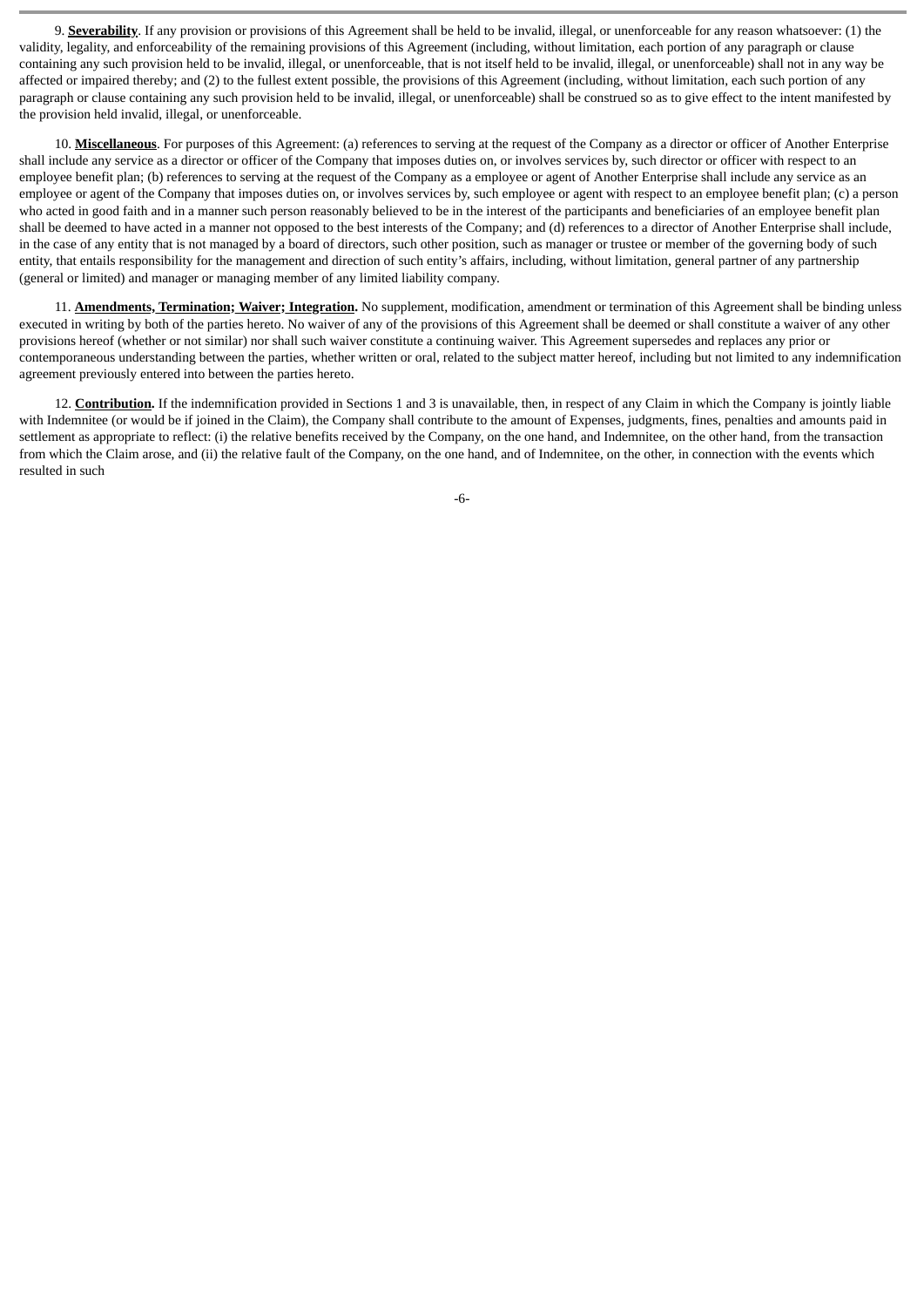Expenses, judgments, fines, penalties and amounts paid in settlement, as well as any other relevant equitable considerations. The relative fault of the Company, on the one hand, and of Indemnitee, on the other, shall be determined by reference to, among other things, the parties' relative intent, knowledge, access to information and opportunity to correct or prevent the circumstances resulting in such Expenses and Liabilities. The Company agrees that it would not be just and equitable if contribution pursuant to this Section 12 were determined by pro rata allocation or any other method of allocation which does not take account of the equitable considerations described in this Section 12.

13. **Subrogation.** In the event of payment under this Agreement, the Company shall be subrogated to the extent of such payment to all of the rights of recovery of Indemnitee, who shall execute all papers required and shall do everything that may be necessary to secure such rights, including the execution of such documents necessary to enable the Company effectively to bring suit to enforce such rights.

14. **No Duplication of Payments.** The Company shall not be liable under this Agreement to make any payment in connection with any Claim made against Indemnitee to the extent Indemnitee has otherwise actually received payment (under insurance policy, Certificate of Incorporation or otherwise) of the amounts otherwise identifiable hereunder.

15. **Binding Effect.** This Agreement shall be binding upon and inure to the benefit of and be enforceable by the parties hereto and their respective successors, assigns, including any direct or indirect successor by purchase, merger, consolidation or otherwise to all or substantially all of the business and/or assets of the Company, spouse, heirs, and personal and legal representatives. This Agreement shall continue in effect regardless of whether Indemnitee continues to serve as a director or officer (or in one of the capacities enumerated in Section 10(d) hereof) of the Company or of any other enterprise at the Board of Director's request.

16. **Severability.** The provisions of this Agreement shall be severable in the event that any of the provisions hereof (including any provision within a single section, paragraph or sentence) are held by a court of competent jurisdiction to be invalid, void or otherwise unenforceable, and the remaining provisions shall remain enforceable to the fullest extent permitted by law.

17. **Applicable Law.** This Agreement and the legal relations among the parties shall be governed by, and construed and enforced in accordance with, the laws of the State of Delaware, without regard to its conflict of laws rules.

-7-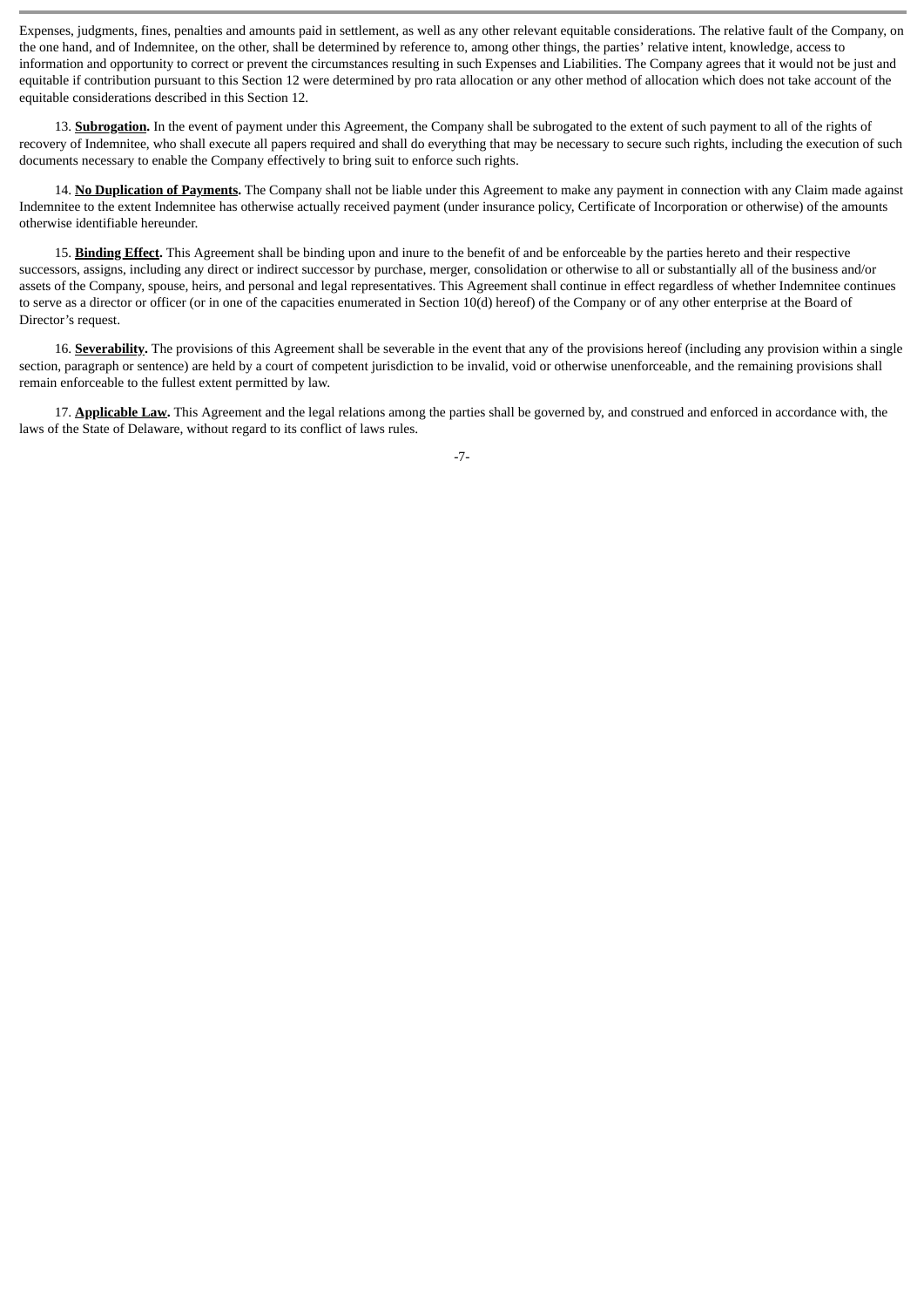18. **Identical Counterparts.** This Agreement may be executed in one or more counterparts, each of which shall for all purposes be deemed to be an original but all of which together shall constitute one and the same Agreement. Only one such counterpart signed by the party against whom enforceability is sought needs to be produced to evidence the existence of this Agreement.

# **A.P. PHARMA, INC.**

By:

President and Chief Executive Officer

Indemnitee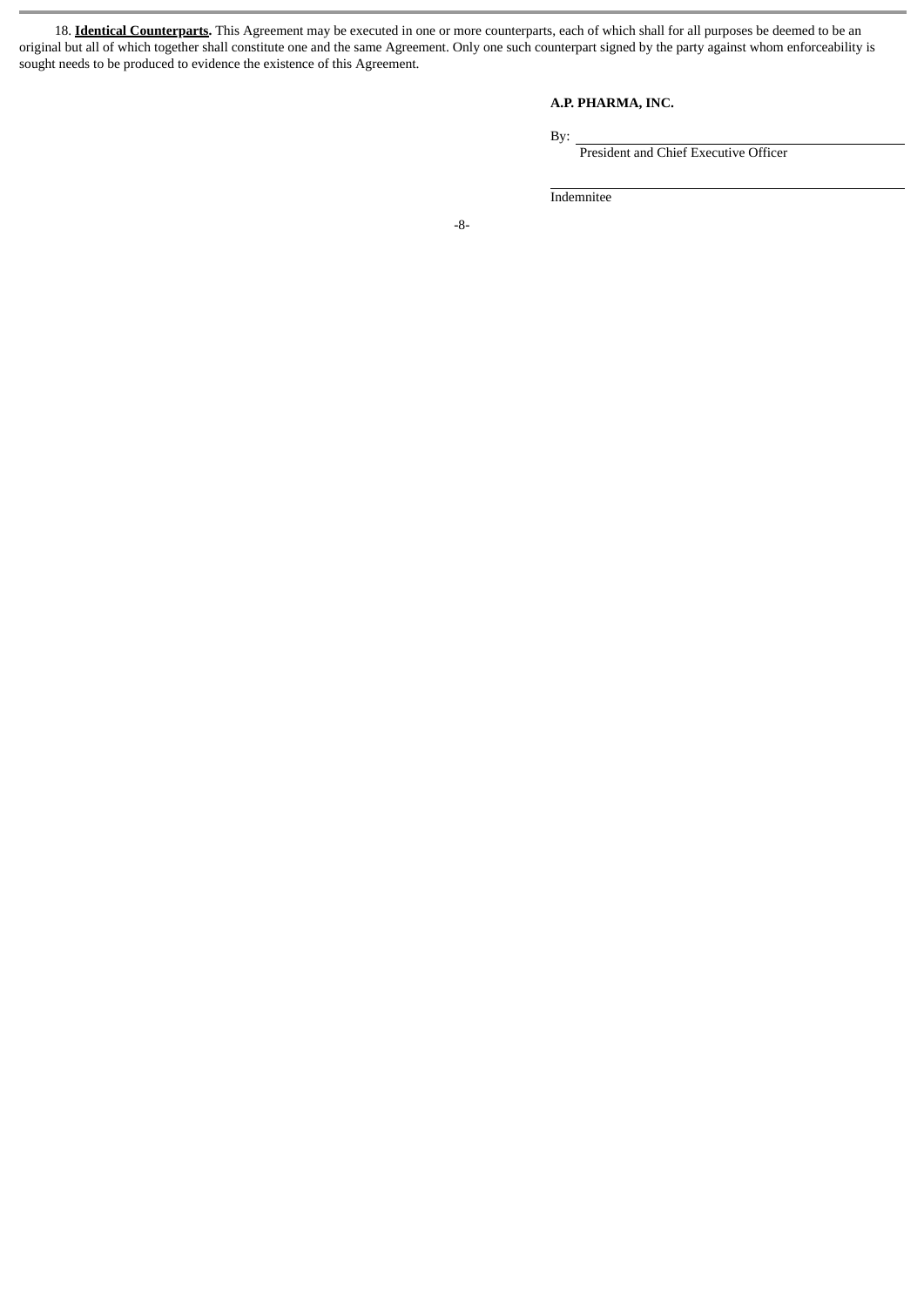## **CONSENT OF INDEPENDENT REGISTERED PUBLIC ACCOUNTING FIRM**

We consent to the incorporation by reference in the Registration Statements on Form S-3 (Nos. 033-88972, 333-00759, 333-04257, and 333- 115163) and the Registration Statements on Form S-8 (Nos. 333-06841, 333-35151, 333-60585, 333-90428, 333-118546, 333-127574, 333- 137954, and 333-148660), pertaining to the 1992 Stock Plan, the 1997 Employee Stock Purchase Plan, the 1992 Stock Plan, the 2002 Equity Incentive Plan and Non-Qualified Stock Option Plan, the 2002 Equity Incentive Plan and 1997 Employee Stock Purchase Plan, and the 2007 Equity Incentive Plan and 1997 Employee Stock Purchase Plan, of our report dated March 25, 2008, with respect to the financial statements and schedule of A.P. Pharma, Inc. included in this Annual Report on Form 10-K for the year ended December 31, 2007.

/s/ ODENBERG, ULLAKKO, MURANISHI & CO. LLP

San Francisco, California March 26, 2008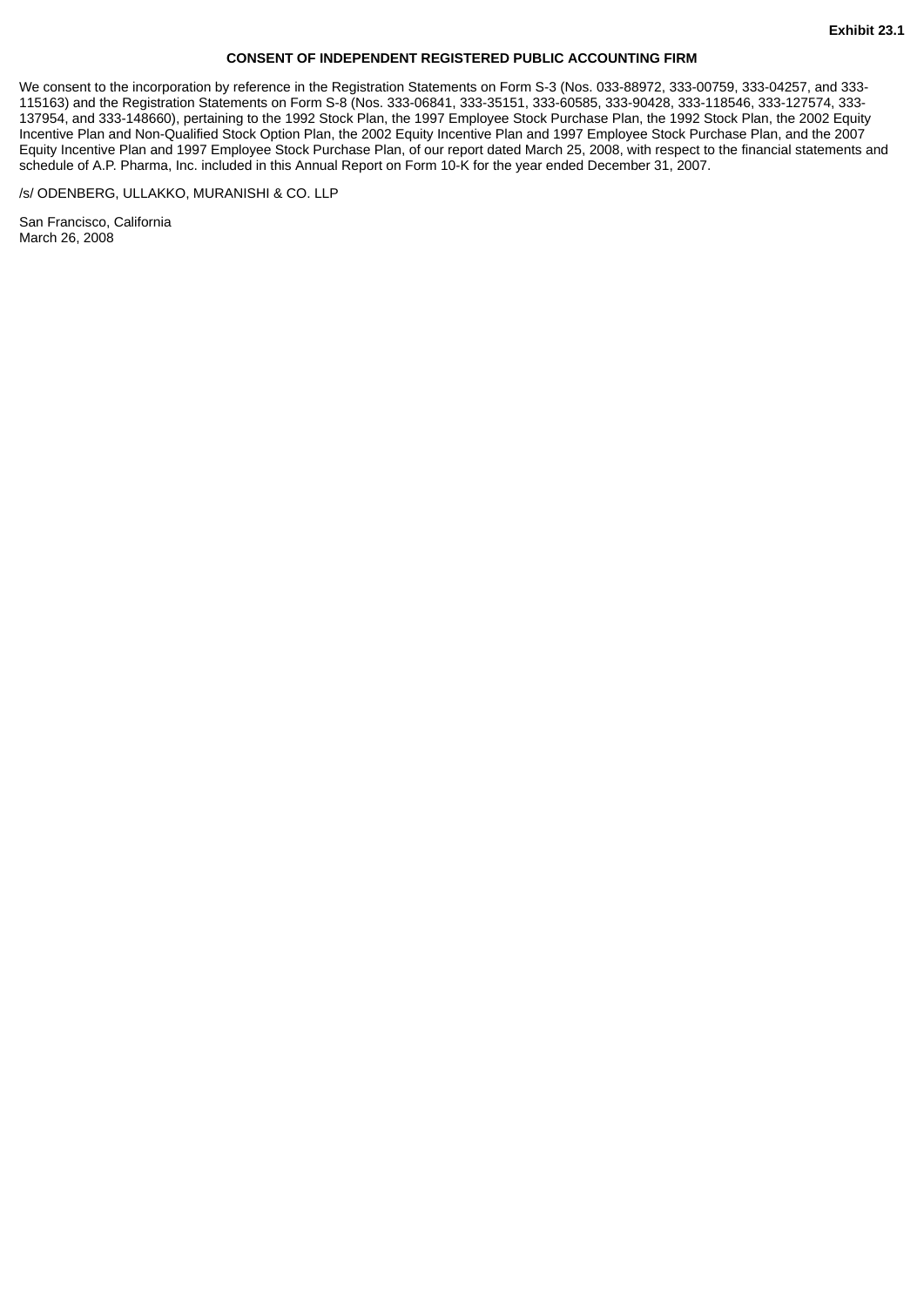#### **CONSENT OF INDEPENDENT REGISTERED PUBLIC ACCOUNTING FIRM**

We consent to the incorporation by reference in the following Registration Statements:

- 1) Registration Statement (Form S-3 No. 333-115163) of A.P. Pharma, Inc.,
- 2) Registration Statement (Form S-8 No. 333-06841) pertaining to the 1992 Stock Plan of A.P. Pharma, Inc.,
- 3) Registration Statement (Form S-8 No. 333-60585) pertaining to the 1992 Stock Plan of A.P. Pharma, Inc.,
- 4) Registration Statement (Form S-8 No. 333-35151) pertaining to the 1997 Employee Stock Purchase Plan of A.P. Pharma, Inc.,
- 5) Registration Statement (Form S-8 No. 333-90428) pertaining to the 2002 Equity Incentive Plan and Non-Qualified Stock Option Plan of A.P. Pharma, Inc.,
- 6) Registration Statement (Form S-8 No. 333-118546) pertaining to the 2002 Equity Incentive Plan and 1997 Employee Stock Purchase Plan of A.P. Pharma, Inc.,
- 7) Registration Statement (Form S-8 No. 333-127574) pertaining to the 2002 Equity Incentive Plan and 1997 Employee Stock Purchase Plan of A.P. Pharma, Inc.,
- 8) Registration Statement (Form S-8 No. 333-137954) pertaining to the 2002 Equity Incentive Plan and 1997 Employee Stock Purchase Plan of A.P. Pharma, Inc., and
- 9) Registration Statement (Form S-8 No. 333-148660) pertaining to the 2007 Equity Incentive Plan and 1997 Employee Stock Purchase Plan of A.P. Pharma, Inc.;

of our report dated February 24, 2006, with respect to the financial statements and schedule of A.P. Pharma, Inc. for the year ended December 31, 2005 included in this Annual Report (Form 10-K) for the year ended December 31, 2007.

/s/ ERNST & YOUNG LLP

Palo Alto, California March 26, 2008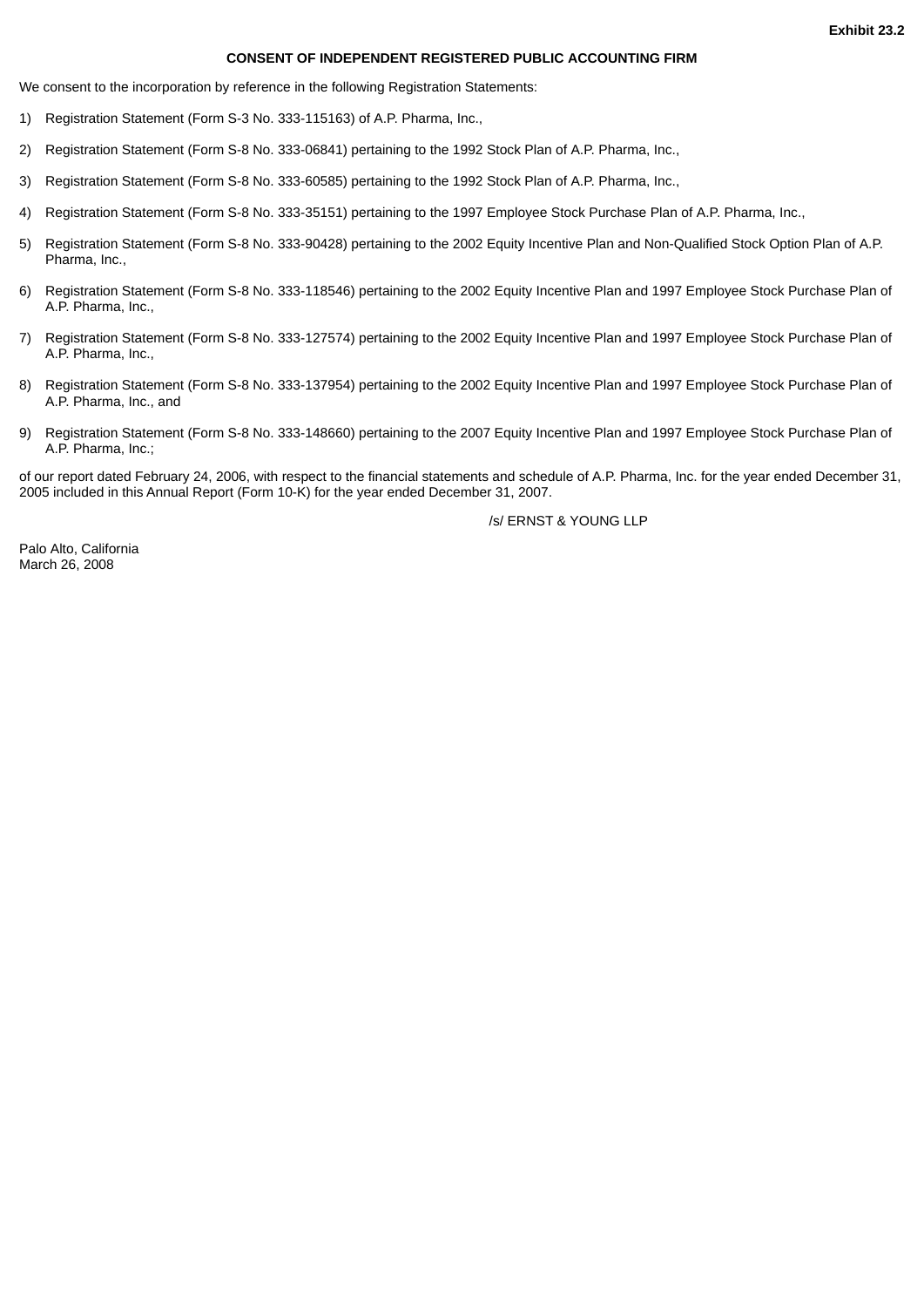#### **CERTIFICATIONS**

I, Gregory Turnbull, certify that:

- 1. I have reviewed this annual report on Form 10-K of A.P. Pharma, Inc. (the "registrant") ;
- 2. Based on my knowledge, this report does not contain any untrue statement of a material fact or omit to state a material fact necessary to make the statements made, in light of the circumstances under which such statements were made, not misleading with respect to the period covered by this report;
- 3. Based on my knowledge, the financial statements, and other financial information included in this report, fairly present in all material respects the financial condition, results of operations and cash flows of the registrant as of, and for, the periods presented in this report;
- 4. I am responsible for establishing and maintaining disclosure controls and procedures (as defined in Exchange Act Rules 13a-15(e) and 15d-15(e)) and internal control over financial reporting (as defined in Exchange Act Rules 13a-15(f) and 15d-15(f)for the registrant and have:
	- a) Designed such disclosure controls and procedures, or caused such disclosure controls and procedures to be designed under my supervision, to ensure that material information relating to the registrant, including its consolidated subsidiaries, is made known to us by others within those entities, particularly during the period in which this report is being prepared;
	- b) Designed such internal control over financial reporting, or caused such internal control over financial reporting to be designed under my supervision to provide reasonable assurance regarding the reliability of financial reporting and the preparation of financial statements for external purposes in accordance with generally accepted accounting principles;
	- c) Evaluated the effectiveness of the registrant's disclosure controls and procedures and presented in this report our conclusions about the effectiveness of the disclosure controls and procedures, as of the end of the period covered by this report based on such evaluation; and
	- d) Disclosed in this report any change in the registrant's internal control over financial reporting that occurred during the registrant's most recent fiscal quarter (the registrant's fourth fiscal quarter in the case of an annual report) that has materially affected, or is reasonable likely to materially affect, the registrant's internal control over financial reporting; and
- 5. I have disclosed, based on our most recent evaluation of internal control over financial reporting, to the registrant's auditors and the audit committee of registrant's board of directors (or persons performing the equivalent functions):
	- a) All significant deficiencies and material weaknesses in the design or operation of internal control over financial reporting which are reasonable likely to adversely affect the registrant's ability to record, process, summarize and report financial information; and
	- b) Any fraud, whether or not material, that involves management or other employees who have a significant role in the registrant's internal control over financial reporting.

Date: March 28, 2008

/s/ Gregory Turnbull Gregory Turnbull President, Chief Executive Officer and Interim Chief Financial Officer